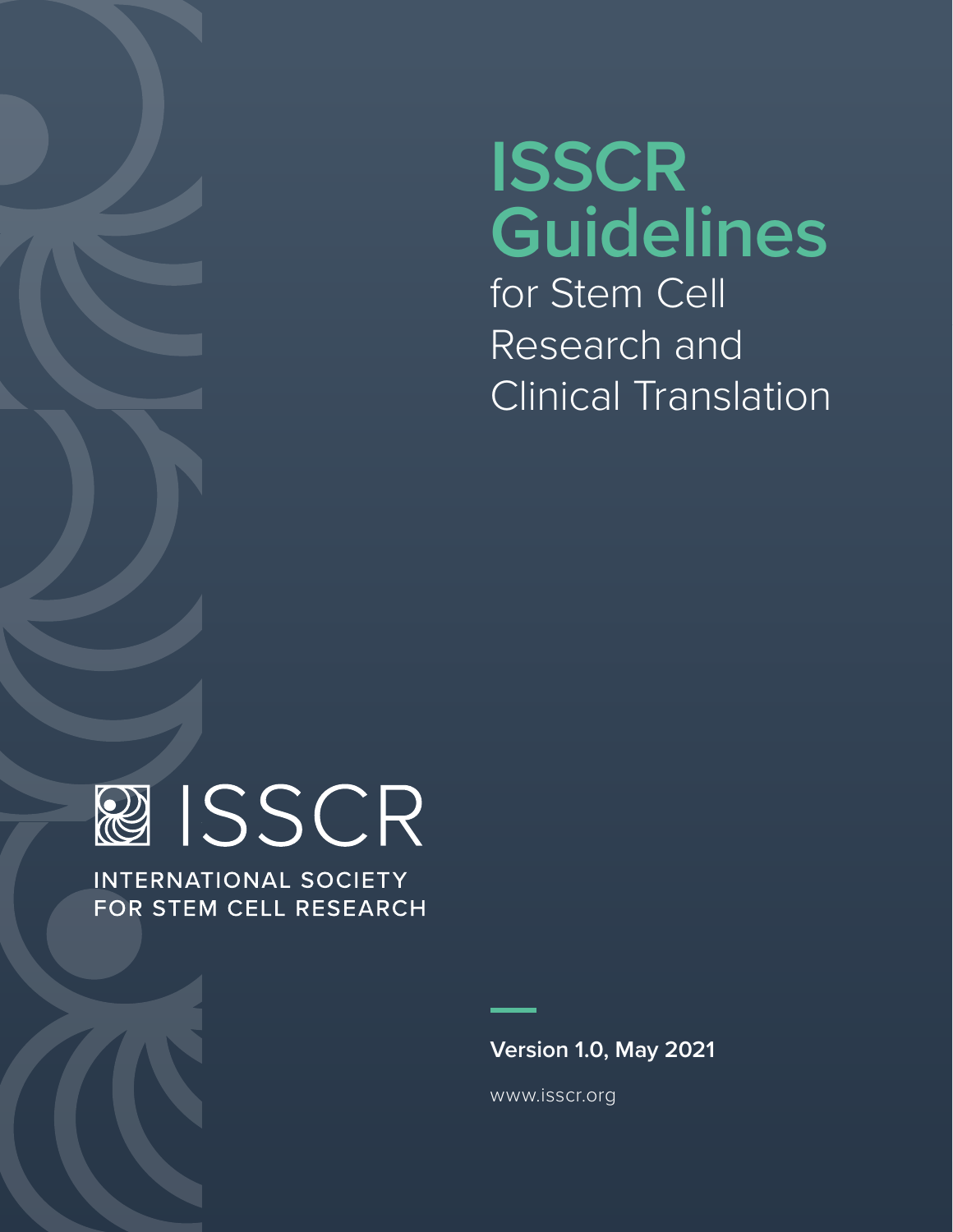# Table of Contents

| 1.   | <b>Fundamental Ethical Principles</b>                                                                           |                                                      |                                                               | з         |  |  |
|------|-----------------------------------------------------------------------------------------------------------------|------------------------------------------------------|---------------------------------------------------------------|-----------|--|--|
| 2. . | Laboratory-based Human Embryonic Stem Cell Research,<br><b>Embryo Research, and Related Research Activities</b> |                                                      |                                                               |           |  |  |
|      |                                                                                                                 |                                                      |                                                               |           |  |  |
|      | 2.1                                                                                                             |                                                      | <b>Review Processes</b>                                       | 6         |  |  |
|      | $2.2^{\circ}$                                                                                                   | <b>Research Review Categories</b>                    |                                                               |           |  |  |
|      |                                                                                                                 |                                                      | 2.2.1 Category 1                                              | 10        |  |  |
|      |                                                                                                                 |                                                      | 2.2.2 Category 2                                              | $12^{12}$ |  |  |
|      |                                                                                                                 |                                                      | 2.2.3 Category 3                                              | 14        |  |  |
|      | 2.3                                                                                                             | Procurement and Informed Consent of Human            |                                                               |           |  |  |
|      |                                                                                                                 | <b>Biological Materials</b>                          |                                                               |           |  |  |
|      |                                                                                                                 | 2.3.1                                                | Review Process for the Procurement of                         | 15        |  |  |
|      |                                                                                                                 |                                                      | <b>Human Cells and Tissues</b>                                |           |  |  |
|      |                                                                                                                 |                                                      | 2.3.2 Informed Consent for the Donation of                    | 16        |  |  |
|      |                                                                                                                 |                                                      | <b>Human Cells and Tissues</b>                                |           |  |  |
|      |                                                                                                                 |                                                      | 2.3.3 Payments to Individuals Donating Cells                  | 18        |  |  |
|      |                                                                                                                 |                                                      | and Tissue for Research                                       | 19        |  |  |
|      |                                                                                                                 | Derivation, Banking and Distribution of Human<br>2.4 |                                                               |           |  |  |
|      |                                                                                                                 |                                                      | <b>Stem Cell Lines</b>                                        |           |  |  |
|      | 2.5                                                                                                             |                                                      | <b>Mechanisms for Enforcement</b>                             | 20        |  |  |
| 3.   |                                                                                                                 |                                                      | <b>Clinical Translation of Stem Cells-based Interventions</b> | 22        |  |  |
|      | 3.1                                                                                                             |                                                      | Classifying Stem Cell-, Cell-, and Tissue-based               | 22        |  |  |
|      |                                                                                                                 | Interventions                                        |                                                               |           |  |  |
|      | 3.2                                                                                                             |                                                      | Cell Processing and Manufacture                               | 23        |  |  |
|      |                                                                                                                 |                                                      | 3.2.1 Sourcing Material                                       | 24        |  |  |
|      |                                                                                                                 |                                                      | 3.2.2 Manufacture                                             | 24        |  |  |
|      | 3.3                                                                                                             |                                                      | <b>Preclinical Studies</b>                                    | 27        |  |  |
|      |                                                                                                                 |                                                      | 3.3.1 General Considerations                                  | 27        |  |  |
|      |                                                                                                                 |                                                      | 3.3.2 Safety Studies                                          | 28        |  |  |
|      |                                                                                                                 |                                                      | 3.3.3 Efficacy Studies                                        | 31        |  |  |
|      |                                                                                                                 |                                                      | 3.3.4 Transparency and Publication                            | 32<br>32  |  |  |
|      | 3.4                                                                                                             |                                                      | <b>Clinical Research</b>                                      |           |  |  |
|      |                                                                                                                 |                                                      | 3.4.1 Oversight                                               | 33        |  |  |
|      |                                                                                                                 | 3.4.2                                                | <b>Standards for Clinical Research Conduct</b>                | 33        |  |  |
|      |                                                                                                                 | 3.4.3                                                | Transparency and Reporting of Research<br>Results             | 37        |  |  |
|      |                                                                                                                 |                                                      | 3.4.4 Issues Particular to Early Phase Trials                 | 38        |  |  |
|      |                                                                                                                 |                                                      | 3.4.5 Issues Particular to Late Phase Trials                  | 39        |  |  |
|      |                                                                                                                 | 3.4.6                                                | Research Subject Follow-up and Trial                          | 40        |  |  |
|      |                                                                                                                 |                                                      | Monitorina                                                    |           |  |  |
|      |                                                                                                                 | 3.4.7                                                | Issues Particular to Genomic Editing of                       | 41        |  |  |
|      |                                                                                                                 |                                                      | <b>Somatic Stem Cells</b>                                     |           |  |  |
|      |                                                                                                                 | 3.4.8                                                | Clinical Research that Involves Heritable                     | 41        |  |  |
|      |                                                                                                                 |                                                      | Changes to the Human Genome                                   |           |  |  |
|      |                                                                                                                 | 3.4.9                                                | Clinical Research that Involves In utero Stem                 | 43        |  |  |
|      |                                                                                                                 |                                                      | Cell and Genome Editing Interventions                         |           |  |  |
|      | 3.5                                                                                                             |                                                      | Unproven Stem Cell-based Interventions and                    | 44        |  |  |
|      |                                                                                                                 |                                                      | <b>Medical Innovation</b>                                     |           |  |  |
|      | 3.6                                                                                                             |                                                      | <b>Clinical Application</b>                                   | 47        |  |  |
|      |                                                                                                                 | 3.6.1                                                | <b>Regulatory Approval</b>                                    | 47        |  |  |
|      |                                                                                                                 | 3.6.2                                                | <b>Access and Economics</b>                                   | 49        |  |  |

| 4. Communications                                                                                                     | 51 |  |  |  |  |
|-----------------------------------------------------------------------------------------------------------------------|----|--|--|--|--|
| 5. Standards in Stem Cell Research                                                                                    | 55 |  |  |  |  |
| <b>Acknowledgments</b><br>Task Force to Update the ISSCR Guidelines                                                   |    |  |  |  |  |
| 57<br><b>Appendices</b>                                                                                               |    |  |  |  |  |
| A1. The Transfer of Human Stem Cells or their Direct<br>Derivatives into Animal Hosts                                 | 57 |  |  |  |  |
| A2. Sample Informed Consent Documents for Procurement<br>of Human Biomaterials for Stem Cell Research                 | 59 |  |  |  |  |
| A2.1 Embryo Donation for Stem Cell Research; Created<br>for Fertility Purposes and in Excess of Clinical Need         | 59 |  |  |  |  |
| A2.2 Somatic Cell Donation for Stem Cell Research                                                                     | 59 |  |  |  |  |
| A2.3 Egg Donation for Stem Cell Research; Provided<br>Directly and Solely for Stem Cell Research                      | 59 |  |  |  |  |
| A2.4 Eqq Donation for Stem Cell Research; Collected<br>During the Course of Fertility Treatment and in                | 59 |  |  |  |  |
| <b>Excess of Clinical Need</b>                                                                                        |    |  |  |  |  |
| A2.5 Sperm Donation for Stem Cell Research                                                                            | 59 |  |  |  |  |
| A3. Informed Consent Considerations for Procurement<br>of Cells and Tissues for Stem Cell Research and<br>Translation | 59 |  |  |  |  |
| A4. Sample Material Transfer Agreement Document                                                                       | 60 |  |  |  |  |
| A5. Considerations for Genome Editing Research                                                                        | 60 |  |  |  |  |
| A6. Informed Consent Standard for Stem Cell-Based<br>Interventions Offered Outside of Formal Clinical Trials          | 63 |  |  |  |  |
| <b>Glossarv</b>                                                                                                       | 64 |  |  |  |  |
| G.1 The Term "Embryo" and Other Terms Used to Describe<br><b>Early Stages of Development</b>                          | 64 |  |  |  |  |
| G.2 Terminology Relating to Developmental Potential                                                                   | 66 |  |  |  |  |
| G.3 The Term "Chimera" in Stem Cell Research                                                                          | 66 |  |  |  |  |
| G.4 Terms Used in Transplantation                                                                                     | 67 |  |  |  |  |
| G.5 General Terms Pertaining to Research and Research<br>Participants                                                 | 67 |  |  |  |  |

```
References
```
**69**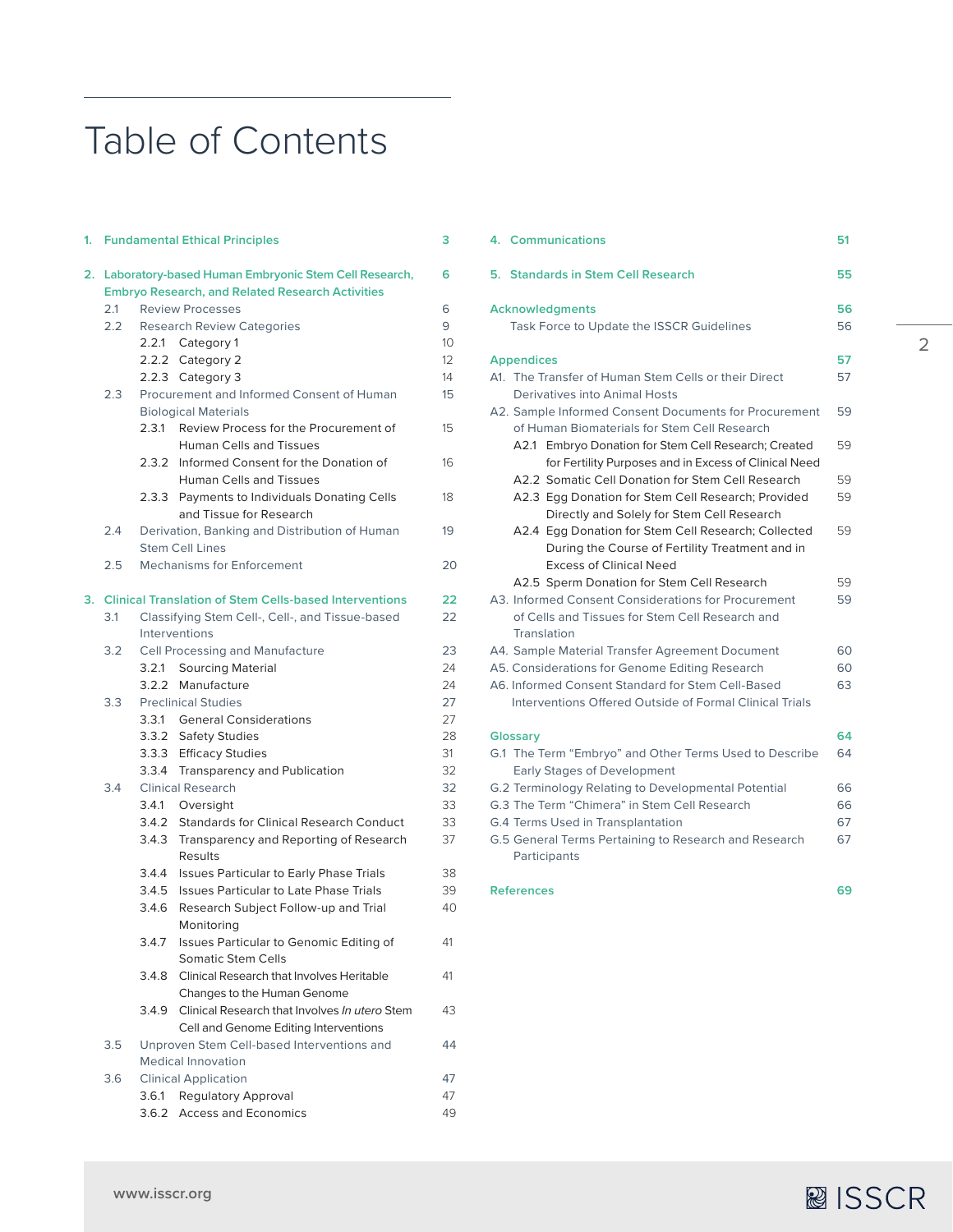#### <span id="page-2-0"></span>**SECTION 1**

# Fundamental Ethical Principles

3

The primary societal mission of basic biomedical research and its clinical translation is to alleviate and prevent human suffering caused by illness and injury. All such biomedical research is a collective effort. It depends on the public support and contributions of many individuals, including scientists, clinicians, patients and their advocates, research participants, members of industry, regulators and other governmental officials, legislators, and others. Such individuals often work across institutions, professions, and national boundaries and are governed by different social and cultural beliefs, regulatory systems, and expectations for moral conduct. Each may also be working toward different goals. When this collective effort works well, the social mission of responsible basic research and clinical translation is achieved efficiently alongside the private interests of its various contributors.

Ethical principles and guidelines help secure the basis for this collective effort together with an internationally coordinated framework to regulate research at all levels, including clinical trials and market access to proven interventions. This helps to give the public and research funding organizations confidence that generally accepted ethical boundaries will not be crossed in either basic or clinical research. Patients should be able to enroll in clinical research trusting that studies are well justified, appropriately designed and ethically sound, the risks and burdens are reasonable in relation to potential benefits, the quality and manufacturing of the experimental product fulfills the standards expected for safe human administration, and the study will collect meaningful information to support further development of the intervention. Physicians and payers need to be confident that the evidence they use to make important healthcare decisions is rigorous and unbiased. Organizations,

including private firms, can invest in research and product development programs knowing that products will be promptly and fairly evaluated by regulators.

The International Society for Stem Cell Research (ISSCR) Guidelines pertain to human stem cell research, clinical translation, and related research activities. These guidelines promote an ethical, practical, appropriate, and sustainable enterprise for stem cell research and the development of cell therapies that will improve human health and should be available for patients in need. These guidelines do not supersede local laws and regulations. However, they complement existing legal frameworks and can inform the interpretation and development of laws applicable to stem cell research as well as provide guidance for research practices not covered by legislation. These guidelines build on a set of widely shared ethical principles in science, research with human subjects, and medicine (Nuremberg Code, 1949; Decleration of Helsinki of the WMA, 1964; Department of Health, and Education and Welfare, 1979; European Science Foundation, 2000; Medical Professionalism Project, 2002; Institute of Medicine, 2009; World Medical Association, 2018; Council for International Organizations of Medical Sciences, 2016). Some of the guidelines that follow are applicable to all basic research and clinical translation efforts. Others respond to challenges that are especially relevant to stem cell-based research and interventions. These include sensitivities surrounding research activities that involve the use of human embryos and gametes, irreversible risks associated with some cell-based interventions, including those that involve genome editing, the vulnerability and pressing medical needs of patients with serious illnesses and medical conditions that currently lack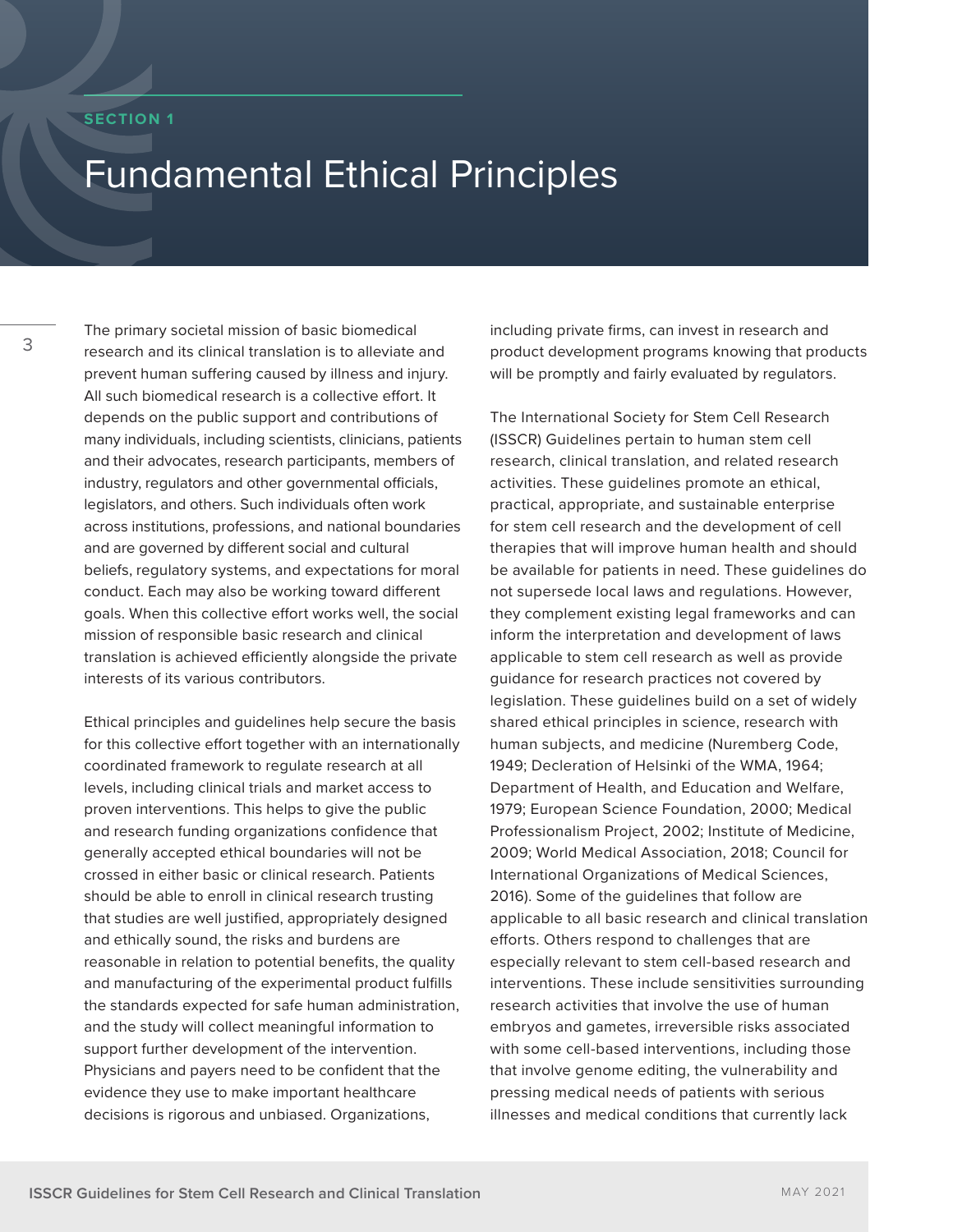effective treatments, public expectations about medical advance and access, and competitiveness within this research context.

of professional medical ethics and responsible scientific practices to market or provide stem cell-based interventions prior to rigorous and independent expert review of safety and efficacy and appropriate regulatory approval.

#### **Integrity of the Research Enterprise**

The primary goals of stem cell research are to advance scientific understanding, to generate evidence for addressing unmet medical and public health needs, and to develop safe and efficacious therapies for patients. This research should be overseen by qualified investigators and conducted in a manner that maintains public confidence. Research, whether basic, preclinical or clinical, must ensure that the information obtained will be trustworthy, reliable, accessible, and responsive to scientific uncertainties and priority health needs. Key processes for maintaining the integrity of the research enterprise include those for independent peer review and oversight, replication, institutional oversight, and accountability at each stage of research.

#### **Primacy of Patient/Participant Welfare**

Physicians and physician-researchers owe their primary duty of care to patients and/or research subjects. They must never excessively place vulnerable patients or research subjects at risk. Clinical testing should never allow promise for future patients to override the welfare of current research subjects. Further, human subjects should be stringently protected from procedures offering no prospect of benefit that involve greater than a minor increase over minimal risk. The application of stem cell-based interventions outside formal research settings should occur after products have been authorized by regulators and proven safe and efficacious, include long-term patient follow-up and adverse event reporting, and serve patients' best interests. It should also ensure similar standards of product quality and safety expected for early clinical use and be conducted in authorized establishments operating under a formal regulatory framework. Promising innovative strategies should be systematically evaluated as early as possible and before application in large populations. It is a breach

# **Respect for Patients and Research Subjects**

Researchers, clinical practitioners, and healthcare institutions should empower potential human research participants (human subjects) to exercise valid informed consent where they have adequate decision-making capacity. Patients, whether in research or care settings, must be offered accurate information about risks and the current state of evidence for novel stem cell-based interventions. Where individuals lack such capacity, surrogate consent should be obtained from lawfully authorized representatives.

#### **Transparency**

Researchers should promote the timely exchange of accurate scientific information to other interested parties. Researchers should communicate with various public groups, such as patient communities and individuals from the emerging do-it-yourself biology movement, to respond to their reasonable requests for relevant and needed information, and they should convey the scientific state of the art, including uncertainty about the safety, reliability, or efficacy of potential applications. Researchers and sponsors should promote open and prompt sharing of ideas, methods, data, and materials by publishing, in a timely manner, positive and negative results.

### **Social and Distributive Justice**

Fairness demands that the benefits of clinical translation efforts should be distributed justly and globally, with particular emphasis on addressing unmet medical and public health needs. To that end, the scientific community is encouraged to work with private and public funders to emphasize addressing unmet needs by helping to identify promising areas of research, development, and application.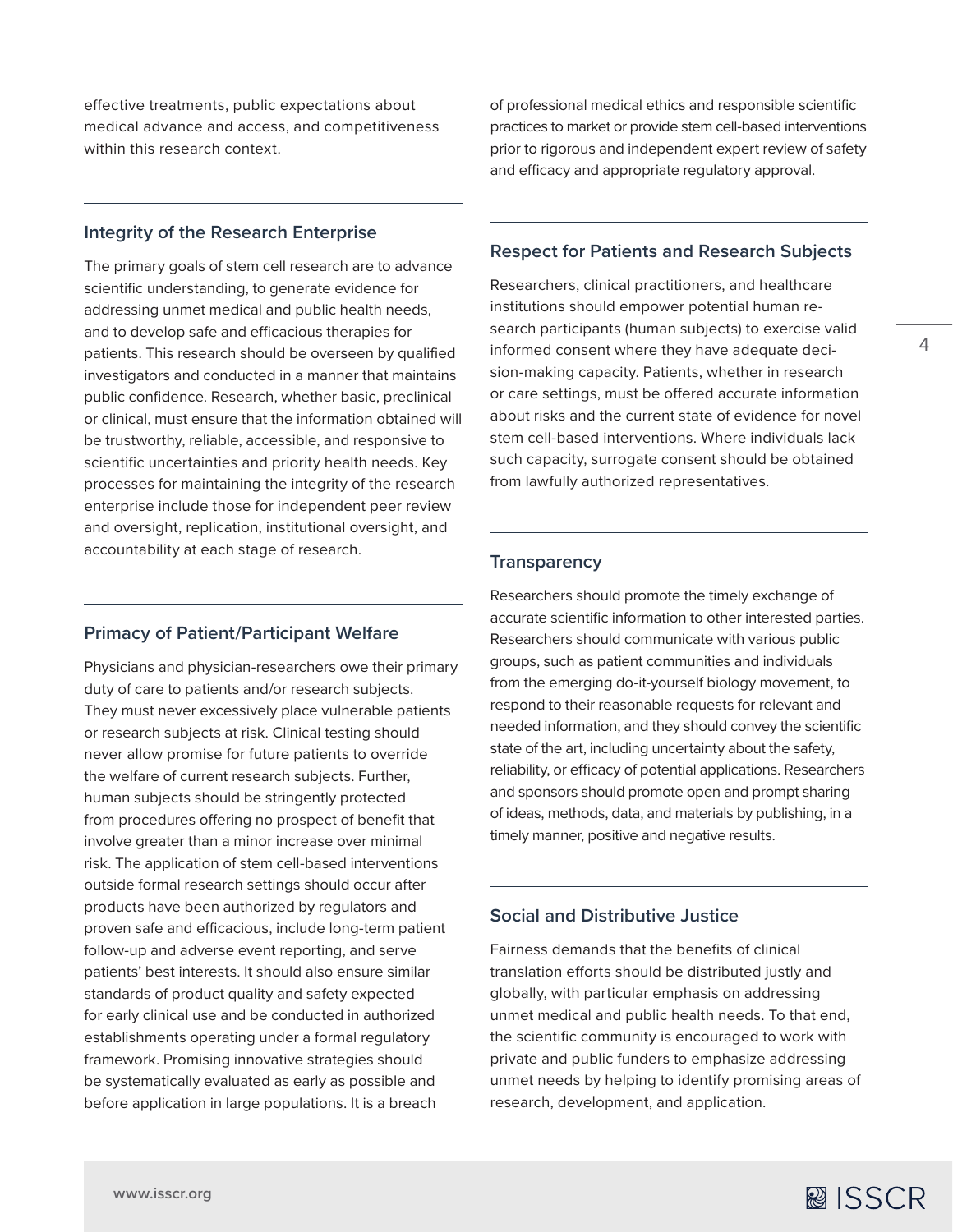Social justice considerations include challenges due to structural injustices, such as socioeconomic inequalities, extant discriminatory practices, and histories of exclusion and marginalization. Advantaged populations should make efforts to share any benefits of research with disadvantaged populations. This would include 'capacity building,' both training and establishment of facilities, which gives benefit in the longer term. There should also be appropriate sharing of the burdens with disadvantaged populations. Trials should strive to enroll populations that reflect diversity such as age, sex, gender identity, and ethnicity. Risks and burdens associated with clinical translation should not be borne by populations that are unlikely to benefit from the knowledge produced in these efforts. The scientific community is encouraged to work with governments and industry to develop mechanisms to reduce the cost of clinical applications.

Generally, healthcare delivery systems, governments, insurance providers, and patients should not bear the financial costs of proving the safety and efficacy of experimental stem cell-based interventions. However, in some cases these parties may choose to fund clinical development, for example if there is an unmet medical need and insufficient investment from the commercial sector. Where there is a clear and substantial commercial potential for a product, the costs of testing safety and efficacy should be met by the investors. Developers should endeavor to reduce the cost of new products to make them accessible to as many patients as possible.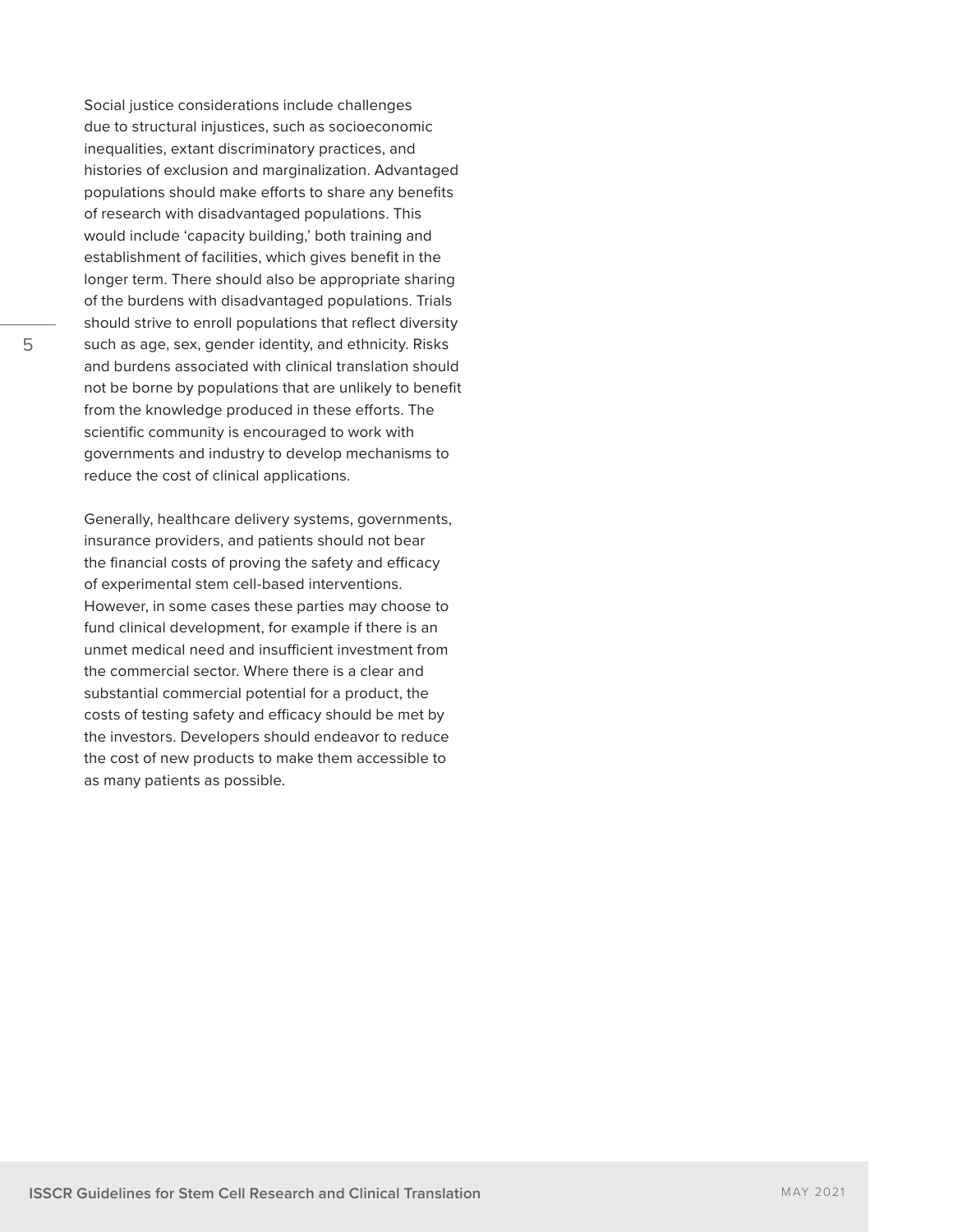# <span id="page-5-0"></span>**SECTION 2**

# Laboratory-based Human Embryonic Stem Cell Research, Embryo Research, and Related Research Activities

Stem cell and embryo research show great promise for advancing our understanding of human development and disease, including research to address issues pertinent to the earliest stages of human development, such as: the causes of miscarriage; epigenetic, genetic and chromosomal disorders; and human reproduction. Furthermore, the derivation of some types of stem cell lines necessitates the use of human embryos.

Scientific research on and with human embryos and embryonic stem cell lines in culture is viewed as ethically permissible in many countries when performed under rigorous scientific and ethical oversight. This is consistent with policy statements of other organizations, most notably, the American Society for Reproductive Medicine (Ethics in Embryo Research Task Force and Ethics Committee of the American Society for Reproductive Medicine, 2020), the European Society of Human Reproduction and Embryology (ESHRE Taskforce on Ethics and Law, 2001), the American College of Obstetricians and Gynecologists (2006) and the United Kingdom (UK) Human Fertilisation and Embryology Authority (2019). Creating embryos for research, which is permitted in relatively few jurisdictions, is required to develop and ensure both standard and novel methods involving IVF (including the use of mitochondrial replacement techniques, *in vitro* derived gametes, etc.) are safe, efficient, and effective as well as to give information about the first steps of human development.

This section of the Guidelines pertains to:

- a. The banking, derivation, distribution, and preclinical use of human pluripotent stem cells, including human embryonic stem cells (hESCs).
- b. The procurement of human embryos, gametes, and somatic cells for stem cell research and *in*

*vitro* embryo studies not explicitly entailing stem cell derivation.

- c. The transfer of human pluripotent stem cells into animal host embryos *in vitro*.
- d. Generation of stem cell-based models of human development.
- e. Animal research that involves the transfer of human stem cells or their direct derivatives into animal hosts.

Institutions and researchers conducting basic research with these human cells and tissues should follow the guidelines insofar as they pertain to the categories of review discussed below.

# **2.1 Review Processes**

#### **OVERSIGHT**

**Recommendation 2.1.1: All research that (a) involves preimplantation stages of human development,**  *in vitro* **human embryo culture, derivation of new embryo-derived cells or lines, integrated stem cellbased embryo models, or (b) entails the production of human gametes** *in vitro* **when such gametes are tested by fertilization or used for the creation of embryos, shall be subject to review, approval, and ongoing monitoring, as appropriate, through a specialized oversight process capable of evaluating the unique aspects of the science and the associated ethical issues (see below).**

The specialized scientific and ethics oversight process encompasses the review of human embryo and related stem cell research. The process can be performed at the institutional, local, regional, national, or international

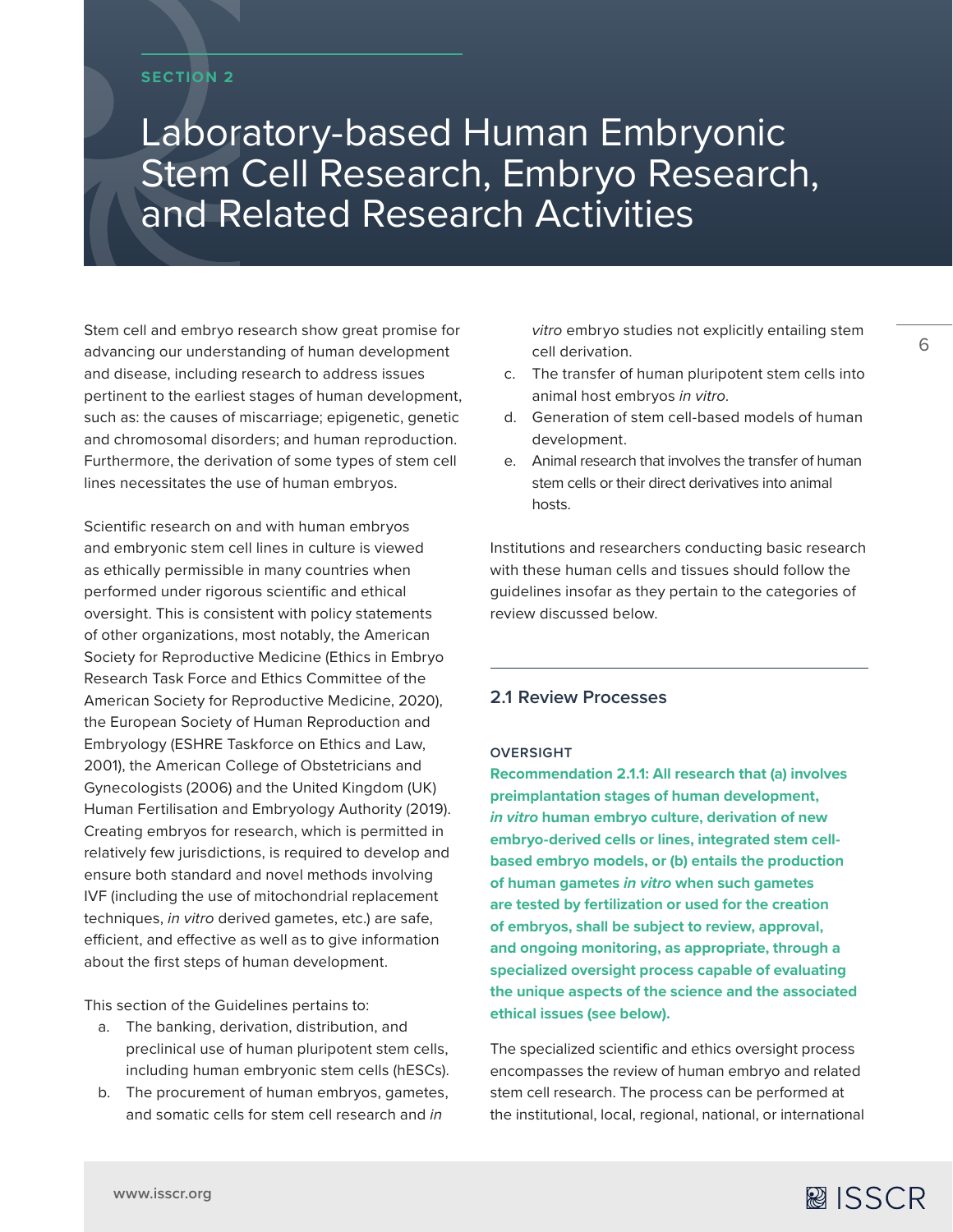committee, so long as the oversight process as a whole occurs effectively, impartially, and rigorously. Provided appropriate expertise is available to ensure that the scientific, ethical, and legal aspects of the research can be rigorously evaluated, the specialized oversight can occur through preexisting institutional review processes that assess the participation of human subjects in research, the procurement of human tissues in and for research, or biosafety and ethical issues associated with research. For example, existing review bodies such as the Embryonic Stem Cell Research Oversight (ESCRO; Institute of Medicine and National Research Council, 2005), Stem Cell Research Oversight (SCRO; ISSCR Guidelines, 2006), or Embryo Research Oversight (EMRO; ISSCR Guidelines 2016) committees in the U.S., or the UK HFEA and regional ethics committees (RECs), are well positioned to perform review and oversight of embryo and related research. A single rather than redundant review is preferable as long as this is thorough and capable of addressing any uniquely sensitive elements of human embryo research and hESC research.

<span id="page-6-0"></span>level or by some coordinated combination of those elements and need not be served by a single, specific

**Recommendation 2.1.2: The specialized scientific and ethics oversight process must include an assessment of the scientific rationale and merit of research proposals, the relevant expertise of the researchers, and the ethical permissibility and justification for the research as discussed below.** 

- a. *Scientific rationale and merit of the proposal:*  Research involving human embryonic cells or human embryos and gametes requires that scientific goals and methods be scrutinized to ensure scientific rigor. Adequate and appropriate scientific justification for performing the research using the specified materials is required.
- b. *Relevant expertise of researchers:* Appropriate expertise and training of the researchers to perform the stated experiments must be ascertained in order to ensure the appropriate use of research materials. For the derivation of new human embryo-derived cell lines, the formation of human embryo models from stem cells, or experiments that involve the use of

human embryos, relevant expertise would include prior experience with embryo culture and stem cell derivation in animal systems and competence in the culture and maintenance of human embryonic stem cells. Researchers performing derivations of embryo-derived cell lines should have a detailed, documented plan for characterization, storage, banking, and distribution of new lines.

c. *Ethical permissibility and justification:* Research goals must be assessed within an ethical framework to ensure that research proceeds in a transparent and responsible manner. The project proposal should include a discussion of alternative methods and provide a rationale for performing the experiments in a human rather than animal model system, for the proposed methodology, and if the studies involve preimplantation human embryos, a justification for the anticipated numbers to be used.

**Recommendation 2.1.3: The committee or body conducting the specialized scientific and ethics oversight process is responsible for (a) advising researchers on the categorization of research (see [Recommendation 2.2\)](#page-8-0), (b) determining whether a research proposal constitutes permissible or nonpermissible research, (c) monitoring and periodically reviewing ongoing research, and (d) overseeing the provenance of the human pluripotent stem cell lines used in Category 2 Research (see [Section 2.2.2\)](#page-11-0).** 

The responsible committee or entity should interpret these guidelines, define research practices, and monitor compliance. Researchers are encouraged to consult the committee or entity for advice on how to determine whether research is exempt as Category 1A [\(see 2.2.1](#page-9-0)).

# **COMPOSITION OF RESEARCH REVIEW AND OVERSIGHT BODIES**

**Recommendation 2.1.4: The specialized scientific and ethics oversight process should be conducted by qualified scientists, ethicists, legal and regulatory experts, and community members who are not directly engaged in the research under consideration. The oversight process must include participants with the following perspectives:**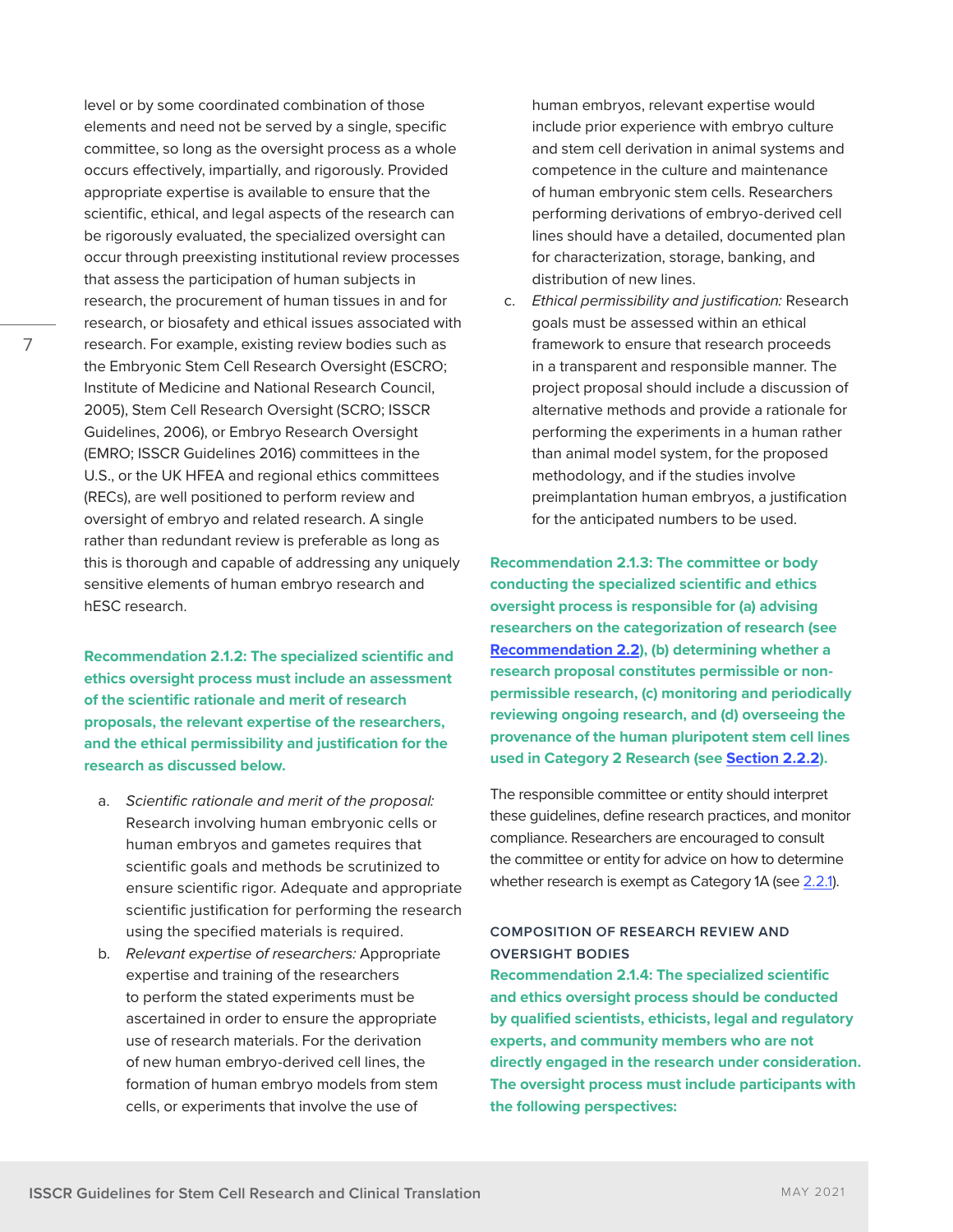- a. Scientists and/or physicians with relevant expertise, including representation from scientists that are not directly engaged in the research under consideration. Relevant expertise includes areas of stem cell biology, assisted reproduction, developmental biology, and clinical medicine.
- b. Ethicists with the ability to interpret the ethical justifications for, and implications of, the research under consideration.
- c. Those familiar with relevant local policies and statutes governing the research.
- d. Community members, unaffiliated with the institution where the research is conducted through employment, who are impartial and reasonably familiar with the views and needs of patients and patient communities who could be benefited by stem cell research, and community standards.
- e. Additional members with relevant expertise not already represented on the oversight body should be included as required, for example to cover research involving human genetics, physiology, molecular biology, etc.

The policies and regulations of each country or jurisdiction will determine whether the specialized scientific and ethics oversight process will be performed by internal or external bodies at the institutional or national level. Participants in the specialized scientific and ethics oversight process should be selected based on their relevant areaspecific expertise (e.g., scientific, clinical, ethics, research policy). Those engaged in the oversight process must be cognizant of potential financial and non-financial conflicts of interest that might compromise the integrity of the review. Such conflicts must be disclosed, evaluated, and minimized, or eliminated as much as possible.

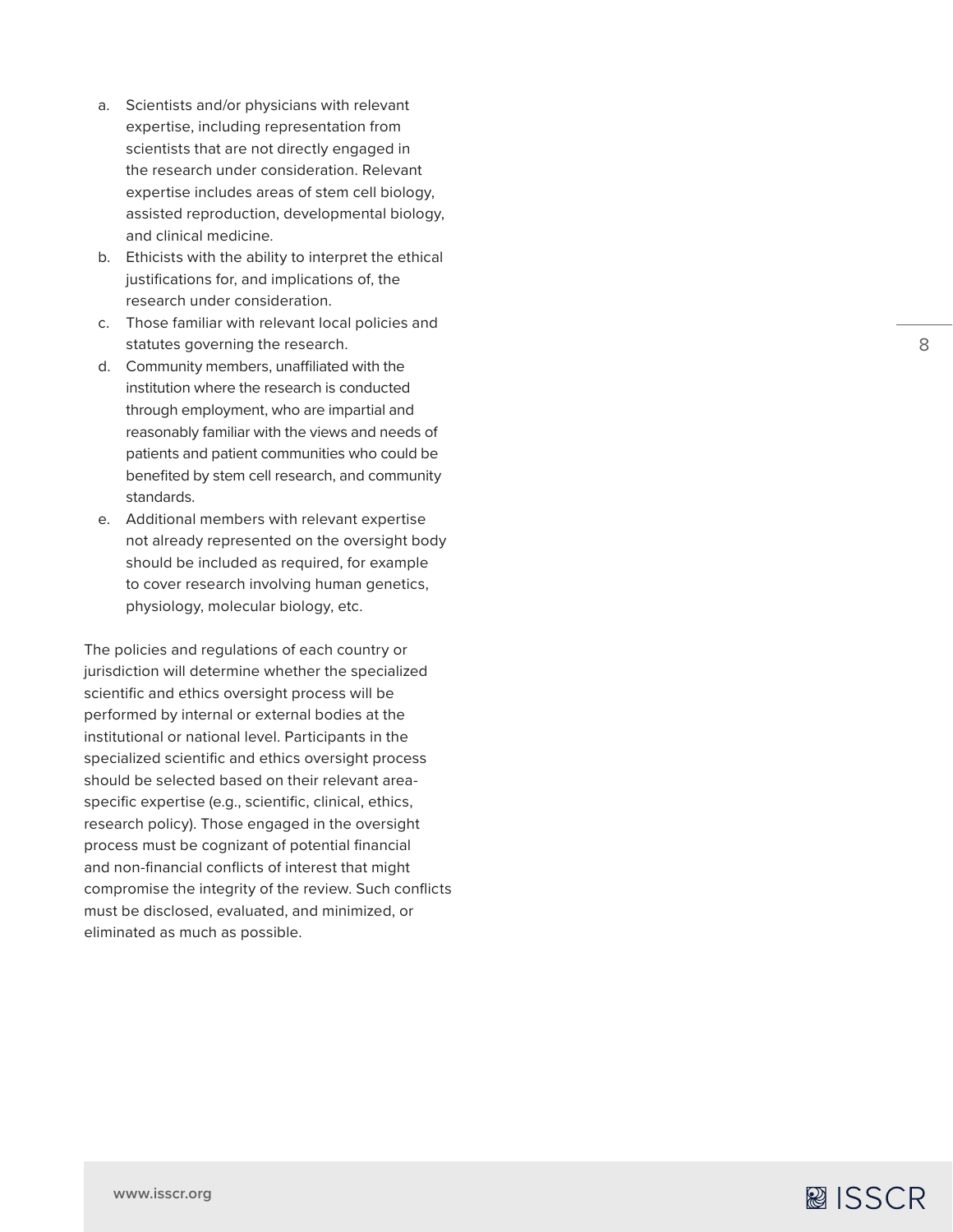# <span id="page-8-0"></span>**2.2 Research Review Categories**

**Recommendation 2.2: To ensure that human embryo and related stem cell research is proceeding with due consideration, to ensure consistency of research practices among scientists globally, and to specify the types of scientific projects that should be subject to review, the research review and oversight process should use the three categories described in this section.**

| <b>CATEGORY 1</b>                                                                                                                                                                                                                                                                                                 | <b>CATEGORY 2</b>                                                                                                                                                                                                                                                                                                                                                                         | <b>CATEGORY 3</b>                                                                                                                                                                                                                                                                                                                                                                                                                     |  |
|-------------------------------------------------------------------------------------------------------------------------------------------------------------------------------------------------------------------------------------------------------------------------------------------------------------------|-------------------------------------------------------------------------------------------------------------------------------------------------------------------------------------------------------------------------------------------------------------------------------------------------------------------------------------------------------------------------------------------|---------------------------------------------------------------------------------------------------------------------------------------------------------------------------------------------------------------------------------------------------------------------------------------------------------------------------------------------------------------------------------------------------------------------------------------|--|
| 1A<br>Exempt from review by a<br>specialized oversight process<br>• Most in vitro pluripotent stem cell<br>research<br>• Most in vitro organoid research<br>• Transfer of human stem cells into<br>postnatal animal hosts                                                                                         | $\overline{2}$<br>Reviewed by a specialized<br>oversight process<br>• Procurement of embryos, or<br>gametes for the creation of<br>embryos, for in vitro research<br>• Derivation of cell lines from<br>human embryos<br>• Genetic alteration of embryos or<br>gametes                                                                                                                    | 3A<br>Not allowed; currently unsafe<br>• Heritable genome editing<br>• Transferring mtDNA-modified (not<br>including MRT) embryos into a<br>uterus<br>• Using gametes differentiated<br>from human stem cells for<br>reproduction                                                                                                                                                                                                     |  |
| 1B<br>Reportable, but not typically<br>reviewed by a specialized<br>oversight process<br>• Non-integrated stem cell-based<br>embryo models<br>· In vitro culture of chimeric<br>embryos (human cells into non-<br>human embryos)<br>· In vitro gametogenesis without<br>fertilization or generation of<br>embryos | · In vitro culture of human embryos<br>for research until the formation<br>of the primitive streak or 14 days<br>from fertilization, whichever<br>occurs first<br>• Human cells transplanted into<br>nonhuman embryos that are<br>gestated in a non-human uterus<br>· Integrated stem cell-based<br>embryo models<br>• Transferring human embryos<br>following MRT into a human<br>uterus | 3B<br>Not allowed: lacks compelling<br>scientific rationale or is ethically<br>concerning<br>• Gestating human stem cell-based<br>embryo models<br>• Human reproductive cloning<br>• Breeding human-animal chimeras<br>where there may be human germ<br>cells.<br>• Transferring human-animal<br>chimeric embryo(s) to a human or<br>ape uterus<br>• Transferring human embryo(s),<br>irrespective of origins, to an<br>animal uterus |  |

Note: This table is designed to broadly describe the types of research contained under each category. See relevant sections for more information.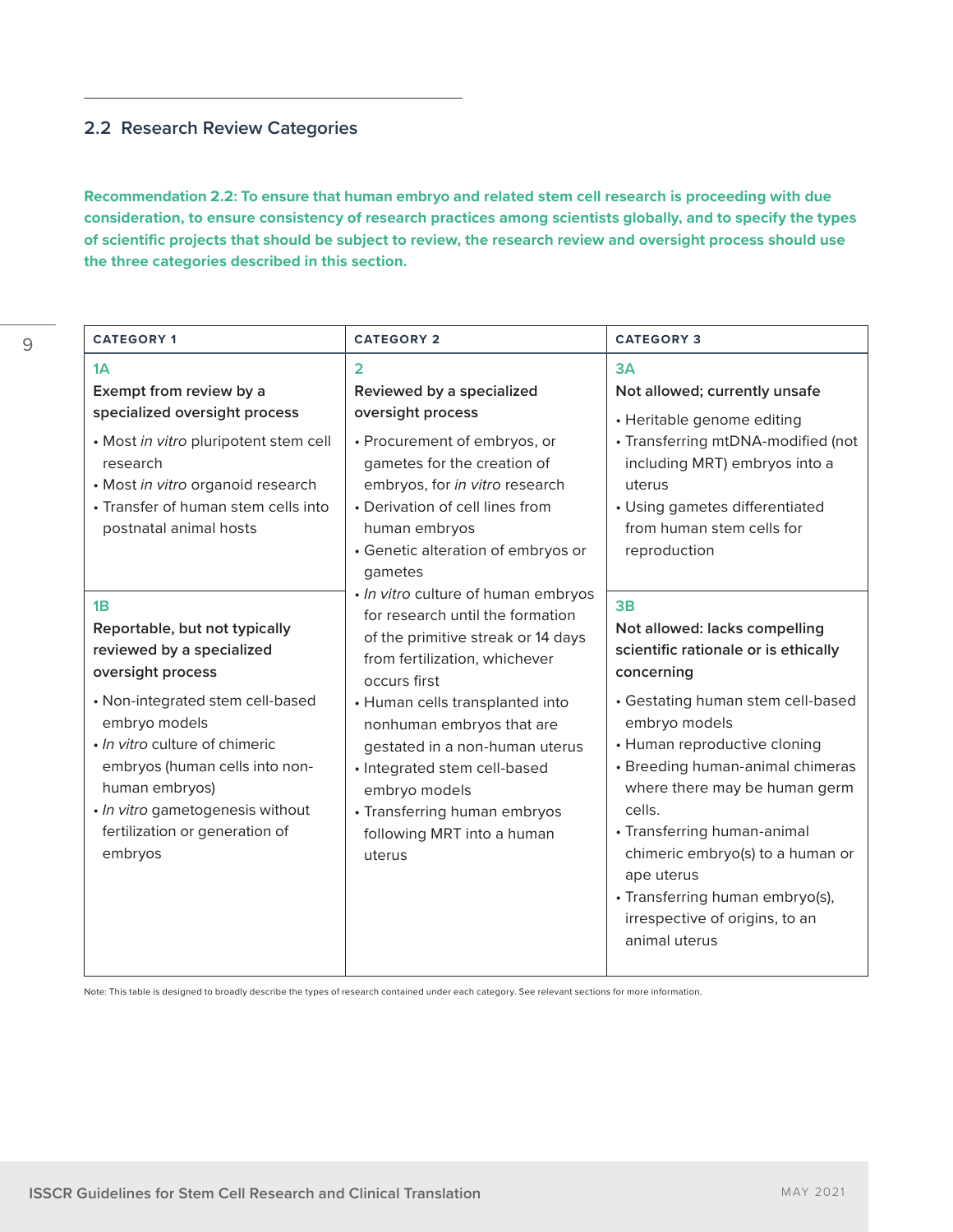#### <span id="page-9-0"></span>**2.2.1 Category 1**

2.2.1A: Category 1A. Research determined to be exempt from a specialized scientific and ethics oversight process after being assessed by the appropriate existing mandates and committees for laboratory research. Category 1A research includes the following activities:

- a. Research with human pluripotent stem cell lines that is confined to cell culture and involves routine research practices, such as differentiation into tissue-specific cell types.
- b. Research that entails the reprogramming of human somatic cells to pluripotency (for example, the generation of induced pluripotent stem cells).
- c. Research that entails the use of human fetal tissue and cells, only if these cells and tissues have been procured according to the recommendations under section [2.3](#page-14-0) below.
- d. Research on stem cell culture systems that model specific stages of development or specific anatomic structures rather than the continuous development of an intact embryo or fetus. These would include but are not restricted to models of amnion formation, neural tube development, development of primordial germ cells, placental structures, 2D or 3D models of gastrulation or post-gastrulation events, and *in vitro* stem cellderived organoids in culture that recapitulate most aspects of organ function, but not those that fall under subsequent categories.
- e. The transplantation of human stem cells, their derivatives, or other human cells into postnatal animal hosts (see [Recommendation 2.2.1.1\)](#page-10-0).

#### **ORGANOID RESEARCH**

At this time, there is no biological evidence to suggest any issues of concern, such as consciousness or pain perception with organoids corresponding to CNS tissues, that would warrant review through the specialized oversight process. However, researchers should be aware of any ethical issues that may arise in the future as organoid models become more complex through long-term maturation or through the assembly of multiple organoids (Hyun *et al.* 2020).

**2.2.1B: Category 1B.** Research that is reportable to the entity or body responsible for the specialized scientific and ethics oversight process, but not normally subject to further or ongoing review, at the discretion of the entity responsible for the oversight process and subject to regulations and policies in the jurisdiction. Category 1B research includes the following activities:

- a. Research that entails the *in vitro* [formation of](#page-64-0)  [human stem cell-based embryo models that are not](#page-64-0)  [intended to represent the integrated development](#page-64-0) of the entire embryo including its extraembryonic membranes.
- b. Chimeric embryo research in which human pluripotent stem cells are transferred into nonhuman, mammalian embryos and cultured *in vitro* for the minimum time necessary to achieve the scientific objective without gestation.
- c. Research on *in vitro* gametogenesis from human cells including genetically modified pluripotent stem cells, which does not involve attempts at fertilization and the generation of embryos.

Scientists pursuing Category 1A and B research are recommended to consult with appropriate institutional review committees or the committee or body responsible for the specialized scientific and ethics review process (see [Recommendation 2.1.3\)](#page-6-0) to determine the categorization of new research proposals. Committees with the jurisdiction over the relevant research should oversee the provenance of cells, tissues and derived human pluripotent stem cell lines to ensure that procurement and derivation is deemed acceptable according to the principles outlined in this document (see [Section 2.3](#page-14-0) and [Section 2.4](#page-18-0)) and is in compliance with rigorous scientific, legal, and ethical standards.

Category 1B covers *in vitro* chimeric embryo research and *in vitro* gametogenesis for which there is no intent to generate a human embryo or fetus. Researchers are encouraged when possible to report on existing or planned *in vitro* experiments to the committee responsible for the specialized scientific and ethics oversight process to help identify cases that may warrant full review in the future.

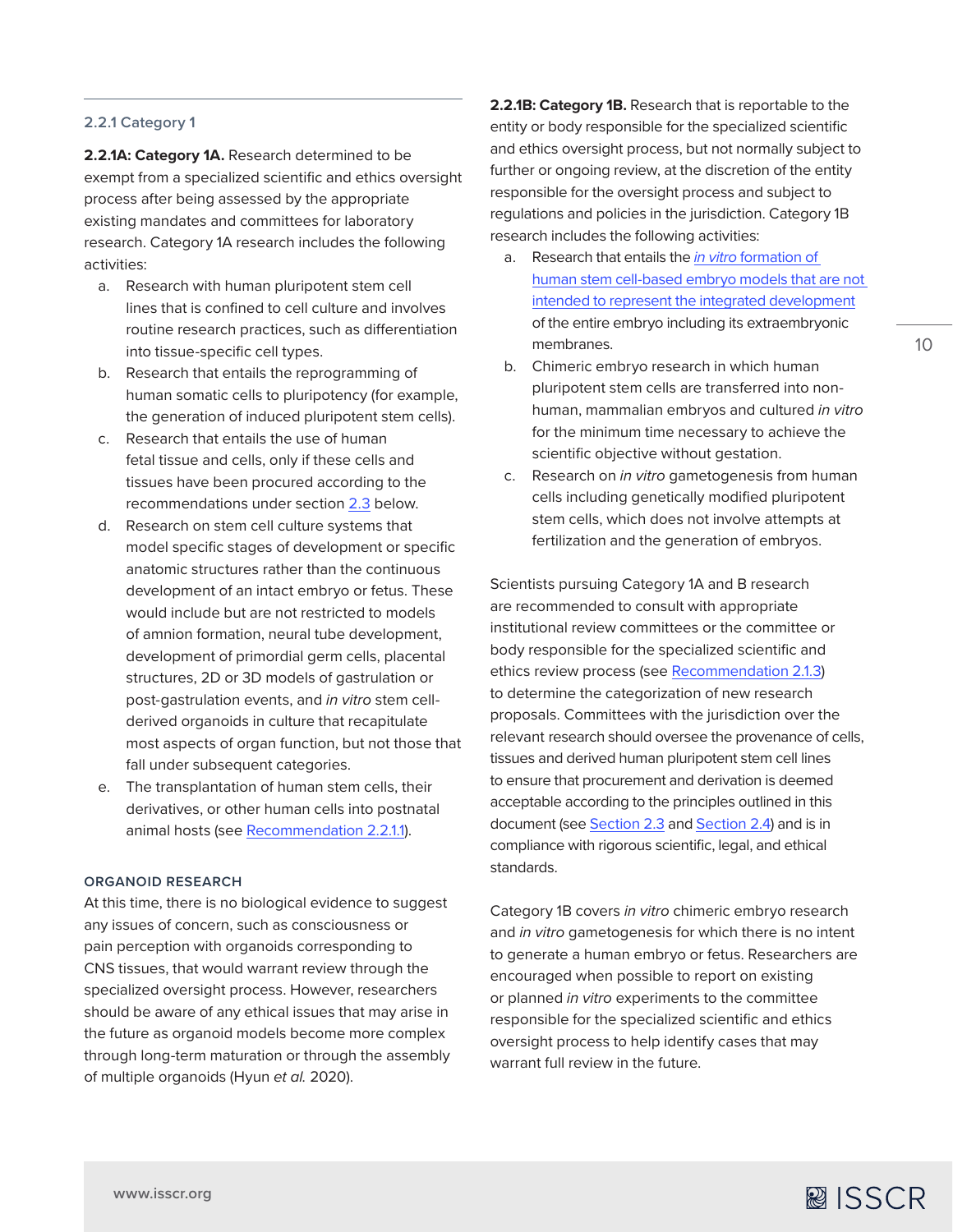<span id="page-10-0"></span>**STUDIES TRANSPLANTING HUMAN STEM CELLS OR THEIR DIRECT DERIVATIVES INTO THE CENTRAL NERVOUS SYSTEMS OF ANIMALS Recommendation 2.2.1.1: Research involving the transfer of human stem cells or their direct neural and/ or glial derivatives into the central nervous systems of postnatal animal hosts requires review by institutional animal research oversight committees supplemented by reviewer expertise in stem cell or developmental biology. (ISSCR Guidelines, 2006; Academy of Medical Sciences, 2011). Such oversight should weigh the potential benefits of the research and should utilize available baseline non-human animal data grounded in rigorous scientific knowledge or reasonable inferences and involve a diligent application of animal welfare principles.**

Institutions should determine whether research involving human cells that have the capacity to integrate into the nervous systems of laboratory animals requires supplementation of the pre-existing animal research review process with scientists and ethicists that have relevant topic-specific expertise.

To assist review and oversight of stem cell-based human-to-non-human animal research, the ISSCR has provided an advisory report that guides reviewers through a series of considerations not typically covered by institutional animal research committees, but that are relevant for review (Hyun *et al.*, 2021). Past experiences with genetically altered laboratory animals have shown that reasonable caution might be warranted if changes carry the potential to produce new defects and deficits. Current best practices dictate that research involving modified animals must involve the following:

- a. the establishment of baseline animal data;
- b. ongoing data collection during research concerning any deviation from the norms of species-typical animals;
- c. the use of small pilot studies to ascertain any changes in the welfare of modified animals; and
- d. ongoing monitoring and reporting to animal research oversight committees authorized to decide the need for real-time changes in protocols and, if necessary, the withdrawal of animal subjects.

Research that may result in the presence of human gametes and their precursors in the gonads of laboratory animals is of not of significant ethical concern per se, as long as the animals are not allowed to breed (see [Category 3\)](#page-13-0).

Reviewers and investigators should follow the proposed ethical standards presented in the 2020 white paper and [Appendix 1](#page-56-0), while exercising appropriate judgment in individual situations. Research involving animals should also generally comply with the principles of the 3Rs (see: [www.nc3rs.org.uk](http://www.nc3rs.org.uk)) and follow the 'ARRIVE guidelines' (Percie du Sert et. al 2020).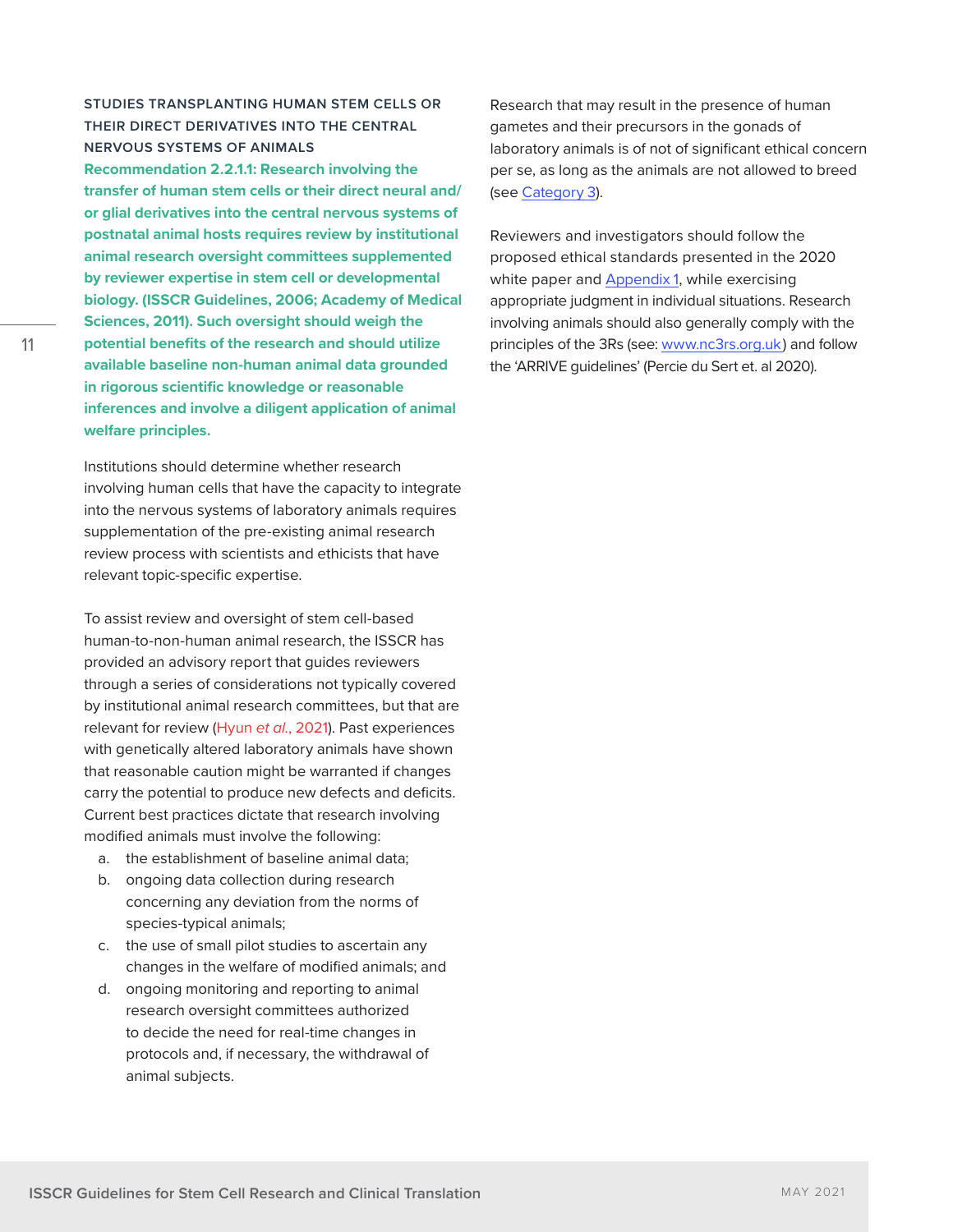#### <span id="page-11-0"></span>**2.2.2 Category 2**

**2.2.2: Category 2.** Forms of research with embryos, certain chimeras, and stem cell-based embryo models that are permissible only after review and approval through a specialized scientific and ethics review process. A comprehensive review should be coordinated with other relevant oversight, such as that provided by human subjects review committees, *in vitro* fertilization (IVF) clinic oversight bodies, and animal research review processes, and the research should comply with local law and policy. All such research should have a compelling scientific rationale and necessitate the use of these materials rather than employ alternative models. The research should use the minimum number of embryos necessary to achieve the scientific objective. Forms of research requiring comprehensive review by a specialized review process encompass the following activities:

- a. Procurement and use of IVF human embryos for research *in vitro*.
- b. Procurement of human gametes to create research embryos *in vitro*.
- c. Research that generates human gametes from any progenitor cell type *in vitro*, when this entails performing studies of fertilization that produce human zygotes and embryos. The gametes may be derived from human pluripotent stem cells, oogonia, or spermatogonial stem cells that have been maintained *in vitro*, and they may be genetically modified or not. Any human embryos obtained from such gametes must only be studied *in vitro*, or be used to derive stem cell lines, such as embryonic stem cells.
- d. Research involving the genetic alteration of human embryos or gametes used to make embryos *in vitro*.
- e. Derivation of new cell lines from human embryos (not confined to pluripotent cell lines).
- f. Research involving the *in vitro* culture of human embryos where embryos are maintained in culture until the formation of the primitive streak or 14 days from fertilization, whichever occurs first.
- g. Generation of stem cell-based embryo models that represent the integrated development of the entire embryo including its extraembryonic membranes. These [integrated stem cell-based](#page-64-0)

[embryo models](#page-64-0) should be maintained in culture for the minimum time necessary to achieve the scientific objective.

- h. Research aimed at generating human totipotent cells that have the potential to sustain embryonic development *in vitro*.
- i. Chimera research in which human pluripotent stem cells or their derivatives with broad potential are introduced into a) a non-human embryo or fetus *in utero* or b) a non-human embryo *in vitro* followed by transfer into a non-human uterus. Such experiments—if they are scientifically justified for the use of non-human primates above all other laboratory species—must exclude great and lesser ape species hosts (i.e., chimpanzees, gorillas, orangutans, bonobos, gibbons, and siamangs), as apes are prohibited from being used for invasive research in most parts of the world.
- j. Transferring human embryos to a human uterus following mitochondrial replacement.

#### **CULTURE OF HUMAN EMBRYOS BEYOND FORMATION OF THE PRIMITIVE STREAK OR 14 DAYS**

It is currently not technically feasible to culture human embryos beyond formation of a primitive streak or 14 days post-fertilization. However, culture systems are evolving, making this a possibility in the near future. Understanding the primitive streak, early germ layer development and primordial germ cell formation in humans is crucial to improve our understanding of and interventions for infertility, *in vitro* fertilization, pregnancy loss, and developmental disorders that occur or originate soon after implantation. Research using embryos is also crucial to validate integrated stem cellbased embryo models, which in the future may provide a more practical alternative to understanding some aspects of early human development.

**[www.isscr.org](https://www.closerlookatstemcells.org/)**

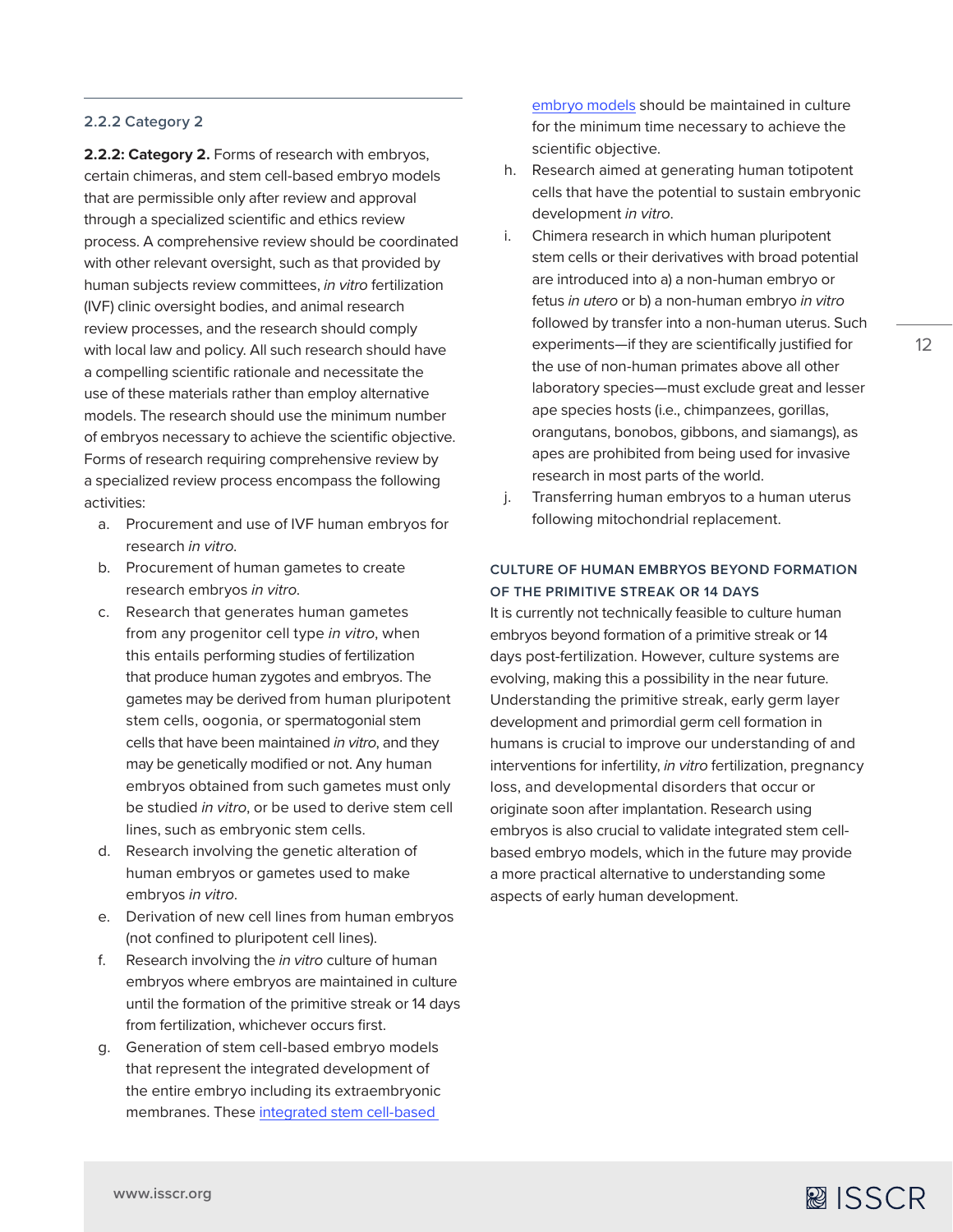**Recommendation 2.2.2.1: Given advancements in human embryo culture, and the potential for such research to yield beneficial knowledge that promotes human health and well-being, the ISSCR calls for national academies of science, academic societies, funders, and regulators to lead public conversations touching on the scientific significance as well as the societal and ethical issues raised by allowing such research. Should broad public support be achieved within a jurisdiction, and if local policies and regulations permit, a specialized scientific and ethical oversight process could weigh whether the scientific objectives necessitate and justify the time in culture beyond 14 days, ensuring that only a minimal number of embryos are used to achieve the research objectives.**

**HUMAN-ANIMAL CHIMERIC EMBRYO RESEARCH Recommendation 2.2.2.2: Chimeric embryo and** *in utero* **research described in 'Category 2, i' (see above) should proceed for the minimum time necessary to achieve the scientific aim. This research must proceed incrementally, stopping at well-defined timepoints to assess the degree and scope of chimerism during development before proceeding to full gestation, if full gestation is among the well-justified goals of the research. To avoid unpredictable and widespread chimerism, researchers should endeavor to use targeted chimerism strategies to limit chimerism to a particular organ system or region of the gestating chimeric animal.**

Techniques such as blastocyst complementation, whereby a specific cell type or organ is effectively deleted as the host embryo develops, can lead to a specific cell type or organ being replaced entirely by derivatives from the donor-derived pluripotent stem cells. By itself this targeted chimerism may not prevent contributions elsewhere in the chimera, thus the need for an incremental approach. Nonetheless, if the host cells have an advantage over the donor cells, such as even a slightly faster rate of cell replication, then the donor cells will be disadvantaged and effectively selected against, leading to a little or no contribution outside the organ of choice.

As a general principle, non-human primate species should only be used when all other species, more

distant in evolution from humans, are inadequate for the scientifically well justified research question being pursued. Appropriate research aims include understanding human development, understanding species barriers to chimerism, and treating disease. Any research involving non-human primates must utilize common laboratory species that are widely used in biomedical research (which excludes apes). Trained veterinary staff specializing in the care of non-human primates must be closely involved in the review and oversight of studies involving the transfer of human stem cells and their derivatives into nonhuman primate hosts.

**MITOCHONDRIAL REPLACEMENT TECHNIQUES Recommendation 2.2.2.3: Further research should be undertaken to refine and assess the safety and efficacy of Mitochondrial Replacement Techniques (MRT), including minimizing a) the risk of mitochondrial carryover and b) disruptions to the interaction between mitochondrial and nuclear genomes. In addition, further research on polar body transfer techniques and the use of mitophagy or gemome editing is needed to reduce or eliminate pathogenic mitochondrial DNA. Such research should be subject to review by a specialized oversight process as Category 2 Research ([Section 2.2.2\)](#page-11-0).**

MRT is being explored to prevent the transmission of serious mitochondrial DNA-based diseases in at-risk pregnancies (see [Section 3.4.8\)](#page-40-0). MRT most commonly involves transferring the nuclear DNA from the prospective mother's oocyte or fertilized oocyte (pronuclear stage) to that of a mitochondrial donor from which the nuclear DNA has been removed [maternal spindle transfer (MST) or pronuclear transfer (PNT), respectively]. The mitochondrial donor is selected to be free of known pathogenic mutations. Input from clinicians and scientists with relevant expertise in mitochondrial and embryo biology should augment the review process for evaluating clinical protocols that entail uterine transfer of human embryos for the purpose of human reproduction.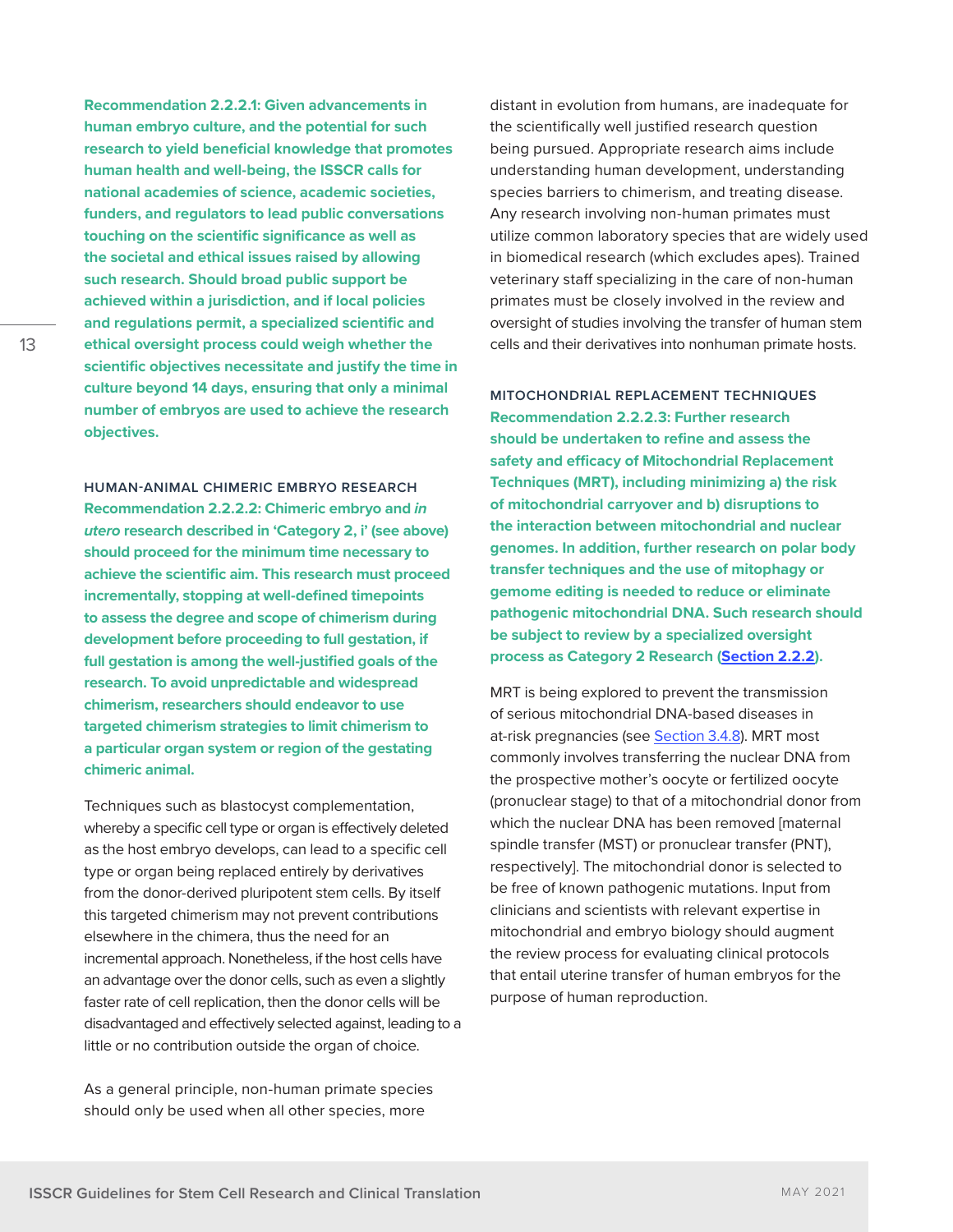#### <span id="page-13-0"></span>**2.2.3 Category 3**

2.2.3A: Category 3A. Research activities currently not permitted. Research under this category should not be pursued at this time because the approaches are currently unsafe or raise unresolved ethical issues. There may be valid reasons for undertaking the research in the future, but this should not proceed until the safety and ethical issues are resolved. Such research includes:

- a. Research in which human embryos that have undergone modification to their nuclear genome are transferred into or gestated in a human uterus. Genome-modified human embryos include human embryos with engineered alterations to their nuclear DNA and embryos generated from a human gamete that has had its nuclear DNA modified, when such modifications could be inherited through the germline. While there are valid reasons for pursuing this line of research, which may include situations where correcting a deleterious gene variant is the only way that prospective parents may have a genetically-related child (National Academy of Medicine, National Academy of Sciences, and the Royal Society, 2020), conduct of such research will be dependent on appropriate policies, regulations, and oversight.
- b. Research in which human embryos that have undergone editing to their mitochondrial genome are transferred into or gestated in a human uterus, as current knowledge of such interventions is inadequate to ensure safety.
- c. The use of human gametes differentiated from human stem cells for the purposes of fertilization and human reproduction. If the safety, policy, and regulatory issues are resolved, this approach may be desirable, for example in cases where treatment of childhood cancer has led to infertility, or as a route to heritable genome editing as indicated in (a) above.

**2.2.3B: Category 3B.** Prohibited research activities. Research under this category should not be pursued because of broad international consensus that such experiments lack a compelling scientific rationale or are widely considered to be unethical. Such research includes:

- a. Transfer of human stem cell-based embryo models to the uterus of either a human or animal host.
- b. Research in which human embryos produced by reprogramming of nuclei are implanted into a human or animal uterus (often referred to as human reproductive cloning).
- c. Research in which animal chimeras incorporating human cells with the potential to form human gametes are bred to each other.
- d. Transfer of chimeric embryos mixing animal and human cells (whether predominantly animal or human) to the uterus of a human or great or lesser ape (i.e., chimpanzees, gorillas, orangutans, bonobos, gibbons, and siamangs).
- e. Transfer of a human embryo(s), irrespective of its origins, to an animal uterus.

**EMERGING CATEGORIES OF EMBRYO RESEARCH THAT MERIT CLOSE REVIEW: HERITABLE GENOME EDITING Recommendation 2.2.3.1: Until there is further scientific clarity regarding how to achieve desired genetic alterations, additional evidence for safety, and wider discussion and consensus on ethics (i.e., whether it should be done and, if so, under which circumstances), any attempt to edit the mitochondrial genome or modify the nuclear genome of human embryos for the purpose of human reproduction is premature and should not be permitted at this time (see Section 2.2.3A, Category 3A, a).** 

Preclinical research that entails modifying the nuclear genomes of gametes, zygotes, and human embryos may be permissible under a rigorous specialized oversight process ([Category 2](#page-11-0)). Such research promises to enhance fundamental knowledge and is essential to inform deliberations about the potential safety and use of nuclear or mitochondrial DNA genome editing in strategies aimed at preventing the transmission of serious genetic disorders.

Scientists currently lack an adequate understanding of the fidelity and precision of techniques for genome editing of human embryos, as well as a full appreciation of the safety, ethics, and potential long-term risks and benefits to individuals born following such a process. This is described in more detail in the recent

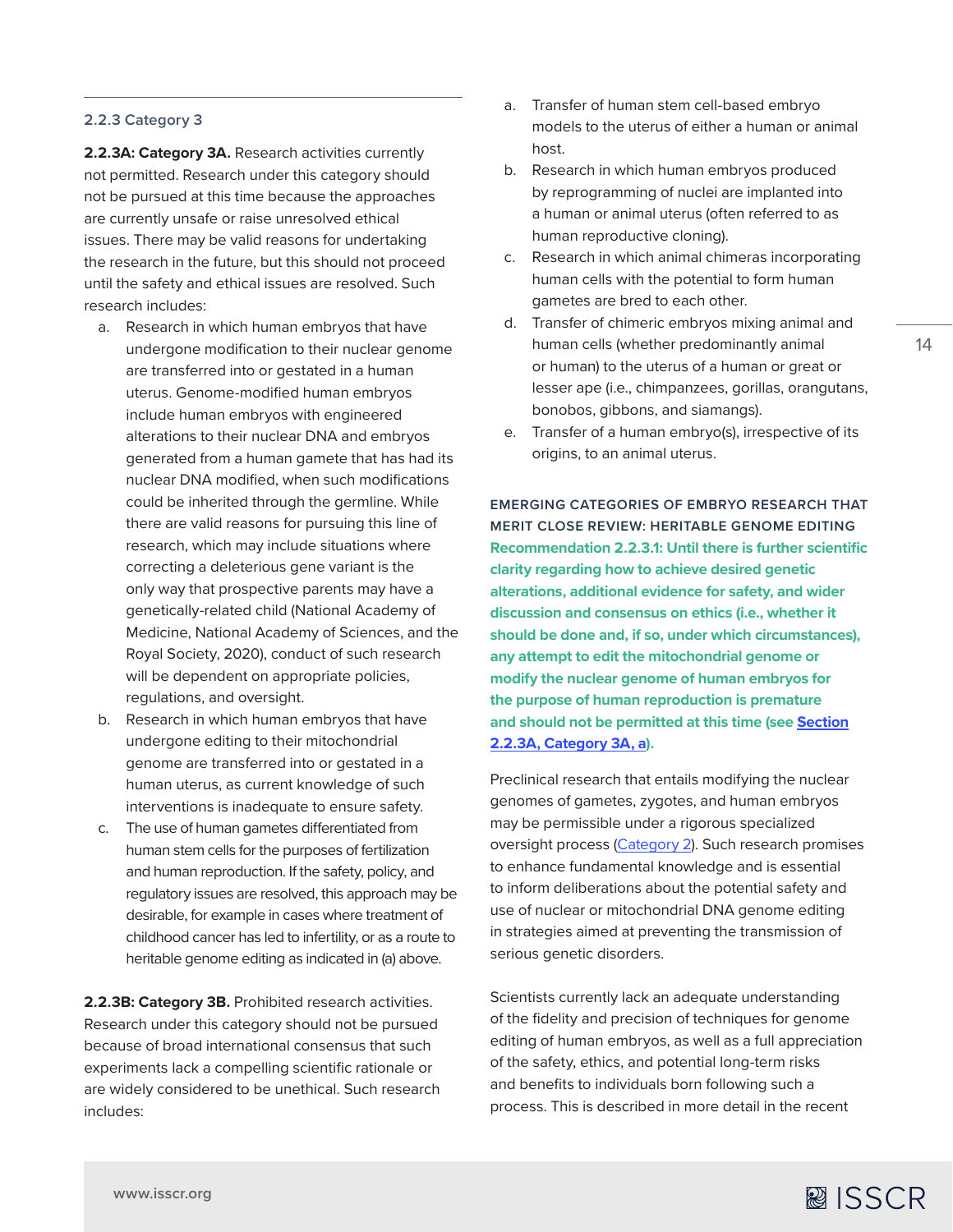<span id="page-14-0"></span>report, *Heritable Human Genome Editing,* from the International Commission on the Clinical Use of Human Genome Editing (National Academy of Medicine, National Academy of Sciences, and the Royal Society, 2020), which suggests a responsible translational pathway in certain circumstances, albeit one that cannot currently be met. Of note, the focus of this report was on developing a responsible translational pathway; it did not include a broad look at the societal and ethical issues, as these were outside its task. Such issues have been considered elsewhere (e.g. by the Nuffield Council on Bioethics). The forthcoming report from the WHO Advisory Committee on Developing Global Standards for Governance and Oversight of Human Genome Editing will bear in mind societal views and ethical principles, but this will focus on mechanisms of governance.

Basic and preclinical research is needed to minimize the potential harms resulting from intended and unintended edits, which could be passed to future generations, as well as direct or indirect effects of the editing process that could affect embryo viability or developmental potential.

# **2.3 Procurement and Informed Consent of Human Biological Materials**

The procurement of human gametes, embryos, fetal tissues, and somatic cells is integral to the conduct of human embryo and stem cell research. Human biological materials must be procured in accordance with generally accepted principles of research ethics and laws and policies in their respective jurisdictions.

**2.3.1 Review Process for the Procurement of Human Cells and Tissues**

**Recommendation 2.3.1. The review process for the procurement of human cells and tissues should be predicated on the source of the material and its intended use as described in the three tiers below.** 

**Tier 1. Banked and historical cell lines.** The procurement of cell lines from repositories or banks is permissible

if the materials have been deposited and distributed consistent with the original consent for use of the donated human cells and tissues and these guidelines (see Section 2.4, Derivation, Banking and Distribution of Human Stem Cell Lines) and the standards at the time (Sugarman *et al.* 2008). Toward this end, the repositories or banks should require certification from depositors confirming the ethical provenance of such cells, including consent and ethics approvals. The use of historical cell lines from pathological specimens, such as HeLa, are permissible for use in stem cell research that is otherwise compliant with these guidelines. Likewise, stem cell lines procured from vendors are permissible for stem cell research, provided the vendor generated and distributed the stem cell lines in a manner consistent with the original donor consent and contemporaneous ethical and regulatory standards. The procurement of Tier 1 cell lines should not be used for reproductive purposes.

**Tier 2. Fresh human somatic cells and tissues.** The procurement of fresh human somatic cells and tissues for stem cell research purposes should be reviewed by existing research review committees bolstered by stem cell specific expertise in accordance with generally accepted principles of research ethics and laws and regulations in the respective jurisdiction and these guidelines (see [Sections 2.3.2](#page-15-0) and [2.3.3](#page-17-0)).

**Tier 3. Gametes and embryos.** The procurement of human gametes and embryos that are destined for use in human embryo research and stem cell research must be reviewed through the specialized oversight process and existing research review committees in accordance with generally accepted principles of research ethics and laws and regulations in the respective jurisdiction and these guidelines (see [Sections 2.3.2](#page-15-0) and [2.3.3\)](#page-17-0).

Review by a specialized oversight process (Tier 3) or existing research review committee bolstered by stem cell-specific expertise must ensure that vulnerable populations are not exploited due to their dependent status or any compromised ability to offer voluntary consent and that there are no undue inducements or other undue influences for the provision of human cells and tissues.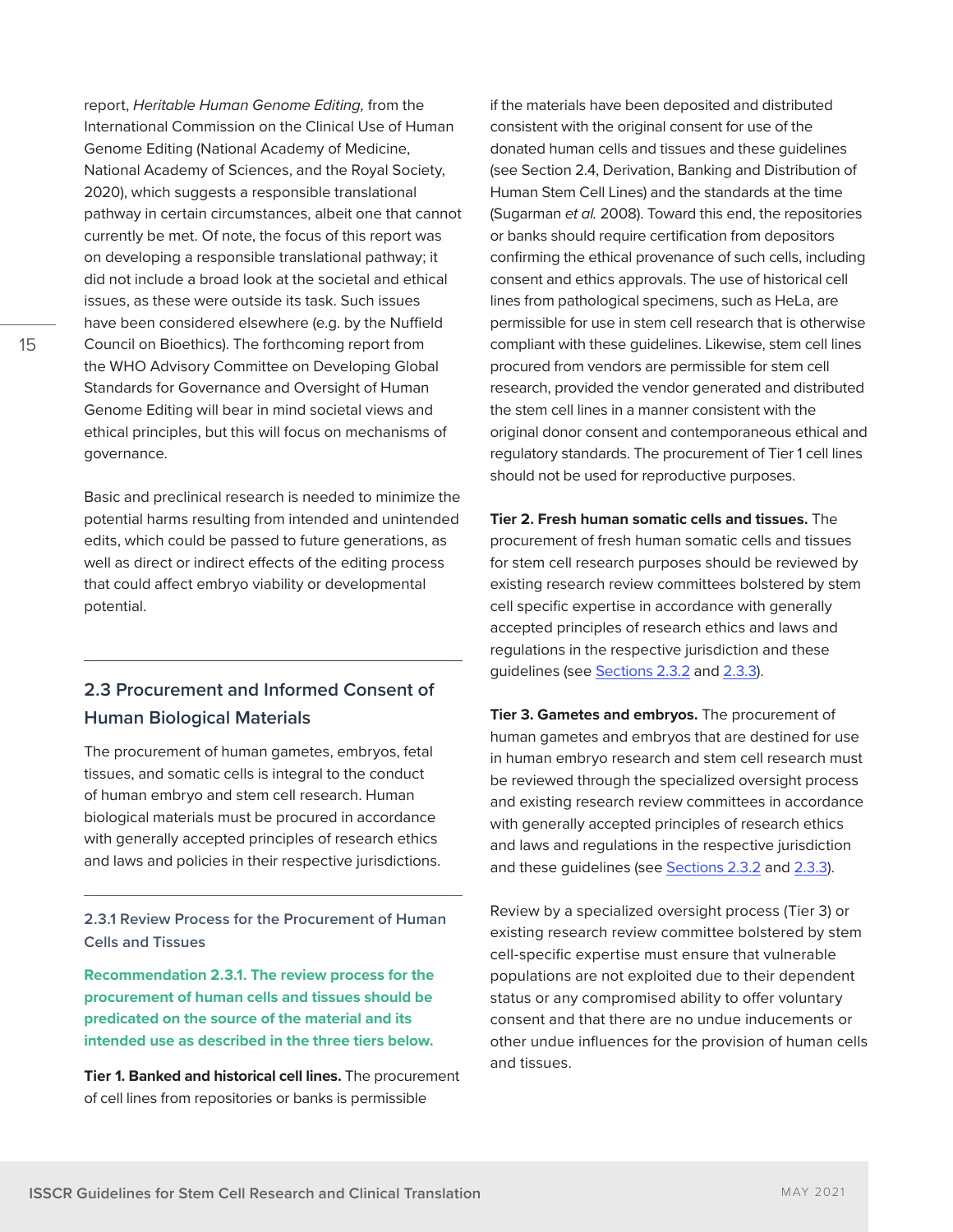<span id="page-15-0"></span>**2.3.2 Informed Consent for the Donation of Human Cells and Tissues** 

**Recommendation 2.3.2.1: Embryos, fetal tissue, and other cells and tissues should be used in research only if voluntary informed consent was obtained from the donors before the research commences. The informed consent process should be robust and document the prospect of therapeutic and commercial applications as well as the potential research uses, such as the creation of hESCs, iPSCs, other immortalized cell lines, embryos, and gametes. In the case of fetal tissue, consent from the woman donating the tissue is sufficient. In the case of embryos made with donor gametes, this consent should be obtained from the gamete donors and the party(ies) with authorization to**  donate the embryo.

Most patients and research subjects may donate cells or tissues with broad consent to a range of future uses; however, the broad consent does not apply to use of donated cells and tissues for reproductive purposes. The consent may be obtained at the time of tissue collection or with a re-contact for additional consent to use donated cells and tissues for reproductive purposes.

In the case that human cells and tissues are procured from a minor or adult that lacks the decision-making capacity to provide informed consent, consent must be provided by a parent, legal guardian, or other legally authorized person. Whenever feasible, the assent of the minor or decisionally incapacitated adult is also strongly encouraged.

Empirical research has shown that informed consent is most effective as a dynamic, interactive, and evolving process as opposed to a static, one-time disclosure event (Flory and Emanuel, 2004). The informed consent document alone can never take the place of a meaningful dialogue between the person obtaining consent and the donors of human cells and tissues. The informed consent process can be enhanced in the following ways:

a. Whenever possible, the person conducting the informed consent dialogue should have no vested interest in the research protocol. If members of the research team participate in

the informed consent process, their role and any other potential conflicts of interest must be disclosed, and care taken to ensure that information is provided in a transparent, accurate, unbiased manner.

- b. The person conducting the informed consent process should provide ample opportunities for cell and tissue donors to ask questions and discuss their involvement in the research protocol.
- c. Counseling services should be made available upon request to any potential providers of human cells and tissues prior to procurement.
- d. Consent processes and documents should be revised in light of new research on informed consent for all types of human biological materials procurement and where relevant, ongoing studies of the long-term risks associated with oocyte retrieval.

# **SEPARATING RESEARCH CONSENT FROM TREATMENT Recommendation 2.3.2.2: Informed consent for research use must be distinct from informed consent for clinical treatment.**

Decisions related to the provision of gametes or the creation of embryos for fertility treatment should be a voluntary choice that is free from undue influence by researchers who propose to use these cells in research. During the course of clinical treatment, researchers may not request that members of the fertility treatment team generate more embryos or harvest more oocytes than necessary for the patient's optimal fertility treatment. Wherever possible, the treating infertility clinician should not be the investigator who is proposing to perform research on the procured materials.

Consistent with fetal tissue research guidelines issued by the Network of European CNS Transplantation and Restoration (NECTAR) and U.S. regulations, a woman's decision to terminate a pregnancy must not be influenced by the possible research use of her fetus' tissues (Boer, 1994; OHRP, 1993). Informed consent for fetal tissue procurement and research should be obtained from the woman only after her decision to legally terminate her pregnancy but before the abortion procedure, or after a spontaneous abortion. Medical

16

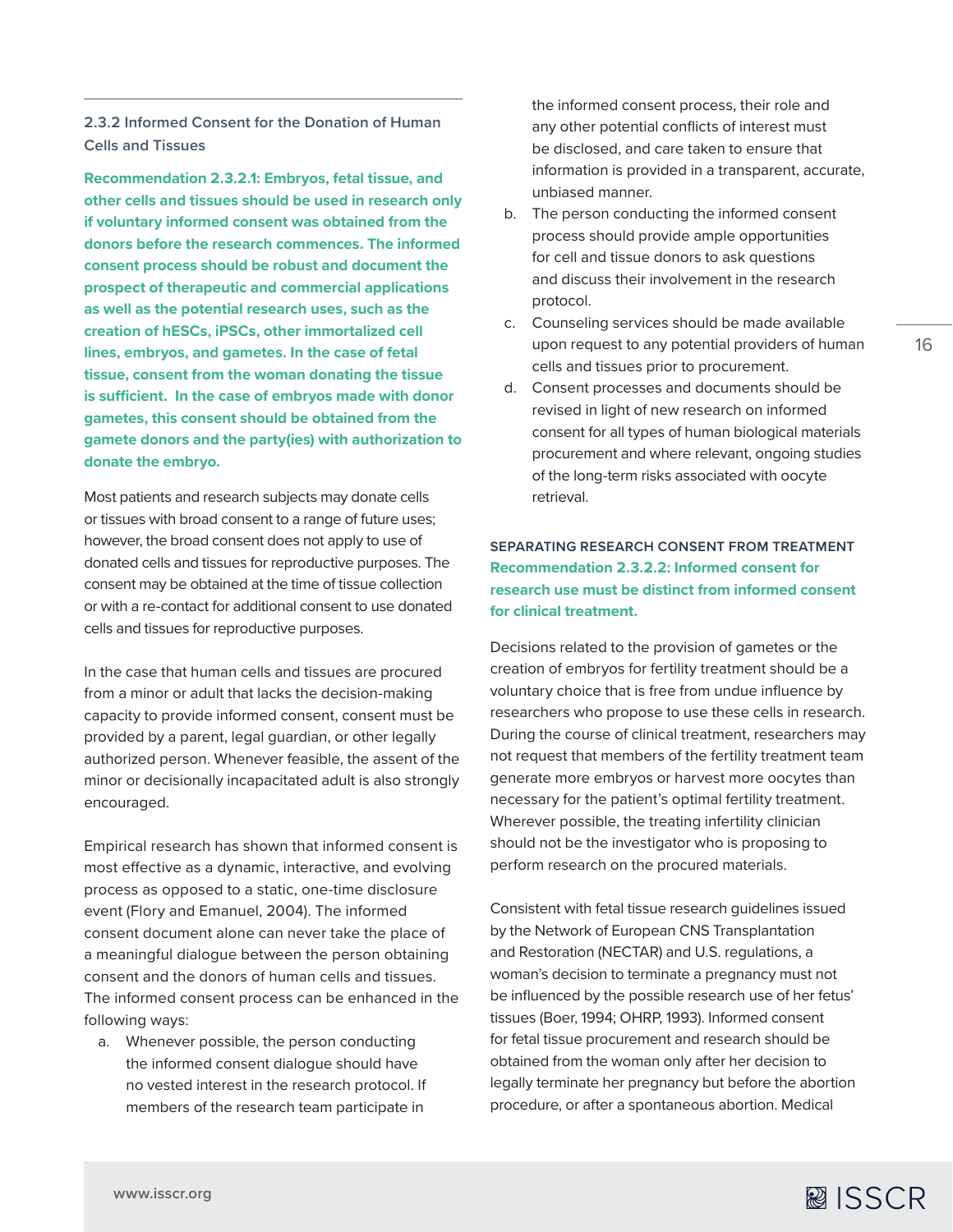procedures must not put the woman at any increased risk solely to facilitate the research use of donated fetal tissues. Clinicians obtaining informed consent and clinics at which informed consent is sought may not profit from the procurement of fetal tissues for research.

# **REVIEW OF CELL AND TISSUE COLLECTION FOR EMBRYO AND STEM CELL RESEARCH Recommendation 2.3.2.3: Review of procurement protocols must ensure that cell and tissue donors are adequately informed about the specific aspects of their voluntary research participation.**

Researchers should exercise care in seeking and obtaining informed consent from prospective donors. The informed consent process should take into account language barriers, the educational level and reading comprehension level of the research subjects, and any other impediments to good communication. Empirical research has shown that comprehension during the informed consent process improves with the use of interactive methods interaction (Flory and Emanuel, 2004). To facilitate the adoption of adequate and uniform standards of informed consent for the procurement of cells and tissues for research, the ISSCR provides template documents that can be downloaded and customized to specific protocols ([Appendix 2\)](#page-58-0). These sample documents will need to be customized for use in specific research studies and conform to local laws and policies.

If pluripotent stem cells are to be derived from procured cells or tissues, the informed consent document and discussion should cover information that addresses key aspects of human stem cell research, including but not limited to the fact that an immortal stem cell line could be established that is a partial or full genetic match to the cell or tissue donor and that the stem cell line could be shared with other researchers outside the institution and jurisdiction for other research purposes that may not be fully anticipated at this time. For a list of informed consent discussion points, see [Appendix 3.](#page-58-0)

#### **INCIDENTAL FINDINGS**

**Recommendation 2.3.2.4: Researchers should develop a policy that states whether and how incidental findings will be provided to cell and tissue**  **donors. This policy must be explained during the informed consent process. Cell and tissue donors should be able to choose whether they wish to receive incidental findings, if any. Reporting findings with relevance to public health may be required by law in certain jurisdictions.**

During the course of research with human stem cell lines, particularly lines derived from somatic cells, investigators may discover information that may be of importance to cell and tissue donors, such as BRCA1/2 mutations. Because the net harms and benefits of disclosing incidental findings to cell and tissue donors are presently unclear, a single approach to managing incidental findings may not be appropriate across all studies and jurisdictions. When studies include a plan to disclose incidental findings to research subjects, researchers must offer a practical and adequately resourced feedback mechanism that involves donors' physicians and, where possible, the verification of any discovered incidental findings.

For a given sample, secondary researchers should adhere to the incidental findings policies that were developed by the primary researchers (or others collecting cells and tissues) and disclosed to donors during the informed consent process.

If re-contact is required, instructions on how to report incidental findings (report to provider, researcher, institution, physician, etc.) should be specified in the material transfer agreement. Re-contact is a matter for primary research sites to manage. However, secondary researchers should be aware of the incidental findings policies of either of these responsible parties.

Successful implementation of a policy on incidental findings depends crucially on the traceability of cell line distribution. Therefore, all providers and recipients should ensure that cell lines are used under strict compliance with material transfer agreements and the regulations in the informed consent process.

**CONSENT FOR DE-IDENTIFIED CELLS AND TISSUES Recommendation 2.3.2.5: Researchers are encouraged to discuss the potential for genomic sequencing to connect de-identified cells and tissues**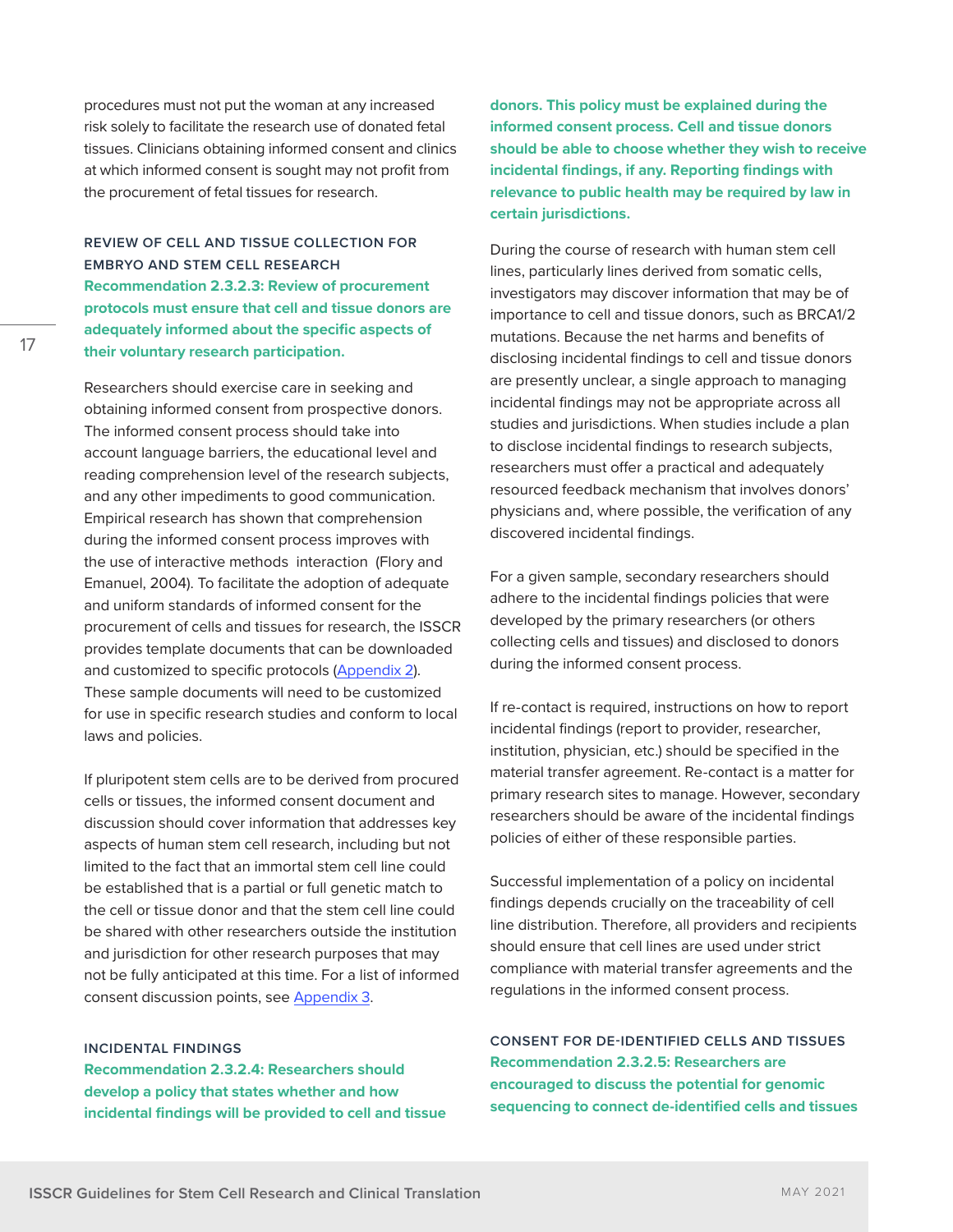#### <span id="page-17-0"></span>**to donors and their relatives during the informed consent process for the donation.**

Cells and tissues donated for research are often deidentified to protect the privacy of donors. Due to advances in genomic sequencing, it may be possible for researchers to connect de-identified cell and tissue samples with donors or their relatives. Researchers are encouraged to require confidentiality when sharing genomic data that has the potential to connect donors and family members with de-identified cells and tissues.

**2.3.3 Payments to Individuals Donating Cells and Tissue for Research** 

**Recommendation 2.3.3.1: Research oversight committees must authorize all proposals to reimburse for out-of-pocket expenses to donors of embryos, sperm, or somatic cells.**

Individuals who choose to provide previously stored cells and tissues for research should not be reimbursed for the costs of storage prior to the decision to participate in research. For the provision of fresh somatic cells or sperm for research, reimbursement for out-of-pocket expenses incurred by donors may be determined during the review process. For the provision of embryos or fetal tissue for research, no payment or valuable consideration of any kind beyond reimbursement of out-of-pocket expenses may be offered to donors for their procurement.

**Recommendation 2.3.3.2: For the provision of oocytes for research, when oocytes are collected outside the course of clinical treatment, compensation for nonfinancial burdens should not constitute an undue inducement.**

Because women carry particular burdens during the procurement of their gametes, their efforts should be acknowledged fairly and appropriately. At the same time, precaution is needed to avoid the potential for exploitation.

In jurisdictions where the provision of oocytes for research is legally permissible, the human subjects review committee and those responsible for conducting specialized research oversight must assess the safety and the voluntary and informed choice of women to provide oocytes for research according to the following standards:

- a. There should be monitoring of recruitment practices of oocyte donors to ensure that the decision of women to donate their oocytes is free of undue inducement and exploitation.
- b. In jurisdictions where research subjects are allowed compensation or valuable consideration for incurred non-financial burdens, the amount of financial recognition for the subject's time, effort, and inconvenience must be reviewed to ensure that such compensation does not constitute an undue inducement.
- c. Compensation for oocyte providers' time, effort, and inconvenience, if permitted by local laws and human subjects review committees, should be reasonably consistent with compensation levels for other types of research participation involving similarly invasive and burdensome medical procedures. Compensation levels should aim to acknowledge oocyte providers' non-financial burdens incurred as a result of their research participation, such as their physical discomfort and effort.
- d. At no time should payments or other rewards of any kind be given for the number or quality of the oocytes that are to be provided for research.
- e. Oocyte procurement must be performed only by medically qualified and experienced clinicians, and frequent monitoring and dose adjustment must be used to reduce the risk of ovarian hyperstimulation syndrome.
- f. Due to the potential long-term effects of ovulation induction, women should undergo a limited number of hormonally induced ovarian stimulation cycles in a lifetime, regardless of whether they are induced for research or assisted reproduction. The limits should be determined by a thoughtful research review and oversight process, which should be informed by the latest available scientific information about the health risks.
- g. A fertility clinic or other third party responsible for obtaining consent or collecting cells or tissues should not be paid for the material obtained. It should be eligible for specifically defined

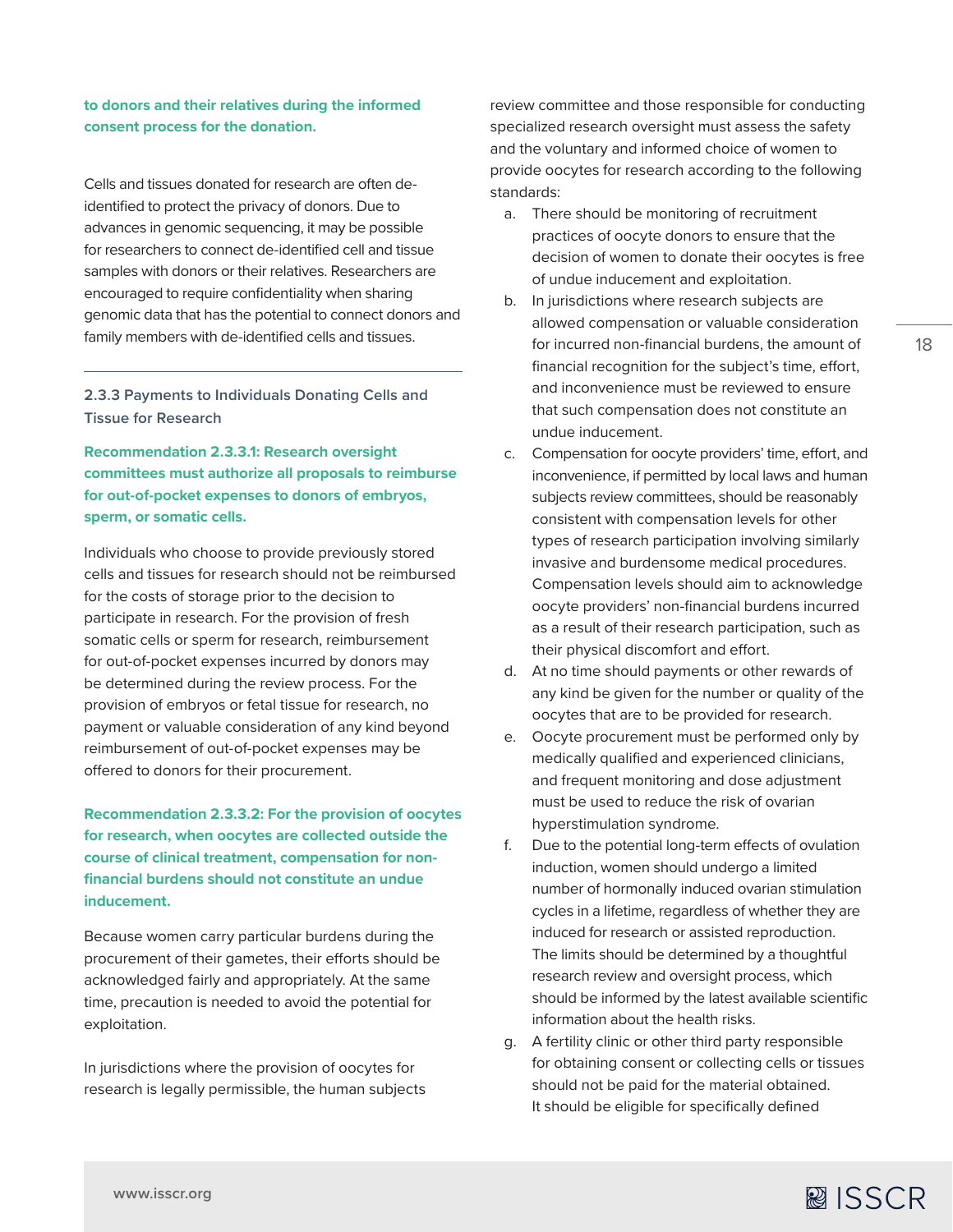<span id="page-18-0"></span>cost-based reimbursements and payments for professional services. Fertility clinics should not profit from providing tissues for research.

To help guide review committees through the ethical considerations surrounding oocyte collection and financial recognition of providers' efforts, the ISSCR Ethics and Public Policy Committee developed an advisory report outlining their deliberations on these issues (Haimes *et al.*, 2013).

# **2.4 Derivation, Banking and Distribution of Human Stem Cell Lines**

**Recommendation 2.4.1: Proposals for derivations of new hESC lines should be scientifically justified and executed by scientists with appropriate expertise. A clear, detailed outline for banking new lines should be incorporated into derivation proposals. Whenever feasible, the distribution of new hESC lines to the research community is strongly encouraged following derivation and first publication.**

Consistent with the policies of many funders and scientific journals, researchers should deposit lines into centralized repositories where the lines will be held for release and distribution upon publication. Researchers performing derivations should have a detailed, documented plan for characterization, storage, banking, and distribution of new lines. Researchers performing derivations should propose a plan to safeguard the privacy of donors and inform donors that, in this era of data-intensive research, complete privacy protection might be difficult or impossible to guarantee.

Although a specialized oversight process is not required for derivation of non-embryonic stem cell lines, the general principles and aspirational goals for banking and distribution apply widely to all classes of scientifically valuable stem cell lines. It is understood that cell lines (e.g. pluripotent stem cells, neural stem cells, hematopoietic stem cells) made for commercial purposes may not be available for general distribution. In addition, cell lines made for autologous applications may not be suitable or available for general distribution. **REPOSITORIES & REGISTRIES FOR STEM CELL LINES Recommendation 2.4.2: National and international repositories should accept deposits of newly derived stem cell lines to preserve them, maintain them to a high standard, and ensure their authenticity. Repositories are encouraged to distribute them internationally to enable their dissemination. Researchers are encouraged to deposit data on stem cell lines into registries.** 

Repositories should strive to adhere to common methods and standards to facilitate the easy exchange and dissemination of stem cell lines (see also [Section 5,](#page-54-0) Standards in Stem Cell Research). At a minimum, each repository must establish its own guidelines and must have a clear, easily accessible material transfer agreement. A sample material transfer agreement is available in [Appendix 4.](#page-59-0) Each repository may have its own criteria for distribution. Repositories should also have clear, publicly available protocols for the deposit, storage, and distribution of pluripotent stem cell lines and related materials. The repository has the right of refusal if a cell line does not meet its standards.

Repositories must require written assurances from depositors that research materials were procured according to the ethical principles and compliant with the regulations and policies of the respective jurisdiction. Depositors should attest that they were subject to appropriate oversight (IRB or equivalent) for all human subjects work, obtained informed consent from research material donors, and maintain consent documentation for the distribution and use of the research material. Provider/depositors must also provide written assurances that the MTA provided for the transfer of materials contains all restrictions, regulations, and obligations consistent with the informed donor consent for the use of the materials. Repositories must receive and preserve the material transfer agreements for any material deposit and ensure its full execution prior to the transfer of materials to the requesting investigators.

Repositories should obtain all available technical information from the depositor, for example, methods used in the derivation of lines, culture conditions, infectious disease testing, passage number and characterization data. Repositories should make this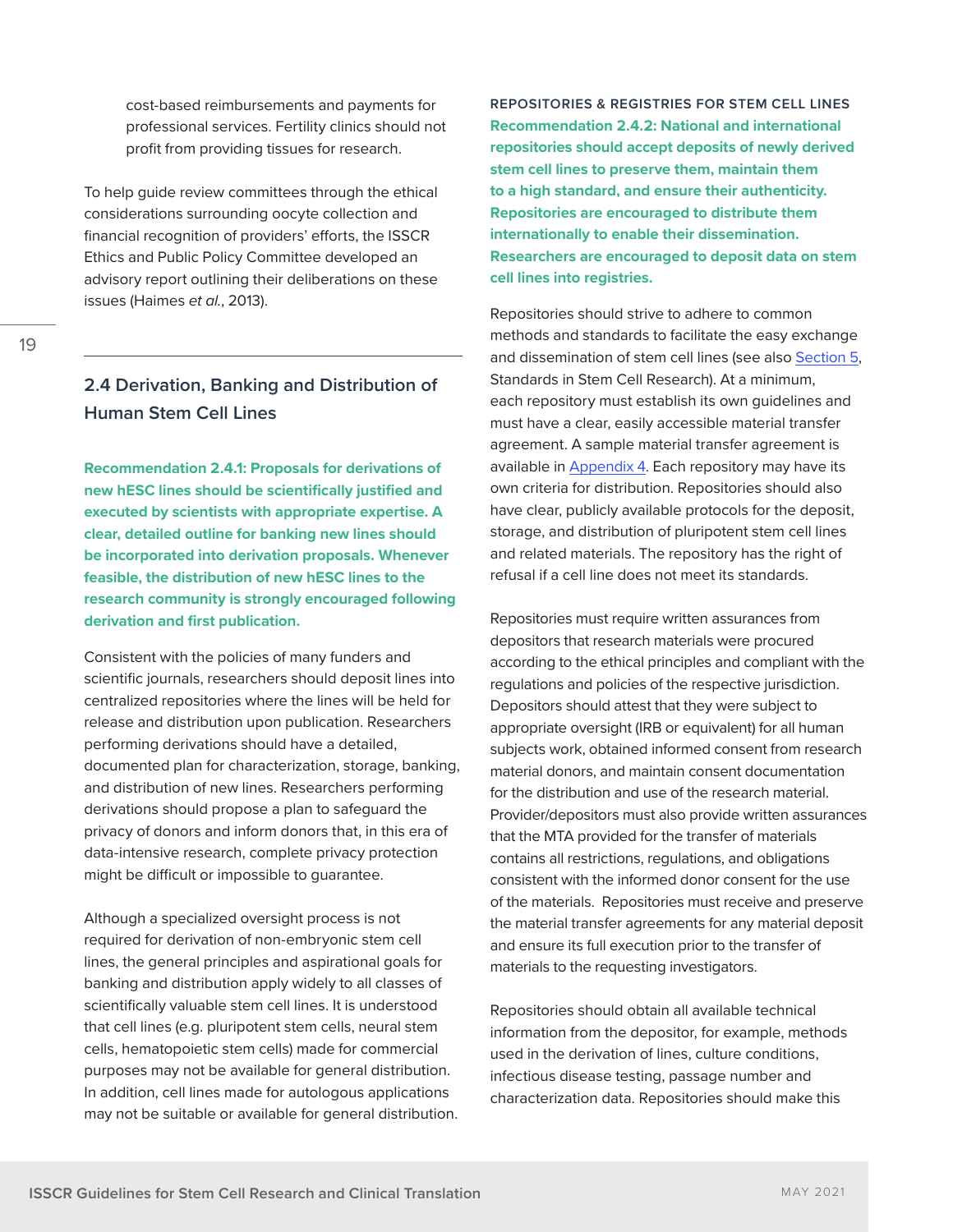<span id="page-19-0"></span>information available to researchers. If the repository modifies the depositor's protocols or obtains additional data, this information should also be made available.

Repositories should engage in, but are not limited to, the following:

- a. Reviewing and accepting deposit applications.
- b. Assigning unique identifiers (catalogue number) to deposits.
- c. Expansion, maintenance and storage of cell lines.
- d. Quality assurance and quality control of all procedures.
- e. Maintenance of website with pertinent characterization data, protocols and availability of cell lines.
- f. Maintaining databases to allow tracking and distribution of the cell lines to primary researchers.
- g. Posting a clear and fair cost schedule for distribution of materials. Repositories should endeavor to distribute internationally and charge only the necessary costs, which include shipping and handling.
- h. Preserve cell lines for future use.

#### **PROVENANCE OF STEM CELL LINES**

**Recommendation 2.4.3: Documentation of the provenance of stem cell lines is critical if the cell lines are to be widely employed in the research community. Provenance must be easily verifiable by access to relevant material transfer agreements and data demonstrating the identity of the cell line and uses allowed under the original informed consent. If a cell line has the potential to be used clinically, researchers are encouraged to provide information on the materials used for derivation and expansion.** 

Appropriate safeguards should be used to protect the privacy of donors and donor information due to the nature of the materials involved in the generation of human stem cell lines. For stem cell lines to be as useful as possible and so as not to preclude future potential therapeutic applications, as much donor information as possible should be maintained along with the cell line (see [Recommendation 3.2.1.2\)](#page-23-0). Subject to local laws, donor samples and cell lines should be anonymized or de-identified as stipulated in the informed consent forms. Material transfer agreements or their equivalents must be consistent with the informed consent, and include all limitations, restrictions and obligations set forth by the material provider. These MTAs must be presented to the repository previous to or at the time of the material deposit and must be maintained by the repository while it holds the materials. Material providers must maintain documentation regarding consent and inform the receiving parties about relevant regulations thereof, including whatever reimbursement of direct expenses or financial or valuable considerations of any kind were provided in the course of the procurement.

# **ACCESS TO RESEARCH MATERIALS**

**Recommendation 2.4.4: Institutions engaged in human stem cell research performed with public funding are encouraged to develop procedures whereby researchers are granted access to research materials for scientifically and ethically appropriate purposes, as determined under these guidelines and applicable laws.**

Researchers are encouraged to make the materials readily accessible to the biomedical research community for non-commercial research. When arranging for the disposition of material rights generated with public funding to commercial entities, institutions are encouraged to preserve non-exclusive access for the research community. If materials are made available as a researcher-to-researcher transfer from a repository or bank, the costs of cell line expansion, handling, and shipping should be borne by the receiving party so as not to pose an undue financial burden on the entity or researcher providing the cells.

# **2.5 Mechanisms for Enforcement**

# **Recommendation 2.5.1: These guidelines should be upheld and enforced through standards of academic, professional, and institutional self-regulation.**

These guidelines were developed collaboratively to form an international consensus for the ethical standards and practices in human embryo and stem cell research. These standards and practices represent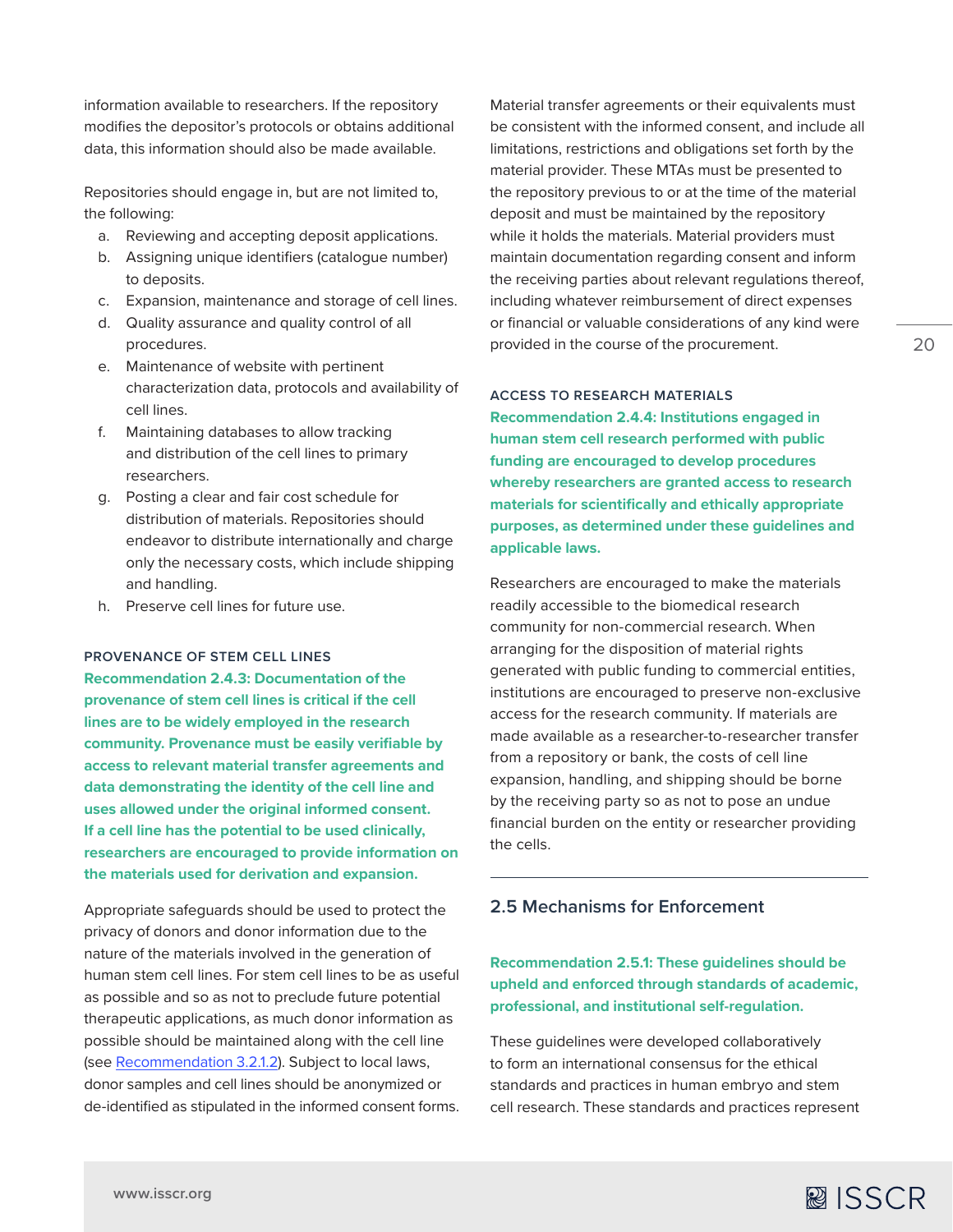a comprehensive code of conduct applicable to all researchers in the field. They are a critical catalyst that ensures international collaboration and research can proceed with confidence from anywhere in the world in a manner accepted as valid by the scientific and ethics communities.

Grant applicants, in particular the individual scientists undertaking the research, should provide funding bodies with sufficient documentation to demonstrate that the proposed research complies with relevant local and national regulations and these guidelines or their equivalent. Funding organizations should pledge to follow these guidelines or their equivalent and require entities whose research is funded by such organizations to do the same.

Senior or corresponding authors of scientific publications should specifically be charged with the responsibility of ensuring that the code of conduct embodied in these guidelines is adhered to in the course of conducting human embryo and stem cell research; this includes the supervision of junior investigators that work for their respective organizations or on their research projects. Institutions where human embryo and stem cell research is undertaken should strive to provide researchers working on any such projects under their auspices, particularly junior investigators, with current information on such standards and practices.

Ensuring that research is performed according to scrupulous ethical standards is a legitimate concern for the peer review and editorial process of scientific publication. Journal editors and manuscript reviewers may request access to research protocols and provenance documents to enable adequate review of the ethical framework and oversight of the research process and may request an authors' statement of adherence to these or an equivalent set of guidelines or applicable regulations. Authors should include a statement that the research was performed after obtaining approvals following a suitable research oversight process.

Finally, as stated previously, the ISSCR has made available for download examples of informed consent documents for obtaining human materials for research (gametes, embryos, and somatic cells) and a material transfer agreement for the sharing and distribution of materials in order to facilitate the adoption of globally accepted standards and practice of human embryo and stem cell research (Appendices 2 and 3). These templates may be modified to comply with the policies and regulations in their respective jurisdiction.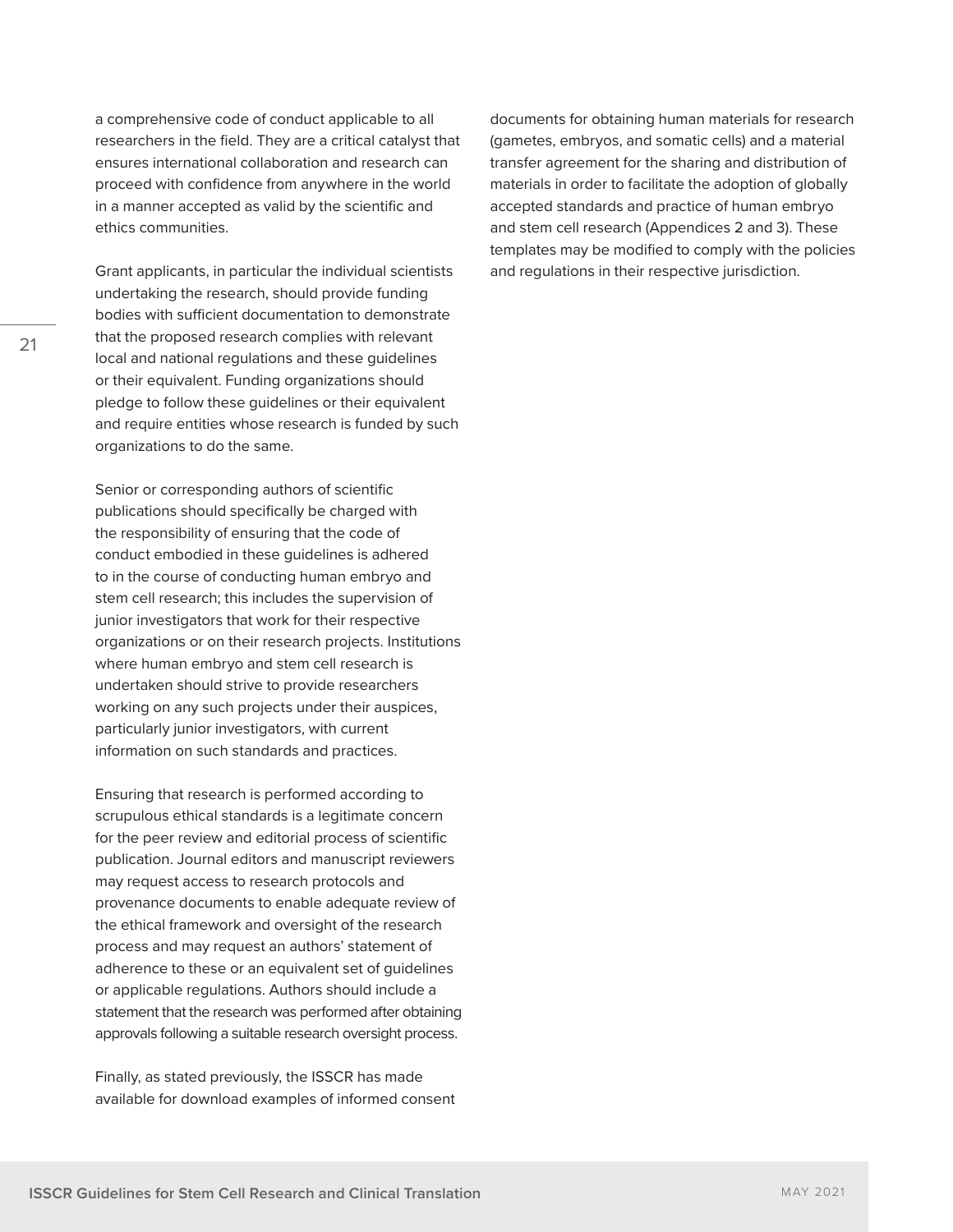# <span id="page-21-0"></span>**SECTION 3**

# Clinical Translation of Stem Cell-based Interventions

This section highlights the scientific, clinical, regulatory, ethical, and social issues that should be addressed so that basic stem cell research is responsibly translated into appropriate clinical applications.

The rapid advances in stem cell research and genome editing technologies have created high expectations for the promise of regenerative medicine and gene- and cell-based therapies. As the field advances, it is important to balance the excitement from patients, scientists, clinicians, and the media over the growing number of clinical trials for serious diseases with the requirement to rigorously evaluate the safety and effectiveness of each potential new intervention. There have been instances where some clinical applications and clinical trials occurred far in advance of what is warranted by sound, rigorous, and dispassionately assessed preclinical evidence. Clinical experimentation is burdensome for research subjects and expensive; therefore, new interventions should only advance to clinical trials when there is a compelling scientific rationale, a plausible mechanism of action, and an acceptable chance of success. Furthermore, the safety and effectiveness of new interventions must be demonstrated in welldesigned and expertly-conducted clinical trials with approval by regulators before the interventions are offered in direct-to-consumer settings to patients or incorporated into standard clinical care. Finally, any premature clinical testing of a promising new technology may jeopardize its further development if some adverse event emerges due to inadequate trial design or product manufacturing. Stem cell science is best positioned to fulfill its potential by adhering to a commonly accepted and robust set of guidelines for evidence-based therapy development.

# **3.1 Classifying Stem Cell-, Cell-, and Tissuebased Interventions**

**Recommendation 3.1.1: Stem cells, cells, and tissues that are substantially manipulated or used in a non-homologous manner must be proven safe and effective for the intended use before being marketed to patients or incorporated into standard clinical care.** 

The therapeutic use of substantially manipulated stem cells, cells, or tissues or minimally manipulated stem cells, cells, or tissues for non-homologous treatments is complex, speculative, and has been shown to have risks to recipients. These products should be thoroughly tested in preclinical and clinical studies and evaluated by regulators as drugs, biologics, and advanced therapy medicinal products.

## **MINIMALLY MANIPULATED STEM CELLS, CELLS, AND TISSUES**

Minimally manipulated cells and tissues, such as, in some cases, fat tissue transferred from one part of the body to another, are generally subject to fewer regulatory requirements. When a stem cell-, cell-, or tissue-based intervention is claimed to be minimally manipulated and exempt from regulatory oversight on this basis, the responsibility rests on the clinician to invite independent scrutiny of their process of manipulation, such that scientific and regulatory experts can determine the proper level of regulatory oversight. When there is uncertainty or disagreement about the regulatory status of particular interventions, it is best to contact legally authorized regulatory bodies and seek their guidance concerning how specific interventions are classified. The [US Food](https://www.fda.gov/vaccines-blood-biologics/cellular-gene-therapy-products/framework-regulation-regenerative-medicine-products)  [and Drug Administration,](https://www.fda.gov/vaccines-blood-biologics/cellular-gene-therapy-products/framework-regulation-regenerative-medicine-products) [European Medicines](http://www.ema.europa.eu/en/documents/scientific-guideline/reflection-paper-classification-advanced-therapy-medicinal-products_en-0.pdf)  [Agency,](http://www.ema.europa.eu/en/documents/scientific-guideline/reflection-paper-classification-advanced-therapy-medicinal-products_en-0.pdf) [Australian Therapeutic Goods Administration](https://www.tga.gov.au/sites/default/files/autologous-human-cells-and-tissues-products-regulation.pdf),

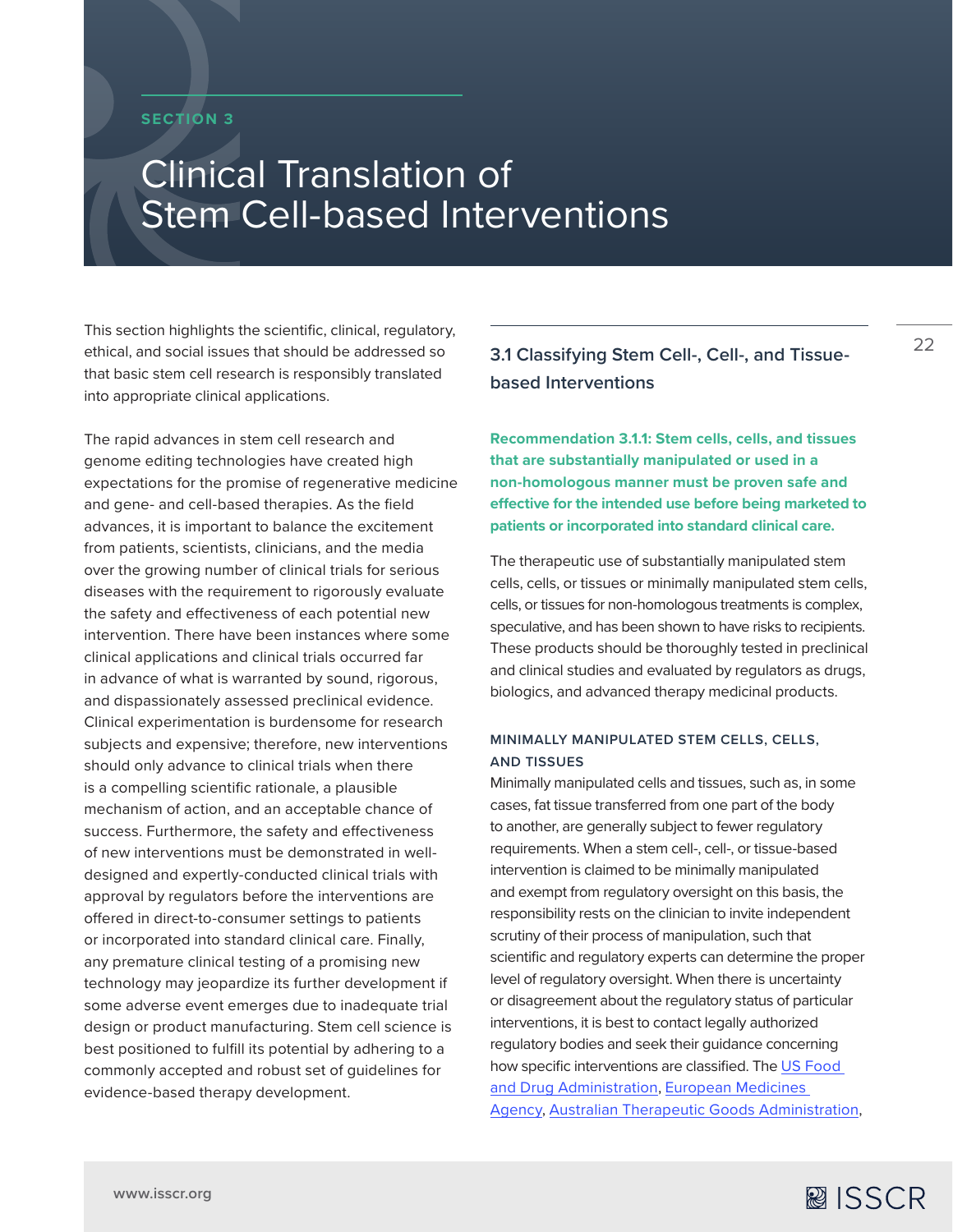<span id="page-22-0"></span>Japanese Ministry of Health, Labour, and Welfare, and other regulators have released detailed standards to delineate when manipulation of cell-based products can no longer be considered minimal or their use homologous, and must therefore be subject to regulatory oversight as an advanced therapy product.

#### **SUBSTANTIALLY MANIPULATED STEM CELLS, CELLS, AND TISSUES**

Substantially manipulated stem cells, cells, and tissues are subjected to processing steps that alter their original structural or biological characteristics. These processes can include isolation and purification processes, tissue culture and expansion of the cells, genetic manipulation, or other steps. For example, the extraction of cells from adipose tissue using enzymatic digestion, ultrasonic cavitation, or other means involves processing steps that can alter the original function of the cells imbedded in the tissue. The safety and efficacy profile of such an intervention needs to be determined for its particular indication using rigorous research methods. Safety and efficacy cannot be assumed because the composition of the intervention may differ from the original source tissue. Demonstration of safety and effectiveness will depend on the particular intervention and the specific condition targeted. Both to protect patients from risks and to help ensure that promising interventions are studied, it is critical that cells and tissues that have been substantially manipulated are evaluated by national regulators as drugs, biologics, and advanced therapy medicinal products.

#### **NON-HOMOLOGOUS USE OF STEM CELLS, CELLS, AND TISSUES**

Non-homologous use occurs when the stem cells, cells, or tissue are repurposed to perform a different basic function in the recipient than the cells or tissue originally performed prior to being removed, processed, and transplanted or otherwise delivered. For example, delivering adipose-derived stromal cells into the eye with the intent to treat macular degeneration would be a non-homologous use because the basic function of adipose tissue is not the trophic support of the retina. As with substantially manipulated cells and tissues, the non-homologous use of stem cells, cells, and tissues has potential benefits but can also pose serious risks. In the case of using adipose-derived stromal cells to treat macular degeneration, for example, there are welldocumented reports of vision loss (Kuriyan *et al.*, 2017). Such reports serve as a reminder that cells and tissues, depending on how they are administered, can cause serious harm. The benefit-risk ratio for non-homologous uses will depend on the particular intervention and the specific use. To protect patients from risks, and to ensure that necessary research is conducted, it is important that the safety and effectiveness of non-homologous uses be rigorously evaluated by regulators following the completion of well-designed and carefully controlled preclinical and clinical studies.

# **3.2 Cell Processing and Manufacture**

In most jurisdictions, the use of cellular products for medical therapy is regulated by governmental agencies to ensure the protection of patients. Although some stem cell-based products have now been approved for use in humans, a growing number of novel cellular products are being tested for a wide range of disease indications and present new challenges in their processing, manufacture, and pathways for regulatory approval. Given the variety of potential stem cellbased interventions, these guidelines emphasize that cell processing and manufacture of any product be conducted with scrupulous, expert, and independent review and oversight, to ensure the integrity, function, and safety of cells destined for use in patients. Manufacture of cells outside the human body introduces an additional risk of contamination with pathogens, and prolonged passage in cell culture carries the potential for accumulating mutations and genomic and epigenetic instabilities that could lead to altered cell function or malignancy, especially as such cells may outgrow others in the cultures. While many countries have established regulations that govern the culture, genetic alteration, and transfer of cells into patients, optimized standard operating procedures for cell processing, protocols for characterization, and criteria for release remain to be refined for the products of emerging technologies such as genome editing and novel derivatives of pluripotent cells and many attendant cell therapies.

Given the unique proliferative and regenerative nature of stem cells and their progeny and the uncertainties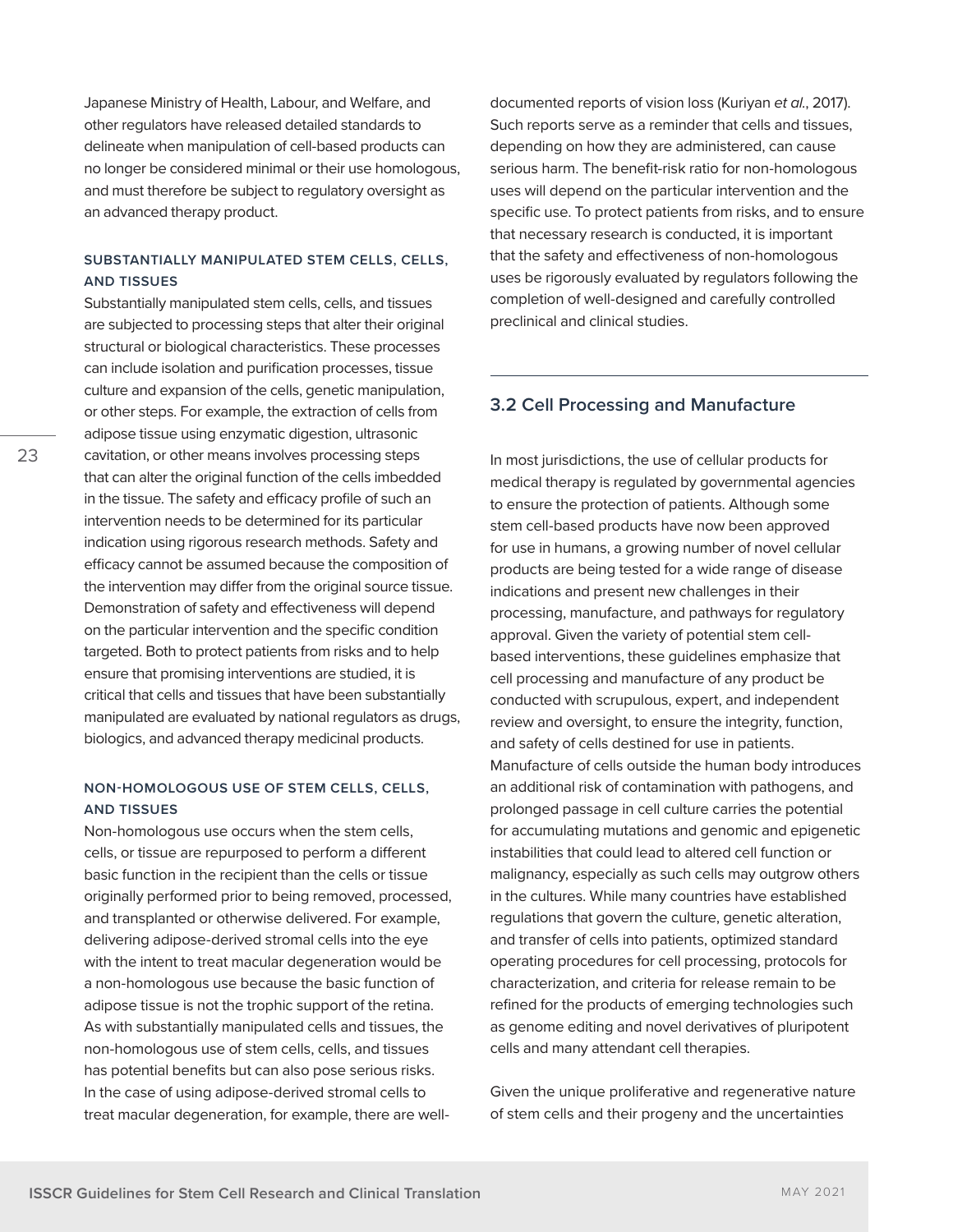<span id="page-23-0"></span>inherent in the use of this therapeutic modality, stem cell-based therapies present regulatory authorities with unique challenges that may not have been anticipated within existing regulations. The following recommendations involve general considerations for cell processing and manufacture.

#### **3.2.1 Sourcing Material**

#### **DONOR CONSENT**

**Recommendation 3.2.1.1: Donors of cells for allogeneic use should give written and legally valid informed consent that covers, where applicable, terms for potential research and therapeutic uses, disclosure of incidental findings, potential for commercial application, and issues specific to the type of intervention under development.**

Researchers should ensure that potential donors or their legally authorized representatives adequately understand the stem cell-specific aspects of their research participation. For a list of donor informed consent discussion points, see Section 2.3.2 and Appendix 3.

The initial procurement of tissue from a human donor may or may not require good manufacturing practice (GMP) certification depending on the jurisdiction, but this should always follow regulatory guidelines related to human tissue procurement and maintain universal precautions to minimize the risks of contamination, infection, and pathogen transmission.

#### **DONOR SCREENING**

**Recommendation 3.2.1.2: Donors and/or the resulting cell banks developed for allogenic stem cell-based interventions should be screened and/or tested as applicable for infectious diseases and other risk factors, in compliance with applicable regulatory guidelines (see Recommendation 2.4.3).**

Tissue procurement for generating stem cell-based interventions is similar to procurement of cells/tissues for other potential clinical purposes and should be governed by the same policies. However, an important distinction between tissue donation and stem cell generation that increases the importance of screening is that, while tissues and organs other than blood are

usually distributed to a limited number of recipients, somatic or pluripotent cells derived from allogeneic cells or tissues can potentially be implanted into a large number of patients. Donor screening should include medical examination, collection of donor history and blood testing. This process mitigates the risk of potential transmission of adventitious agents from the donor to patients receiving the stem cell products. Regulatory agencies such as the (FDA; <https://www.fda.gov/>) and the European Medicines Agency (EMA; [https://www.](https://www.ema.europa.eu/) [ema.europa.eu/](https://www.ema.europa.eu/)) have issued guidance regarding donor testing and screening. If high-specificity tests are available for adventitious agents, direct testing of the donated cells and tissue can mitigate the need to screen for such agents. However, this type of testing strategy should be prospectively discussed with regulatory authorities to ensure appropriate risk mitigation.

In some cases, in may not be possible to screen donors. For example, the donation of human embryos for the derivation of hESCs often occurs years after the harvesting of gametes and generation of the embryos, consistent with ethical and regulatory standards. Therefore, screening of the donors at the time of gamete harvest is not appropriate. In these cases, the hESC cell bank can be thoroughly tested to ensure the absence of adventitious agents. However, there still remains the risk of pathogens for which validated tests are not available.

#### **3.2.2 Manufacture**

Cellular derivatives generated from stem cells and tissues are considered manufactured products and are subject to various regulations to ensure their quality (consistency, purity, and potency) and safety.

#### **QUALITY CONTROL IN MANUFACTURE**

**Recommendation 3.2.2.1: All reagents and processes should be subject to quality control systems and standard operating procedures to ensure the quality of the reagents and consistency of protocols used in manufacturing. Manufacturing should be performed under GMP conditions when possible or mandated by regulation. However, in early-stage clinical trials it is understood that GMPs may be introduced in a phase appropriate manner in some regions.**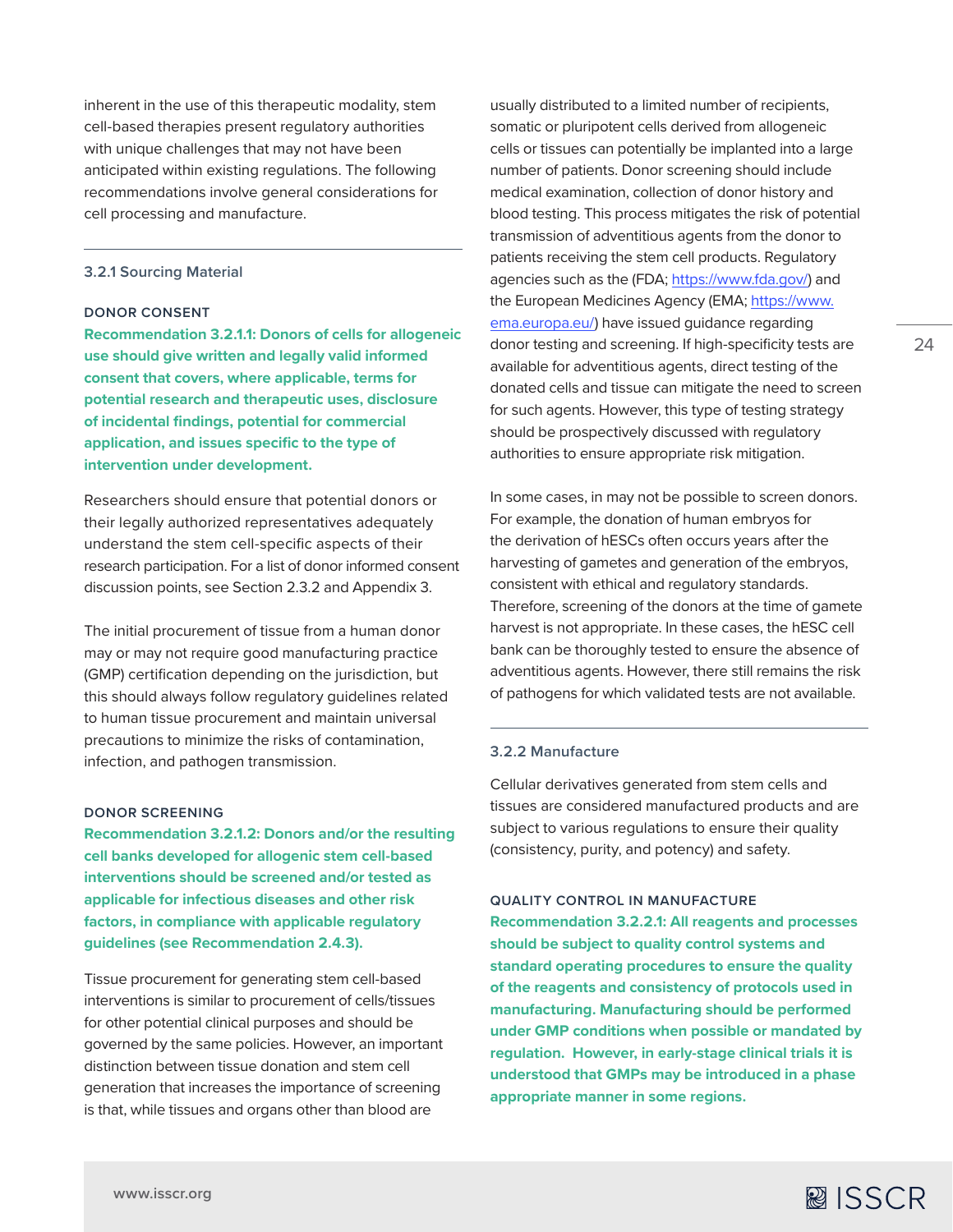The variety of distinct cell types, tissue sources, and modes of manufacture and use necessitate individualized approaches to cell processing and manufacture. The maintenance of cells in culture for any period of time places selective pressures on the cells that are different from those *in vivo*. Cells in culture age and may accumulate both genetic and epigenetic changes, as well as changes in differentiation behavior and function. Scientific understanding of genomic stability during cell culture and assays of genetic and epigenetic status of cultured cells are still evolving. Guidance documents from the FDA and EMA, as well as other documents, provide a roadmap for manufacture and quality control of cellular products. However, given that many cellular products developed in the future will represent entirely novel entities with difficult-to-predict behaviors, scientists must work with regulators to ensure that the latest information is available to inform the regulatory process. An important goal is the development of universal standards to enable comparisons of cellular identity, purity and potency, which are critical for comparing studies and ensuring reliability of dose-response relationships and assessments of mechanisms of toxicity.

**PROCESSING AND MANUFACTURE OVERSIGHT Recommendation 3.2.2.2: The oversight and review of cell processing and manufacturing protocols should be rigorous, and consider the manipulation of the cells, their source and intended use, the nature of the clinical trial, and the research subjects who will be exposed to them.**

Stem cells can proliferate in culture for extended periods of time. This proliferative capacity carries risks. When maintained in culture for prolonged periods of time, cells may acquire mutations, grow and differentiate into inappropriate cellular phenotypes, form benign or malignant outgrowths, and fail to mature. Appropriate tests must be devised to maximize safety of stem cell derived products.

Factors that are common to many stem cell products include the cells' proliferation and differentiation potentials, source (autologous, allogeneic), type of genetic manipulation, if any, homologous versus nonhomologous or ectopic use, their persistence in the

recipient, and the anticipated integration of cells into tissues or organs (versus, for example, encapsulation). Culture composition and purity of desired phenotype vs. extent of residual undifferentiated progenitors should be carefully evaluated. In order to mitigate the risk associated with these factors, stem cell-based interventions should be thoroughly tested in safety and efficacy preclinical studies. Given that each stem cell therapy is a unique product, the evaluation of each product should be informed by the characteristics of the cell product and the risk/benefit associated with the clinical indication.

Assays available for genetic and epigenetic assessment of stem cell-based products are evolving. Researchers should be aware of the limitations of these assays in predicting clinical outcomes. For cryopreserved or otherwise stored products, any impact of short- or long-term storage on product potency and stability must be determined. Human or xenogeneic materials associated with elevated risk (for example, human allogeneic and pooled source materials or xenogeneic reagents such as fetal bovine serum) should be stringently tested for safety and quality.

**COMPONENTS IN CULTURE OR PRESERVATION OF CELLS Recommendation 3.2.2.3: Human or chemically defined components should be used in the culture or preservation of cells whenever possible.** 

Cells are likely to be expanded in culture and might be exposed to xenogeneic materials before transplantation. Components of non-human animal origin present risks of transferring pathogens or unwanted biological material and can be quite variable in composition and bioactivity. As such the risk of transmission of viruses and other infectious agents is proportionately greater when using xenogeneic materials. Researchers can mitigate this risk by properly sourcing xenogeneic reagents from regions reasonably assumed to be clear of known pathogens. If xenogeneic components cannot be reasonably removed, researchers should demonstrate the lack of feasible alternatives and document favorable risk/benefit in using animal-based components. These risks can be mitigated by using reagents in which the manufacturers have included pathogen reduction steps which remove pathogens (such as viral inactivation), or testing cell lines (such as CHO lines), used in the manufacture of these reagents. In addition, adventitious agent testing of the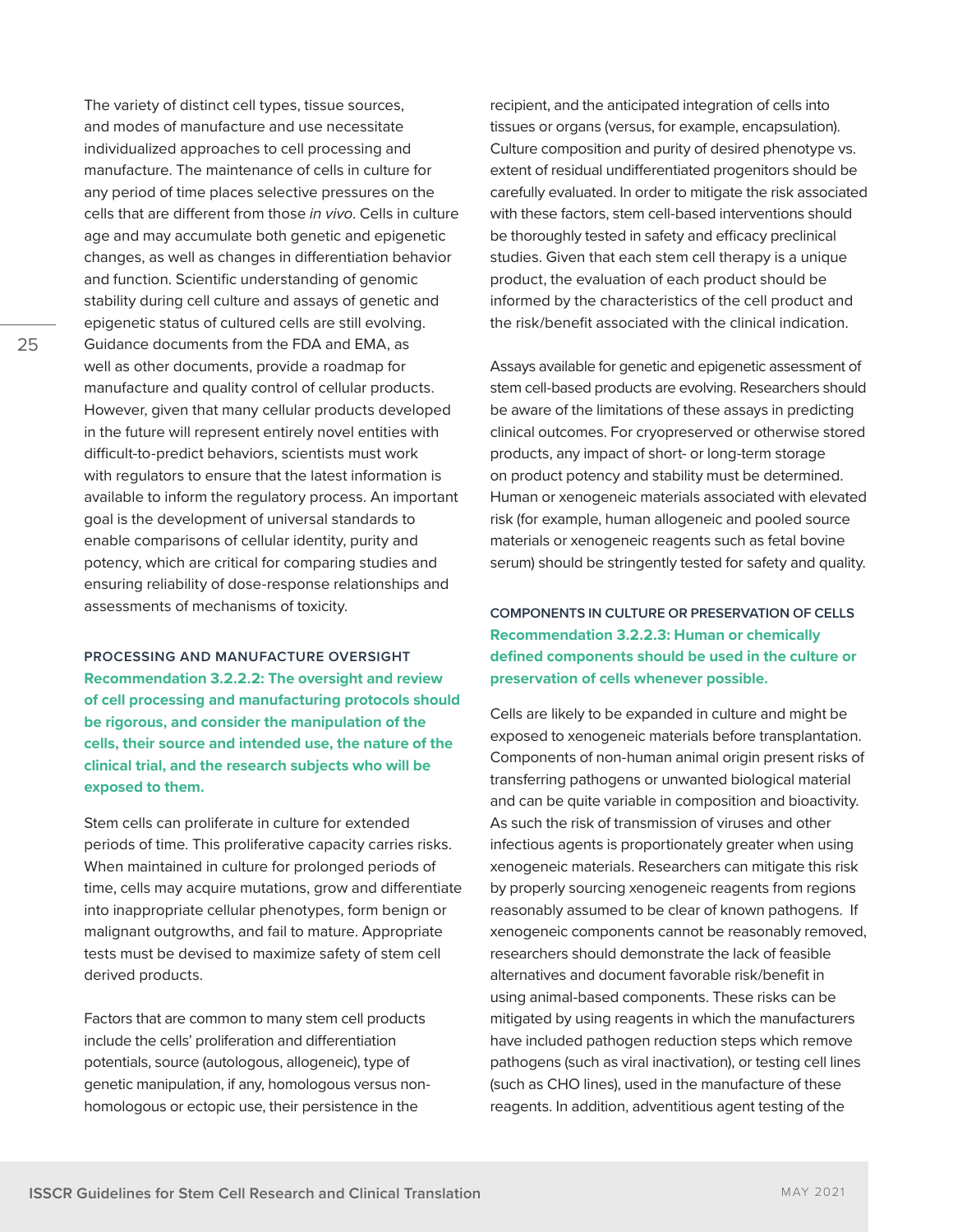<span id="page-25-0"></span>cells should include testing for appropriate xenogeneic pathogens; these requirements are specified in guidance documents published by the FDA, EMA and other regulatory agencies. Careful adherence to regulations and tracking of cells and reagents and the development of a risk mitigation plan is crucial to translation and uptake of cell-based therapies.

# **Recommendation 3.2.2.4: All reagents used in manufacturing stem cell-derived therapeutics should be of the highest quality available.**

In order to ensure the safety of stem cell products, the reagents and raw materials used in manufacturing should be manufactured under GMPs, whenever possible. It should be noted that while manufacturing under GMPs ensures product consistency and purity, it does not necessarily assure absence of adventitious agents. Therefore, a risk mitigation assessment and adventitious agent testing plan should be performed that address risks associated with all reagents used in manufacturing.

In some cases, GMP grade reagents may not be available. In these cases, it is recommended to use reagents that comply with compendial requirements (e.g., USP, British Pharmacopoeia) and which were manufactured using the highest level of controls possible. It may also be necessary to clarify the appropriateness of reagents and raw materials with regulatory agencies if there are doubts about whether reagents that are not made under GMPs are of a sufficiently high enough quality for human use. It is essential that documentation including lot numbers and certificates of analysis and certificates of origin be retained for every reagent used in the isolation, expansion, and manipulation of stem cells that will eventually be used in the generation of therapeutic products.

#### **RELEASE CRITERIA**

**Recommendation 3.2.2.5: Criteria for in process and release specifications should be developed during the regulatory review process. Culture-acquired genetic abnormalities may be a significant risk and should be part of in process and/or final product testing for stem cell products that have undergone extensive expansion** *in vitro***.**

The genetic and epigenetic stability of pluripotent stem cell-derived products warrants careful scrutiny. During manufacturing, it will be important to test cytogenetic abnormalities, as well as additional genetic and epigenetic parameters as defined by the protocol review process. The limitations of any such tests will be assessed and weighed against the risk /benefit and patient population for any given case.

# **Recommendation 3.2.2.6: Criteria for release of cells should include the assessment of off-target cells, using the most sensitive assays possible.**

Release criteria for stem cell-based interventions should utilize qualified or validated assays that assess the identity, purity, sterility, activity, and potency of the product. Because stem cell products may consist of heterogeneous populations of cells, it is important to include assays that detect and quantify the target cells responsible for the bioactivity of the product as well as other "off-target" cell populations.

The off-target cells may be cells from different lineages, cells from the same lineage, partially differentiated cells, or undesirable cells such as undifferentiated stem cells. For pluripotent stem cell-derived products, there is concern about residual undifferentiated pluripotent stem cells that may remain in the product. Given the nature of pluripotent stem cells and their innate capacity to form teratomas, there is a particular concern for the potential tumorigenicity of stem cell-based interventions. Therefore, the development of sensitive assays to detect contaminating undifferentiated pluripotent stem cells in the final product is critical, especially when delivering large cell doses. Further, the sensitivity of these assays should be documented in regulatory submissions. Some techniques (such as FACS analysis) may be suitable for doses of millions of cells but for doses in the 108–109 range more sensitive assays may need to be developed.

In summary, all stem cell-based interventions should be defined with their constituents as completely as possible, including at a minimum the proportion of therapeutic (on target) cells within the final cell product as well as minimizing the cells capable of causing major side effects, including tumor formation.

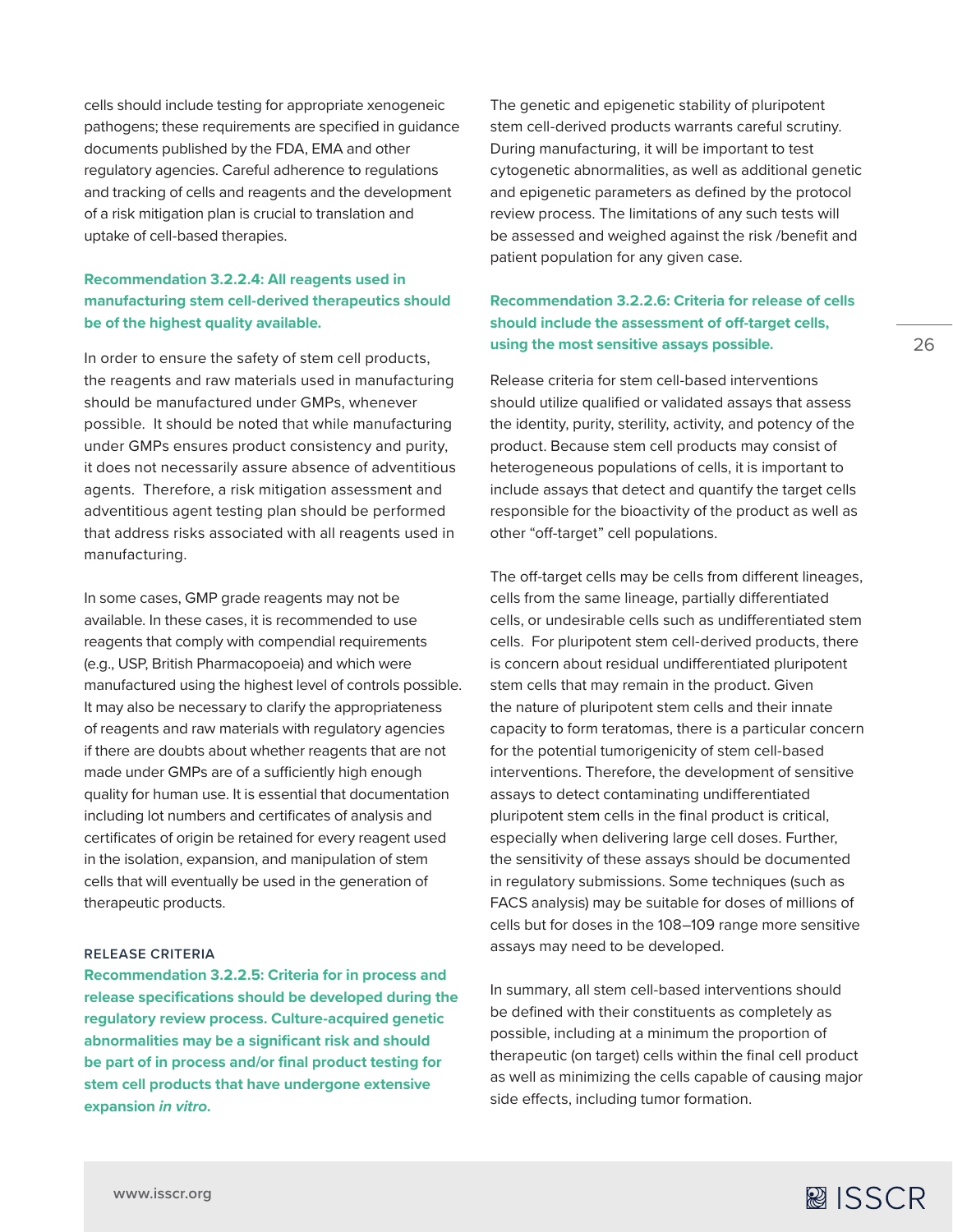### <span id="page-26-0"></span>**3.3 Preclinical Studies**

The purpose of preclinical studies is to (a) provide evidence of product safety and (b) establish proof-ofprinciple for therapeutic effects. International research ethics policies, such as the Declaration of Helsinki (1964) and the Nuremberg Code (1949), strongly encourage the performance of non-human animal studies prior to clinical trials. Before initiating clinical studies with stem cell-based interventions in humans, researchers should have persuasive evidence of safety and the potential for clinical utility in appropriate *in vitro* and/or animal models. These preclinical studies must be rigorously designed and have been subject to regulatory oversight and reviewed independently prior to the initiation of clinical trials. This helps ensure that trials are scientifically, medically, and ethically warranted.

Cell-based interventions offer unique challenges for preclinical studies. In some cases, homologous cells in the same species are unavailable. Immunesuppressed animal models, while useful, do not permit an understanding of the effect of the immune system on transplanted cells, or, more often, they may not share all the same biological properties of their human counterparts. Since transplanted cells are considerably more complex and can change after transplantation in unpredictable ways, extrapolating cell therapies in an animal model to humans is even more challenging than for small molecule therapeutic candidates.

#### **3.3.1 General Considerations**

#### **ANIMAL WELFARE**

**Recommendation 3.3.1.1: Preclinical research into stem cell-based interventions involving animals should adhere to the principles of the three Rs: reduce numbers, refine protocols, and replace animals with** *in vitro* **or nonanimal experimental platforms whenever possible.**

This recommendation is not incompatible with performing replication experiments or achieving adequate statistical power (see: [www.nc3rs.org.uk\)](http://www.nc3rs.org.uk). Indeed, these are key steps for ensuring that animal experiments support robust conclusions. This recommendation should also not be interpreted as suggesting that *in vitro* or non-animal platforms are sufficient for supporting clinical investigations. For most stem cell therapies safety testing should be performed *in vivo*. However, recent developments in organoid systems suggest that efficacy testing *in vitro* may by suitable in some circumstances.

#### **PRECLINICAL STUDY OBJECTIVES**

**Recommendation 3.3.1.2: Early phase human studies should be preceded by a rigorous demonstration of safety and efficacy in preclinical studies. These preclinical studies can include** *in vitro* **and** *in vivo* **modeling.** 

Preclinical efficacy studies help provide the scientific rationale for proceeding into human trials. Stringent design and reporting standards should be demanded where planned trials involve invasive delivery approaches or where the cell product presents greater risk and uncertainty. However, prudent use of scientific resources means that even when risk is modest, studies should rest on sound scientific evidence of expected efficacy.

The development of stem cell-based products generally includes a period of process development in which the manufacturing process is optimized. This may include exchanging research grade reagents with reagents manufactured under GMP and removing xenogeneic reagents from the process. Because these changes can affect the cellular composition and bioactivity of the final product, it is important that preclinical efficacy studies use stem cell product manufactured using processes intended for clinical applications, whenever feasible.

#### **STUDY VALIDITY**

**Recommendation 3.3.1.3: All preclinical studies testing safety and efficacy should be designed in ways that support precise, accurate, and unbiased measures of potential clinical utility. In particular, studies designed to inform trial initiation should have high internal validity; they should be as representative as possible of clinical scenarios they are intended to model, and they should be replicated.**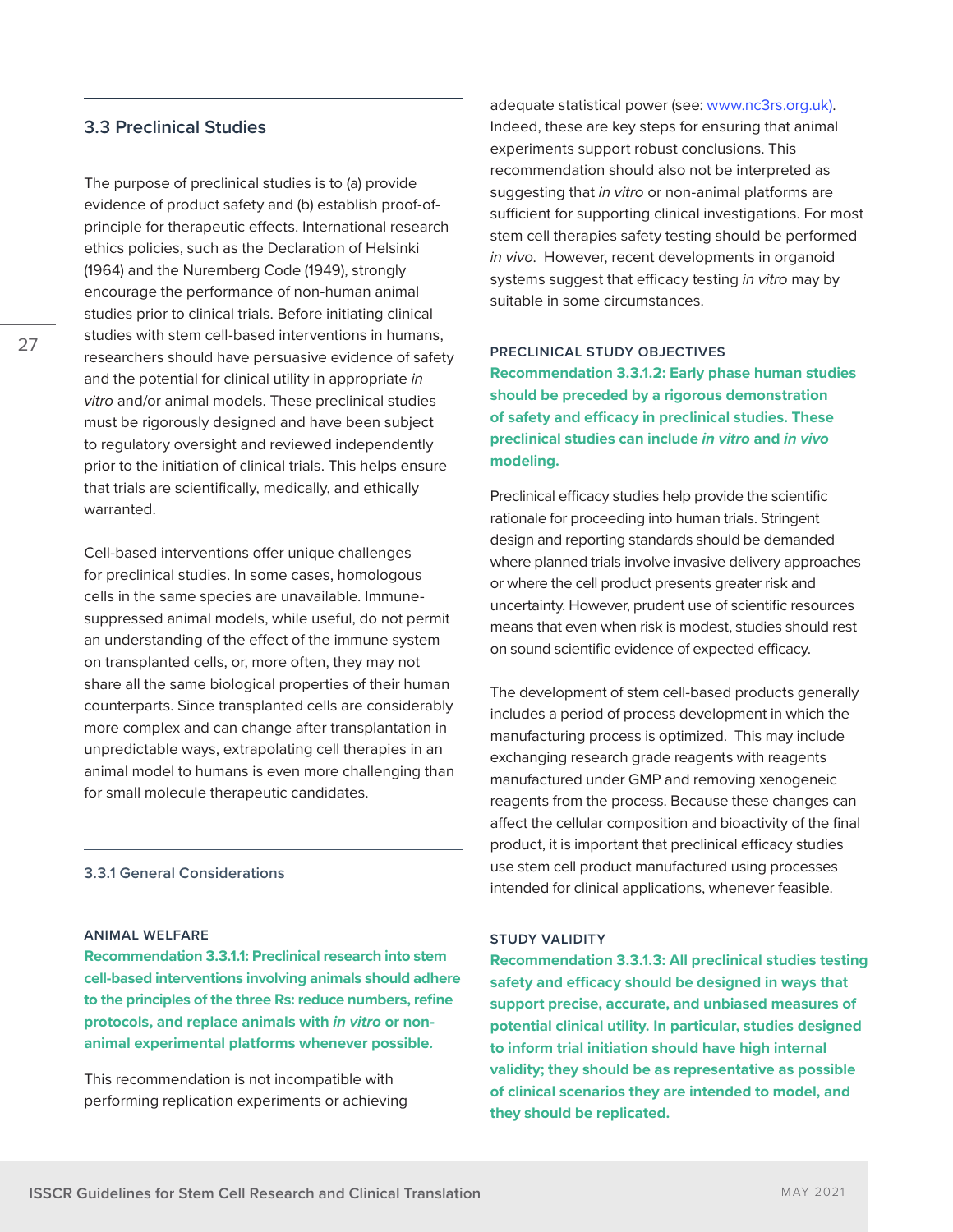<span id="page-27-0"></span>Preclinical experiments confront many sources of bias and confounding factors, including selection bias. For decades, clinical researchers have sought to minimize the effects of bias and confounding by using techniques like randomized allocation, blinded outcome assessment, or power calculations. Such rigor should also apply in preclinical studies intended to support trials. Numerous groups have articulated standards for designing preclinical studies aimed at supporting trials (Fisher *et al.*, 2009; Henderson *et al.*, 2013; Landis *et al.*, 2012; Kimmelman *et al.*, 2014). Key design principles include:

- a. Researchers should reduce bias and random variation by ensuring their studies have adequate statistical power, use appropriate controls, randomization, and blinding, and, where appropriate, establish a dose-response relationship.
- b. Critical or definitive safety and efficacy studies should be performed with prospective protocols and should have independent quality oversight.
- c. Researchers and sponsors should ensure preclinical studies model clinical trial settings. Researchers should characterize disease phenotype at baseline, select animal models that best match the human disease, use outcome measures that best match clinical outcomes, and provide evidence supporting a mechanism for treatment effect.
- d. Researchers and sponsors should ensure effects in animals are robust by replicating findings, ideally in an independent laboratory setting.
- e. Researchers and sponsors should pre-specify and report whether a study is exploratory (i.e., hypothesis generating or aimed at substantiating basic science claims) or confirmatory (i.e., using pre-specified hypotheses and protocols and powered to support robust claims). Preclinical researchers should only venture claims of potential clinical utility after confirmatory studies.

#### **SEX AS A BIOLOGICAL VARIABLE**

**Recommendation 3.3.1.4: Preclinical studies should assess both male and female animals in safety and efficacy testing unless there is a scientifically valid reason not to do so.**

Males and females can respond differently to medical treatments as well as to the incidence of diseases, which can reflect distinct underlying pathways and mechanisms, due to chromosomal makeup and effects of gonadal hormones. Therefore, it is important to include both male and female animals in preclinical efficacy and safety studies. Of particular importance is the inclusion of both sexes in long-term safety studies, which is typically a mandatory requirement from many funding and regulatory agencies. *In vitro* model systems should, whenever possible, also be derived from male and female cells.

#### **3.3.2 Safety Studies**

Human cells should be produced under the conditions discussed in [Section 3.2](#page-22-0), Cell Processing and Manufacture. Depending on the laws and regulations of the specific region, biodistribution and toxicity studies should be performed using good laboratory practice (GLPs). It is recommended that these studies be performed by a third party, such as a Contract Research Organization (CRO).

#### **CELL CHARACTERIZATION**

**Recommendation 3.3.2.1: Cells to be employed in clinical trials must first be rigorously characterized to assess potential toxicities through studies** *in vitro* **and, where possible, for the clinical condition and tissue physiology to be examined in animal models.**

Outside of the hematopoietic, stratified epithelia, and various stromal cell systems there is little clinical experience with the toxicities associated with infusion or transplantation of stem cells or their derivatives. In addition to known and anticipated risks (for example, acute infusional toxicity, immune reactions, and tumor development), stem cell-based interventions present risks that will only be discovered with experience. As non-human animal models may not replicate the full range of human toxicities associated with stem cellbased interventions, particular care must be applied in preclinical analysis. This section defines toxicities that are likely to be unique to stem cells or their progeny.

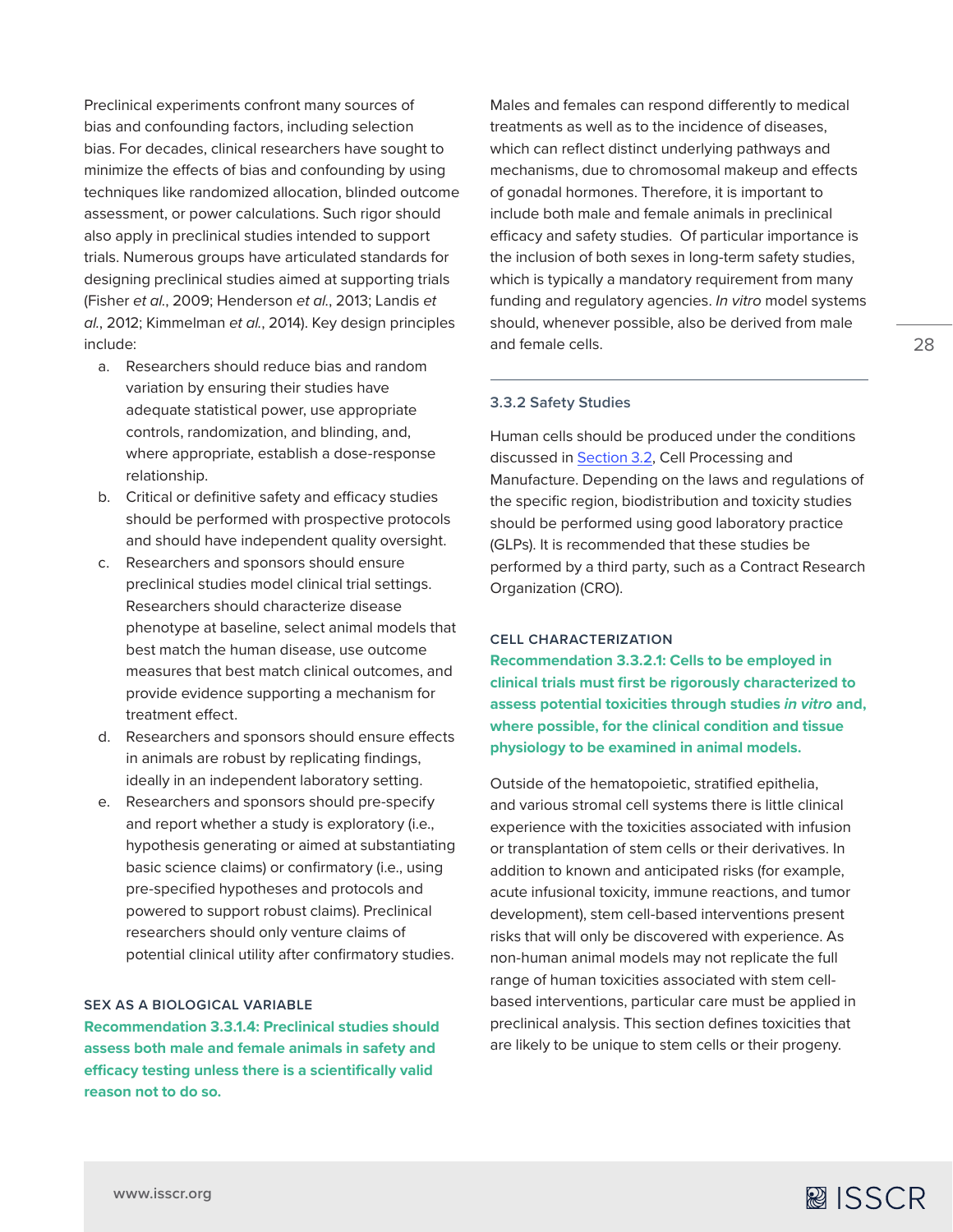#### **TUMORIGENICITY STUDIES**

**Recommendation 3.3.2.2: Risks for tumorigenicity must be rigorously assessed for any stem cell-based product, especially if cells are extensively manipulated in culture, genetically modified, or when derived from a pluripotent source.**

Assessing tumorigenicity is a critical part of determining the safety profile of stem cell products. These studies can be challenging, as they usually require assessment of the human cell product in xenogeneic models. Further, these studies usually include long-term time points that can be several months to years. Therefore, immunocompromised animals, usually rodents, are often the animal model of choice.

All stem cell derived products should be tested for tumorigenicity, see [Recommendation 3.2.2.5](#page-25-0). Longterm animal studies are necessary to demonstrate that the persistence of any remaining undifferentiated cells in the final product do not result in tumors.

It is understood that assessing tumorigenicity in animal models is complicated by implantation technique, composition of the test article (percentage of undifferentiated cells versus the percentage of cell product), and various other parameters. Because of this complexity, tumorigenicity studies may benefit from additional *in vitro* studies. These would include examining rates of proliferation, observing if faster dividing subclones tend to take over the cultures, and looking for expression of oncogenes or loss of tumor suppressor gene activity. However, while these tests may add to *in vivo* studies, they cannot substitute for them.

Positive tumor-generating controls and negative controls assessing background tumorigenesis should be run in parallel in these studies to validate results. Specifically, this informs whether the site of implantation and other delivery parameters are permissive to tumor formation, allowing interpretation of a negative result. In these studies, it is important to deliver the cell product to the intended clinical site, if feasible. Further, assessment of the clinical dose is also important. In cases where the human dose includes very large quantities of cells, this can be quite challenging, and it is critical to work with regulators to ensure that proposed

study designs are appropriate. For example, in cases where it is not feasible to deliver a human-sized dose into an immunocompromised animal model, the risk from residual undifferentiated cells in the product may be assessed by spiking the largest feasible animal dose of the therapeutic product with the highest number of undifferentiated cells that might be present in the human-sized dose (based on the sensitivity of the assay used for measuring their presence in the clinical dose).

The plan for assessing risks of tumorigenicity should be reviewed and approved by regulators before initiation of definitive preclinical studies and clinical trials. For additional guidance on specific techniques that may be of utility for genome edited interventions, see Appendix 5.

#### **BIODISTRIBUTION STUDIES**

**Recommendation 3.3.2.3: For all stem cell-based products, whether injected locally or systemically, researchers should perform detailed and sensitive biodistribution studies of cells.**

Because of the potential for cells to persist or expand in the body, investigators must seek to understand the nature and extent by which cells distribute throughout the body, lodge in tissues, expand and differentiate. Careful studies of biodistribution, assisted by ever more sensitive techniques for imaging and monitoring of homing, retention and subsequent migration of transplanted cell populations is imperative for interpreting both efficacy and adverse events. These studies should whenever feasible, include delivery of the cell product using the intended clinical route and site of delivery.

Additional histological analyses or banking of organs for such analysis at late time points is recommended. Depending on the laws and regulations within specific jurisdictions, biodistribution and toxicity studies may need to be performed in a good laboratory practice (GLP)-certified animal facility.

Distinct routes of cell administration, local or systemic, homologous or non-homologous/ectopic, can lead to different adverse events. For example, local transplantation into organs like the heart or the brain may lead to life-threatening adverse events related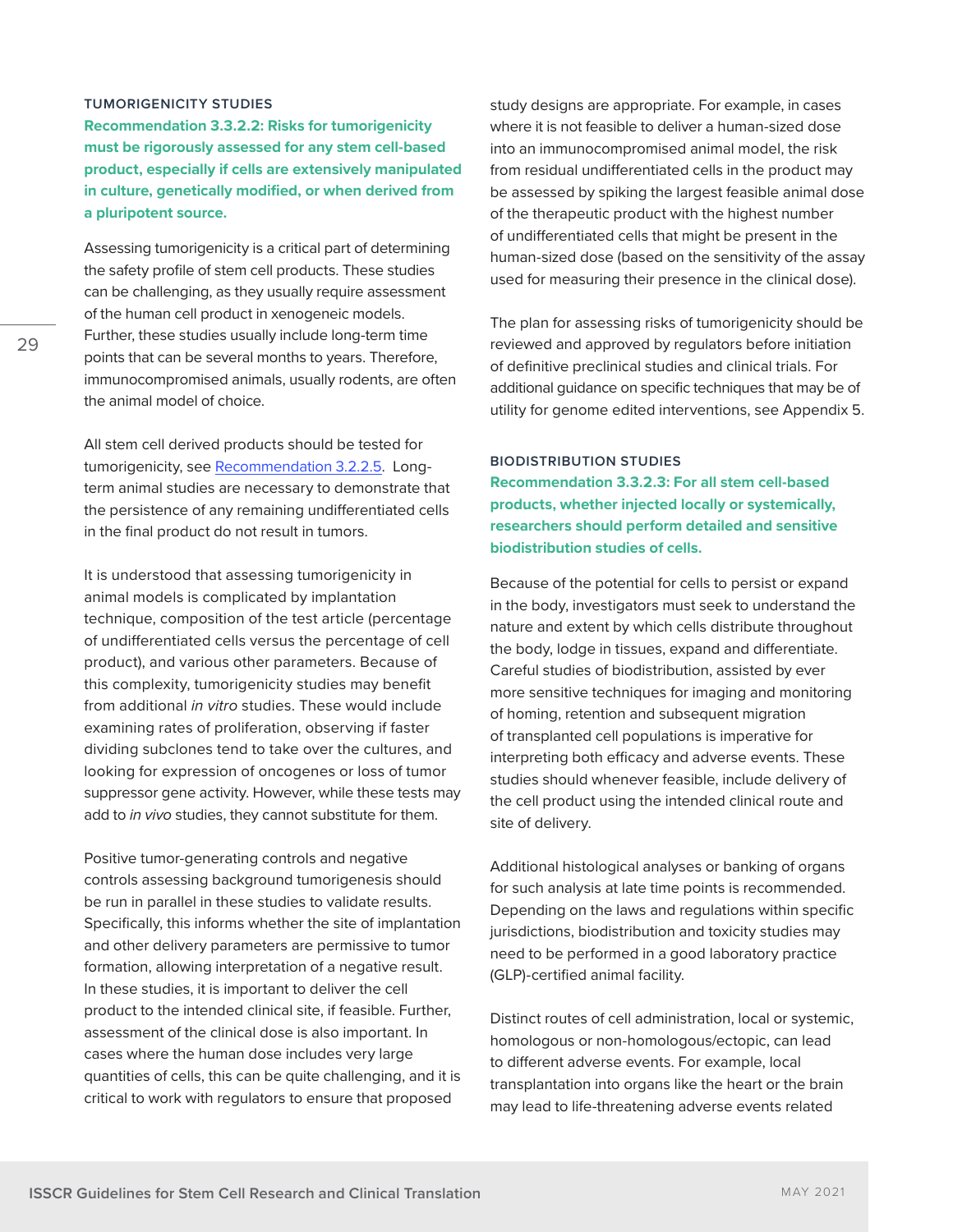to the transplantation itself or to the damage that transplanted cells may cause to vital structures. Especially in cases where cell preparations are infused at anatomic sites distinct from the tissue of origin (for example, for non-homologous use), care must be exercised in assessing the possibility of local, anatomically specific and systemic toxicities.

# **ANCILLARY THERAPEUTIC COMPONENTS Recommendation 3.3.2.4: Before launching high-risk trials or studies with many components, researchers should establish the safety and optimality of other intervention components, like devices or cointerventions such as surgeries.**

Cell-based interventions may involve other materials besides cells, such as biomaterials, engineered scaffolds, and devices. There may also be co-interventions like surgery, tissue procurement procedures, and immunosuppression. Additional components added to the cellular product, or delivery device can interact with the stem cell product and each other. In these cases, safety and efficacy studies should include the assessment of the final combination product. Many subjects in cell-based intervention studies may be receiving immunosuppressants or drugs for managing their disease. These can also interact with the implanted cell product. Safety and efficacy studies should include assessment of possible interactions between the cell product and these types of medications, *in vitro* or *in vivo*.

#### **LONG-TERM SAFETY STUDIES**

# **Recommendation 3.3.2.5: Researchers should adopt practices to address long-term risks in preclinical studies.**

Given the likelihood for long-term persistence of cells and the irreversibility of some cell-based interventions, testing of the long-term effect of cell transplants in animal models is encouraged.

**APPLICATION OF GENETIC ALTERATION AND GENOME EDITING TECHNOLOGIES TO STEM CELL PRODUCTS Recommendation 3.3.2.6: Researchers should comprehensively investigate the type, extent and genomic distribution of introduced genetic alterations as well as their potential adverse effects on the** 

#### **genome and the biological properties of the treated cells at short and long-term time points.**

Genetic alteration and genome editing technologies can be coupled to stem cell therapies or applied directly *in vivo* to resident tissue cells for a variety of therapeutic purposes.

Gene replacement approaches have made substantial progress and advances into clinical testing, either performed ex vivo on hematopoietic stem cells, lymphocytes or epidermal stem cells or *in vivo* targeting the liver, retina or CNS, with a growing number of therapies approved for market access. Targeted genome editing strategies are still in the early stage of clinical development, although there is constant progress and early clinical testing is showing safety and some efficacy, at least for ex vivo based strategies.

Considering the likelihood for long-term persistence, expansion and broad clonogenic output of many stem cell types and the irreversibility of any genetic alteration introduced by integrating gene transfer or genome editing, the type, extent and genomic distribution of the introduced genetic alteration, including on- and offtarget events, should be comprehensively investigated as well as their potential adverse effects on the genome and the biological properties of the treated cells both in the short- and long-term. This is particularly important following genome editing when this has involved double strand breaks in DNA; the analysis of manipulated cells should include an assessment of incorrect on- and off-target events, and whether these pose any risk. Whenever possible and scientifically appropriate, such testing should include cell transplants in suitable xenogeneic hosts for long-term observation.

**POTENTIAL OF STEM CELLS FOR TOXICOLOGY Recommendation 3.3.2.7: Researchers, sponsors, and regulators should take advantage of the potential for using stem cell-based systems to enhance the predictive value of preclinical toxicology studies.**

Stem cell science offers the prospect of testing toxicology in cell-based systems or artificial organs that more faithfully mimic human physiology than animal models. Such approaches, though unlikely to ever

**[www.isscr.org](https://www.closerlookatstemcells.org/)**

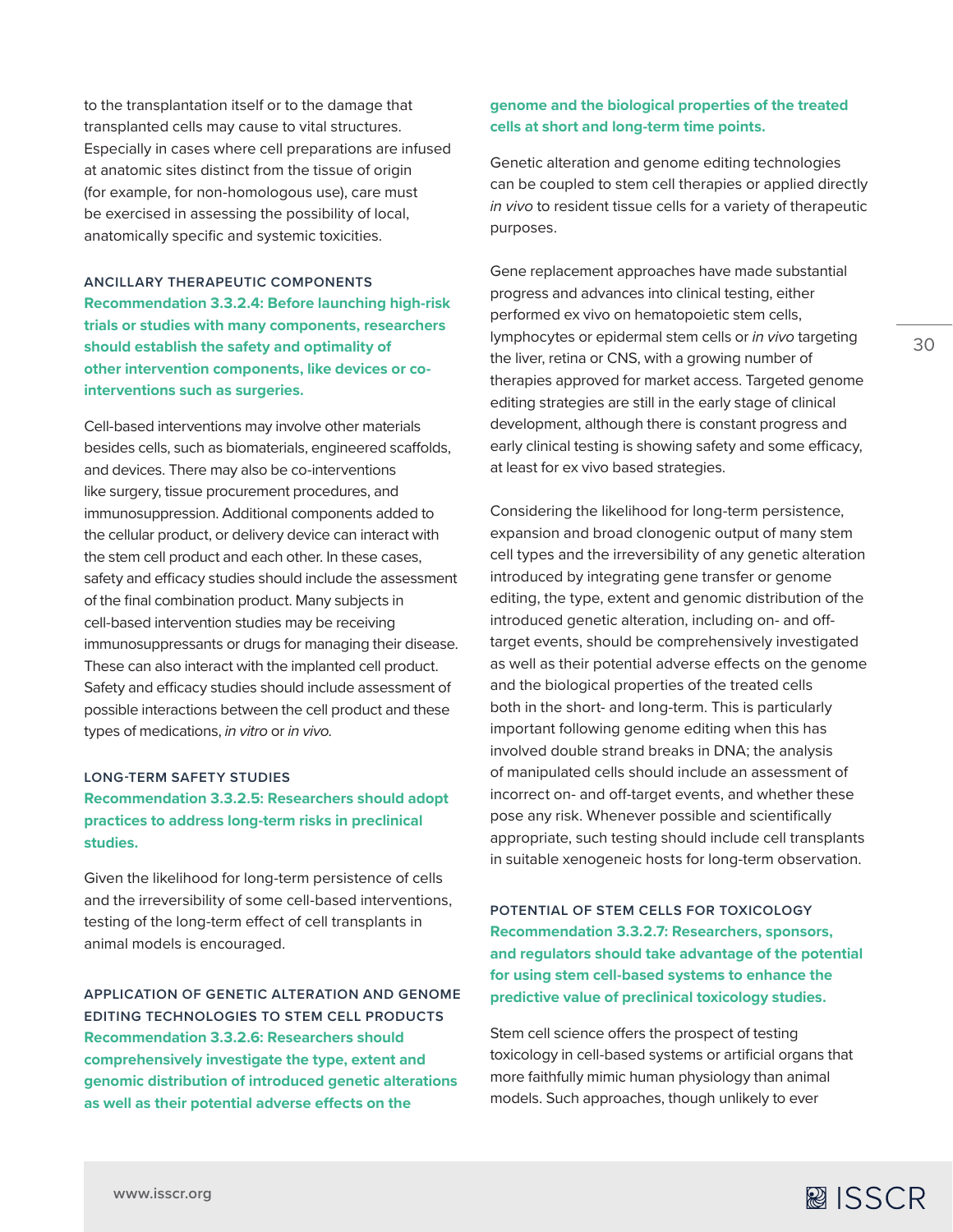<span id="page-30-0"></span>completely substitute for *in vivo* testing in animals, hold substantial promise for reducing burdens imposed on animals in safety testing and improving the predictive value of preclinical safety studies.

#### **3.3.3 Efficacy Studies**

Given the therapeutic goals of stem cell-based interventions, preclinical studies should demonstrate evidence of therapeutic effect in a relevant animal model for the clinical condition and the tissue physiology to be studied. Mechanistic studies utilizing cells isolated and/or cultured from animal models or human tissues, both diseased and controls, are critical for defining the underlying biology of the cell-based interventions. However, a complete understanding of the biological mechanisms at work after stem cellbased intervention is not a prerequisite to initiating trials, especially when trials involve serious and untreatable diseases for which efficacy and safety have been demonstrated in relevant animal models and/or in conclusive human studies with the same cell source. Further, in rare cases, appropriate animal models may not exist. In these cases, *in vitro* studies may be used to support the rationale for potential efficacy.

**EFFICACY EVIDENCE FOR INITIATING TRIALS Recommendation 3.3.3.1: Trials should generally be preceded by compelling preclinical evidence of clinical utility in well-designed studies. Animal models suited to the clinical condition and the tissue physiology should be used, unless there is evidence of efficacy using similar products against similar human diseases, or if it is not feasible to establish appropriate or predictive animal models.**

Rigorous preclinical testing in animal models is especially important for stem cell-based approaches because cell therapies have distinctive pharmacological characteristics. Before clinical testing, preclinical evidence should ideally provide the following:

a. Mechanism of action. Preclinical studies should establish evidence connecting a cell-based intervention's therapeutic activity in animal models to a pathophysiological process. These studies establish the localization of transplanted cells and provide evidence that the predicted localization is tied to the proposed mechanism of action.

- b. Optimal conditions for applying the stem cellbased intervention (for example, dose, cointerventions, delivery).
- c. Ability to modify disease or injury when applied in suitable animal systems, and under conditions that are similar to expected trials (see design principles under Section 3.3.1.3, Study Validity).
- d. Sufficient magnitude and durability of disease modification or injury control to be clinically meaningful.

In cases where an intervention is substantially similar to one that has already been tested in humans, trial evidence may reduce the demand for preclinical evidence.

#### **ANIMAL STUDIES**

**Recommendation 3.3.3.2: Appropriate animal models should be selected which allow the assessment of efficacy and safety of the stem cellbased intervention. Safety testing should include assessment of the delivery procedure or surgical technique used for implantation of the cells.**

Immune-deficient rodents or those manipulated to have humanized immune systems can be especially useful to assess human cell transplantation outcomes, engraftment *in vivo*, stability of differentiated cells, and cancer risk. Many small animal models of disease can faithfully reproduce aspects of human diseases, although there are considerable limitations. Small animal studies should also attempt to correlate cell number and potency required for large animal studies and subsequent trials.

Large animals may better represent human physiology as they are often genetically outbred, maintained in more diverse environments, and anatomically more similar. They may provide the opportunity to test cointerventions used in trials (for example, adjunctive immunosuppressive drug therapy) methods of introduction or the compatibility of surgical devices and cell products. They also may be essential to evaluate issues of manufacturing scale up, or anatomical factors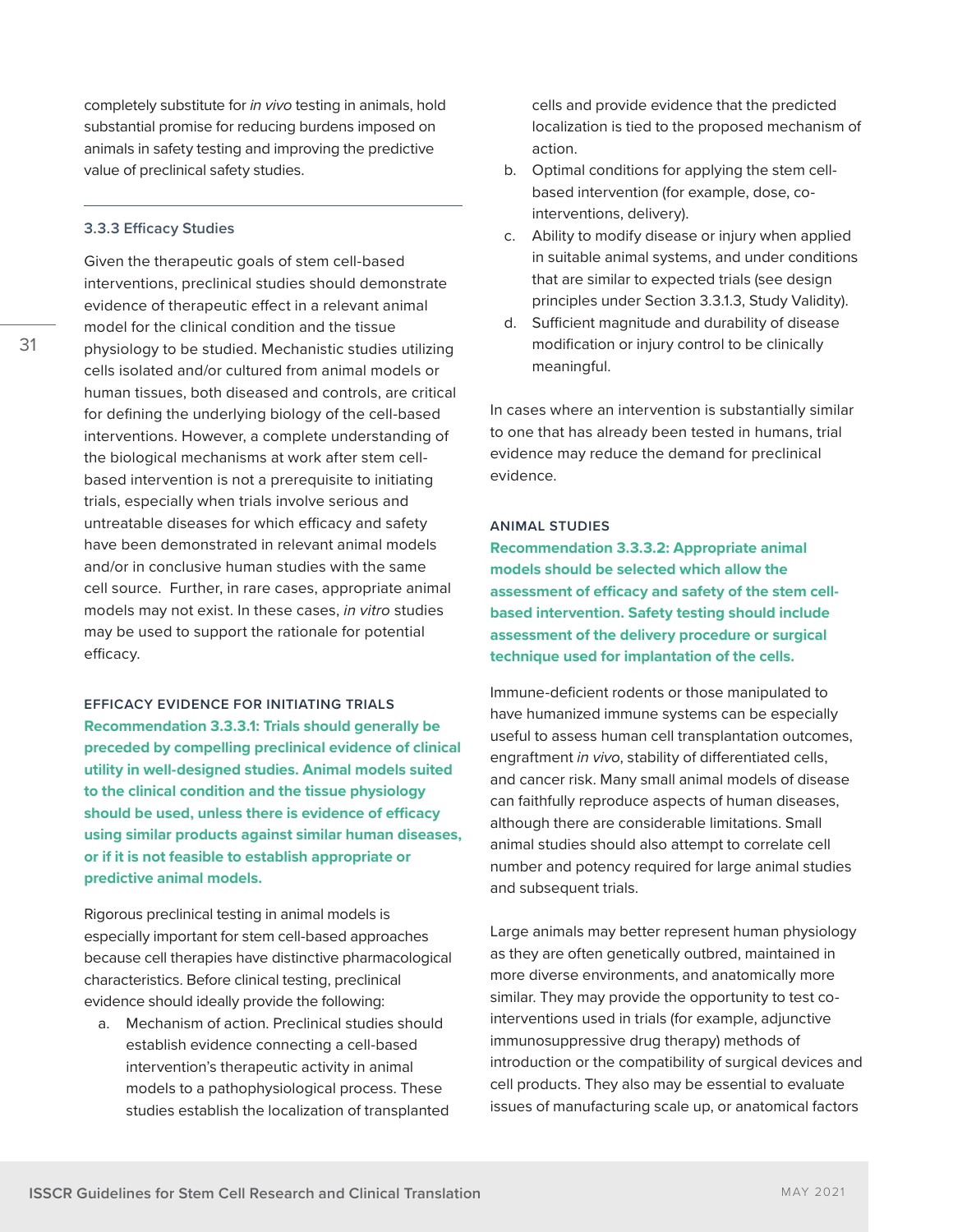<span id="page-31-0"></span>that are likely to mediate a therapeutic effect (for example, bone, cartilage, or tendon in a load-bearing model). Trials involving risky or novel approaches should generally be supported by evidence from large animal models in cases where such models better recapitulate human disease and human anatomy (e.g., cardiomyocyte transplantation).

The need for invasive studies in non-human primates should be evaluated on a case-by-case basis, performed only if trials are expected to present high risk, and where non-human primates are expected to provide information about cell-based interventions not obtainable with other models. All studies involving the use of non-human primates must be conducted under the close supervision of qualified veterinary personnel with expertise in their care and their unique environmental needs. Particular care should be taken to minimize suffering and maximize the value of studies by using rigorous designs and reporting results in full.

#### **3.3.4 Transparency and Publication**

**Recommendation 3.3.4.1: Sponsors, researchers, and clinical investigators should publish preclinical studies in full and in ways that enable an independent observer to interpret the strength of the evidence supporting the conclusions.**

The publication of preclinical studies serves many ends. It enables peer review of clinical research programs, thus enhancing risk/benefit ratios in trials, respects the use of animals and reagents by disseminating findings from studies, enables more sophisticated interpretation of clinical trial results, and makes possible the evaluation of preclinical models and assays, thus promoting a more effective research enterprise. However, many studies show biased patterns of preclinical publication (Sena *et al.*, 2010; Tsilidis *et al.*, 2013). Preclinical studies—at least those that are aimed at confirming the hypotheses motivating a development program—should be reported in full regardless of whether they confirm, disconfirm, or are inconclusive with respect to the hypothesis they are testing. These guidelines recognize that publication may reveal commercially sensitive information and therefore acknowledge that a reasonable delay is permissible to

secure appropriate protection of intellectual property. Nevertheless, preclinical studies supporting a trial should be published before the first report of trials. Animal studies should be published according to wellrecognized standards, such as the ARRIVE (Animal Research: Reporting *In Vivo* Experiments) criteria, that have been endorsed by leading biomedical journals (Percie du Sert *et al.*, 2020).

#### **3.4 Clinical Research**

The rights and welfare of human subjects participating in clinical trials must be protected in any clinical research, including trials involving stem cell-based interventions and novel reproductive technologies. Clinical research should be designed to generate scientifically rigorous information that will be used to guide important decisions for patients, clinicians, clinical investigators, sponsors, and policymakers.

Sponsors, investigators, host institutions, oversight bodies, and regulators bear responsibility for ensuring the ethical conduct of clinical trials. In addition, members of the broader research community have a responsibility for encouraging ethical research conduct. As with all clinical research, clinical trials of stem cell-based interventions must follow internationally accepted principles governing the ethical design and conduct of clinical research and the protection of human subjects (Department of Health, and Education and Welfare, 1979; European Parliament and Council of the European Union, 2001; World Medical Association, 1964; Council for International Organizations of Medical Sciences 2016). Key requirements include having adequate preclinical data, a rigorous research design that minimizes risk, independent oversight and peer review, fair subject selection, informed consent, research subject monitoring, auditing of study conduct, and trial registration and reporting. Ideally this should include the involvement of the relevant patient/carrier groups.

Some interventions and conditions present challenges for standard trial designs. Nevertheless, research in such settings should similarly involve a pre-specified protocol, independent review for scientific merit and

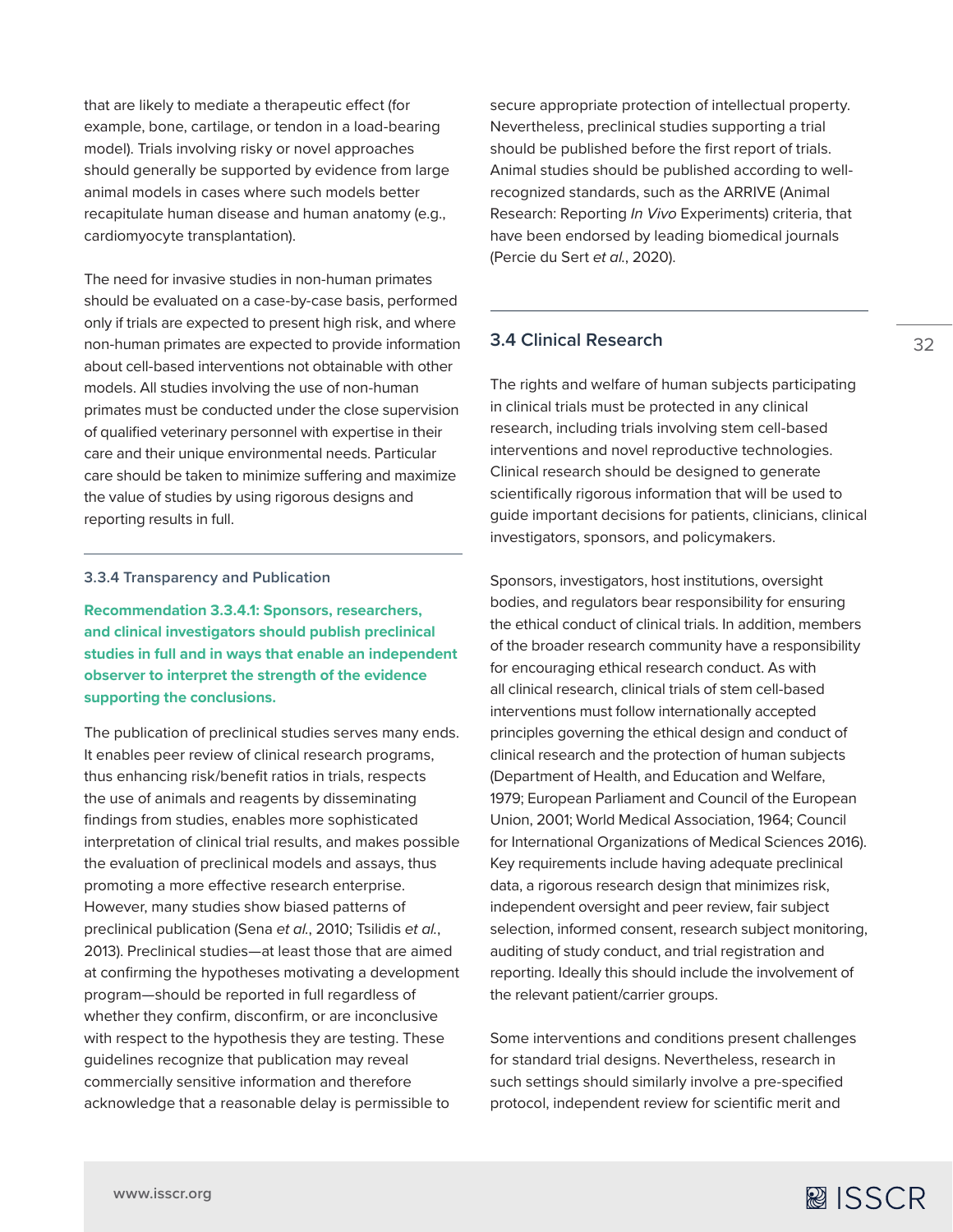<span id="page-32-0"></span>ethics, and a plan for reporting. Translational research on novel assisted reproductive technologies ideally combines both specialized oversight process (see [Section 2.1](#page-5-0)) and human subjects review.

What follows in this section pertains to clinical trials as well as innovative care pathways and observational studies.

#### **3.4.1 Oversight**

33

The overarching goal of research oversight is to ensure that the research is safe, protects human subjects, has scientific and medical merit, and is designed and carried out to yield credible data and enhance scientific and medical understanding.

#### **PROSPECTIVE REVIEW**

**Recommendation 3.4.1.1: All research involving clinical applications of stem cell-based interventions must be subject to prospective review, approval, and ongoing monitoring by independent human subjects research review committees.**

Independent prospective review and monitoring are critical for ensuring the ethical basis of research with human subjects, regardless of funding source. A competent review will be predicated on the absence of conflicts of interest (both financial and non-financial) that can bias assessment of the research design, maximize the alignment of the goals of the research with the subjects' rights and welfare, and promote valid informed consent.

Additional independent evaluation of the research may occur through other groups, including granting agencies, peer review, the specialized oversight process (see [Section 2.1\)](#page-5-0), regulators, and data and safety monitoring boards. Of crucial importance is that these groups collectively have the scientific, medical, and ethical expertise to conduct necessary review and oversight. To initiate stem cell-based clinical research, investigators must also follow and comply with local and national regulatory approval processes.

**EXPERT REVIEW OF CLINICAL RESEARCH Recommendation 3.4.1.2: The review process for stem cell-based clinical research should ensure that protocols are vetted by independent experts who are competent to evaluate (a) the** *in vitro* **and** *in vivo* **preclinical studies that form the basis for proceeding to a trial and (b) the design of the trial, including the adequacy of the planned endpoints of analysis, statistical considerations, and disease-specific issues related to human subjects protection.**

Peer review as well as institutional review boards/ research ethics committees should also judge whether the proposed stem cell-based clinical trial is likely to lead to important new knowledge or an improvement in health. Comparing the relative value of a new stem cell-based intervention to established modes of therapy is integral to the review process. Peer review should be informed, where feasible, by a systematic review of existing evidence supporting the intervention including a review of its utility against other therapies that already exist for that condition. If decisions must be made based solely on expert opinion because no relevant literature is available, this should be described explicitly in the recommendations regarding a particular trial.

#### **3.4.2 Standards for Clinical Research Conduct**

#### **RISK-BENEFIT ANALYSIS**

**Recommendation 3.4.2.1: Risks should be identified and minimized, unknown risks acknowledged, and potential benefits to subjects and scientific understanding estimated. Sponsors should be able to justify research with human subjects in terms of likely risk and benefit based on evidence from preclinical studies and the published literature.** 

Efficient designs that minimize risks and include the minimum number of subjects required to properly answer the scientific questions at hand should be employed. Eligibility criteria in prelicensure stages should be designed to minimize risks with consideration of potential comorbidities that may increase risk or modify the risk/benefit ratio. Correlative studies should be performed to ensure that the maximum possible information is obtained on the safety and efficacy of the approach being tested, provided that such assessments do not pose an undue burden for the subject.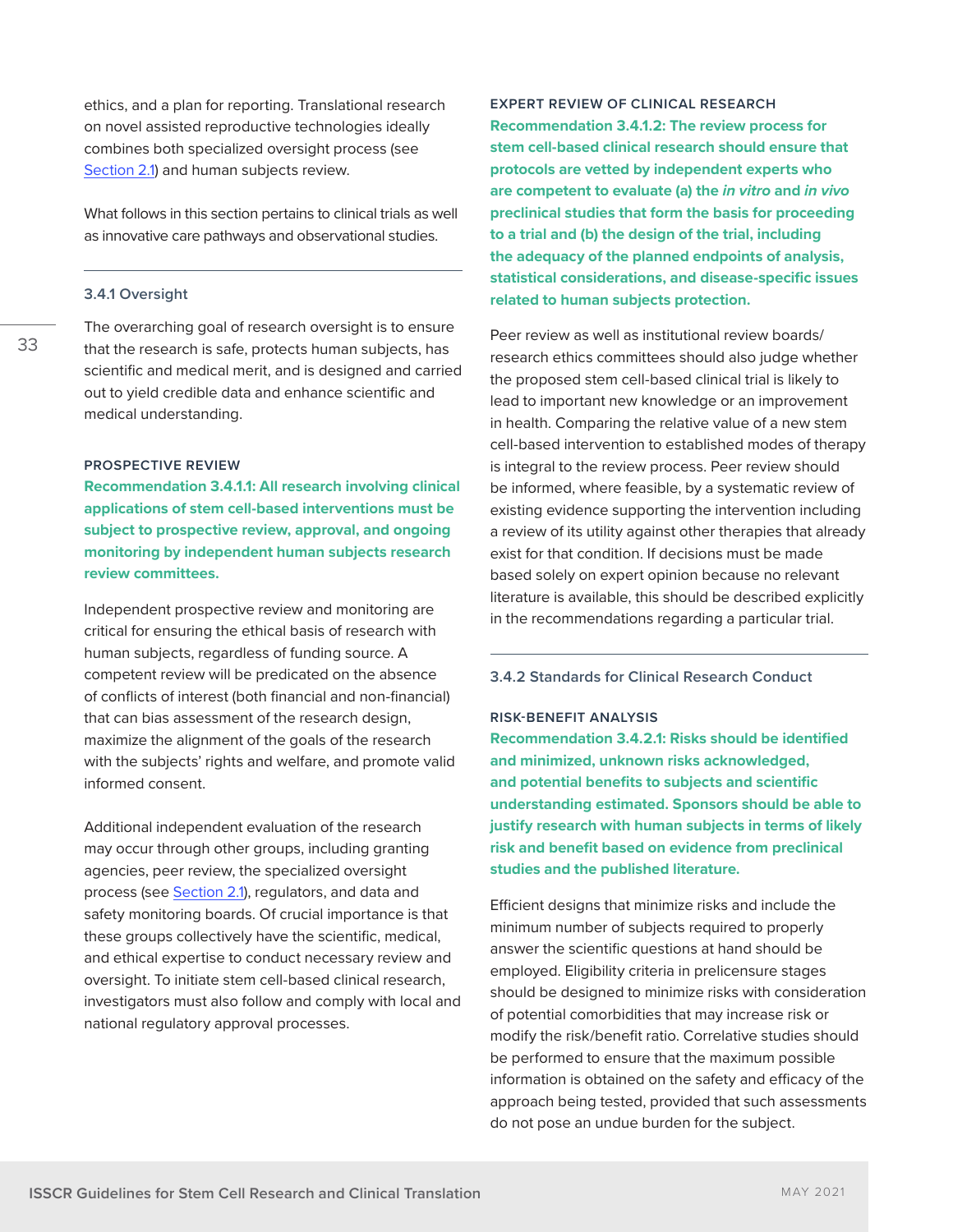# **SYSTEMATIC APPRAISAL OF EVIDENCE Recommendation 3.4.2.2: Initiation of clinical trials should be supported by a systematic appraisal of evidence supporting the intervention and the current unmet need for treatment of the disease or disorder.**

Decision-making about whether to proceed with a given research effort should be supported by a systematic review of available scientific evidence. At a minimum, this review should consist of a synthesis of a systematic search of published and unpublished studies testing the intervention in animal systems. For early-phase clinical trials, the systematic review will mostly involve synthesizing basic and preclinical investigations, while for late phase studies the systematic review should include clinical evidence. The systematic review should also be informed by accessing and synthesizing findings involving the testing of similar intervention strategies as well as current standard of care. Trial brochures should summarize the information gathered from systematic review without any bias.

#### **OBJECTIVES OF TRIALS**

**Recommendation 3.4.2.3: Stem cell-based interventions must be aimed toward being clinically competitive with existing therapies or meeting a unique therapeutic demand. Being clinically competitive necessitates having reasonable evidence that existing treatments are less than optimal or pose burdens that may be overcome should the stem cellbased intervention prove to be safe and effective.**

The rationale for developing a new stem cell-based intervention is that it can work better or as well as existing treatments with less morbidity and a favorable cost benefit analysis. Simply being able to make a therapy for a condition is not sufficient for going to a clinical trial if effective treatments already exist for patients, which have been shown to have a major clinical impact, and cost-effective therapies are already widely used. Clinical trials should only proceed when a sound argument around its ultimate competitive advantage in a given medical/surgical condition is clearly articulated.

#### **SUBJECT SELECTION**

**Recommendation 3.4.2.4: Individuals who participate in clinical stem cell research should be recruited from populations that are in a position to benefit from the results of this research. Groups or individuals must not be excluded from the opportunity to participate in clinical stem cell research without rational scientific justification. Unless scientifically inappropriate, trials should strive to proportionally include women, as well as men, and members of all ethnic groups.** 

Well-designed clinical trials and effective stem cellbased therapies should be accessible to patients without regard to their financial status, insurance coverage, or ability to pay. In stem cell-based clinical trials, the sponsor and principal investigator should make reasonable efforts to secure sufficient funding so that no person who meets eligibility criteria is prevented from enrollment because of their inability to cover the costs of participation.

Assuming that a particular condition is not thought to adversely affect decision-making capacity, clinical research should generally seek to enroll those who have a capacity to provide consent rather than those who are unable. In some cases, first-in-human trials might be started in children because they are the only disease-affected individuals who might benefit from the intervention. When conducting late-phase or post-approval trials, investigators should generally plan, design, analyze, and report trials to examine relationships between treatment response and age, sex/gender, or self-selected ethnic group.

#### **INFORMED CONSENT**

**Recommendation 3.4.2.5: Informed consent must be obtained from potential human subjects or their legally authorized representatives. Reconsent of subjects must be obtained if substantial changes in risks or benefits of a study intervention are identified or alternative treatments emerge during the research.**

Culturally and linguistically appropriate counseling and voluntary informed consent are necessary components in the ethical conduct of clinical research and the protection of human subjects. Subjects should be made aware that their participation is voluntary. Patients who decide not

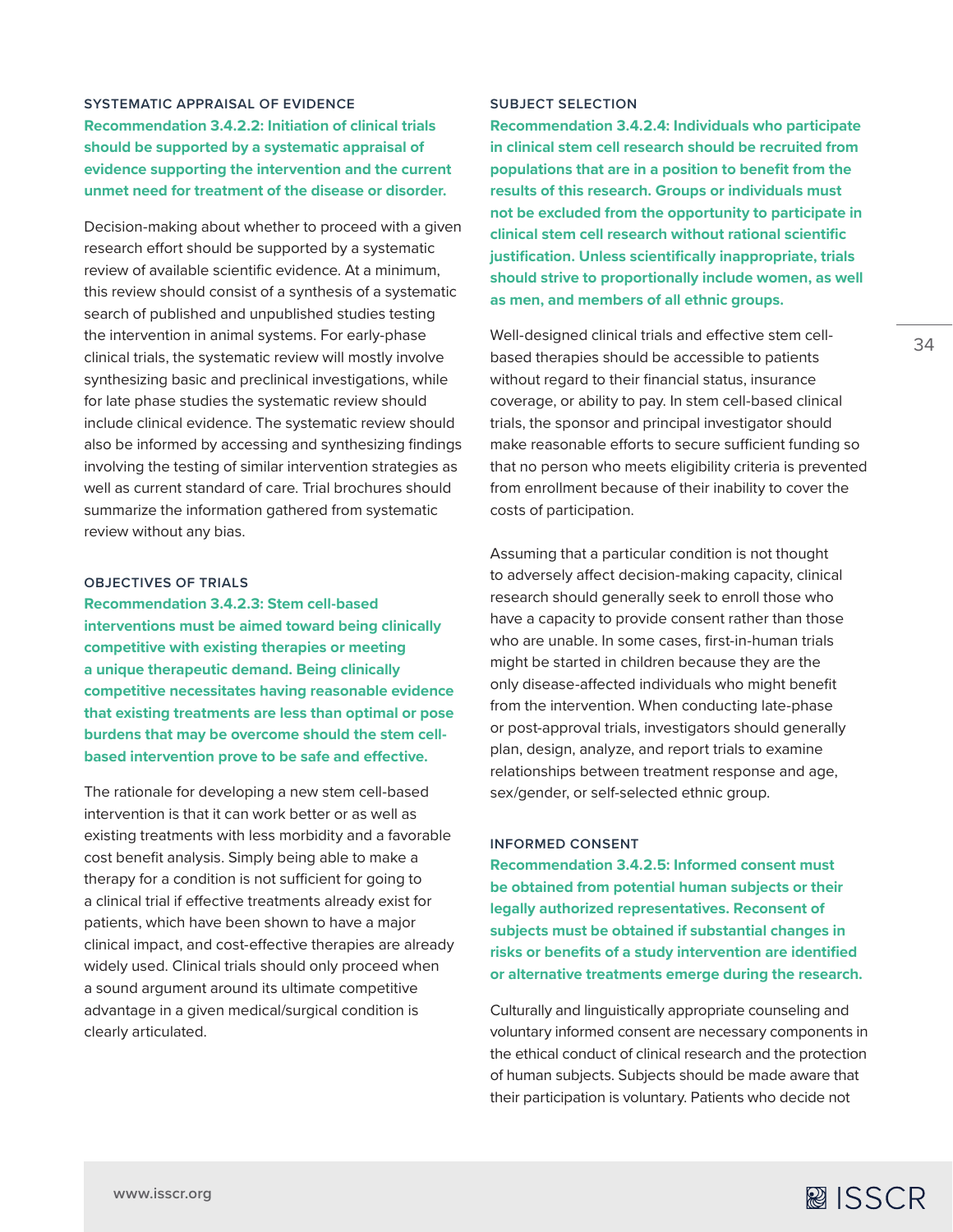to participate in clinical research should be reassured that they will continue receiving ongoing clinical care. In addition, consent discussions should emphasize that once the stem cell intervention is provided, it cannot be removed and that subjects must be free to withdraw consent for follow up without penalty at any point. Subjects should be informed that the investigational stem cell intervention may prevent them from receiving other therapies or participating in future clinical studies. Specific consent challenges in early phase trials are discussed below.

**Recommendation 3.4.2.6: When human research participants lack the capacity to provide valid informed consent, when no other reasonably effective options exist, and the risks from study procedures should be limited to no greater than a minor increase over the minimal risk unless the risks associated with the intervention are exceeded by the prospect of therapeutic benefit. A legally authorized representative or substitute decision-maker should help make decisions that are in the patient's interest.**

Stem cell-based clinical trials may involve populations, such as children or persons with advanced neurological disorders, who may lack knowledge, comprehension and decision-making capacity required to provide informed consent. Because such individuals cannot make their own decisions and protect their own interests, they require extra protection from research risk. Most jurisdictions provide guidance concerning which legally authorized representatives or substitute decision-makers should be approached when prospective research participants lack decision-making capacity. This recommendation pertains to risks that lack a therapeutic justification, for example, tissue biopsies to test biodistribution, sham procedures, or withdrawal of standard treatments to monitor response during unmedicated periods. Such procedures should not exceed a minor increase over the minimal risk when trial populations lack capacity to provide valid informed consent. In addition, in this setting, the assent of the research subject should be obtained where possible even when informed consent cannot be obtained. Because definitions of minimal risk vary by jurisdiction, researchers should adhere to policies defined by local human subjects review committees.

The issue of obtaining informed consent and assent from children for research is not unique to stem cell research. Accordingly, research conducted with children, as with other individuals who lack the capacity to provide valid consent, should adhere to recognized ethical and legal standards for this research.

**ASSESSMENT OF CAPACITY TO CONSENT Recommendation 3.4.2.7: Prior to obtaining consent from potential adult subjects who have diseases or conditions that are known to affect cognition, their capacity to consent should be assessed formally.**

Subjects who lack decision-making capacity or have medical conditions that can adversely affect decisionmaking capacity should not be excluded from potential biomedical advances involving stem cells. At the same time, patients who lack capacity should be recognized as especially vulnerable. Conclusions that individuals lack decision-making capacity should only be reached after formally assessing their capacity to provide consent. When individuals are deemed to lack decision-making capacity, as permissible by law and following established ethical guidelines, steps should be taken to involve legally authorized representatives who are qualified and informed to make surrogate research judgments. See also Recommendation 3.4.2.6.

#### **PRIVACY**

# **Recommendation 3.4.2.8: Research teams must protect the privacy of human subjects.**

Privacy is an important value in clinical settings. Moreover, there are longstanding professional obligations and legal duties to maintain confidentiality in medical care and research. Given the high profile of many stem cell-based intervention trials, it is particularly important for research teams to take steps to protect the privacy of research subjects. For instance, research data should be maintained in a secure manner with access restricted to study staff, oversight bodies, and agencies who have a legitimate right and have undergone training in management of private data to review these data as would be the case in any clinical trial.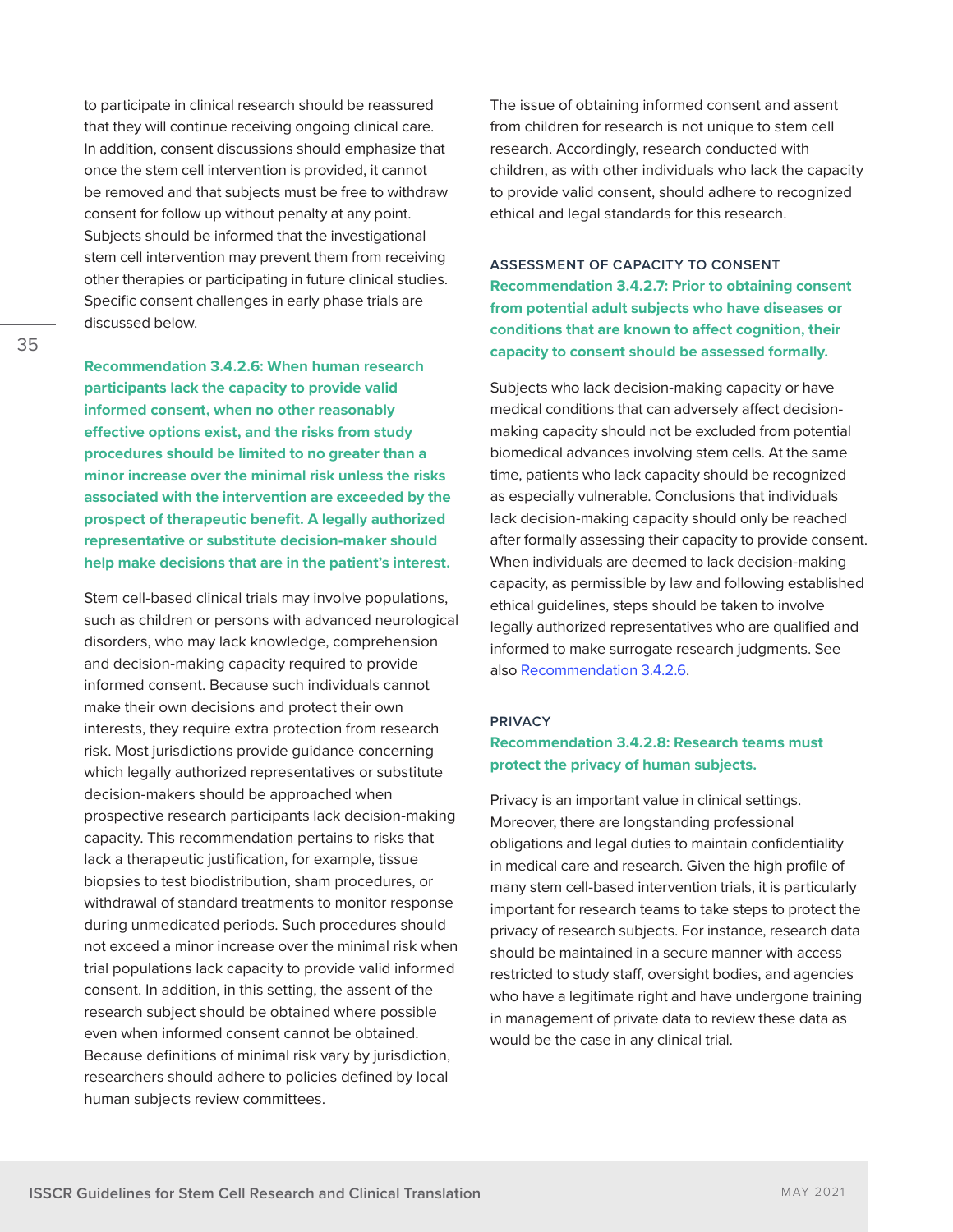# **PATIENT SPONSORED AND PAY-TO-PARTICIPATE TRIALS**

**Recommendation 3.4.2.9: Patient-sponsored and pay-to-participate trials pose challenges for ensuring scientific merit, integrity, and priority as well as fair selection of study participants. Accordingly, charging individuals to participate in clinical trials should only be permitted when such studies are compliant with applicable national regulations and are approved and supervised by a rigorous independent review body, such as an institutional review board.** 

As a general rule, study participants should not be charged to access investigational products or to participate in clinical studies. Exceptions to this rule should be subjected to close scrutiny by responsible parties such as institutional review boards and national regulators. The review process for pay-to-participate trials should ensure compliance with the principles outlined in these guidelines regarding the integrity of the research enterprise, transparency, and patient welfare. The process should consider all fees study participants are expected to pay and determine whether there is any credible basis for charging fees to individuals enrolled in the clinical trials. With studies that require authorization or clearance by national regulators, such regulators should be informed that study participants will be charged. They must then determine whether any and all fees charged to study participants comply with ethical, legal, and scientific standards. The potential liabilities of patient-sponsored and pay-to-participate research should be managed by requiring that protocols considering the use of such arrangements undergo independent expert review for scientific rationale, priority, and design. While input from patient communities can greatly enhance the research process, independent oversight is essential to ensure the responsible conduct of research and its reporting. Oversight bodies such as institutional review boards and research ethics committees must examine ethical, scientific, and legal features of payto-participate studies, ensuring they comply with applicable regulations and contemporary standards for research ethics.

Whereas patient advocacy and disease groups interested in funding clinical studies may have a strong research orientation and have the capacity required to carefully assess ethical, legal, and scientific issues related to designing and conducting clinical trials, individual patients seeking trial access may not have the resources or background needed to evaluate the ethical and scientific implications of charging research participants for access to investigational products administered in clinical studies. Consequently, patient payers, however well-intentioned, may press for studies that are poorly justified, are not well designed, or blur the lines between treatment and research and promote therapeutic misconception or other misunderstandings that undermine meaningful informed consent. Pay-toparticipate research also raises questions of selection bias given that only those with access to resources may be able to enroll in trials and bias for participation in the treatment vs. the placebo group.

Patient-sponsored trials present opportunities for individuals and groups of patients to directly engage in the research process and fund work that public and industry sponsors are unwilling to undertake. Nevertheless, they present serious ethical and policy challenges that need to be addressed. Patient sponsors may press for study designs that eliminate elements such as randomization to a comparator arm and eligibility criteria that are critical for promoting scientific validity and patient welfare. Patient sponsors may also lack the expertise to distinguish meritorious protocols from those that are scientifically dubious. Further, there may be confusion over the intellectual property rights associated with successful interventions. Finally, they can also have the effect of diverting prospective study participants from studies that are well-designed and have the potential to generate meaningful safety and efficacy data to trials with serious methodological shortcomings.

Pay-to-participate studies also raise ethical concerns that are not confined to the study subjects who wish to enroll in such trials. By potentially coopting research teams from pursuing research endeavors that have received support through more traditional peerreviewed mechanisms, pay-to-participate studies can result in outcomes that may unfairly disadvantage patients who lack the financial resources to set research agendas. In addition, patient-sponsored

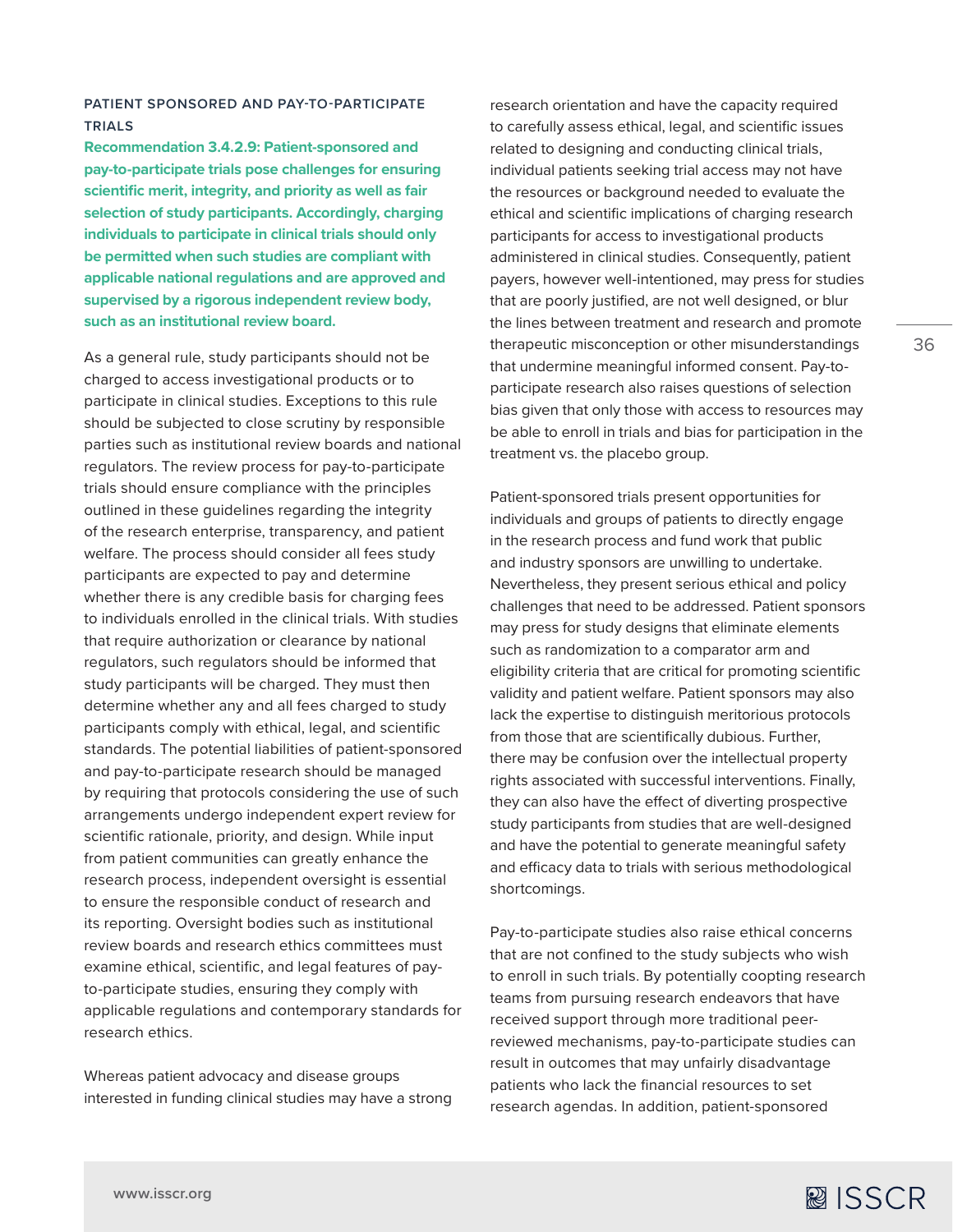trials may divert resources such as study personnel from research activities that advance more promising research avenues.

Finally, because patients transact directly with those offering trial participation, direct payment for participation supports a business model whereby patients might be charged for receiving unproven and ineffective stem cell-based interventions and feel under pressure to accept such interventions from those "selling" it.

**3.4.3 Transparency and Reporting of Research Results**

#### **REGISTRATION**

# **Recommendation 3.4.3.1: All trials should be prospectively registered in public databases.**

Registration offers transparency regarding promising stem cell-based interventions so that patients, regulators, and the scientific community can monitor these efforts and incorporate them into future efforts, thereby minimizing risk and maximizing benefits of clinical trials. Registration also promotes integrity in scientific research, such as ensuring that scientists do not change primary endpoints after studies commence or otherwise take steps that might compromise the quality of research data. In addition, registration promotes access to clinical trials for patients who might not otherwise have a means of knowing about them. However, having a trial listed on public databases does not necessarily mean that the trial has been vetted by regulators or is in compliance with these guidelines. Prospective patients or their representatives should always confirm that trials are authentic before enrolling.

## **ADVERSE EVENT REPORTING**

# **Recommendation 3.4.3.2: Investigators should report adverse events, including their severity and potential causal relationship with the experimental intervention.**

Knowing the safety profile of stem cell-based interventions is critical for effective translation. Timely analysis of safety information is also crucial for reducing the uncertainties surrounding stem cellbased interventions. Unfortunately, many studies

report deficiencies in adverse event reporting for novel therapeutics (Saini *et al.*, 2014). Researchers should report adverse events associated with cells, procedures, and all other aspects of the intervention. Most if not all national regulatory agencies mandate the reporting of such events, as they would for any clinical trial, and thus trials of stem cells should do the same at all trial phases.

## **PUBLICATION**

**Recommendation 3.4.3.3: Researchers should promptly publish results regardless of whether they are positive, negative, or inconclusive. Studies should be published in full and according to international reporting guidelines, including registration in the public databases.**

Publication of all results and analyses, regardless of whether an agent is advanced to further translation or abandoned, is strongly encouraged to promote transparency in the clinical translation of stem cellbased therapies, to ensure the development of clinically effective and competitive stem cell-based therapies, to prevent individuals in future clinical trials from being subjected to unnecessary risk, and to respect research subjects' contribution (Fung et. al 2017). As such, reporting must be timely and accurate with the ambition to report long term follow up as well for those therapies where the agent is predicted to survive long term. Publication of data without paywalls is encouraged. Researchers should also consider ways to share individual research subject data, provided that adequate privacy protections for research subjects can be assured. A U.S. Institute of Medicine Report offers principles on sharing clinical trial data (Institute of Medicine, 2015). Researchers, sponsors, and others should adhere to these principles. Additional information is also available from the AllTrials initiative [\(https://www.alltrials.net\)](https://www.alltrials.net), which the ISSCR supports.

If a particular project can be described according to internationally recognized reporting guidelines, this format should be used. For example, researchers should report all randomized trials according to the CONSORT statement recommendations (Consolidated Standards of Reporting Trials; [http://www.consort-statement.org/\)](http://www.consort-statement.org/). Journal editors should accommodate publication of inconclusive and disconfirmatory findings. See also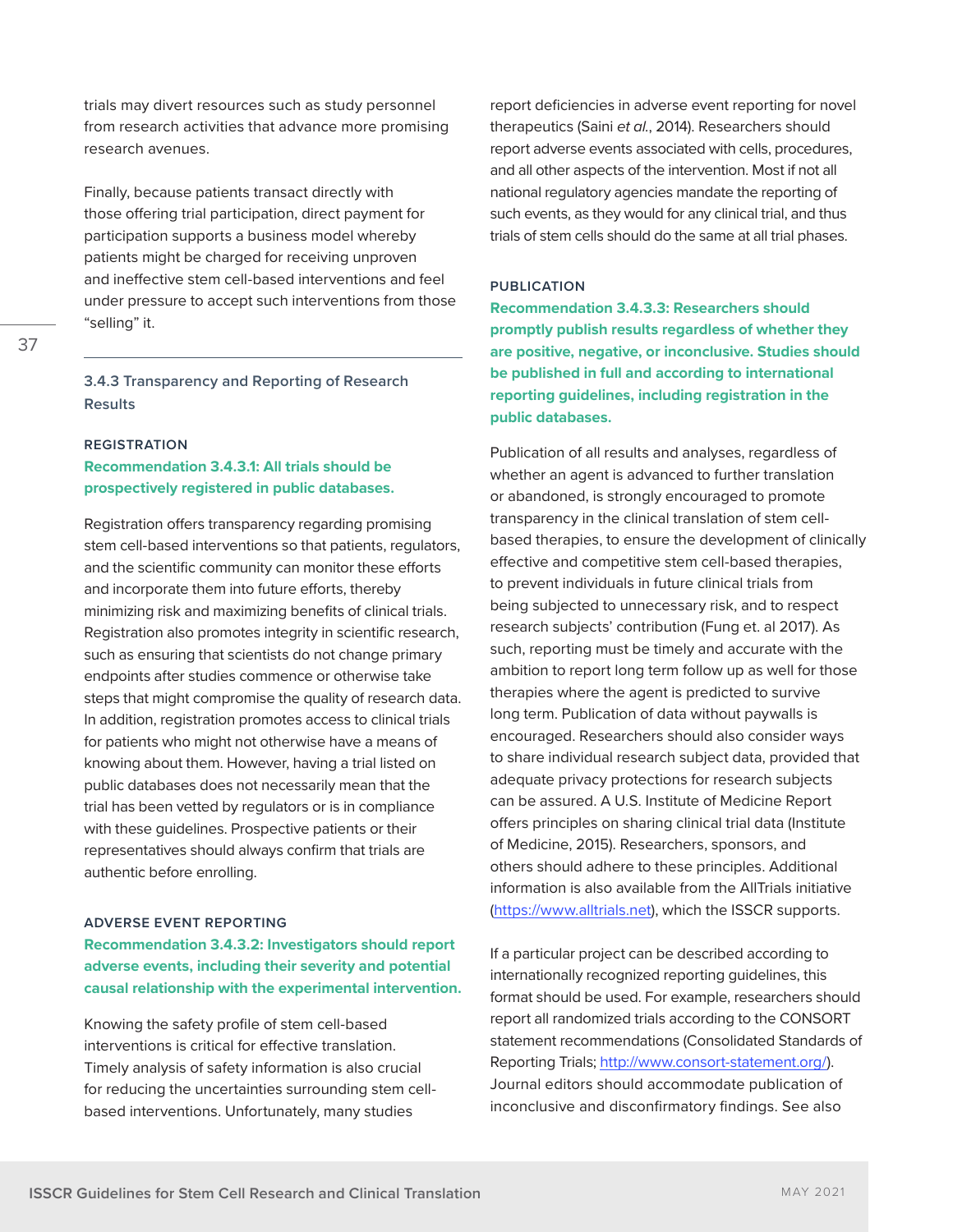<span id="page-37-0"></span>[Section 4](#page-50-0), Communications. Publications should also be included in the clinical trial registries to allow easy access to the outcome of the trial.

#### **3.4.4 Issues Particular to Early Phase Trials**

Early phase trials provide the first opportunity to evaluate the methods and effects of promising stem cell-based interventions in humans. They also represent the first occasion where humans are exposed to an unproven intervention. All preclinical study results, including negative and neutral studies, should be considered before first in human trials are started. Because early phase studies of stem cellbased interventions involve high levels of uncertainty, investigators, sponsors, and reviewers may have very different views about the adequacy of preclinical support for trial initiation.

### **CONSENT IN EARLY PHASE TRIALS**

**Recommendation 3.4.4.1: Consent procedures in any prelicensure phase, but especially early phase trials of stem cell-based interventions, should work to dispel potential research subjects' overestimation of benefit and therapeutic misconception.**

Early phase trials involving stem cell-based interventions may enroll research participants who have exhausted standard treatment options. In some cases, trials enroll individuals who have just experienced a life-altering medical event, such as spinal cord injury. Such individuals may be prone to overestimating the likelihood or degree of benefit of the experimental intervention ("therapeutic misestimation"). Individuals may further perceive research procedures as having a therapeutic benefit ("therapeutic misconception"). Both therapeutic misestimation and misconception may lead individuals to inadequately weigh risks of study participation, including health, social, logistic, and economic risks. Both may derive from overly optimistic reporting on stem cell research in traditional and new/ social media. Accordingly, investigators should adopt a position of therapeutic equipoise, be aware of media/ public representations of their field and make particular efforts to ensure that informed consent is valid in this setting (Benjaminy et.al 2015). Approaches that might be considered include:

- a. Conducting informed consent discussions that include someone who is independent of the research team.
- b. Explaining that major therapeutic benefits in early phase studies are exceedingly rare and that there may be unknown side effects given that the intervention has not been tried in people before.
- c. Addressing misconceptions and misestimations that derive from public representations of the field.
- d. Testing the comprehension of prospective participants about risks and benefits before accepting their consent to allow for the relevant data to be read and understood with the opportunity to ask questions about it.
- e. Requiring a period between consent discussions and acceptance of consent.
- f. Avoiding language that has therapeutic connotations, for example, using words like agent or cells or intervention rather than "stem cell therapy" or "treatment."
- g. Supplementing consent forms with additional educational materials.

Resources for drafting consent forms in early phase trials can be found at the National Institutes of Health Office of Biotechnology Activities (National Institutes of Health, 2014).

### **SEQUENCE OF TESTING**

**Recommendation 3.4.4.2: In general, initial tests of a novel strategy should be tested under lower-risk conditions before escalating to higher risk study conditions even if they are more likely to confer therapeutic benefit.**

The approach of risk escalation enables researchers to refine and test techniques before advancing towards more aggressive strategies. It also helps to minimize the prospect of catastrophic events that might undermine confidence in development of stem cell-based interventions. Investigators should generally begin at lower doses, use less risky delivery procedures, use less aggressive co-interventions, and stagger treatment but also not use doses that are unlikely to have any therapeutic effect for the patient. Staggered treatment provides the opportunity to carefully review experiences and results prior to posing risk to additional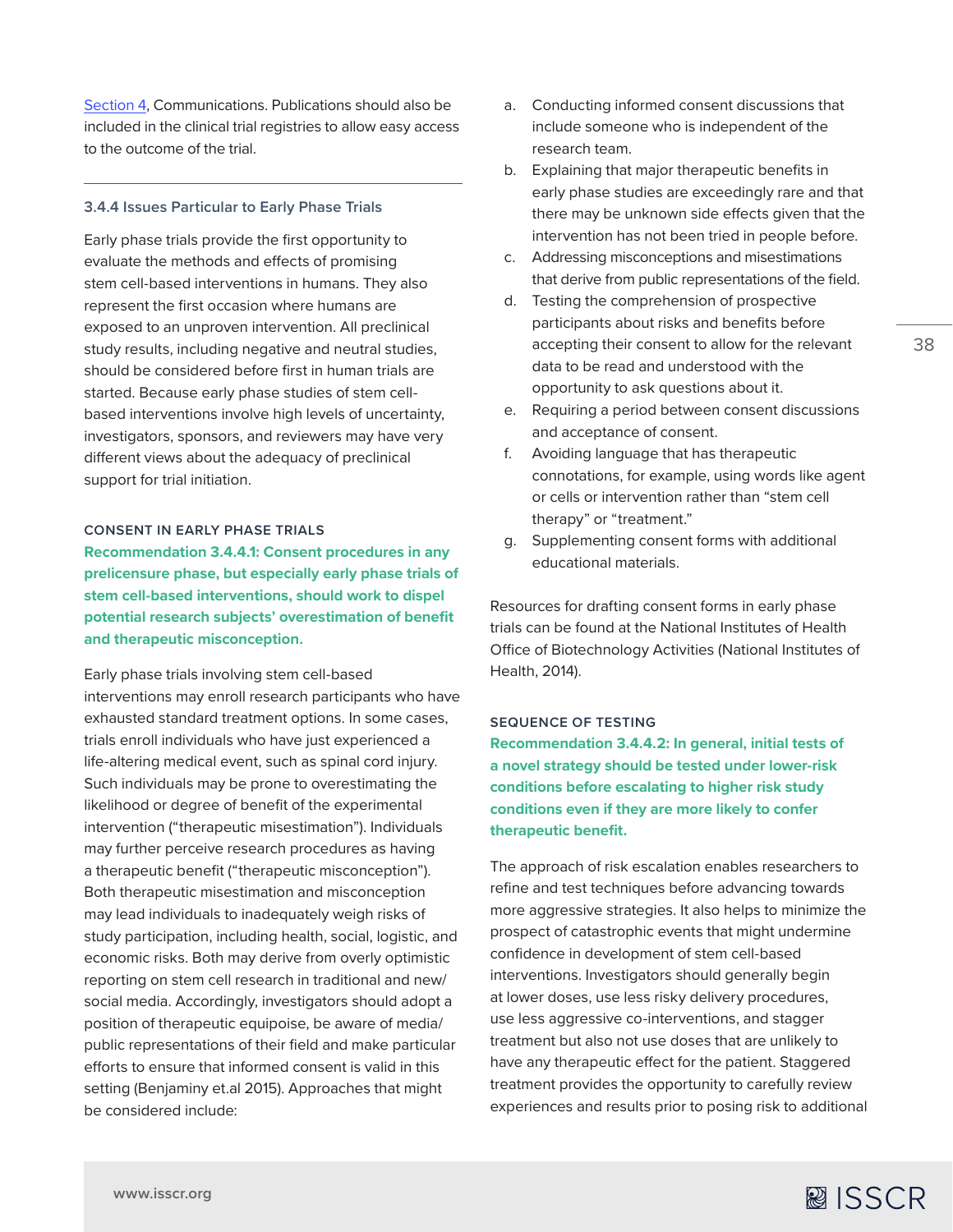subjects. A clear plan on how this will be done is needed in terms of the process by which a decision on dose changes will be undertaken. Researchers should, in general, validate safety and techniques in research subjects with advanced disease before testing their products in research subjects with more recent disease onset. There may nevertheless be situations where, because of delivery or disease target, a cell product is not suitable for initial evaluation in individuals with advanced disease.

# **MAXIMIZING VALUE**

# **Recommendation 3.4.4.3: Researchers should take measures to maximize the scientific value of early phase trials.**

Many interventions tested in early phase trials do not eventually show efficacy. However, even unsuccessful translation efforts return a wealth of information for developing stem cell-based interventions. Researchers should take several steps to maximize what is learned in early phase trials. First, where possible they should design studies that identify dose effects and mechanisms of action. These help researchers to determine whether cells have worked in the way anticipated. Second, they should seek to use standardized assays, endpoints, and methods. This enables researchers to synthesize results from individual, statistically underpowered trials (see [Recommendation 5.1](#page-54-0)). Third, researchers should publish trials, methods, and sub-analyses in full. Studies show that many aspects of early phase studies are incompletely reported (Camacho *et al.*, 2005; Freeman and Kimmelman, 2012). Last, where resources permit, and with appropriate consent, researchers should bank tissues and approach research subjects or families for permission to perform an autopsy in the event of death (see also [Recommendation 3.4.6.3\)](#page-40-0).

#### **3.4.5 Issues Particular to Late Phase Trials**

Late phase trials are aimed at providing decisive evidence of clinical utility. They do this by using clinical measures of benefit, typically in larger numbers of participants, and by monitoring response over a longer, more clinically relevant period. Late phase trials generally use randomization and comparator arms to protect the ability to draw valid conclusions about

clinical benefit. The choice of comparator presents some distinctive ethical challenges in the context of stem cell-based interventions. When designing late phase clinical trials, researchers should select objective and measurable primary endpoints (clinical and validated surrogate endpoints).

## **CHOICE OF COMPARATORS**

**Recommendation 3.4.5.1: Clinical research should compare new stem cell-based interventions against the best therapeutic approaches that are currently or could be made reasonably available to the local population.**

Stem cell research is an international endeavor where local standards of care differ dramatically. Due consideration should be given to achieve the best care in a given country, taking into consideration legitimate factors that affect the quality of care available locally. Trials should not be conducted in a foreign country solely to benefit patients in the home country of the sponsoring agency. Similarly, trials should not be conducted in a foreign country solely due to less stringent regulation. The test intervention, if approved, should realistically be expected to become available to the population participating in the clinical trial through existing health systems or those developed on a permanent basis in connection with the trial. In addition, research should be responsive to the health needs of the country in which it is conducted. For example, clinical trials with comparator arms should compare new stem cell-based interventions against the best therapeutic approaches that are currently available to the local population.

## **PLACEBO AND SHAM COMPARATORS**

**Recommendation 3.4.5.2: Where there are no proven effective treatments for a medical condition and stem cell-based interventions involve invasive delivery, it may be appropriate to test them against historical controls, placebo, or sham comparators, assuming early experience has demonstrated the feasibility and safety of the particular intervention.**

Once early phase trials appear to demonstrate feasibility and tolerability/safety, the next phase 2/3 trials should be designed to show safety and efficacy, as well as superior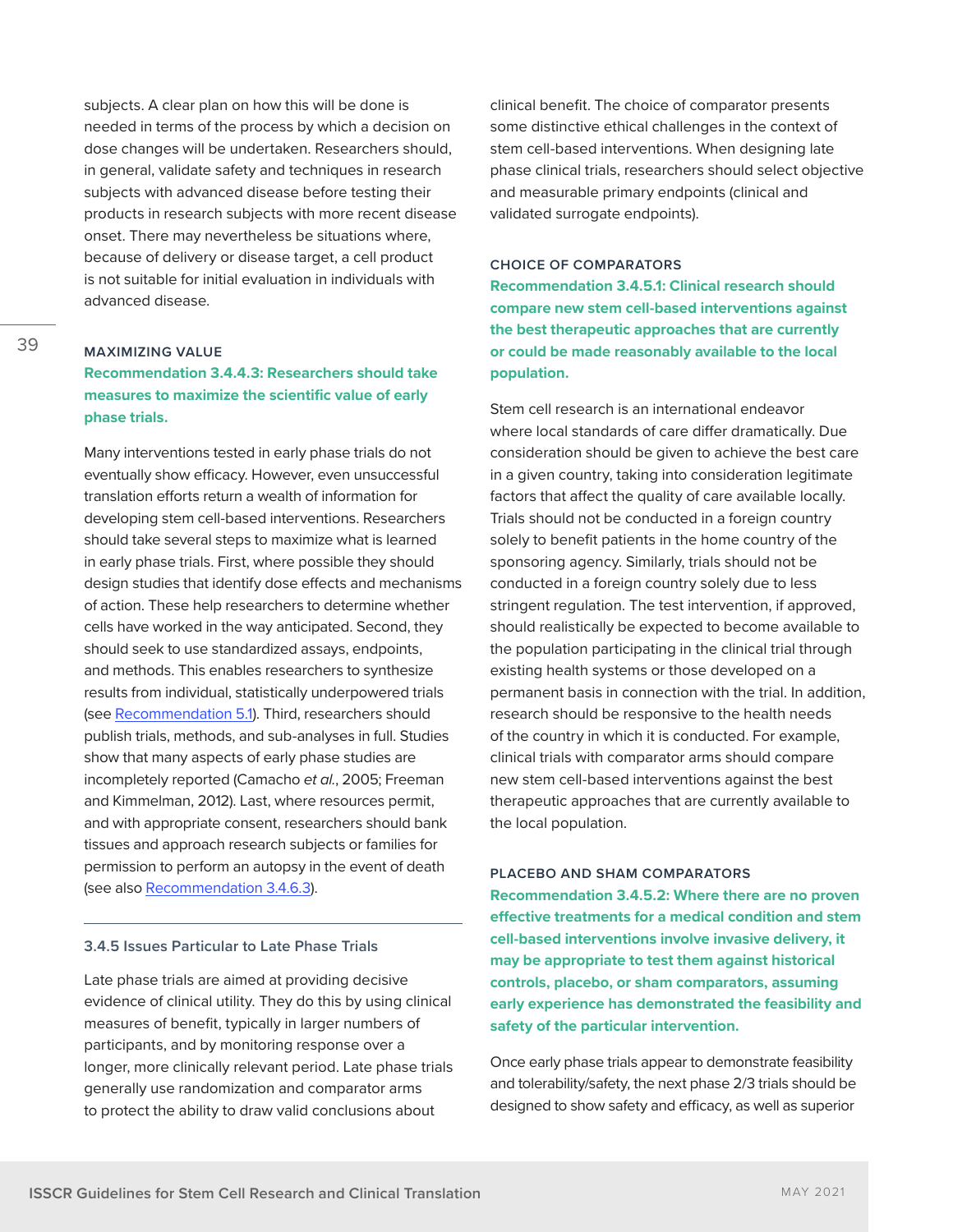treatment to standard of care for the respective disease or at least equivalence with a safety and a cost-effective advantage. In order for this to be done, stem cell-based interventions should be tested as for any other therapeutic agent and include control subjects. In some cases, historical data from the subject or the patient population may be suitable. If historical data does not provide a suitable control, including a placebo or sham arm or in exceptional circumstances, a therapeutic comparator may be justified. In all such cases, the choice of a control arm should be explicitly justified. For the cellular products that require surgery to be administered, it is important to investigate the feasibility of blinding carefully, taking into account invasiveness and ethics of sham surgery. If blinding of sham surgery is unfeasible, considering other strategies to enhance blinding, such as blinding the evaluators, is essential.

Obviously, some sham procedures are not without risks, e.g. surgery. However, the use of sham comparators might be needed to assess the therapeutic potential of the intervention, but this can only be realistically done when issues around dosing and delivery have been resolved and felt to be optimized. In addition, researchers should ensure that the validity and advantages of sham procedures are not undone by factors that could unblind research subjects or investigators. Maintaining blinding can be particularly challenging in an era when research participants are able to use social media platforms to locate one another and communicate about their experiences as study subjects.

Researchers should also take particular care explaining the use of placebos or sham procedures during the informed consent process and ensure patients understand and agree that they may receive a treatment with no anticipated clinical benefit and that this may tie them into a trial for years.

### **3.4.6 Research Subject Follow-up and Trial Monitoring**

#### **DATA MONITORING**

**[www.isscr.org](https://www.closerlookatstemcells.org/)**

**Recommendation 3.4.6.1: A data-monitoring plan is required for clinical studies. When deemed appropriate, aggregate updates should be provided at predetermined times or on-demand. Such updates should include adverse event reporting and ongoing** 

# **statistical analyses if appropriate. Data monitoring personnel and committees should be independent from the research team.**

The risk/benefit balance can change over the course of clinical research, as safety and response are observed, recruitment wanes, or as new treatments become available. This is especially true for stem cell-based intervention trials, which are characterized by high uncertainty and rapidly evolving science. The welfare of subjects must be carefully monitored throughout the duration of stem cell-based clinical trials, the study interrupted if the risk/benefit balance becomes favorable or unfavorable, and subjects informed of new information about themselves, the trial, or the intervention that might materially affect their continued participation in a study.

#### **LONG-TERM FOLLOW-UP**

**Recommendation 3.4.6.2: Given the potential for transplanted cellular products to persist indefinitely and depending on the nature of the experimental stem cell-based intervention, subjects should be advised to undergo long-term health monitoring. Long-term follow-up is mandated in some countries, often for the use of gene therapies or xenotransplants. Additional safeguards for ongoing research subject privacy should be provided. Subject withdrawal from the research should be made in an orderly fashion to promote physical and psychological welfare.**

Long-term follow-up provides an opportunity to monitor the emergence of late adverse events and the durability of benefit. Given the practical realities, conducting long-term follow-up may be challenging. Investigators should develop and adopt measures to maintain contact with research subjects. In addition, funding organizations should be encouraged to develop mechanisms for supporting long-term follow-up. Since the length of appropriate follow-up is impossible to specify in the abstract, the decisions about this should be clearly articulated by investigators and reviewed by independent peer-reviewers and oversight bodies. If subjects withdraw from a study after the product has been delivered, investigators should continue long-term follow-up to monitor the emergence of adverse events if subjects concur.

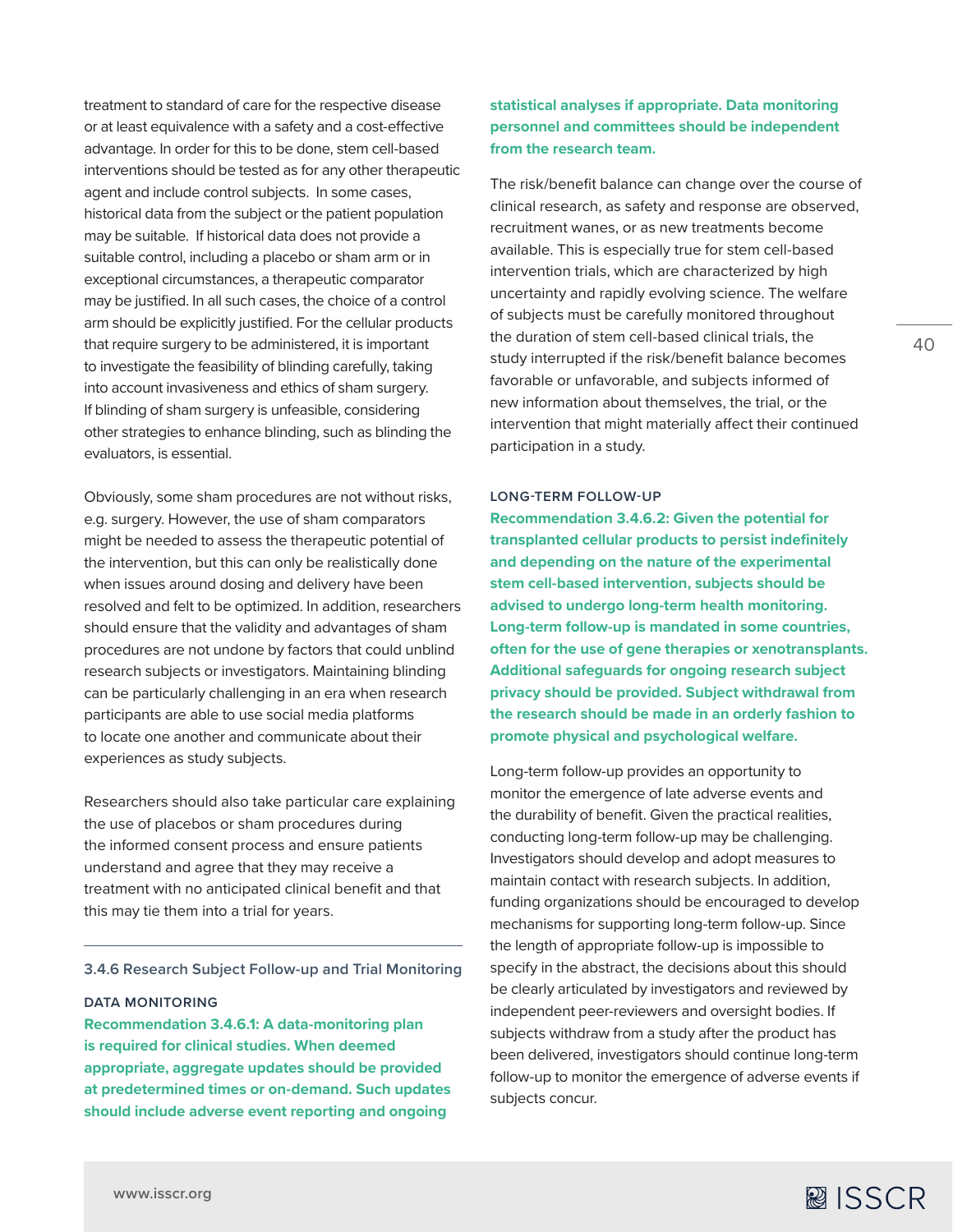## <span id="page-40-0"></span>**AUTOPSY**

**Recommendation 3.4.6.3: To maximize the opportunities for scientific advance, research subjects or surviving next of kin in stem cell-based intervention studies should be asked for consent to a partial or complete autopsy in the event of death to obtain information about cellular implantation and functional consequences at some point in the trial. Requests for an autopsy must consider cultural and familial sensitivities and be conducted in a respectful and compassionate manner. Researchers should strive to incorporate a budget for autopsies in their trials and develop a mechanism to ensure that these funds remain available over long time horizons.**

Though a delicate issue, access to post-mortem material substantially augments the information coming out of trials and enables future product or delivery refinements in the treated condition. Since consent for autopsy is typically obtained from the family members of someone who has died, investigators should facilitate discussion of this issue among subjects and appropriate family members well ahead of any anticipated terminal event.

**3.4.7 Issues Particular to Genome Editing of Somatic Stem Cells** 

**Recommendation 3.4.7.1: The clinical use of genetically altered (including genome-edited) somatic stem cells should be reserved for the treatment or correction of severe disease and disability. Due to the inherent risks, these products should comply with established policies and regulations for genome editing and cell-based products.** 

Potential clinical applications of genetically altered somatic stem cells should be evaluated for potential risks and benefits of serious medical diseases and conditions. Uses of genetic alteration for non-serious conditions or for enhancement of body performance or features, such as to give an advantage in sports, should be discouraged: the potential benefits are marginal and cannot offset the risks at this time; they are unlikely to have public support; and they could bring the field into disrepute. The current risks associated with the methods also make it inadvisable to use them in attempts to confer disease resistance.

The genetic alteration of cells provides a potential longterm/lifetime treatment for certain diseases. However, there are risks associated with this approach that include:

- a. Off-target effects from the insertion of exogenous DNA in gene replacement applications.
- b. Incorrect on-target and off-target genetic events in genome editing applications.
- c. Large-scale chromosomal rearrangements/ inversions due to multiple DNA cleavage events when using targeted nucleases in genome editing.
- d. Unwanted immune response to the virus or nucleic acids from the viral vector carrying the DNA or exogenous DNA.

A detailed discussion of these and other issues around clinical trials with genome-edited stem cells can be found in [Appendix 5.](#page-59-0)

**3.4.8 Clinical Research that Involves Heritable Changes to the Human Genome**

**MITOCHONDRIAL REPLACEMENT TECHNIQUES Recommendation 3.4.8.1: Mitochondrial Replacement Techniques (MRT) should be offered only in the context of clinical investigation that is subject to strict regulatory oversight, limited to patients at high risk of transmitting serious mitochondrial DNA-based diseases to their offspring, when no other treatments are acceptable, and where long-term follow-up is feasible. International data sharing arising from initial uses is essential to help inform the field and ensure its appropriate use.**

Initial applications of MRT should continue to be restricted to cases in which the probability of transmission of pathogenic mitochondrial DNA is very high, where preimplantation genetic testing is unlikely to identify embryos suitable for transfer, and where procedures are conducted in the context of clinical investigation that can contribute to generalizable knowledge about this currently unproven and experimental technique. Preclinical research in human embryo-derived stem cells following MRT indicated the possibility of levels of maternal mitochondrial DNA increasing with extended passaging, but the clinical relevance of these data is unclear. Concerns have also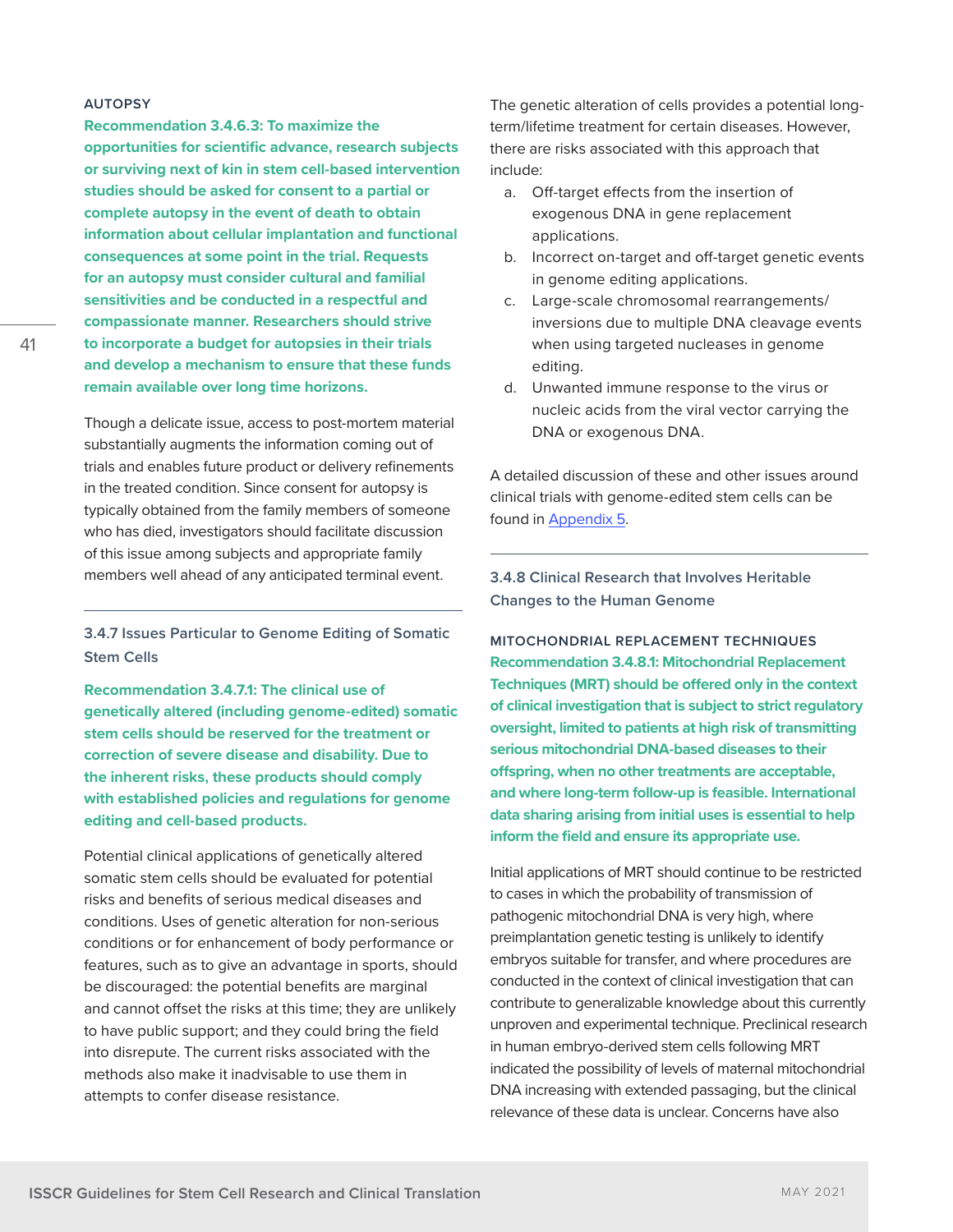been expressed about the possibility of mito-nuclear interactions being disrupted by MRT, though these remain theoretical. Research on embryonic stem cells derived from embryos after MRT or on the embryos themselves maintained *in vitro* would help explore these issues. These experiments could only proceed in jurisdictions where the creation of embryos for research is allowed, and only where they have been permitted following review by a specialized oversight process (see [Section 2.1](#page-5-0)).

# **Recommendation 3.4.8.2: There are inadequate clinical and preclinical data to justify the use of MRT to treat unexplained infertility associated with poor oocyte/ embryo quality in women; therefore, it is recommended that this not be an intervention at this time.**

MRT has been used in the clinic as a speculative treatment for infertility (Zhang et al 2016). Given the risks entailed and the absence of clear mechanisms and compelling rationale for the use of MRT for unexplained infertility, additional preclinical and clinical experience are required to establish safety and efficacy. In one reported pilot trial of MRT, embryonic development and pregnancy rates in patients of advanced maternal age did not increase (n= 30), and it was advised that such patients should not undergo MRT (Mazur, 2019). Data from another small (non-randomized) trial of MRT (n= 25), in women under 40 with previous multiple failures of IVF (Costa-Borges et al, 2020), suggest that further controlled trials and follow-up are required. Research conducted *in vitro* to understand the mechanism by which application of the techniques may help unexplained infertility (which might not involve mitochondria) should be conducted, notably because this may lead to alternatives that both circumvent the use of technically challenging methods and avoid any risks associated with heteroplasmy or disrupted mito-nuclear interactions.

#### **HERITABLE GENOME EDITING**

**Substantial preclinical research is needed to minimize the potential harm associated with clinical applications involving heritable genome editing; therefore, any attempt to modify the nuclear genome of human embryos for the purpose of reproduction is premature and should not be permitted at this time (see [Section 2.2.3A, Category 3A, a](#page-13-0)).** 

Any decision to proceed with heritable genome editing, where modified human embryos are transferred into a uterus or otherwise allowed to develop *in utero*, must be preceded with adequate preclinical research to minimize the potential harms from intended and unintended edits (see [Recommendation 2.1.4](#page-6-0)). The firstin-human clinical uses should only be considered for the most favorable balance of potential harms and benefits and this will be most clearly defined for diseases and patients for which there are no viable alternatives. This may include prospective parents for whom there are no or very limited available alternatives for preventing transmission of diseases and conditions for which mortality is high and morbidity is severe. Other options for having a healthy child, including adoption, gamete or embryo donation, and preimplantation genetic testing, should be considered with appropriate counselling prior to any decision to proceed.

**Recommendation 3.4.8.3.2: If the technical and safety challenges associated with human heritable genome editing are resolved (see [Recommendations 2.1.4](#page-6-0) and 3.4.8.3.1), any applications for the initial clinical use of human heritable genome editing should be evaluated on a case-by-case basis. This evaluation needs to consider not just the scientific methods, but also the societal and ethical issues associated with the proposed use.** 

The decision to proceed with first-in-human clinical uses needs to be taken openly with robust consideration of informed public opinion generated through meaningful public engagement. In addition, and critically, any experimental use of heritable human genome editing should only proceed in jurisdictions with appropriate and robust regulations and oversight.

A key consideration of potential uses of heritable genome editing is whether the prospective parents have feasible options for conceiving a genetically related child who does not inherit a serious genetic disease, such as preimplantation genetic testing and selection of embryos. The initial uses should be confined to prospective parents who lack reasonable alternatives.

It is important that the biological consequences of the intended genome edit are well understood, both for

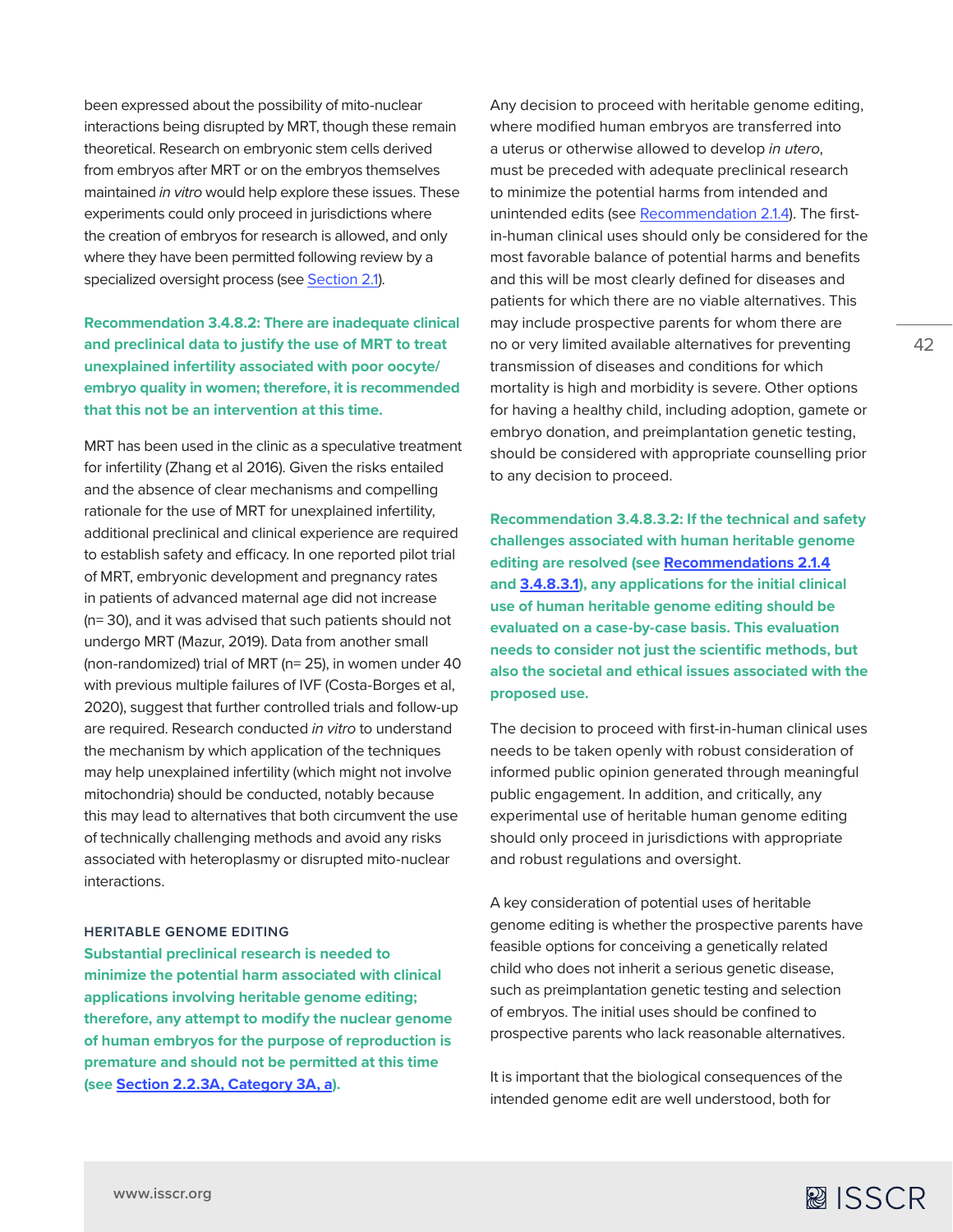the immediate offspring and for future generations who might inherit it, in order to minimize the potential for an intended edit to have unintended deleterious consequences (on its own, via genetic interactions with other loci, or via environmental interactions). At present, the best way to achieve this goal is to use editing to change a known pathogenic genetic variant to one that is present in unaffected family members, common in the relevant population, or known not to be disease-causing.

**Recommendation 3.4.8.3.3: A comprehensive regulatory and ethical framework for overseeing heritable genome editing must be established before any first-in-human applications are considered. This framework should build on the existing regulatory frameworks for new biotechnologies, the practice of medicine, and the principles outlined in these guidelines (see [Section 3.3](#page-26-0) and [3.4](#page-31-0)).** 

The regulatory framework for heritable genome editing must ensure that there is robust multi-generational follow-up to identify adverse reactions that may occur due to inherited genome alterations. However, this needs to be done in such a way as to protect the confidentiality of the prospective parents and any children born. The framework must ensure that there is a robust informed consent process that builds on the informed consent process discussed in these guidelines (see [Recommendations 3.4.2.5](#page-33-0) and [3.4.4.1](#page-37-0)) and includes a discussion of potential alternative treatments (if any) and the multigenerational risks and benefits of pregnancies involving the implantation of germline genome edited embryos, including those derived from genetically modified gametes.

**Recommendation 3.4.8.3.4: Regulators, research funders, and academic and medical societies should seek to prevent the premature or unethical uses of heritable genome editing unless and until the safety, ethical, and societal issues associated with the use of heritable genome editing are resolved.** 

It is incumbent upon the entire biomedical research community to monitor for potential unethical and premature uses of human heritable genome editing technologies. Researchers are strongly encouraged to report potential unethical uses to regulators, funders, licensing bodies, and academic societies to evaluate

potential unethical uses of this technology.

# **3.4.9 Clinical Research that Involves** *in utero* **Stem Cell and Genome Editing Interventions**

*In utero* administration of a stem cell-based or genebased intervention (whether based on gene replacement or genome editing) may offer several advantages, including 1) early intervention before tissue damage is established and when the tissue/cells have the highest growth and regeneration potential; 2) more effective biodistribution of the intervention within the intended tissue while interstitial diffusion is facilitated, tissue barriers are still immature, and more comprehensive modification of the target cell population is possible because of its smaller size; and 3) low risk of eliciting immune response to the stem cell-based or gene product, because of the incomplete development of the adaptive immune system.

# **CONSIDERATIONS FOR** *IN UTERO* **GENOME EDITING INTERVENTIONS**

While there may be therapeutic advantages, *in utero* genome editing interventions may also exacerbate some safety concerns, particularly those associated with genetic interventions. Early and more comprehensive exposure to gene transfer/editing techniques may increase the risk of genotoxicity, because of the high rate of cell proliferation and tissue growth and increased proportion of selfrenewing progenitors. The broad biodistribution of the therapeutic product may also reach unintended tissues or cell populations that are otherwise shielded at older ages, such as germline cells. Finally, any acute or delayed toxicity triggered by the administered cell/gene product at the target and off-target tissues may have far more damaging consequences than observed when genome editing is performed at later stages of life, including teratogenicity. Ad hoc comprehensive studies should thus be designed in surrogate small and large animal models to assess these risks and investigate any long-term consequences of the intervention.

**Recommendation 3.4.9.1 Clinical research involving**  *in utero* **stem cell-based interventions or genome editing involves risks to both the pregnant woman and the future child, and should be undertaken**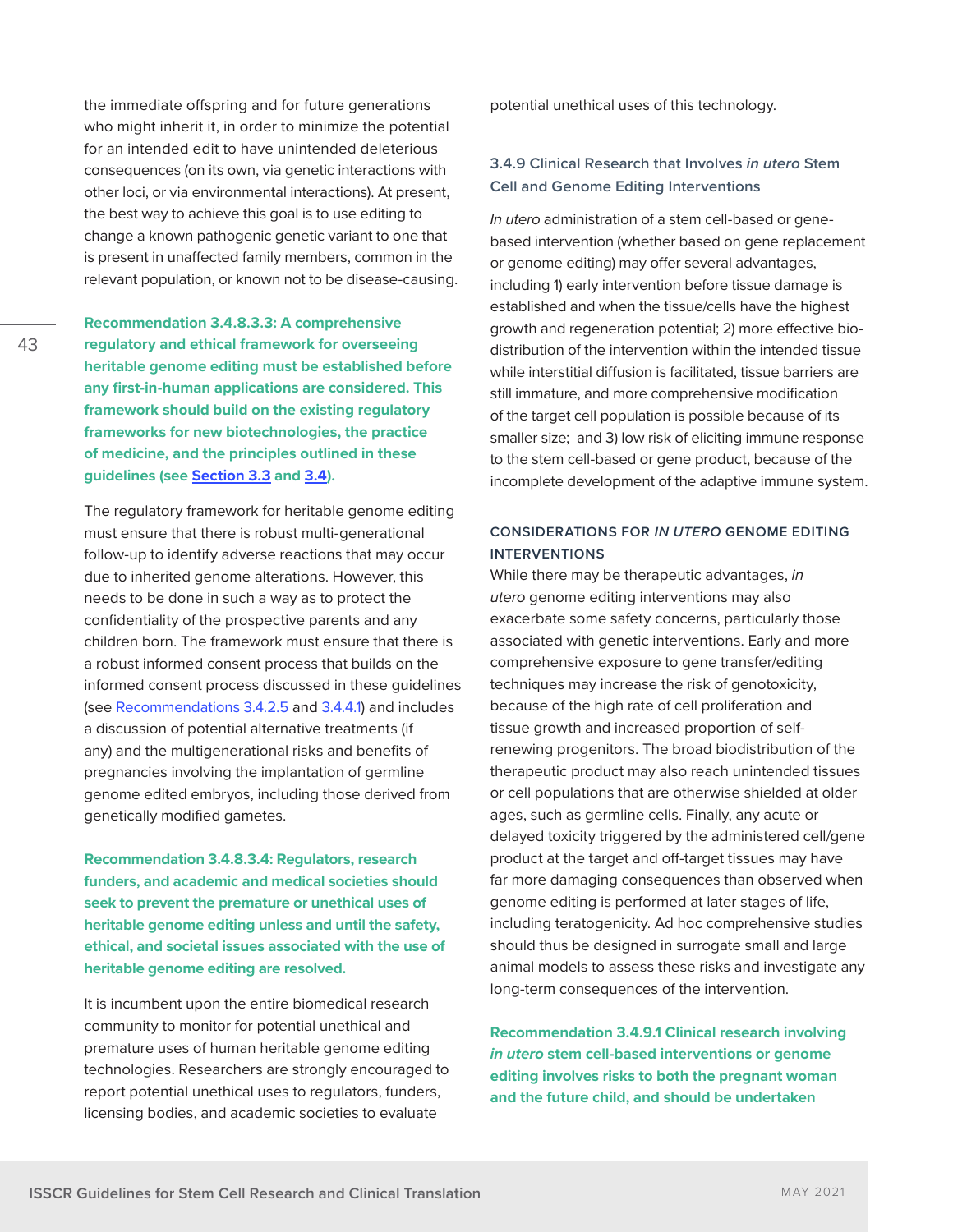**only when it offers the prospect of a benefit greater than that of post-natal interventions, does not pose excessive risk to the pregnant woman, and where there is institutional capacity for autopsy (in the case of miscarriage or stillbirth) or follow-up (in the case of live birth).** 

Clinical research involving *in utero* genome editing or stem cell-based interventions should only be performed in centers with personnel trained for *in utero* surgery and with existing guidelines or practices regarding the treatment of extreme preterm births or births of children with devastating/life-threatening conditions. Research protocols for experimental *in utero* interventions must be reviewed and approved by a research oversight committee prior to recruiting patients. The interventions should be conducted as early in pregnancy as medically appropriate in case termination is unexpectedly needed due to risks to maternal health or the prospect of miscarriage, stillbirth or neonatal condition inconsistent with survival. While there is a risk of pregnancy complications after fetal intervention, the anticipated prospect of benefit from the intervention should be greater than the risk of complications in experienced hands.

Furthermore, the pregnant woman should be competent and able to voluntarily choose or refuse the intervention. The consent process should include a full discussion of alternative post-natal therapeutic interventions, as well as the possibility that even if this prenatal intervention is successful, there might nonetheless be a miscarriage, a stillbirth, or a child born with serious health problems. If permitted by the pregnant woman or required by law, the intended rearing partner should be consulted.

# **3.5 Unproven Stem Cell-based Interventions and Medical Innovation**

The ISSCR condemns the administration of unproven stem cell- and other cell- and tissue-based interventions outside of the context of clinical research or medical innovation that is compliant with the guidelines in this document (see [Recommendation 3.5.2\)](#page-44-0), particularly when it is performed as a business activity. Scientists

and clinicians should not administer unproven interventions outside of clinical research or medical intervention as a matter of professional ethics. For the vast majority of medical conditions for which putative "stem cell therapies" or "regenerative therapies" are currently being marketed, there is insufficient evidence of safety and efficacy to justify routine or commercial use. Serious adverse events subsequent to such interventions have been reported and the long-term safety of most stem cell-, cord blood-, bone marrow-, and other cell-based interventions (i.e., mesenchymal stromal cells) remains undetermined. The premature commercialization of unproven stem cell interventions, and other cell-based interventions inaccurately marketed as "containing," "acting on," "derived from," or "like" stem cells, not only puts patients at risk but also represents a serious threat to legitimate stem cell research. Widespread marketing and clinical use of unproven cell or tissue-based interventions reduces the number of individuals able to participate in credible clinical studies, risks jeopardizing the reputation of the field and causes widespread confusion about the actual state of scientific and clinical development.

**Recommendation 3.5.1: The clinical use of unproven stem cell-based interventions should be limited to well-regulated clinical trials and medical innovations compliant with these guidelines ([Recommendation](#page-44-0)  [3.5.2](#page-44-0)) and local laws, policies, and regulations. Government authorities and professional organizations should establish and strictly enforce policies and regulations governing the commercial use of stem cell based medical interventions.**

Historically, many medical innovations have been introduced into clinical practice without a formal clinical trials process. Some innovations have resulted in significant and long-lasting improvements in clinical care, while others have subsequently been demonstrated to be ineffective or harmful. Stem cell-based interventions typically entail complex manufacturing protocols that should rarely, if ever, be developed outside a formal clinical trials process. Nonetheless, in some very limited cases, clinicians may be justified in attempting medically innovative stem cell-based interventions in a small number of seriously ill patients. Although attempting medically innovative care is not research per se, it should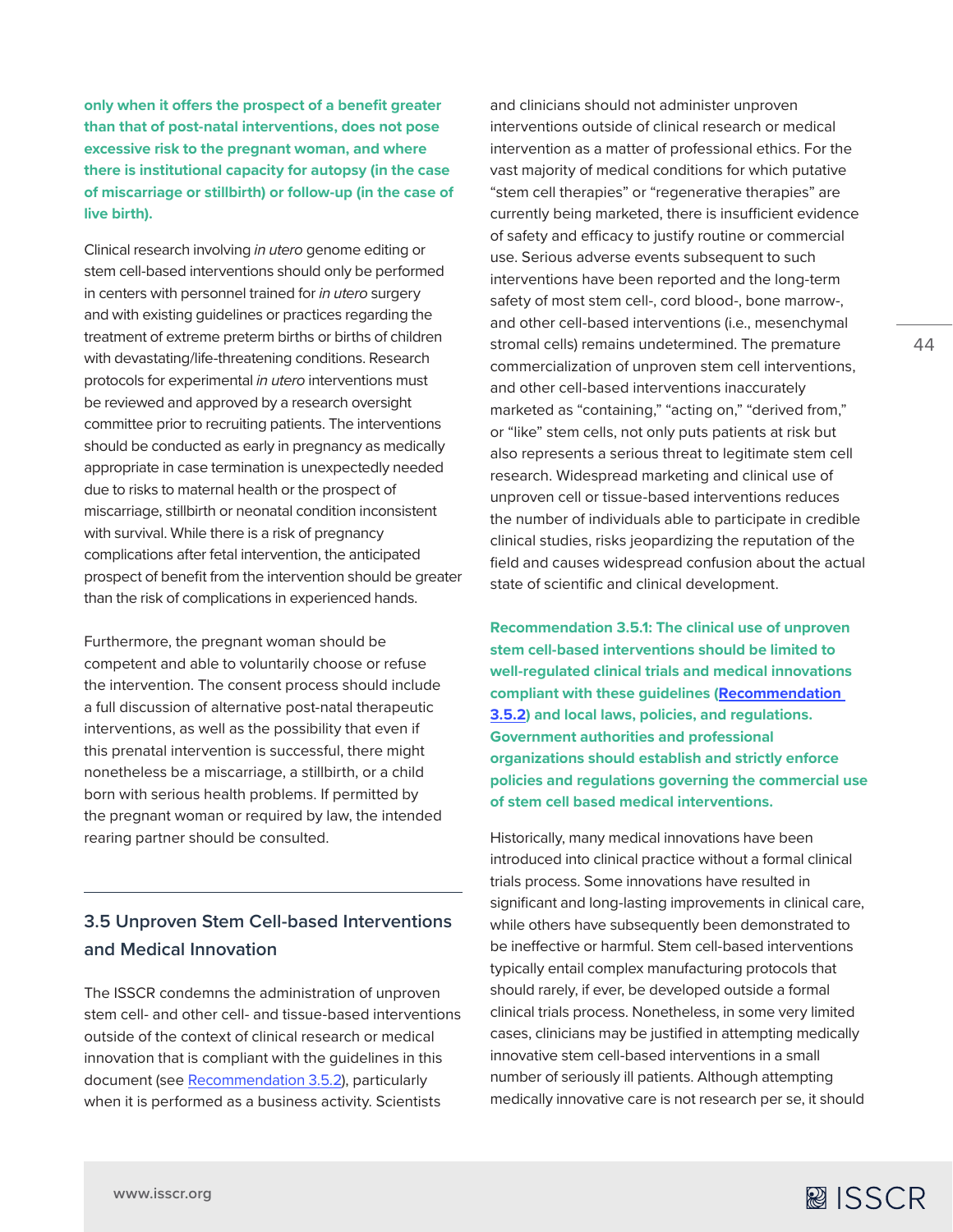<span id="page-44-0"></span>not be embarked upon unilaterally. It is incumbent upon the clinician to obtain scrutiny by external experts through peer review, institutional oversight, and presentation of observations and data in peer-reviewed medical publication so that the knowledge can benefit all. Such limited attempts at medical innovation contrast with the advertisement, sale, and administration of unproven stem cell interventions.

#### **HOSPITAL EXEMPTION**

Regulators in some countries provide a "hospital exemption" to enable individualized care for patients. This exemption from requirements for regulatory evaluation of safety and effectiveness is only appropriate when the risks of the intervention are low and consistent with the risks typically associated with conventional surgical or medical procedures. Furthermore, the existence of such narrow exemptions should not be used as a vehicle for providing unapproved stem cell-based interventions or avoiding regulatory oversight, as occurs when cell-based interventions requiring pre-marketing authorization are inaccurately promoted as being exempt from regulatory scrutiny and approval requirements. Given the potentially serious risks associated with substantially manipulated tissues and cells and non-homologous uses, and the need to study their effectiveness, it is important that such interventions and uses be ineligible for these regulatory exemptions. In jurisdictions that provide hospital exemptions and have not established well-defined criteria that limit the scope of the exemption, regulators are urged to narrowly define them as including only low risk, minimally manipulated cells and tissues for homologous use.

### **SURGICAL PROCEDURE EXEMPTION**

Regulators also often provide a narrow "same surgical procedure exemption," excluding tissue- and cell-based interventions from certain regulatory requirements when cells or tissue are collected from, and delivered to, the same patient during the same procedure. These exemptions should be narrowly crafted to allow common surgical procedures like skin grafts, while excluding tissue and cell preparations that have been substantially manipulated or are being provided for a non-homologous use. This pathway should not be used to provide experimental and unapproved stem cellbased interventions.

**STEM CELL BASED MEDICAL INNOVATION Recommendation 3.5.2: Given the many uncertainties surrounding medical innovations involving stem cells and their direct derivatives, this pathway is rarely ethically and scientifically justifiable and should be limited to a very small number of patients and restricted to a) the off-label use of authorized therapies (see Recommendation 3.5.3), b) unproven interventions provided through expanded access pathways (see Recommendation 3.5.4), or c) minimally manipulated stem cell based interventions for homologous uses. Such interventions should only be provided to patients according to the highly restrictive provisions outlined in this section and the other referenced recommendations.**

- a. The written plan for the procedure must include:
	- i. Scientific rationale and justification explaining why the procedure has a reasonable chance of success, including any preclinical evidence of proof-of-principle for efficacy and safety.
	- ii. Explanation of why the proposed stem cellbased intervention should be attempted rather than existing treatments.
	- iii. Description of how the cells will be administered, including adjuvant drugs, agents, and surgical procedures.
	- iv. Plan for clinical long-term follow-up and data collection to assess the effectiveness and adverse effects of the cell-based interventions.
- b. The written plan is approved through a peer review process by appropriate experts who have no vested interest in the proposed procedure.
- c. The written plan is approved by an independent oversight body after evaluating the risks and benefits for patients. In the academic context this would be routinely done through an institutional review process for human subjects research.
- d. The patient is not eligible for an existing stem cell-based trial for this indication.
- e. The clinical and administrative leadership of the healthcare institution supports the decision to attempt the medical innovation and the institution is held accountable for the innovative procedure.
- f. All involved personnel have appropriate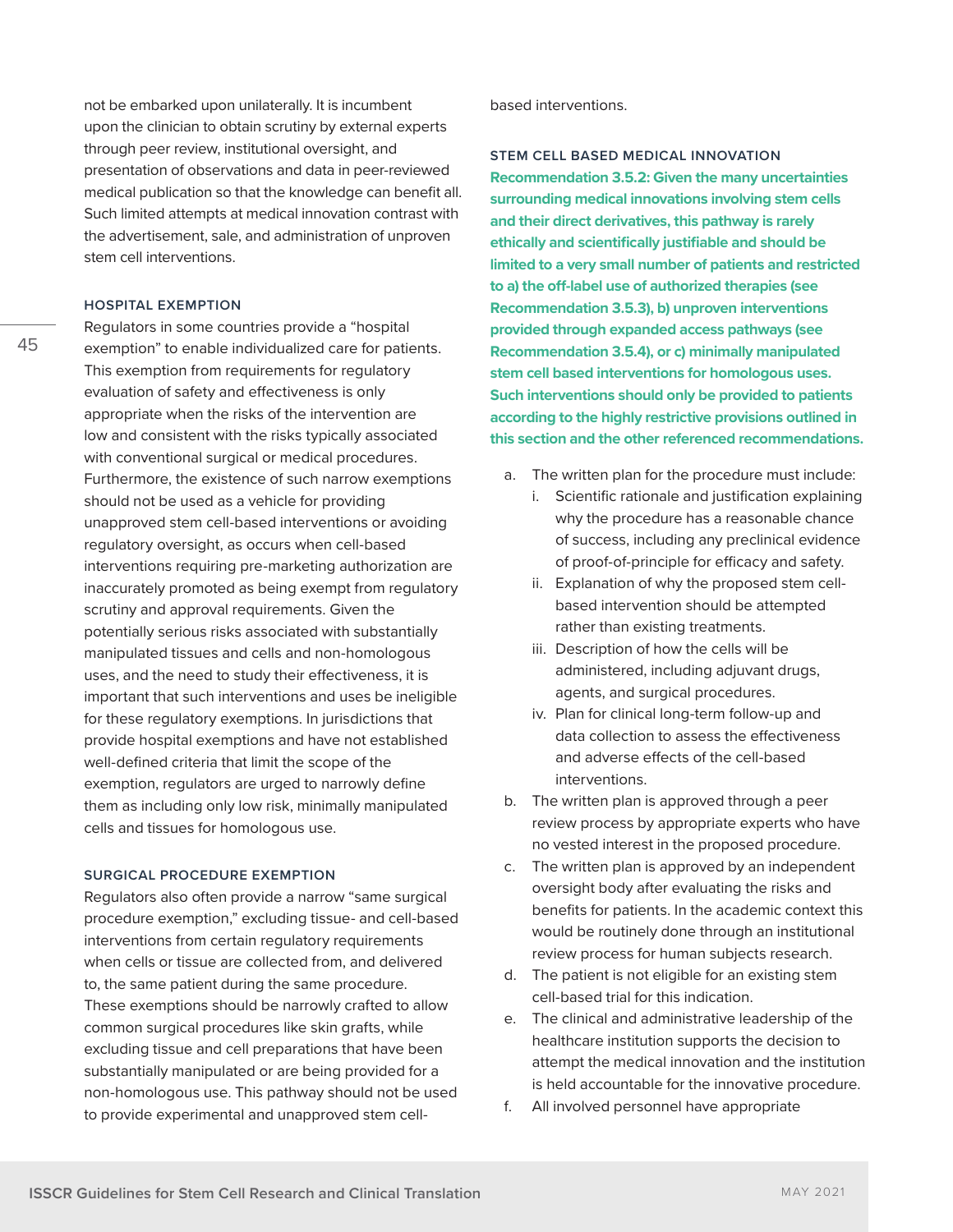qualifications and training, and the institution where the procedure will be carried out has appropriate facilities and processes of peer review and clinical quality control monitoring.

- g. Voluntary informed consent is provided by patients according to the ISSCR Informed Consent Standard (see Appendix 6).
- h. There is an action plan for addressing adverse events that includes timely and adequate medical care and if necessary psychological support services.
- i. Insurance coverage or other appropriate financial or medical resources are provided to patients to cover any adverse events arising from the intervention.
- j. There is a commitment by clinician-scientists to use their experience with individual patients to contribute to generalizable knowledge. This includes:
	- i. Ascertaining outcomes in a systematic and objective manner
	- ii. A plan for communicating outcomes, including negative outcomes and adverse events, to the scientific community to enable critical review (for example, as abstracts to professional meetings or publications in peer-reviewed journals).
	- iii. Initiating a formal clinical trial for the intervention in a timely manner after experience a very small number of patients.

# **OFF-LABEL USE**

**Recommendation 3.5.3 Off-label uses of stem cell-based interventions should be employed with particular care, given uncertainties often associated with off-label uses generally and associated with stem cell-based interventions specifically.**

Physicians generally may use approved drugs and biologics for indications or patient populations other than those for which they have been shown to be safe and effective. This practice is commonly known as providing products on an "off-label" basis. Such off-label applications, distinct from administering products for the purposes for which they have been studied and approved, as specified on their prescribing information and package labels, constitute a common

aspect of medical practice. Nevertheless, they present distinct challenges for stem cell, tissue or cell-based interventions.

First, depending on the jurisdiction, some stem cellbased interventions are not authorized for a specific use due to exemption from premarketing approval requirements. This can limit physicians' access to reliable information on validated uses. Second, the complex biological properties of living cells and the limited clinical experience with cell-based therapies present uncertainties about long-term safety and effectiveness. Physicians should therefore exercise particular care when administering stem cell-based interventions on an off-label basis. As a rule, offlabel use should only be offered when supported by high quality evidence or in situations consistent with current scientific knowledge, applicable regulations and institutional policies, and the standards of the international medical community. Patients must be informed in advance if a proposed off-label use has not been evaluated for safety and efficacy with respect to their specific medical condition. Off-label use of stem cell products is likely to increase as more stem cell therapies obtain pre-marketing authorization for particular indications. Providing such interventions on an off-label basis will need to be done with great caution, attentiveness to the available evidence base, and with the informed consent of potential recipients.

As a general principle, physicians should conduct controlled, supervised studies to establish safety and efficacy for new applications of products or interventions that have been approved in a distinct clinical setting. As evidence of safety and efficacy accumulates, regulatory bodies are provided with the data they require to consider expanding the indications that fall within the scope of product labeling.

**PRE-APPROVAL NON-TRIAL ACCESS TO EXPERIMENTAL STEM CELL-BASED INTERVENTIONS Recommendation 3.5.4 Pre-approval access to experimental stem cell-based interventions should be limited to well-regulated programs that require prior authorization from national regulators.**

Patients understandably sometimes seek experimental

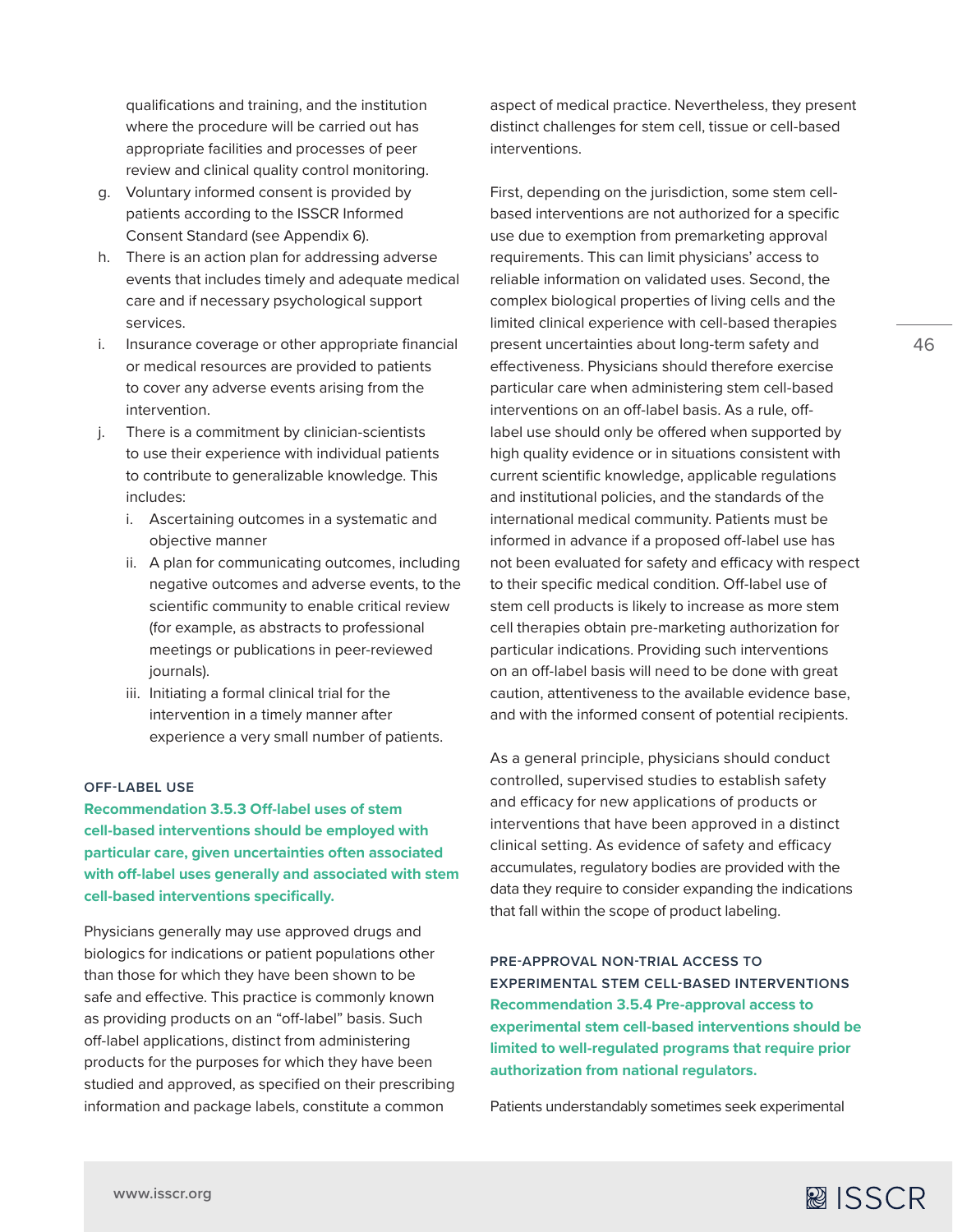interventions when there are no established and approved treatments for serious or terminal diseases and conditions. Regulatory authorization for pre-approval non-trial access programs (often described as "expanded access") provides important checks and balances to ensure patient safety, facilitates drug development, and preserves the integrity of clinical trials. In particular, national regulatory bodies sometimes have access to important information about risks associated with particular investigational interventions that is not always available to individual patients or institutional review boards.

# **3.6 Clinical Application**

Clinical translation continues after a product is taken into clinical practice. Realizing the full potential of a product requires gathering additional safety and efficacy evidence, controlling applications that lack complete evidentiary footing, and pricing products in a way that delivers value for patients and healthcare systems.

## **3.6.1 Regulatory Approval**

The regulatory review and approval process for stem cell-based interventions must rigorously evaluate each potential intervention to ensure the quality, safety, and efficacy of new treatments. Regulators should require substantial evidence from well-designed clinical trials to demonstrate that new products provide a clinically meaningful benefit for the target indication. The premature commercialization of stem cell-based interventions threatens the development of safe and efficacious evidence-based therapies and places unnecessary economic burdens on healthcare systems and the public.

**SUBSTANTIAL EVIDENCE TO ESTABLISH EFFECTIVENESS FOR MARKET APPROVAL Recommendation 3.6.1.1 The introduction of novel products into routine clinical use should be dependent on the demonstration of substantial evidence of effectiveness in appropriately powered, wellcontrolled clinical trials, with statistically significant findings.**

Regulatory approval for commercialization represents a key pivot point in a product's translation. National governments and regulatory authorities should maintain rigorous review pathways to ensure that stem cell-based products conform to the highest standards of evidence-based medicine. Early interactions and advice during the product development process may support the accelerated development of safe and effective new therapies.

Even after clinical studies of the highest standard have demonstrated safety and efficacy and regulatory approval pathways have been cleared, close attention must be paid to ensuring the safety and effectiveness of interventions that have entered routine or commercial clinical use. Further, the fairness of access should be consistent with local legal requirements and standards and the standards of ethical, evidence-based medicine. These standards include ongoing monitoring of safety and outcomes and ensuring accessibility by those who have the most pressing clinical need.

**ACCELERATED APPROVAL PATHWAYS Recommendation 3.6.1.2 When evaluating new interventions for rare diseases or life-threatening medical conditions, regulators should consider the acceptable balance of risk and clinical benefit appropriate to the medical condition and patient population for which new treatments are designed. All approval pathways should require substantial evidence of safety and effectiveness before products are marketed to patients.** 

Many countries already have well-defined accelerated approval pathways that can be adapted for stem cellbased products. These pathways may allow for the more regulatory interactions with product developers and the faster approval of products based on surrogate or intermediate endpoints that are reasonably likely to predict a meaningful clinical benefit.

**CONDITIONAL MARKETING AUTHORIZATIONS Recommendation: 3.6.1.3 In jurisdictions with conditional approval mechanisms, regulators must ensure there is a robust post-market surveillance system whereby regulators have the capacity and power to remove products from the market as appropriate.**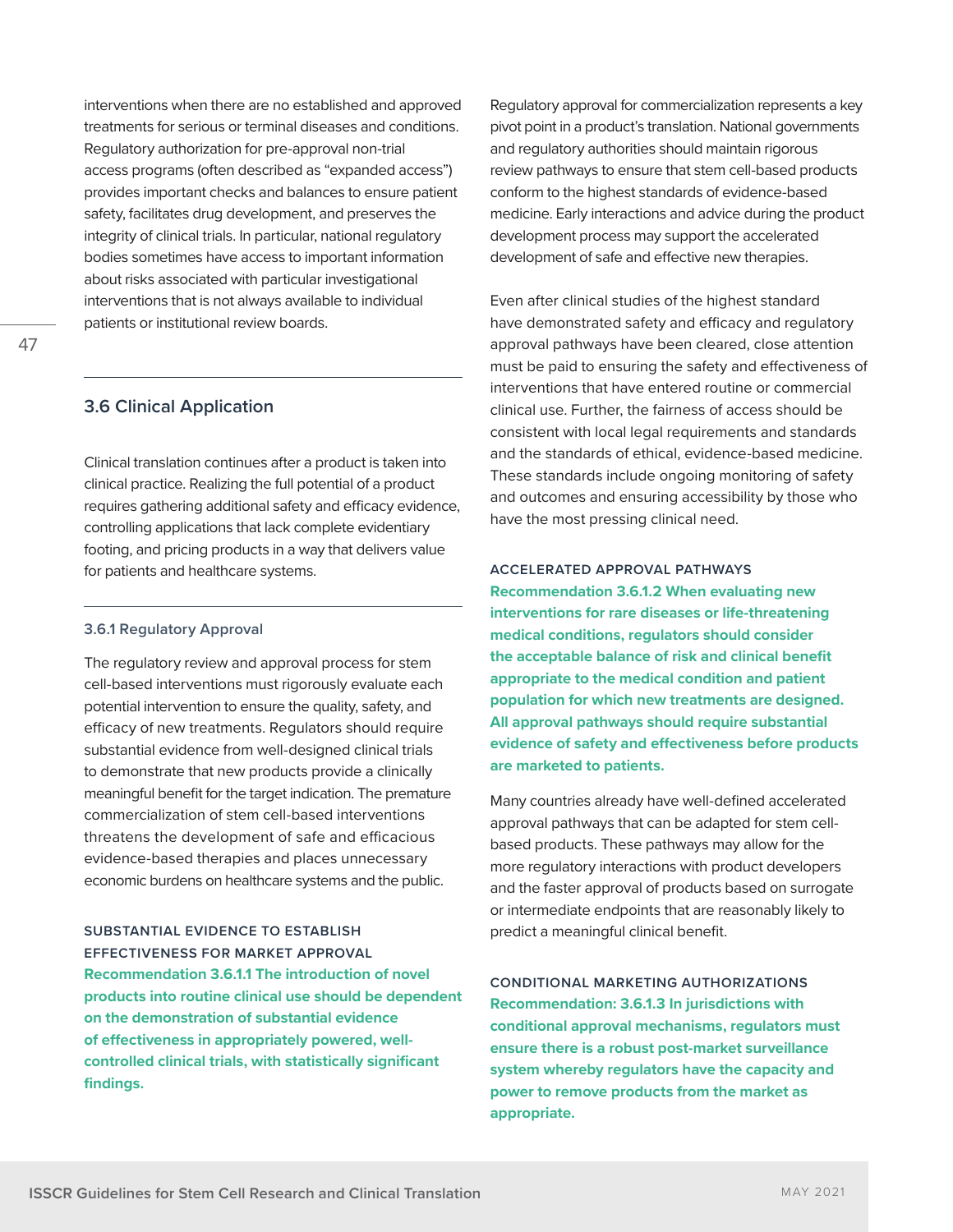Regulators may need to make decisions about stem cell products based on limited safety and efficacy data (Bubela et al 2015). In terms of safety, the goal of many cell therapies is long-term engraftment, thus, side effects may only become apparent many years after the conclusion of clinical trials. For stem cell products targeting rare diseases, clinical trial size and duration may be inadequate to determine efficacy. Furthermore, randomized controlled trials for risky and invasive therapies may be prohibitively expensive and unethical from the perspective of participants enrolled in the control arm. Therefore, international regulators have made provisions for conditional marketing authorization and post approval studies to confirm safety and predicted efficacy. While post approval studies have the potential to provide additional data on safety and efficacy, product developers must continue to collect, analyze, and report safety and efficacy data to identify adverse events and confirm any therapeutic benefit of conditionally authorized products. When post approval studies are required, regulatory oversight bodies need to ensure they are conducted.

# **CONSIDERATIONS FOR RARE DISEASES Recommendation 3.6.1.4 In jurisdictions with existing approval pathways for orphan or rare diseases, those pathways should be used to facilitate the development of stem cell-based interventions.**

Many jurisdictions have orphan disease designations for regulatory approval, because it is often difficult to ensure adequate statistical power in clinical trials for rare diseases. These pathways may accelerate access to approved stem cell therapies that have demonstrated safety and efficacy. In establishing orphan disease regulatory standards, jurisdictions should consider: the definition of orphan disease based on incidence (e.g., Japan—fewer than 50,000 patients in Japan; US—fewer than 200,000 in the US; Europe—prevalence is less than 5 in 10,000 Europeans). Jurisdictions generally limit the designation to serious, life-threatening, chronically debilitating disease, and unmet medical needs (no satisfactory authorized products). Further, in Europe and the US, it must be unlikely that the marketing of the product would generate sufficient returns to justify investment in its development. Jurisdictions provide a set of incentives that may include: tax credits for clinical

testing, a voucher for accelerated approval for a different product, scientific advice and protocol assistance from regulators, a reduced fee for applications, priority review, potential coordination amongst regulators, internationally and extended periods of market exclusivity. Some jurisdictions may seek to recapture financial incentives if the therapy becomes highly profitable.

### **BIO- AND PHARMACOVIGILANCE**

**Recommendation 3.6.1.5 Developers, manufacturers, providers, and regulators of stem cell-based interventions should continue to systematically collect and report data on safety, efficacy, and utility after they enter clinical use.**

Stem cell-based interventions can remain biologically active for long periods and thus may present risks with long latencies. Additionally, stem cells and their derivatives can exhibit a range of dynamic biological activities and therefore be potentially difficult to predict and control. These may lead to pathologies including tumorigenesis, hyperplasia, and the secretion of bioactive factors that may exert secondary effects on physiological processes such as inflammation or immune response. Some types of stem cells are capable of migration after transplantation, meaning there is a risk of off-target effects and inappropriate integration. Further, tracking the locations of transplanted cells may be difficult using current technologies.

For these reasons, monitoring patients' overall health status over the expected duration of the therapeutic benefit is critical and plans for the funding and conduct of long-term monitoring should be incorporated into study protocols early in the development of new interventions. These monitoring activities may include systematic post-market studies, event and outcome reporting by clinicians and patients, patient registries, and/or economic analyses of comparative effectiveness. The results of such monitoring activities should be promptly reported to regulatory authorities and the medical community.

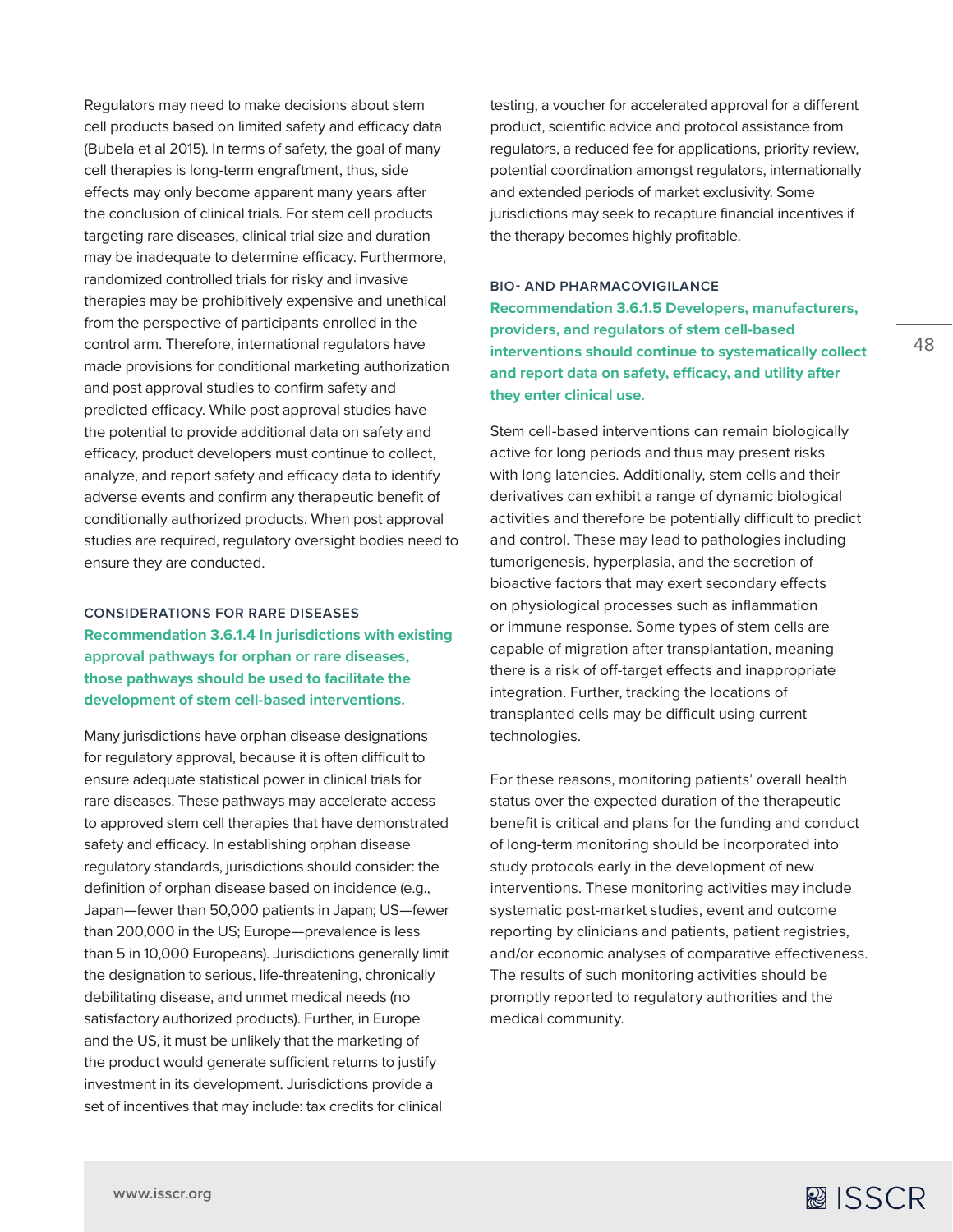## **PATIENT REGISTRIES**

**Recommendation 3.6.1.6 Registries of specific patient populations should be used to provide valuable data on the natural history and progression of diseases that can support the development of meaningful endpoints, biomarkers, and outcomes measures to facilitate the development of new products. Furthermore, patient registries are useful tools for monitoring adverse events after regulators have approved a product for routine clinical use. However, registries should not be substituted for well-regulated randomized controlled clinical trials designed to evaluate the safety and efficacy of complex products like stem cell and gene-based interventions.** 

Stakeholders in stem cell-based therapeutics, including researchers, physicians, regulatory bodies, industry, and patient and disease advocacy groups, should cooperate in developing disease history registries to facilitate the development of stem cell and gene-based products. Because these therapies are novel and may have some increased risk, continued surveillance of patient outcomes after the commercial launch of the cell or gene products is recommended. To this end, registries should be established to collect additional safety, efficacy, and durability data on stem cell and genebased interventions after they have been approved for clinical use. As valuable as they are, such registries should complement randomized controlled trials and not be used as a substitute for them.

#### **BIOHACKING**

**Recommendation 3.6.1.7 Provision and use of equipment and commercial kits for cell and genebased interventions in humans should be limited to settings with an appropriate level of regulatory oversight to ensure their safe and responsible use.** 

Alongside the development of gene- and stem cellbased therapies has been an increased interest in selfadministration and 'do-it-yourself' kits and equipment. Such "DIY" interventions are often promoted as a means of using "biohacking" to make improvements to personal health and well-being with little acknowledgment of risks posed by their use. Regulators and commercial providers should ensure that genetic alteration kits and equipment carry a warning that they are not approved for self-administration

(e.g., SB-180, California State Legislature, 2019). Leaders in the emerging do-it-yourself biology movement are encouraged to continue to develop codes of practice based on these guidelines and other standards to inform best practice standards.

#### **3.6.2 Access and Economics**

Support for stem cell research depends, in part, on its potential for advancing scientific knowledge, which may result in the development of clinical applications. As such, institutions, researchers, and providers in both the public and private sectors have a responsibility to promote public benefit, and specifically to ensure that research findings are accessible to the international scientific community and, importantly, equitable access to safe and effective therapies for those who need them. For these reasons, research, clinical, and commercial activities should seek to maximize affordability and accessibility.

# **DEVELOPER CONSIDERATION OF VALUE Recommendation 3.6.2.1: Stem cell-based interventions should be developed to deliver health and economic value to patients, payers, and healthcare systems.**

Consideration of value and access should be built into research and development pipelines early to enhance the probability of market access in addition to regulatory market authorization. Following market authorization, product developers still need to seek positive coverage decisions from public and/or private payers. Many make coverage decisions based on health technology assessments (HTA). HTA is the process of considering synthesized evidence to arrive at a decision on whether a specific technology should be included in the portfolio of technologies provided by a specific health care system or covered by a specific health care payer. The recommendations are based on clinical and pharmacoeconomic evidence, cost-effectiveness or comparative-effectiveness data, patient perspectives, as well as ethical and implementation considerations. Most importantly, however, HTA recognizes opportunity costs within a payer's health care budget. This means that money spent on one technology or service is not available to be spent on other technologies or services.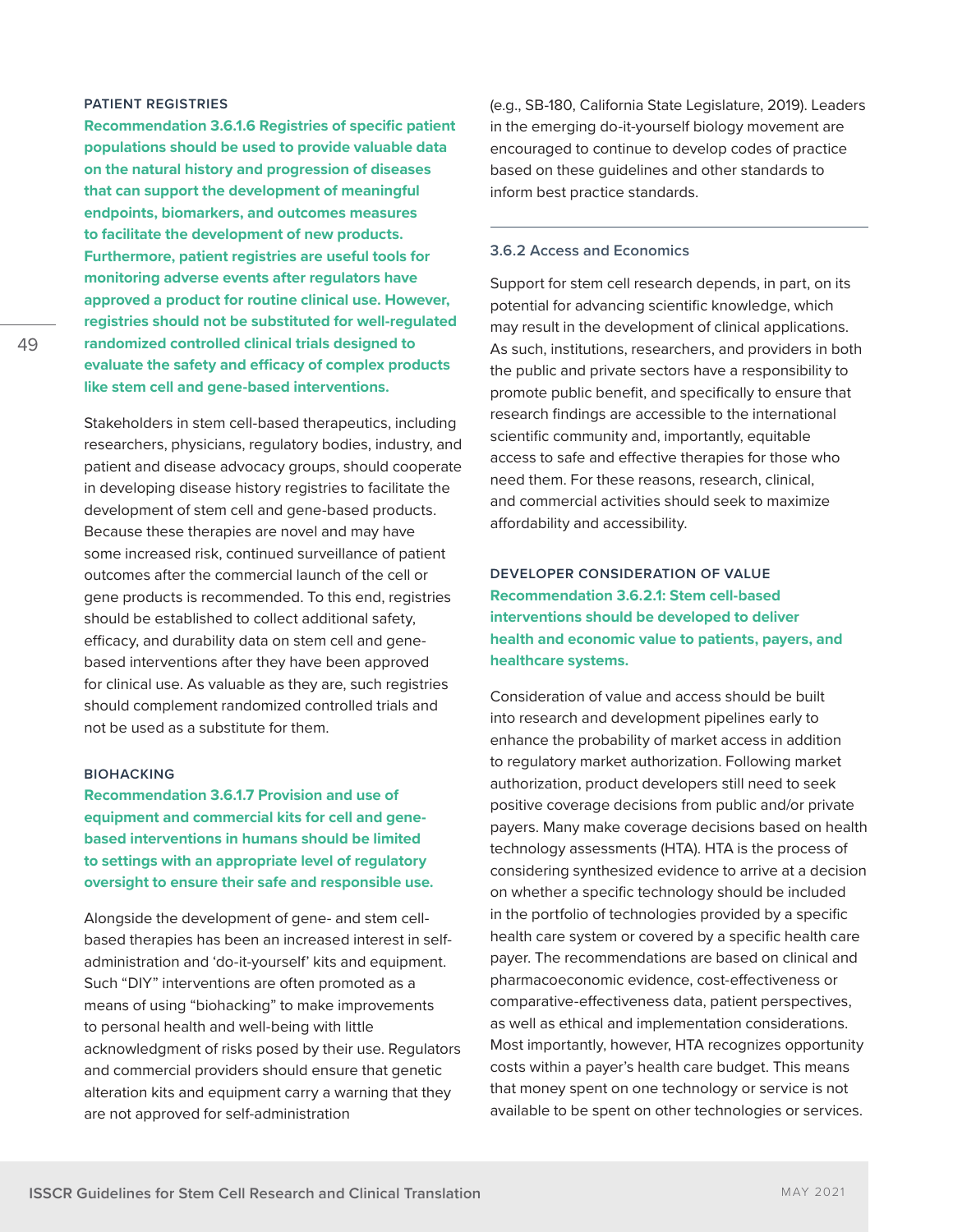Many public health systems consider cost effectiveness, based on an incremental cost-effectiveness ratio (ICER). ICERs are comparative between existing and new therapies and are dependent on direct healthcare costs and changes in quality-adjusted life years (QALYs: life expectancy in years X quality of life). The level of the ICER threshold varies between countries and/or payers. Some payers have a differential ICER threshold for complex and specialist health care, which include Orphan Drugs.

**REIMBURSEMENT AND PAYER CONSIDERATIONS Recommendation 3.6.2.2: Payers, and healthcare systems should work with developers of stem cell interventions, patients, and regulators to establish processes to evaluate their health and economic value, including conditional pathways.**

Recognizing the challenges in evidence generation faced by stem cell-based therapies, especially for rare diseases, payers in some jurisdictions are considering coordination of conditional reimbursement models with conditional regulatory approval models. These models rely on expanded powers of regulators for post-market oversight and infrastructure and systems for post-market surveillance, since evidence generation is shifted to varying extents to the post-market period. These approaches will rely heavily on the availability and quality of post-marketing data, and the associated analytic capacity. Further, alternative payment plans that amortize payments over time are under consideration, such as technology leasing arrangements or refunds, rebates or discounts if the technology does not provide the promised benefits, is effective for a shorter periodof-time than expected, or requires re-administration. Such complex funding arrangements are predetermined; they are negotiated and enforced via managed access agreements.

The development and provision of clinical interventions are based on decisions made by patients, healthcare professionals, and payers. Key factors that influence such decisions include the known risks and benefits of available treatment options, individual preferences on the part of patients and treatment providers, and comparative availability and cost. Developers, manufacturers, and providers of stem cell-based

interventions should recognize that, along with safety, efficacy, and accessibility, economic value is an important measure of the overall utility of any therapeutic. They should thus participate in studies intended to assess comparative effectiveness, particularly in countries in which such studies are legally mandated. Such studies involve the systematic comparison of currently available therapies for their full range of benefits and provide important information for medical decision-making.

## **PRICING**

**Recommendation 3.6.2.3: Developers, funders, providers, and payers should work to ensure that cost of treatment does not prevent patients from accessing stem cell-based interventions for life-threatening or seriously debilitating medical conditions.**

Sponsors of research aimed at the development of stem cell-based interventions targeting seriously debilitating or life-threatening medical conditions should seek to support access to safe and efficacious therapeutics to any patient in need, irrespective of financial status. Posttrial access for individuals who participated in clinical research leading to the development of a licensed stem cell therapy is a particular priority.

Private firms seeking to develop and market stem cell-based interventions should work with public and philanthropic organizations to make safe and effective products available on an affordable basis to disadvantaged patient populations. Developers, manufacturers, and patient groups should engage with government regulators and health care funders to develop mechanisms for prompt and sustainable adoption of stem cell interventions for life-threatening or seriously debilitating medical conditions. Such mechanisms should balance the needs of those patients who will benefit with the responsibility of payers to the communities they serve and strengthen the evidence base for the safety, effectiveness, and long-term value of those therapies.

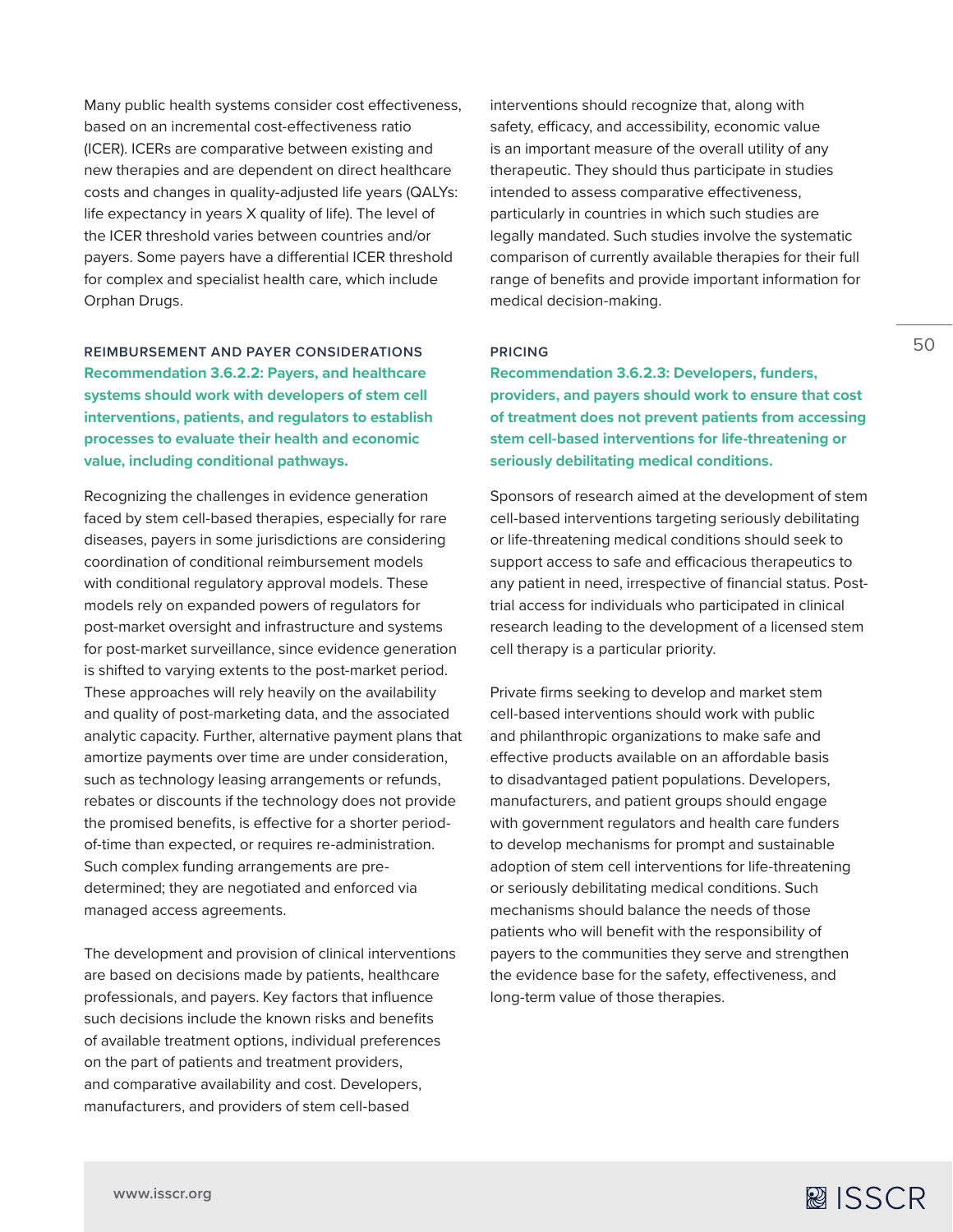## <span id="page-50-0"></span>**SECTION 4**

# Communications

51

The primary societal mission of basic biomedical research and its clinical translation is to alleviate and prevent human suffering caused by illness and injury. All such biomedical research is a collective effort. It depends on the public support and contributions of many individuals, including scientists, clinicians, patients and their advocates, research participants, members of industry, regulators and other governmental officials, legislators, and others. Such individuals often work across institutions, professions, and national boundaries and are governed by different social and cultural beliefs, regulatory systems, and expectations for moral conduct. Each may also be working toward different goals. When this collective effort works well, the social mission of responsible basic research and clinical translation is achieved efficiently alongside the private interests of its various contributors.

Ethical principles and guidelines help secure the basis for this collective effort together with an internationally coordinated framework to regulate research at all levels, including clinical trials and market access to proven interventions. This helps to give the public and research funding organizations confidence that generally accepted ethical boundaries will not be crossed in either basic or clinical research. Patients should be able to enroll in clinical research trusting that studies are well justified, appropriately designed and ethically sound, the risks and burdens are reasonable in relation to potential benefits, the quality and manufacturing of the experimental product fulfills the standards expected for safe human administration, and the study will collect meaningful information to support further development of the intervention. Physicians and payers need to be confident that the evidence they use to make important healthcare decisions is rigorous and unbiased. Organizations,

including private firms, can invest in research and product development programs knowing that products will be promptly and fairly evaluated by regulators.

The International Society for Stem Cell Research (ISSCR) Guidelines pertain to human stem cell research, clinical translation, and related research activities. These guidelines promote an ethical, practical, appropriate, and sustainable enterprise for stem cell research and the development of cell therapies that will improve human health and should be available for patients in need. These guidelines do not supersede local laws and regulations. However, they complement existing legal frameworks and can inform the interpretation and development of laws applicable to stem cell research as well as provide guidance for research practices not covered by legislation. These guidelines build on a set of widely shared ethical principles in science, research with human subjects, and medicine (Nuremberg Code, 1949; Decleration of Helsinki of the WMA, 1964; Department of Health, and Education and Welfare, 1979; European Science Foundation, 2000; Medical Professionalism Project, 2002; Institute of Medicine, 2009; World Medical Association, 2018; Council for International Organizations of Medical Sciences, 2016). Some of the guidelines that follow are applicable to all basic research and clinical translation efforts. Others respond to challenges that are especially relevant to stem cell-based research and interventions. These include sensitivities surrounding research activities that involve the use of human embryos and gametes, irreversible risks associated with some cell-based interventions, including those that involve genome editing, the vulnerability and pressing medical needs of patients with serious illnesses and medical conditions that currently lack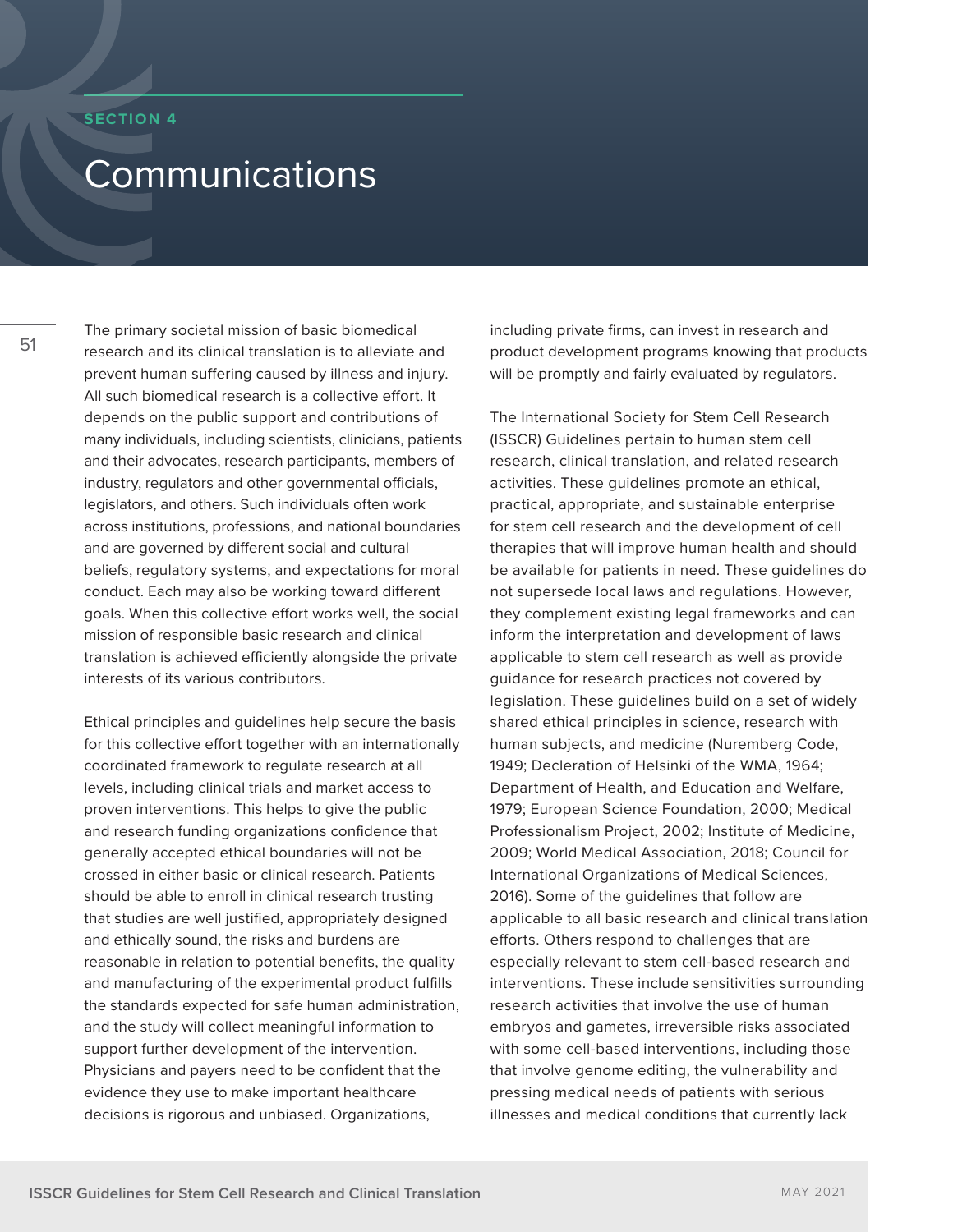Stem cell research receives a great deal of attention from policymakers, the popular press, and popular culture, including social media. Given its scientific and clinical potential and the controversies that have surrounded the field, this high public profile is understandable. However, popular coverage and reporting in the medical literature are frequently far from ideal. The potential benefits of stem cell-based interventions are sometimes exaggerated and the challenges, including their clinical application and risks, are often understated. Inaccurate or incomplete representations can have tangible impacts on the expectations of the general public, patient communities, physicians, and on the setting of health and science policies. Companies and individuals marketing stem cells for unproven clinical uses exploit those inaccurate and incomplete representations.

# **PUBLIC REPRESENTATION OF SCIENCE Recommendation 4.1: The stem cell research community should promote accurate, current, balanced, and responsive public representations of stem cell research.**

The high level of public and media interest in the field provides stem cell scientists with ample opportunities to communicate their findings through a variety of popular and social media channels. The research community is encouraged to responsibly engage interactively with the public through outreach and communications and by providing opportunities for public comment and feedback on scientific advances.

While such opportunities may allow scientists to gain recognition and understanding for their work among non-specialists, they also have the potential to fuel inaccurate public perceptions about the current state of scientific progress, potential for application, and associated risks and uncertainties (Kamenova and Caulfield, 2015). Scientists, clinicians, bioethicists, science communications professionals at academic and research institutions, and industry spokespersons should strive to ensure that benefits, risks, and uncertainties of stem cell science are not understated, misrepresented or overstated (see [Recommendation 3.3.4.1](#page-31-0)). Additionally, due to public interest and concern in the ethics of human pluripotent stem cell research, and in order to ensure

complete transparency of research and translational activities, the origin of stem cell materials should be clearly specified in all communications.

Care should be exercised throughout the science communication process, including in the promotion of research and translation activities, as well as in the presentation of scientific results, the use of social media, and in any communication with print and broadcast media. Particular caution should be exercised when preparing press releases and other types of promotional material. Researchers should make efforts to seek timely corrections of inaccurate or misleading public representations of research projects, achievements, or goals. Scientists should also be particularly careful about disclosing research findings that have not passed peer review, as premature reporting can undermine public confidence if findings are subsequently disproven. For example, if researchers post online preprints that have not been peer-reviewed, readers should be informed of the preliminary nature of such manuscripts.

Researchers must intentionally avoid and correct inaccurate misconceptions in any communications regarding chimeras, genome editing, and other issues with a long history in the public imagination. While organoids, chimeras, embryo models, and other stem cell-based models are useful research tools offering possibilities for further scientific progress, limitations on the current state of scientific knowledge and regulatory constraints must be clearly explained in any communications with the public or media. Suggestions that any of the current *in vitro* models can recapitulate an intact embryo, human sentience or integrated brain function are unfounded overstatements that should be avoided and contradicted with more precise characterizations of current understanding. This is particularly relevant to brain organoids and humananimal chimeras, where any statements implying human cognitive abilities, human consciousness or self-awareness, as well as phrases or graphical representations suggesting human-like cognitive abilities risks misleading the public and sowing doubts about the legitimate nature of such research. Likewise, forward-looking statements on inherently uncertain developments, such as predictions on time required

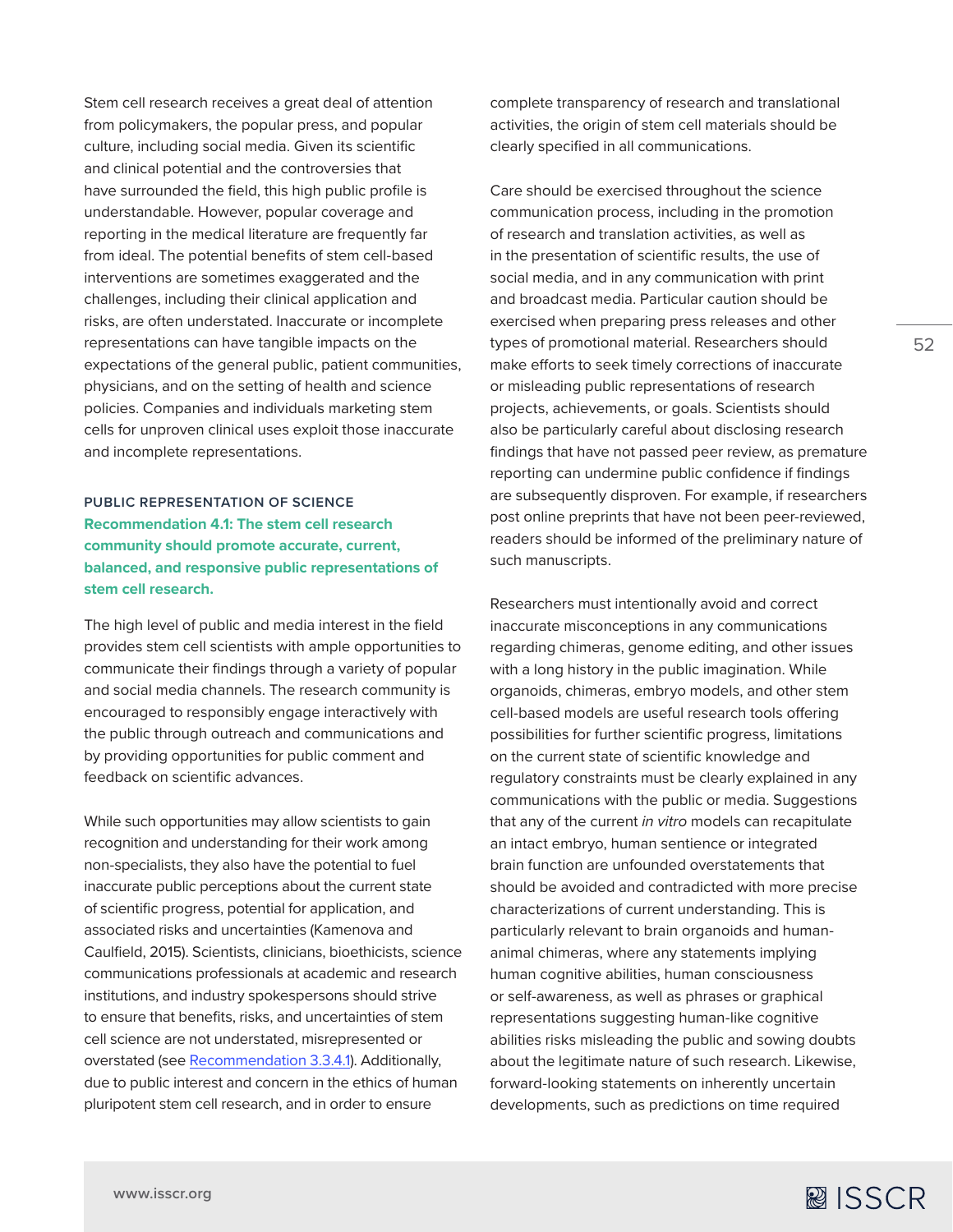until clinical application, the likelihood of product approval, or speculation on the potential economic impact of currently unrealized technologies, must be accurate, circumspect, and restrained.

The stem cell community should work closely with communications professionals at their institution to create information resources that are easy to understand without oversimplifying, and that do not underplay risks and uncertainties or exaggerate potential benefits. Similarly, research-sponsoring institutions and communications professionals have a responsibility to ensure that any informational materials referring to research achievements adhere to these principles. Additionally, the scientists in charge of the research findings that are featured in informational materials should review and agree to the content prior to release. For potentially sensitive or high-profile cases, it is advisable to seek additional comments from independent experts to ensure objectivity and balance, place research in context of existing body of evidence, and help identify study limitations and alternative interpretations of key findings.

**COMMUNICATIONS ABOUT CLINICAL TRIALS Recommendation 4.2: When describing clinical trials in the media or in medical communications, investigators, sponsors, and institutions should provide balance and not emphasize statistically significant secondary results when pre-specified primary efficacy results are not statistically significant.** 

Too often, studies reporting statistically non-significant primary outcomes are "spun" by appealing to other findings, such as statistically significant secondary outcomes (Boutron *et al.*, 2010). Such reporting practices can distort the medical and public interpretation of trial results. When communicating clinical research results, scientists, institutions, and journalists should clearly state the pre-specified primary endpoint of the study and whether or not it was reached with statistical significance. This standard should apply to conference abstracts, press releases directed at investors and other parties, and peer-reviewed publications.

Clinical trials designed to evaluate safety and efficacy should not be described using language that might

suggest their primary intent to be the delivery of care, as this may lead to confusion about the risk/benefit ratio of study participation (see also [Recommendation 3.4.2.1\)](#page-32-0). Communications about ongoing studies should explain that clinical efficacy is not established, and that the results may reveal the intervention to be ineffective or, in some cases, harmful.

Scientists should collaborate with patient and advocacy groups promote a clear understanding of the clinical research process and the current state of progress in developing stem cell-based treatments for specific medical conditions. Accordingly, all involved in clinical research, including not only investigators and sponsoring institutions but also patients, study participants, funding bodies, families and advocacy groups, should exercise caution when communicating with the public. Additionally, researchers should exercise great care when making forward-looking statements regarding the potential outcome of any study.

**COMMUNICATIONS ABOUT CLINICAL CARE Recommendation 4.3: The provision of information to patients considering stem cell-based interventions must be consistent with the primacy of patient welfare, scientific and ethical integrity.**

The provision of accurate information on risks, limitations, possible benefits, and available alternatives to patients is essential in the delivery of healthcare. Provision of clinical information, including recommendations on use, should center on the importance of consultation with medical professionals directly familiar with the individual patient's case, and the seeking of independent expert opinion. The goal of clinical communications is to enable autonomous, wellinformed decision-making by patients.

Language suggesting that novel interventions are "curative" should be avoided in the absence of evidence of complete or permanent relief of a disease or condition. A cure means that individuals do not experience ongoing morbidity or adverse effects from the disease or condition targeted by the intervention. Cures must be validated with long-term studies demonstrating that the treated patients have a similar annual death rate from all causes to that of the disease-free population group of the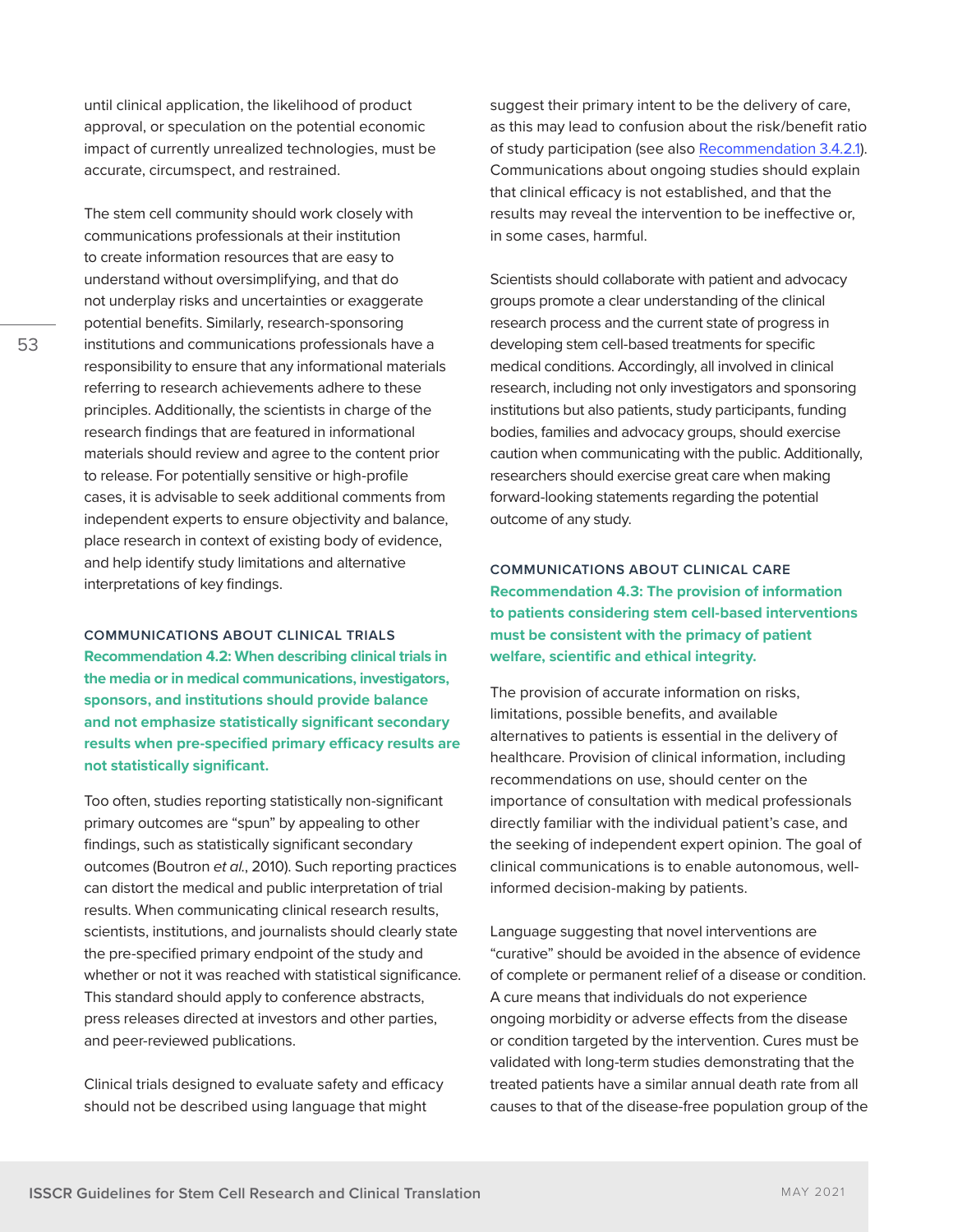same sex and age distribution (Easson *et al.*, 1963; Frei *et al.*, 1971; Ravi *et al.*, 2018).

Given the novelty of stem cell-based interventions and the fact that many countries do not have well-established regulatory pathways governing the introduction of novel medical products into clinical use, clinicians should exercise restraint in their communications regarding the clinical utility of such treatments. The use of patient anecdotes, testimonials or other language that could be construed as promotional, promissory, or suggestive of clinical effectiveness in reference to stem cell-based interventions for which efficacy has not been established is to be avoided. In the event that new stem cell-based interventions are authorized for use for a specified indication, care must be taken to avoid communications that might indicate or suggest to patients that such intervention is efficacious for other indications.

Regulatory and law enforcement authorities are encouraged to investigate and, when appropriate, restrict unsupported marketing claims made by commercial actors, to the extent that these violate relevant consumer protection, truth in advertising, securities, and commerce laws within a given jurisdiction.

When approved stem cell products are used for off-label indications, communications should clearly specify that such interventions will be used on an off-label basis. Such communications should explain the difference between administering products according to the marketing labels approved by regulatory bodies and off-label use that lacks such approval. Many countries have legal restrictions concerning marketing claims related to off-label use. Such constraints are intended to ensure that advertising claims are evidence-based and promotional rhetoric does not go beyond credible safety and efficacy data and related regulatory approvals.

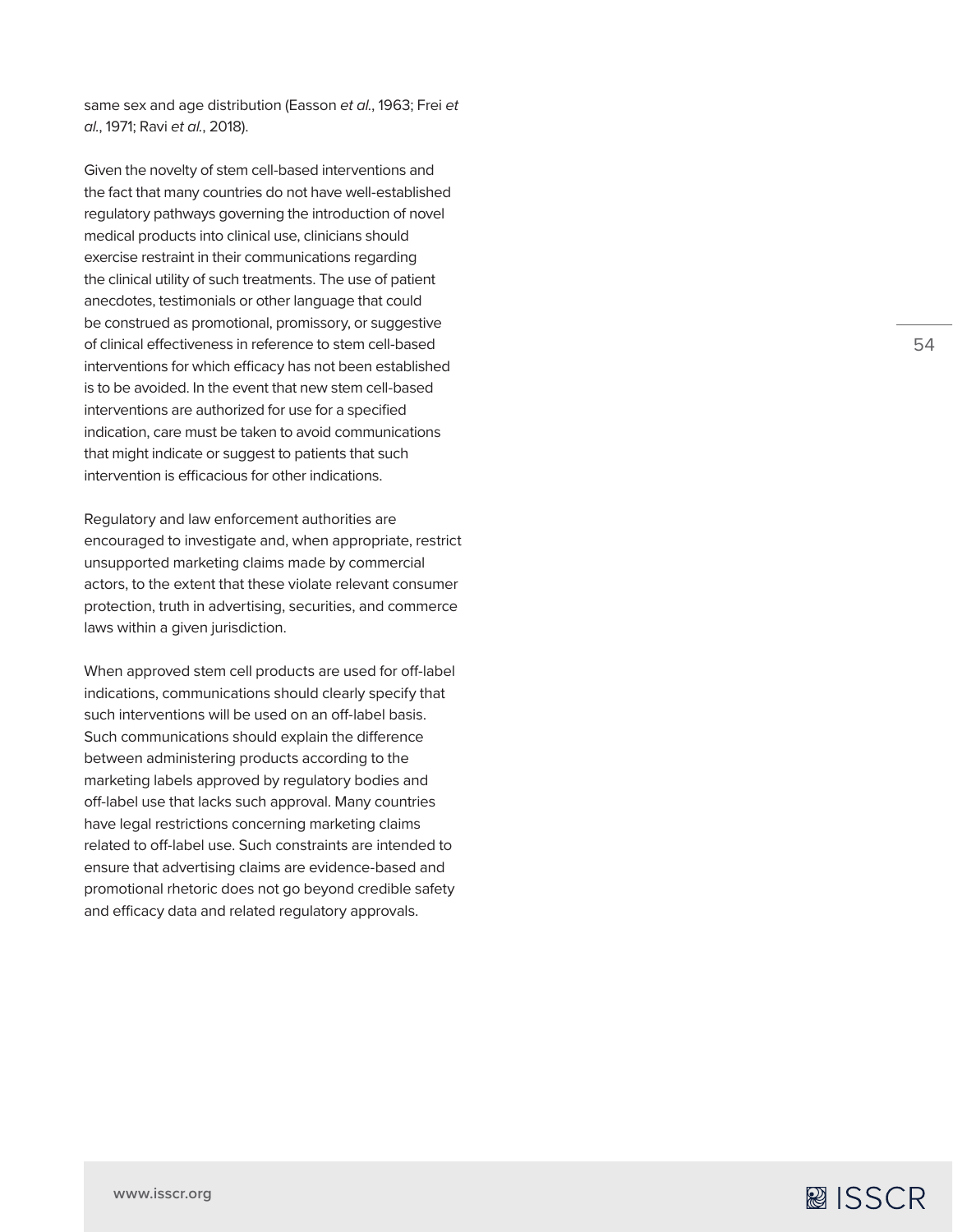# <span id="page-54-0"></span>**SECTION 5**

# Standards in Stem Cell Research

Translation of cell-based interventions is a collaborative endeavor among scientists, clinics, industry, regulators, and patients. Standards help enable such collaborations and support efficient clinical translation in many ways. For instance, they allow scientists to compare the outcomes of trials and enable clinics to reproduce treatments reported in published studies. Regulatory standards also reduce the costs of uncertainty for private actors, facilitate an independent review, and engender trust among patients.

## **STANDARDS DEVELOPMENT**

**Recommendation 5.1: Researchers, industry, and regulators should work towards developing and implementing standards on design, conduct, interpretation, preclinical safety testing, and reporting of research in stem cell science and medicine.**

There are numerous areas where standards development would greatly advance the science of stem cells and its clinical application. Gaps and priorities for standard developments should be extensively and thoroughly studied to meet the rapid advancement of stem cell science and medicine. Particular opportunities topics include but not limited to standards for:

- a. Source materials: (a) consent, (b) procurement, (c) manufacturing regulations, (d) cell potency assays primary quality attributes, (e) reference materials for calibrating instruments;
- b. Process controls: (a) detection and inspection, (b) biobanking of stem cells, (c) minimally acceptable changes during cell culture, (d) method of delivery and selection of recipients for novel stem cellbased interventions, (e) reporting of animal experiments, (f) design of trials, (g) reporting of trials, (h) principles for defining information in datasets as "sensitive" such that there is a justified withholding or delay of study reporting.
- c. Instrument, facility, environment and personnel;
- d. Analytical methods; and
- e. Data processing.

Scientists, regulators, funders, patient groups, and others involved in stem cell research should collaborate on the timely development of standards for stem cell research and translation. To promote common and universal standards for consent and procurement of biomaterials, the ISSCR has provided template donor consent forms [\(Appendix 2](#page-58-0)).

**REVISITING THE ISSCR GUIDELINES Recommendation 5.2: The ISSCR guidelines should be periodically revised to accommodate scientific advances, new challenges, and evolving social priorities.**

New scientific opportunities and ethical challenges in the conduct of stem cell research and stem cell-based interventions that are on the horizon must be addressed in a timely manner to ensure that science and medical care proceed in a socially responsible and ethically acceptable fashion. Periodic revision enhances the likelihood that the international scientific research community will be bound together by a common set of principles governing the performance of stem cell research.

These guidelines were prepared by the Task Force to Update the ISSCR Guidelines, charged with revising and updating ISSCR Guidelines for Stem Cell Research and Clinical Translation.

The task force thanks the many individuals and organizations who reviewed the draft guidelines and provided comments or otherwise contributed to our deliberations.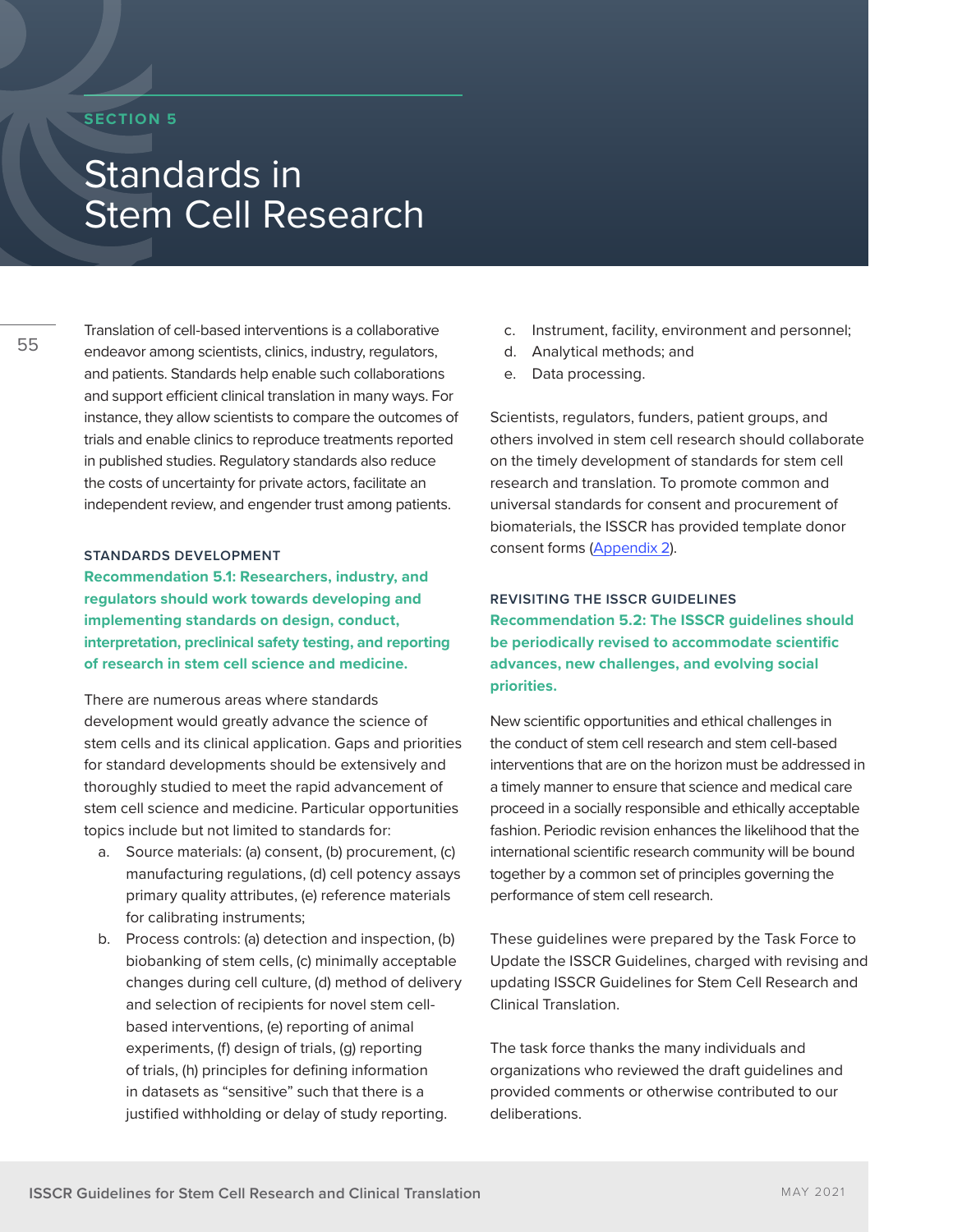# Acknowledgments

# **Task Force to Update the ISSCR Guidelines**

### **Steering Committee**

Robin Lovell-Badge, Chair, Francis Crick Institute, UK Melissa Carpenter, ElevateBio/Carpenter Group Consulting, USA R. Alta Charo, University of Wisconsin, USA Amander Clark, University of California, Los Angeles, USA George Q. Daley, Harvard Medical School, USA Insoo Hyun, Case Western Reserve University School of Medicine/Harvard Medical School, USA Jürgen Knoblich, IMBA-Institute of Molecular Biotechnology, Austria Heather Rooke, Broad Institute, USA Janet Rossant, Gairdner Foundation/SickKids, Canada Douglas Sipp, RIKEN Center for Developmental Biology, Japan and Keio University School of Medicine, Japan

#### **Working Group Members**

Roger Barker, Cambridge Center for Brain Repair, UK Tania Bubela, Simon Fraser University, Canada Ali H. Brivanlou, The Rockefeller University, USA Ellen Clayton, Vanderbilt University, USA Yali Cong, Peking University, China Jianping Fu, University of Michigan, USA Misao Fujita, Kyoto University, Japan Andy Greenfield, MRC Harwell Institute, UK Steve Goldman, University of Rochester Medical Center, USA Lori Hill, MD Anderson, USA

Rosario Isasi, University of Miami, USA Jeffrey Kahn, Johns Hopkins University, USA Kazuto Kato, Osaka University, Japan Jin-Soo Kim, Seoul National University, Korea Jonathan Kimmelman, McGill University, Canada Debra Mathews, Johns Hopkins University, USA Nuria Montserrat, Institute for Bioengineering of Catalonia (IBEC), Spain Megan Munsie, University of Melbourne, Australia Hiromitsu Nakauchi, Stanford University, USA/University of Tokyo, Japan Luigi Naldini, Università Vita-Salute San Raffaele, Italy Gail Naughton, Histogen, USA Kathy Niakan, Francis Crick Institute, UK Ubaka Ogbogu, University of Alberta, Canada Roger Pedersen, Stanford University, USA Nicolas Rivron, IMBA-Institute of Molecular Biotechnology, Austria Jeff Round, Institute of Health Economics, Canada Mitinori Saitou, Kyoto University, Japan Julie Steffann, Université Paris Descartes, France Jeremy Sugarman, Johns Hopkins University, USA Azim Surani, University of Cambridge, UK Jun Takahashi, Kyoto University, Japan Fuchou Tang, Peking University, China Leigh Turner, University of Minnesota, USA Patti Zettler, Ohio State University, USA Xiaomei Zhai, Peking Union Medical College, China

## **Supported by ISSCR Staff**

Eric Anthony, Director of Policy Jack Mosher, Scientific Affairs, Senior Manager Glori Rosenson, Director of Outreach

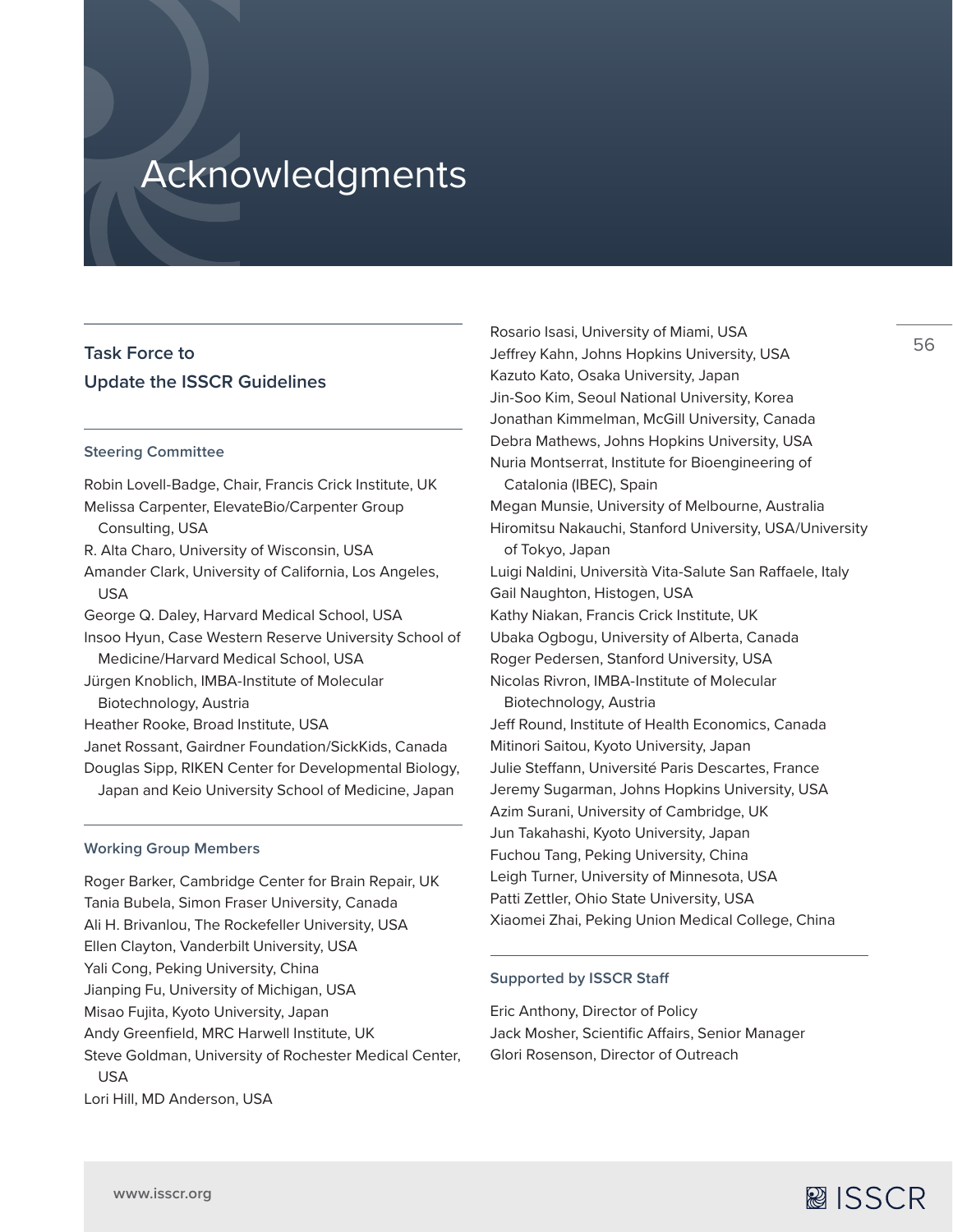# **Appendices**

57

# **Appendix 1. The Transfer of Human Stem Cells or their Direct Derivatives into Animal Hosts**

**Recommendation A6.1: Research involving the transfer of human stem cells or their direct neural and/or glial derivatives into the central nervous systems of postnatal animal hosts requires review by institutional animal research oversight committees supplemented by reviewer expertise in stem cell or developmental biology.**

- 1. For protocols involving the transfer of human stem cells or their direct neural and/or glial derivatives such that they contribute to the central nervous systems of postnatal animal hosts, research review should be conducted by animal research review committees supplemented with expertise in stem cell or developmental biology. Review should be based on a reasonable extension of existing animal research standards, which are themselves based on rational, practical, fact-based assessments of the effects of research manipulations on cognitive and functional outcome measures, as well as on animal health and welfare.
- 2. Additional data collection and monitoring by animal research committees should be commensurate with the anticipated characteristics of the modified animal in the context of the proposed research. Issues regarding the possible change in or enhancement of an animal's behavior or operationally-assessed cognition should be addressed through diligent application of accepted principles for the humane treatment and protection of animals in research, and primarily through regular animal research oversight mechanisms.
- 3. Monitoring and data collection should be based

upon a sound assessment of the developmental trajectories of the animal host that may be further affected by taking into account the environmental and epigenetic context in which the donor genes or cells are going to be deployed. It should be grounded in existing knowledge of such trajectories, with reasonable scientific inferences as to their phenotypic and fate potential, with thorough reference to the physiological and behavioral tests and assessments currently available by which to assess the host species.

4. Research involving the modification of the central nervous system, as established with the introduction of human stem cells or their neural and/or glial derivatives in a way that they contribute to the brains or spinal cords of animal hosts, may attempt to model or directly mimic aspects of human neurological and neuropsychiatric function. As such, this research may demand specialized cognitive and behavioral assessments of the sort conducted in neuroscientific research. There may be an irreducible degree of uncertainty about the internal cognitive processes of any new animal model, in particular how it would manifest distress, anxiety, or other aspects of animal welfare. In such cases, as with transgenic animals, researchers and institutions should familiarize themselves with available options for behavioral response assessment. A baseline of normal behavioral data for the test species and strain should be available before experimentation is permitted, so as to enable clear and rapid identification of behavioral differences or abnormalities associated with treatment and/or human cell transfer. Investigators and institutions should also consider requiring limited pilot studies to produce initial data on the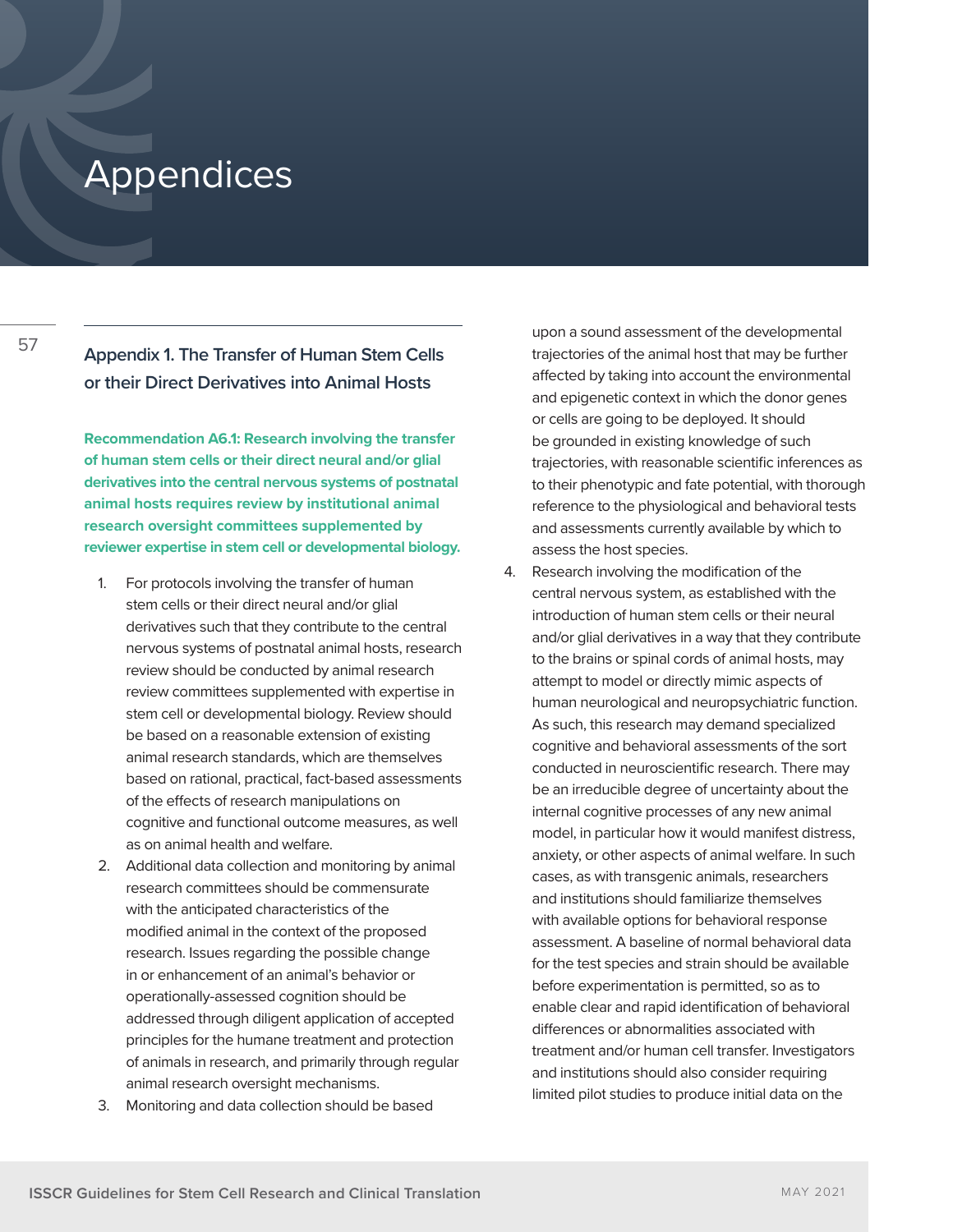effects of experimental interventions on modified animals, monitoring all deviations from normal behaviors, with prescribed discussion with pertinent animal welfare committees before proceeding to definitive experiments.

- 5. Investigators and institutions should also make appropriate adjustments to research protocols to take into account new data or unanticipated responses from animal subjects that may inform or alter the continued permissibility of the animal's participation in the study. These include identifying any novel signals suggesting a material change in an animal's condition, comfort, or behavioral state or repertoire, whether by way of deterioration or enhancement. Regular reassessment of animal welfare during the course of experimentation is essential.
- 6. Research with a known, intended, or well-grounded significant potential to create some aspect suggestive of human cognition, self-awareness, behavior or behavioral pathology, while not prohibited, should be subject to close scrutiny, taking care to ensure the humane protection of animal subjects. Such studies require a clear and compelling justification, grounded in the potential for significant scientific breakthrough, clinical advance, or both.
- 7. Through retained advisors or committee diversity, animal research review committees should ensure that they have sufficient scientific and clinical expertise to make appropriate judgments concerning the matters discussed in these recommendations.

**Recommendation A6.2: Researchers using large, complex animal models, such as livestock and nonhuman primates, should follow international standards for livestock animal and non-human primate research, which call for frequent monitoring of animals whenever there is the potential for unexpected outcomes and unanticipated phenotypes.** 

Best practices dictate that research with non-human primates (NHPs) should account for the following (Tardif *et al.* 2013):

- 1. Investigators must justify their choice of an NHP species in light of the goals of the study.
- 2. For some NHP species, temporary removal of an individual from its social group may cause it acute

stress, and permanent removal may cause distress (the inability to cope with stress). Because of this variability, investigators and veterinarian staff must be aware of normal behaviors of individual NHPs and must know how to identify potential signs of stress and distress.

- 3. Because NHPs are valuable experimental subjects, they are often used in serial studies. Both the number of procedures and their consequent levels of burden must be strongly justified by investigators and monitored by trained veterinary staff.
- 4. Housing NHPs in social groups best replicates the social interactions they experience in the wild and thereby promotes species-typical behaviors and psychological well-being. For this reason, any singly housed modified NHPs should kept so for the minimum length of time required. The need for single housing should be reviewed by animal research committee members and veterinary staff. Because NHPs are social animals, single housing can produce a reduced range of species-typical behavior, increased environmental stressors, and self-inflicted wounding or withdrawn behavior. Not only could these outcomes affect the welfare of modified NHPs, but they might also confound investigators' judgements about any potential behavioral changes caused by the transfer per se of human stem cells or their direct derivatives.

Best practices dictate that research with livestock animals should abide by the following standards:

- 1. **Guide for the Care and Use of Laboratory Animals** – guidance document required for PHS funded studies in US and for AAALAC accredited facilities worldwide [https://www.](https://www.aaalac.org/the-guide/) [aaalac.org/the-guide/](https://www.aaalac.org/the-guide/)
- 2. **European standards**, also a core reference resource for AAALAC [https://www.aaalac.org/pub/](https://www.aaalac.org/pub/?id=E900C0A9-EEB3-1C2E-6A3C-0C84FF348CDD) [?id=E900C0A9-EEB3-1C2E-6A3C-0C84FF348CDD](https://www.aaalac.org/pub/?id=E900C0A9-EEB3-1C2E-6A3C-0C84FF348CDD)
- 3. **Research with Agricultural Animals and Wildlife.** ILAR Journal, Volume 60, Issue 1, 2019, Pages 66–73. [https://academic.oup.com/](https://academic.oup.com/ilarjournal/article/60/1/66/5490285) [ilarjournal/article/60/1/66/5490285](https://academic.oup.com/ilarjournal/article/60/1/66/5490285)
- 4. **Agricultural Animals as Biomedical Models: Occupational Health and Safety Considerations.**  ILAR Journal, Volume 59, Issue 2, 2018, Pages 161–167 [https://academic.oup.com/ilarjournal/](https://academic.oup.com/ilarjournal/article/59/2/161/5196514#140647793) [article/59/2/161/5196514#140647793](https://academic.oup.com/ilarjournal/article/59/2/161/5196514#140647793)

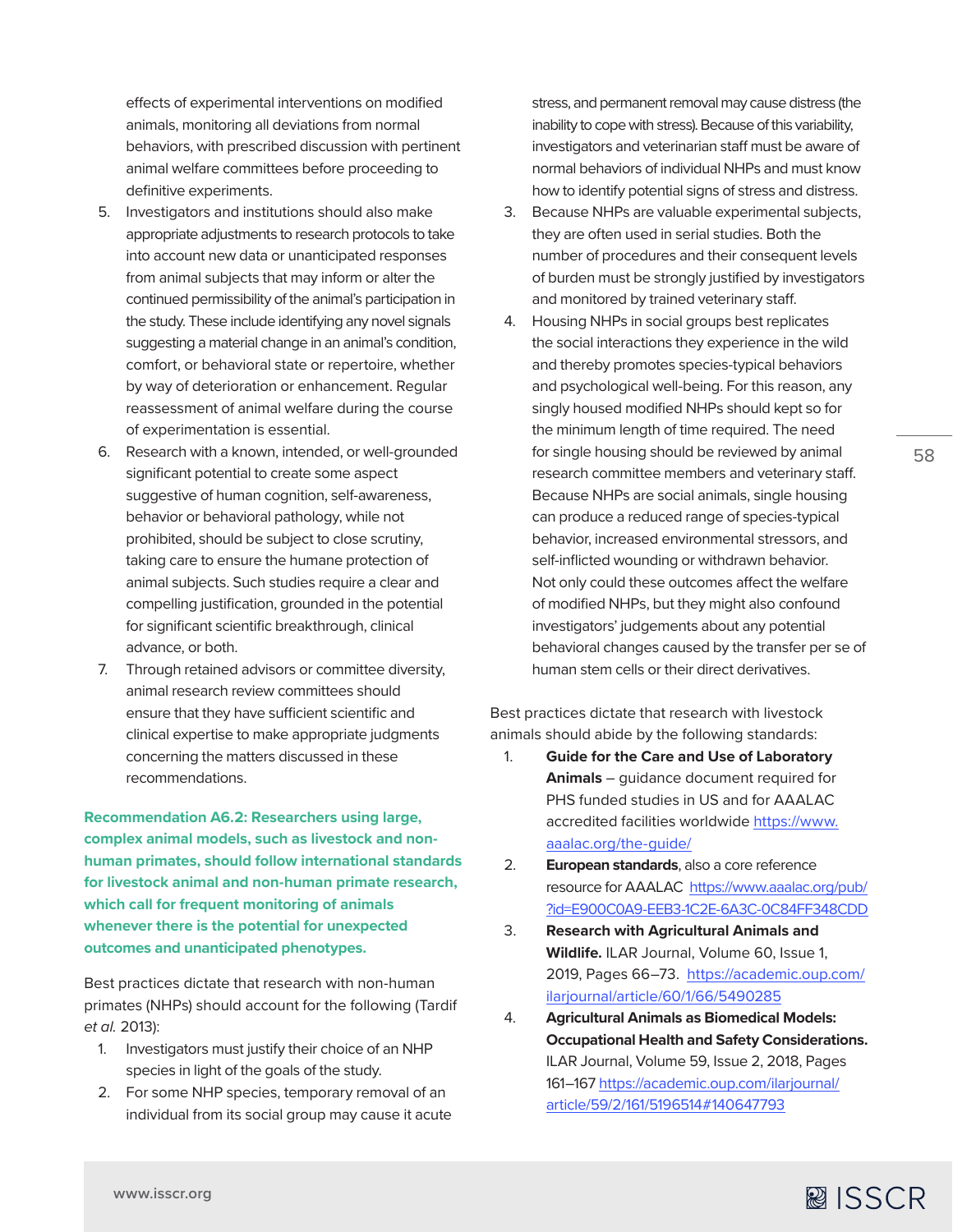<span id="page-58-0"></span>**Appendix 2. Sample Informed Consent Documents for Procurement of Human Biomaterials for Stem Cell Research**

- **A2.1 [Embryo Donation for Stem Cell Research;](https://www.isscr.org/docs/default-source/2021-guidelines-update/updated-2021-ic-embryo-donation-for-research.doc)  [Created for Fertility Purposes and in Excess of](https://www.isscr.org/docs/default-source/2021-guidelines-update/updated-2021-ic-embryo-donation-for-research.doc)  [Clinical Need](https://www.isscr.org/docs/default-source/2021-guidelines-update/updated-2021-ic-embryo-donation-for-research.doc)**
- **A2.2 [Somatic Cell Donation for Stem Cell Research](https://www.isscr.org/docs/default-source/2021-guidelines-update/updated-2021-ic-somatic-cell-donation-for-induced-pluripotent-stem-cell-research.doc)**
- **A2.3 [Egg Donation for Stem Cell Research; Provided](https://www.isscr.org/docs/default-source/2021-guidelines-update/updated-2021-ic-egg-procurement-for-research.doc)  [Directly and Solely for Stem Cell Research](https://www.isscr.org/docs/default-source/2021-guidelines-update/updated-2021-ic-egg-procurement-for-research.doc)**
- **A2.4 [Egg Donation for Stem Cell Research; Collected](https://www.isscr.org/docs/default-source/2021-guidelines-update/updated-2021-ic-egg-donation-for-research.doc)  [During the Course of Fertility Treatment and in](https://www.isscr.org/docs/default-source/2021-guidelines-update/updated-2021-ic-egg-donation-for-research.doc)  [Excess of Clinical Need](https://www.isscr.org/docs/default-source/2021-guidelines-update/updated-2021-ic-egg-donation-for-research.doc)**
- **A2.5 [Sperm Donation for Stem Cell Research](https://www.isscr.org/docs/default-source/2021-guidelines-update/updated-2021-ic-sperm-donation-for-research.doc)**

# **Appendix 3. Informed Consent Considerations for Procurement of Cells and Tissues for Stem Cell Research and Translation**

The informed consent process for the procurement of cells and tissues for stem cell research and translation should cover the following statements, adapted to the particular project:

- a. That the cells and tissues may be used in the derivation of continuously growing cell cultures, including production of embryonic or pluripotent stem cell lines.
- b. That the embryos or tissues will be destroyed, or isolated cells altered, during the process of deriving totipotent or pluripotent cells for research.
- c. That derived cells and/or cell lines might be deposited and stored in a repository many years and used internationally for future studies, many of which may not be anticipated at this time.
- d. That cells and/or cell lines might be used in research involving genetic alteration of the cells, the generation of organoids (small organ models) or animal research (resulting from the transfer of human stem cells or their direct derivatives into

animal models, or the introduction of human stem cells into animal embryos).

- e. That the donation is made without any restriction or direction regarding who may be the recipient of transplants of the cells derived, except in the case of autologous transplantation or directed altruistic donation.
- f. Whether the donation is limited to specific research purposes or is for broadly stated purposes, including research and/or clinical application not presently anticipated, in which case the consent shall notify donors, if applicable under governing law, of the possibility that permission for broader uses may later be granted and consent waived under appropriate circumstances by a human subjects review committee. The consent process should explore and document whether donors have objections to the specific forms of research and/or clinical application outlined in the research protocol.
- g. Whether the donor may be approached in the future to seek additional consent for new uses or to request additional materials (such as blood or other clinical samples) or information.
- h. Disclosure of what donor medical or other information and what donor identifiers will be retained, specific steps taken to protect donor privacy and the confidentiality of retained information, and whether the identity of the donor will be readily ascertainable to those who derive or work with the resulting stem cell lines, or any other entity or person, including specifically any oversight bodies and government agencies.
- i. Disclosure of the possibility that any resulting cells or cell lines may have commercial potential, and whether the donor will or will not receive financial benefits from any future commercial development.
- j. Disclosure of any present or potential future financial benefits to the investigator and the institution related to or arising from proposed research.
- k. That the research is not intended to provide direct medical benefit to anyone including the donor, except in the sense that research advances may benefit the community.
- l. That neither consenting nor refusing to donate biomaterials for research will affect the quality of care provided to potential donors.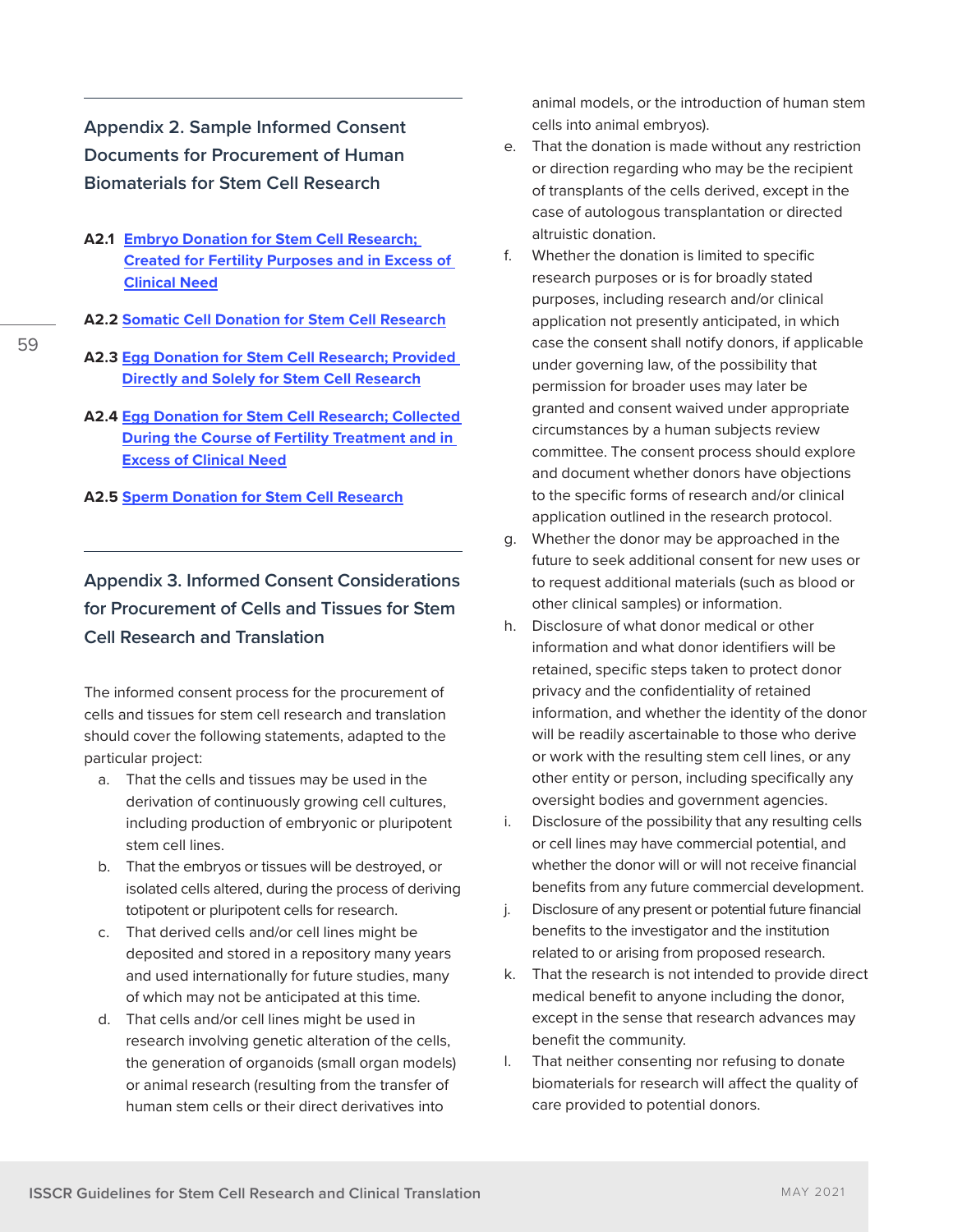- <span id="page-59-0"></span>m. That there are alternatives to donating human biomaterials for research, and an explanation of what these alternatives are.
- n. For donation or creation of embryos for research, that the embryos will not be used to attempt to produce a pregnancy.
- o. For donation of gametes, that they will not be used to create embryos unless explicit consent is obtained and the resulting embryos will not be used for reproductive purposes.
- p. For experiments in embryonic stem cell derivation, somatic cell nuclear transfer, somatic cell reprogramming, parthenogenesis, or androgenesis, that the resulting cells or stem cell lines derived would carry some or all of the DNA of the donor and therefore be partially or completely genetically matched to the donor.
- q. That nucleic acid sequencing of the resulting stem cell line is likely to be performed and this data may be stored in databases available to the public or to qualified researchers with confidentiality provisions, and that this may compromise the capacity for donation to remain anonymous and/or de-identified.
- r. That the donor and/or biomaterials will be screened for infectious and possibly genetic diseases or markers of disease.
- s. Whether there is a plan to share with the biomaterials donor any clinically relevant health information discovered incidentally during the course of research, and if so, what those plans are, including the right not to receive such results.

# **Appendix 4. [Sample Material Transfer](http://www.isscr.org/docs/default-source/guidelines/MTA.docx)  [Agreement Document](http://www.isscr.org/docs/default-source/guidelines/MTA.docx)**

# **Appendix 5. Considerations for Genome Editing Research**

# **ASSESSING TUMORIGENICITY OF GENOME-MODIFIED CELL INTERVENTIONS**

For gene-modified cell products early readouts of a potential tumorigenic risk could include the expansion of one or few dominant clones from a starting polyclonal graft in a (xeno)-transplanted host. The emergence of such dominant clones may highlight the occurrence within the administered cell population of some genotoxic events consequent to the genetic modification, such as integration of a gene transfer vector or editing-induced translocation nearby an oncogene. These random and presumably rare events may activate the tumorigenic potential of the oncogene and endow the affected cell with a gain-offunction mutation promoting its growth. It should be realized that cells carrying genotoxic events leading to a gain of function may not progress to the formation of a full-blown tumor in preclinical models for lack of proper supporting conditions, sufficient follow-up time or the small scale of the study. On the other hand, such could develop in humans, where more cells are administered and clinical persistence may extend far longer than in conventional preclinical models. Clonal tracking of administered cells *in vivo* has been primarily developed and validated as a safety readout in the field of hematopoietic stem cell gene therapy, where semirandom genome-wide insertions of vector provide a unique clonal marker of transduced cells. In studies using early generation retroviral vectors, expansion of rare clones carrying vector integration nearby certain oncogenes was often reported, both in animal models as well as in human subjects, and some of these clones eventually progressed to overt leukemia. In these cases, identification of a vector insertion next to an oncogene in the leukemic clone allows tracing the origin of the leukemia to the original genetic modification. Such clonal markers of gene-modified cells may not be available when using other engineering platforms such as genome editing or when the cell product does not undergo genetic engineering. Clonal tracking could still be attempted using surrogate readouts such as randomly acquired genomic mutations and monitoring the graft for the skewing from polyclonal to oligoclonal composition and the potential emergence and expansion of clones having a growth advantage, which may eventually progress to tumors.

# **PRECLINICAL SAFETY AND EFFICACY INVOLVING GENOME MODIFIED CELL INTERVENTIONS**

The following must be addressed and minimized through preclinical studies before initiating a first-inhuman clinical trial.

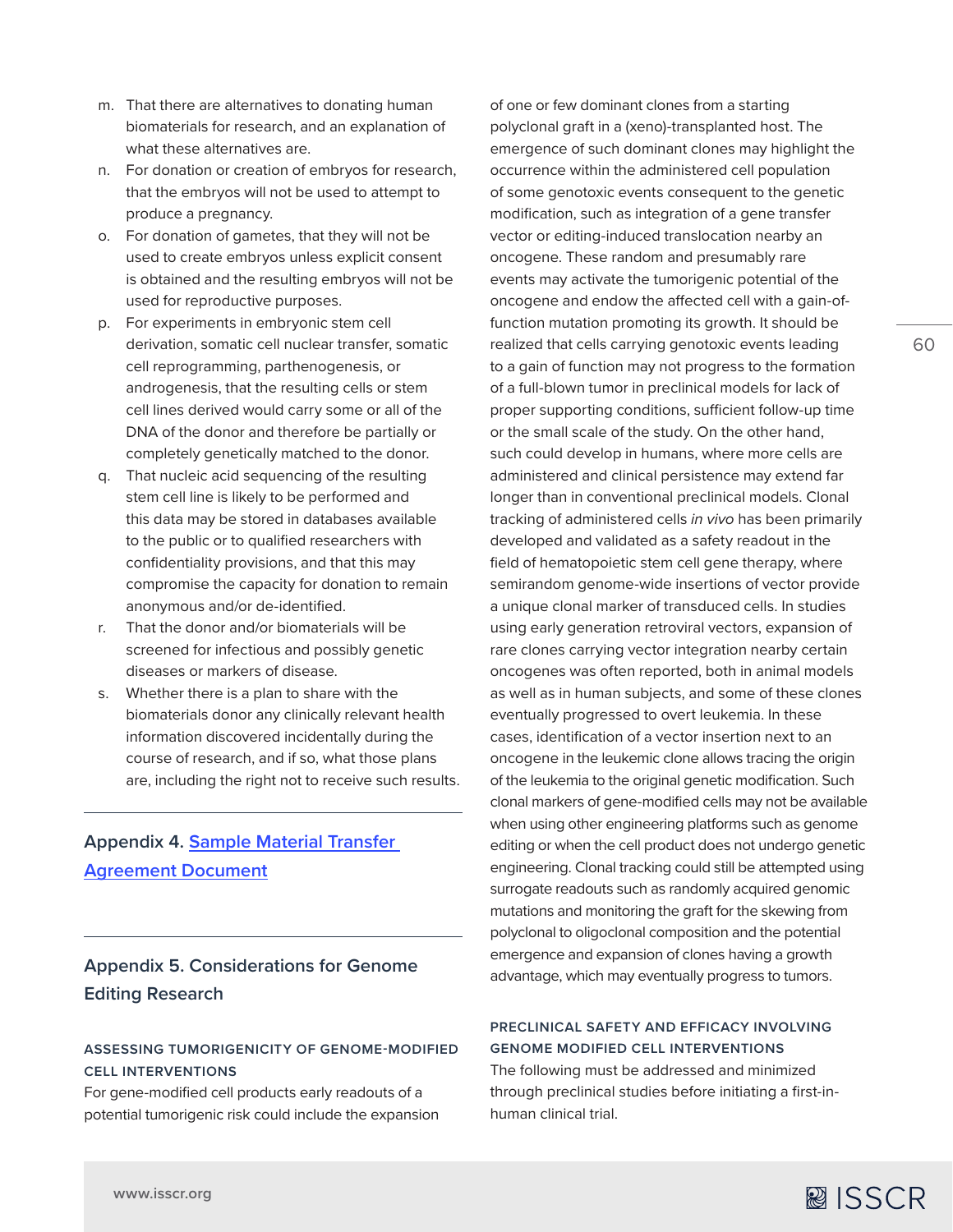## **ISSUES PARTICULAR TO GENE REPLACEMENT**

- 1. Semi-random insertion of exogenous DNA may cause genotoxicity when a sporadic insertion takes place near an oncogene and causes its activation by truncation and/or transcriptional activation or disrupts tumor suppressor genes. These events may be rare but due to the very large number of insertions typically occurring in some cell therapies, they may well occur within a cell product. The few cells bearing such insertions might then expand and become dominant in vivo because of the enhanced growth potential afforded by the mutation. Genome insertions are expected with integrating vector platforms (such as retro-/lentiviral vectors or transposons) but may also occur inadvertently and to lower extent when episomal DNA (i.e. from AAV vectors or plasmids) become incorporated by non-homologous end joining (NHEJ) at sites of DNA double-stranded breaks (DSB). For integrating vectors, a design should be used that minimizes the risk of genotoxic insertions (i.e. reducing the extent of transcriptional transactivation or readthrough from insertion site). Some knowledge should also be acquired on the genome-wide insertion pattern in the selected cell type and any existing specific biases that may increase the risk of genotoxic insertions. The genomic distribution of vector insertion should be assessed by preclinical studies in the cultured treated cells as well after in vivo administration into recipients, which should be monitored for the emergence of dominant clones with genotoxic insertions. Information available from prior studies performed with the same or similar vector backbone and target cells might alleviate the requirement for new extensive investigation. For non-integrating platforms, the residual extent of insertion or lack thereof should be investigated or previously known.
- 2. The potential mobilization of the vector, whether integrated or maintained as an episome, upon superinfection of the engineered cells in the recipient by wild-type virus, and the possibility of recombination of the vector genome with the wild-type viral genome should also be

considered among the potential long-term risk. It is expected that recombination of vector sequence with the parental viral genome would most often result in a replication-defective virus. However, the potential risk of incorporating a new and biohazardous gene in the viral gene pool should be considered and, if present, alleviated by adopting conditions minimizing such risk. Many integrating vectors derived from retro-/lenti-viruses are commonly designed to be "self-inactivating". This design means that upon integration the viral long terminal repeats are deleted of most transcription activating sequences. Such deletion makes the rescue of proviral expression, and its capture by the superinfecting virus, highly unlikely.

- 3. Cytoplasmic and nuclear exposure to exogenous nucleic acids, whether of viral, plasmid or other origin, and their replication intermediates might activate the innate immune sensing machinery in the treated cells. This activation may in turn trigger detrimental and inflammatory responses, potentially spreading to neighboring cells. Such responses might be minimal and only have subtle effects. However, if their activation is more robust or sustained they might impact the ability to engraft and adversely affect the clonal composition and long-term stability of an engineered cell graft. Importantly, these responses might be substantially augmented by excess impurities, such as DNA fragments and residual plasmid in the final cell product. Thus, efforts should be made to reduce impurities in the vector preparation.
- 4. Pre-existing immunity to viruses used to make gene transfer vectors may limit their application in vivo. This might be due to the presence of high-titer neutralizing antibodies in the plasma that may inactivate the vector and thus block gene transfer. Another possibility is the recognition of residual viral components in the transduced cells by T-cells, which may lead to the immune-mediated clearance of the transduced cells. The latter response might also affect ex vivo engineered cells if administered shortly after vector exposure. These immune responses may impact the in vivo survival of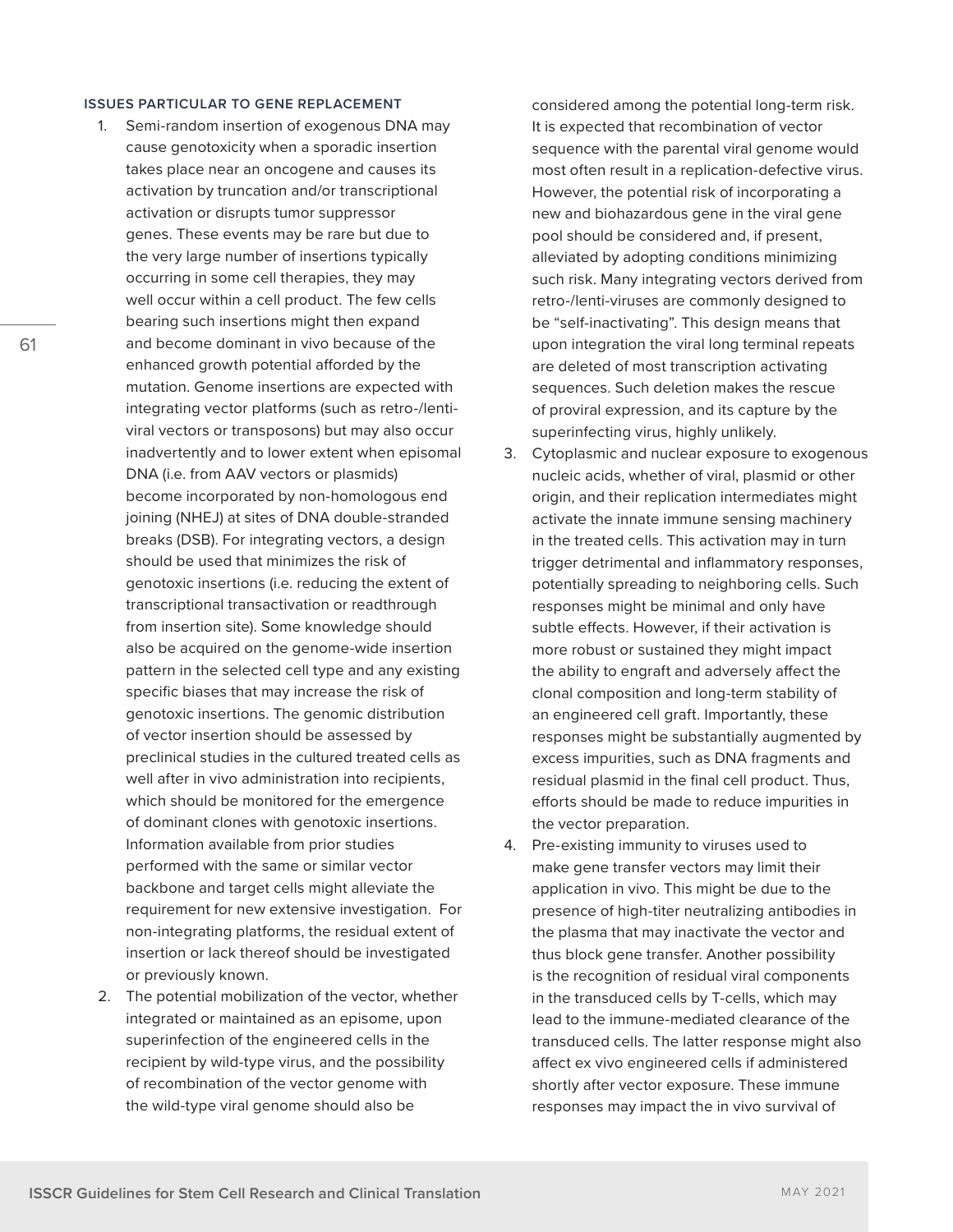engineered cells and should be appropriately investigated before clinical testing.

### **ISSUES PARTICULAR TO GENOME EDITING**

- 1. The first and best developed approach to genome editing exploits engineered endonucleases to deliver a DNA double-stranded break (DSB) to the intended target sequence. One main safety concern is the off-target activity of the nuclease. Extensive preclinical testing should be performed to interrogate the genomewide specificity of the editing reagents using orthogonal techniques. The target sequence is first chosen to be uniquely represented in the genome and with limited or no occurrence of any highly similar homologous sequences bearing only a few mismatches. Bioinformatic prediction of potential off targets is then performed to rule out potential activity in known sensitive genomic sites (such as tumor suppressor genes). An experimental assessment of specificity is then performed on DNA in vitro or in cell lines exposed to high concentration of the nuclease by one or more techniques, thus generating a list of candidate off-target sites, which are also analyzed comparatively with the bioinformatic predictions. Finally, the top ranked off-target sites are interrogated by deep sequencing for targeting by the nuclease in the selected target cells in conditions best representative of the intended clinical protocol. These studies should be conducted with proper positive and negative controls to determine sensitivity thresholds. Standard or threshold acceptance values for off targets are hard to provide across platforms, target cells and applications, and should be determined accordingly to the intended use.
- 2. Large genomic alterations, deletions and translocations are also induced, albeit to lower extent than NHEJ and HDR-mediated repair, at the DNA DSB sites, and are all difficult to evaluate. This is particularly true for allele drop-outs due to large deletions, which can encompass large segments of DNA. These events may be of particular concern if they lead to hemizygosity or even homozygosity for a loss-of-function mutation in a tumor suppressor gene. The possible contribution

to loss of heterozygosity by gene conversion in the course of repair of a DNA DSB should also be considered. Efforts should go into ruling out the occurrence of unwanted on-target genomic alterations above a threshold limit of detection and/or expectation. Moreover, the possible occurrence of genomic rearrangement involving sensitive loci should be cause for discarding the candidate reagents. When addressing the overall safety of a cell product that may comprise a small fraction of cells bearing genomic alterations below the threshold of detection one may be able to draw upon available past experience with geneand cell-based interventions using the same or other platforms with the same target cells.

3. Biodistribution studies of genome edited cells in suitable xenogeneic immunocompromised recipients should be performed to establish comparable behavior to untreated cells. Targeted editing by nucleases may leave a genetic scar. Such scars may be traceable, depending on the mechanism of repair of the DNA DSB. NHEJmediated DSB repair usually introduces small nucleotide insertion/deletions (indels) at the target site, which can be identified by deep sequencing the locus. However, some editing events might be missed because the original sequence is reconstituted or has been lost by a large deletion or because it was involved in a translocation. If only one base has been changed, it will be difficult to distinguish it from a sequencing error. Homology directed repair (HDR) of DSB can more easily be tracked because of the templated sequence changes in the target locus. Whenever feasible, strategies should be adopted to allow reliable tracking of the edited cells, for instance by recoding part of the target sequence in the template to introduce a traceable genetic marker. These base changes might also serve to protect the template from the action of the nuclease and improve the efficiency of editing. The genetic modifications introduced during editing could be used to track the fate, survival and biodistribution of the edited cells and their progeny. These studies will help to establish safety and efficacy of the treatment and address the possible relationship of eventual adverse events with the editing process

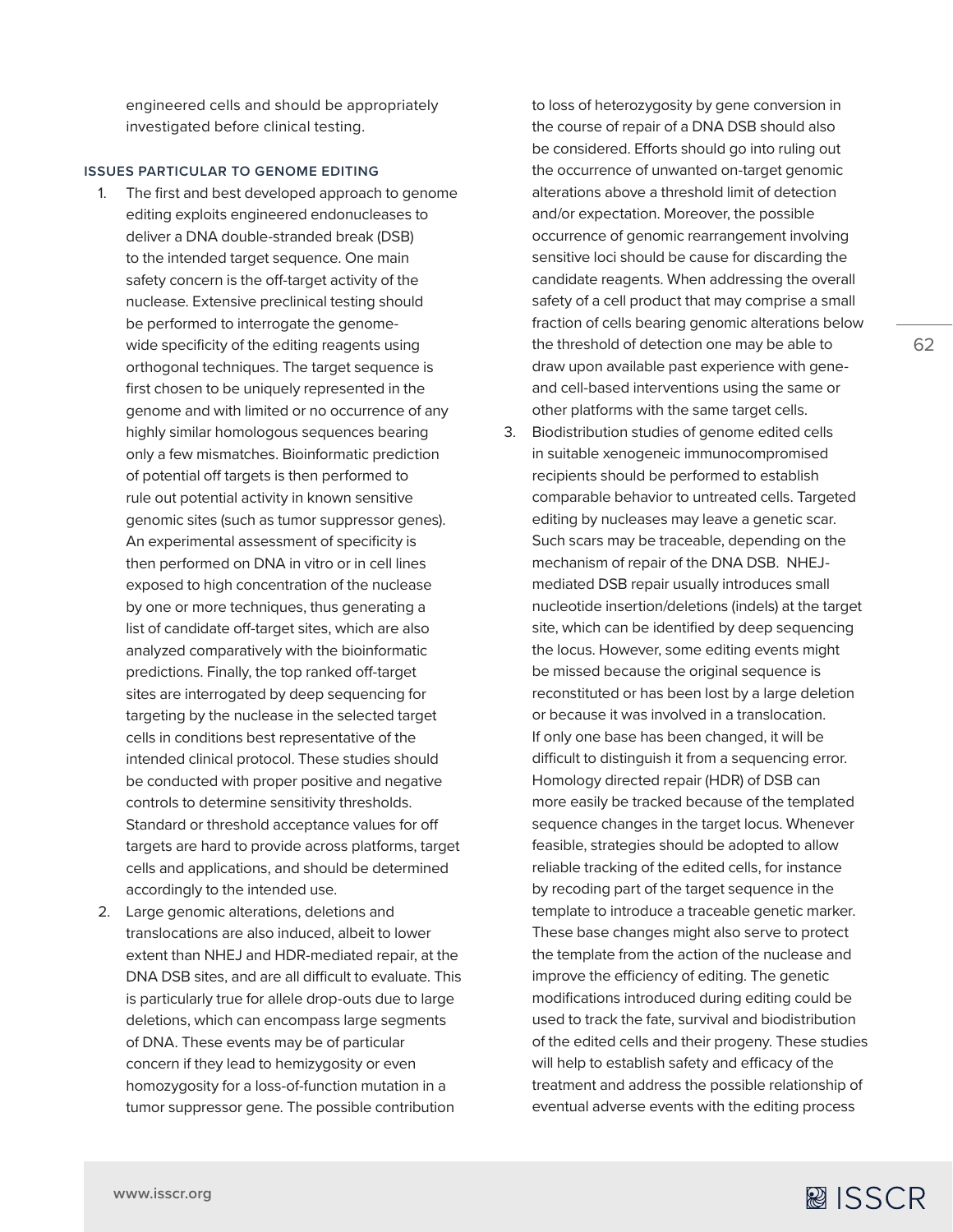(i.e. to distinguish the possible origin of abnormal differentiation, growth or transformation of some edited cells vs. background disease or age-related events). However, some edited cells may still escape tracking. Tracking of cells edited by base editors or epigenetic editors (see below) may prove even more difficult or perhaps impossible.

- 4. DNA DSB might induce DNA damage response in a dose-dependent manner as well as other signaling and transcriptional responses in cells treated for editing. P53-mediated responses have the potential to induce cell senescence with long-term detrimental effects and selection of p53+/- or -/- variants. The occurrence, extent and specific modes of such responses to genome editing still need to be investigated in most target cells and applications. Furthermore, combination of DNA DSB with vectors used to deliver the repair template for HDR may induce cumulative activation of innate immune sensors and trigger more detrimental responses. Such responses might only have transient effects but if robust and prolonged they might impact the cell survival, extent and time to engraftment, clonal composition and long-term stability of an engineered cell or tissue graft.
- 5. There are continuously emerging new technology platforms which introduce new editing modalities with broader reach and potentially improved precision and safety. For example: Break-less editors, Base editors, Prime editors (Anzalone et al., 2020). These new strategies are expected to provide improved editing precision at the target site by diminishing the spectrum of potential outcomes and to alleviate the burden imposed on the target cell by the DNA DSB. However, these new strategies also raise specific issues concerning monitoring for off-target effects. Specific tests might need to be designed to address genome wide specificity of these editors. In particular, many of these editors exploit the editing domain of an enzyme with constitutive activity independent of the binding of the fusion protein to DNA. Thus, off-target activity might be displayed semi-randomly in the genome and thus independently from the nearby occurrence of homology to the intended target sequence.

Because of its semi-random occurrence such off-target activity may escape detection when investigating bulk treated cells, where semirandomly distributed rare events would become noise. A possible strategy to address this issue is to compare SNVs among several single cellderived clones from the treated cells.

6. In vivo genome editing still remains challenging because it requires an effective and safe delivery of the editing machinery to sufficient numbers of the relevant cell type. Current platforms support either stable high-level expression of editors with concomitant increased risk of toxicity, off-target activity and immunogenicity (such as when using AAV vectors) or they fail to achieve satisfactory efficacy due to low expression level. Nanoparticle based delivery methods represent a promising approach for short-term expression, but are still difficult to target to tissues other than the liver. Furthermore, most genome editors comprise at least some components of bacterial origin and are thus likely to be immunogenic. The sustained expression or even the residual presence of such material in the edited cells might impact their survival in vivo and this risk should be appropriately investigated before clinical testing.

**Appendix 6. Informed Consent Standard for Stem Cell-Based Interventions Offered Outside of Formal Clinical Trials**

[https://www.isscr.org/docs/default-source/](https://www.isscr.org/docs/default-source/policy-documents/isscr-informed-consent-standards-for-stem-cell-based-interventions.pdf) [policy-documents/isscr-informed-consent-standards](https://www.isscr.org/docs/default-source/policy-documents/isscr-informed-consent-standards-for-stem-cell-based-interventions.pdf)[for-stem-cell-based-interventions.pdf](https://www.isscr.org/docs/default-source/policy-documents/isscr-informed-consent-standards-for-stem-cell-based-interventions.pdf)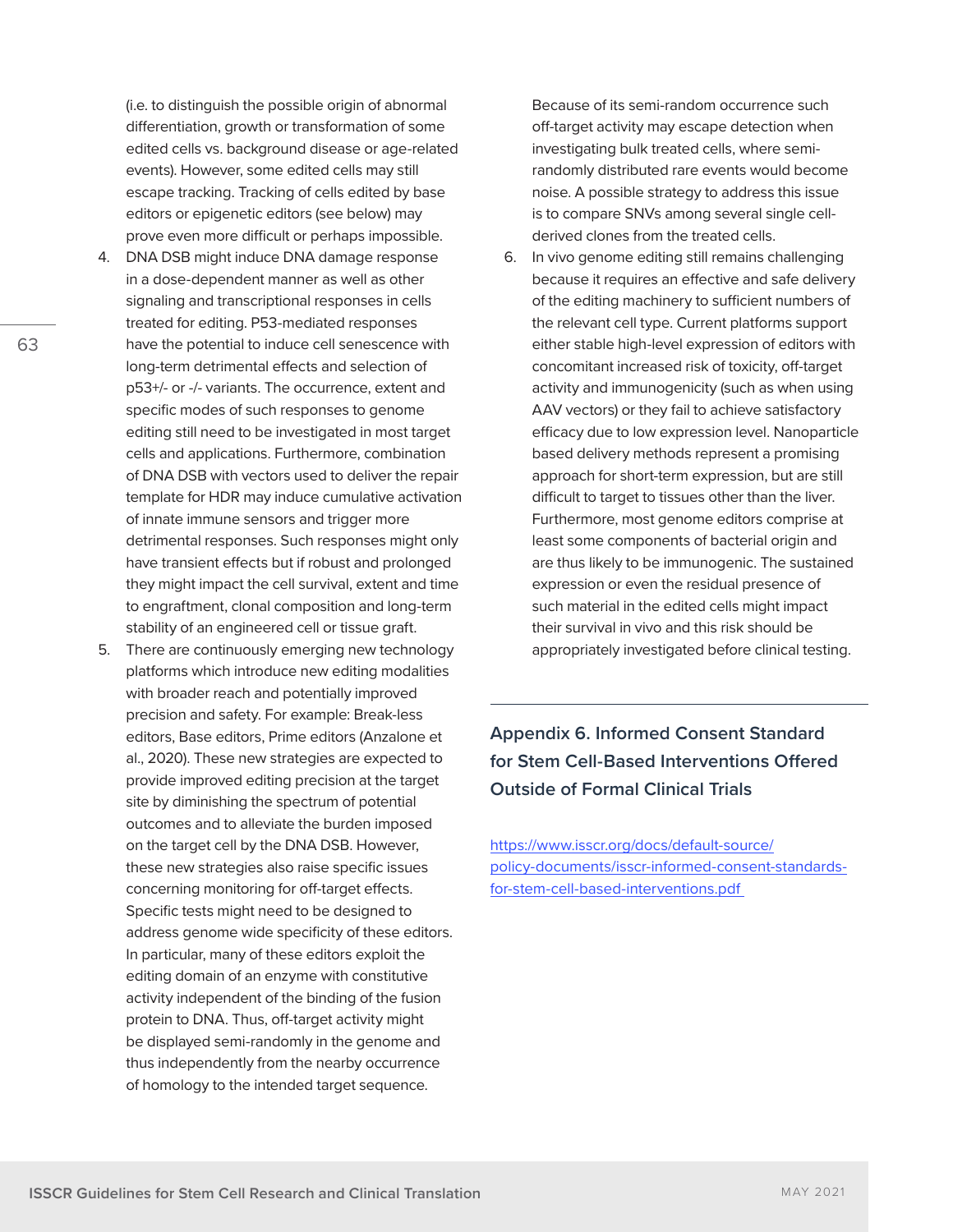# **Glossary**

Definitions and discussion of terminology relevant to these guidelines. Other definitions can be found at <http://stemcells.nih.gov>.

# **G.1 The term "embryo" and other terms used to describe early stages of development**

**Blastocyst:** The stage of preimplantation embryo development that, for humans, occurs around day 5–6 after fertilization or intracytoplasmic sperm injection. The blastocyst contains a fluid filled central cavity (blastocoele), an outer layer of cells (trophectoderm) and an inner cell mass (ICM). The trophectoderm cells attach the embryo to the uterine wall, and the ICM forms the embryo proper. The human blastocyst hatches from the zona pellucida (a surrounding glycoprotein shell) around days six-seven after fertilization. Thereafter, and coupled to implantation, the ICM of the blastocyst begins to organize itself into a flattened embryonic disc and associated amnion.

**Cleavage stage embryo (preimplantation stage):** The embryonic stage that follows the first division of the zygote and ends upon morula compaction; precise stages include the two-cell, four-cell, eight-cell and 16 cell embryo. In humans, each cleavage division takes around 18–24 hours.

**Embryo:** The term "embryo" has been defined and used differently in various biological contexts as discussed below.

In this document, the term "embryo" is used generically to describe all stages of development from the first cleavage of the fertilized ovum to nine weeks post fertilization in the human, including the placenta and other extraembryonic membranes.

More precise terms have been used to describe specific stages of embryogenesis; for example, the two, four and eight cell stages, the compacting morula and the blastocyst all describe particular stages of preimplantation embryonic development.

Prior to implantation, the embryo represents a simple cellular structure with minimal cellular specialization, but soon after implantation a defined structure called the primitive streak begins to form and marks the future posterior region of the embryo. After this time twinning of the embryo can no longer occur as there is irreversible commitment to the development of more complex and specialized tissues and organs.

Classical embryology used the term embryo to connote different stages of post-implantation development (for example, the primitive streak and onwards to fetal stages). Indeed, Dorland's Illustrated Medical Dictionary (27th edition,1988 edition, W. B. Saunders Company) provides the definition "in animals, those derivatives of the fertilized ovum that eventually become the offspring, during their period of most rapid development, i.e., after the long axis appears until all major structures are represented. In man, the developing organism is an embryo from about two weeks after fertilization to the end of seventh or eighth week." An entry in Random House Webster's College Dictionary reads "in humans, the stage approximately from attachment of the fertilized ovum (egg or MII oocyte) to the uterine wall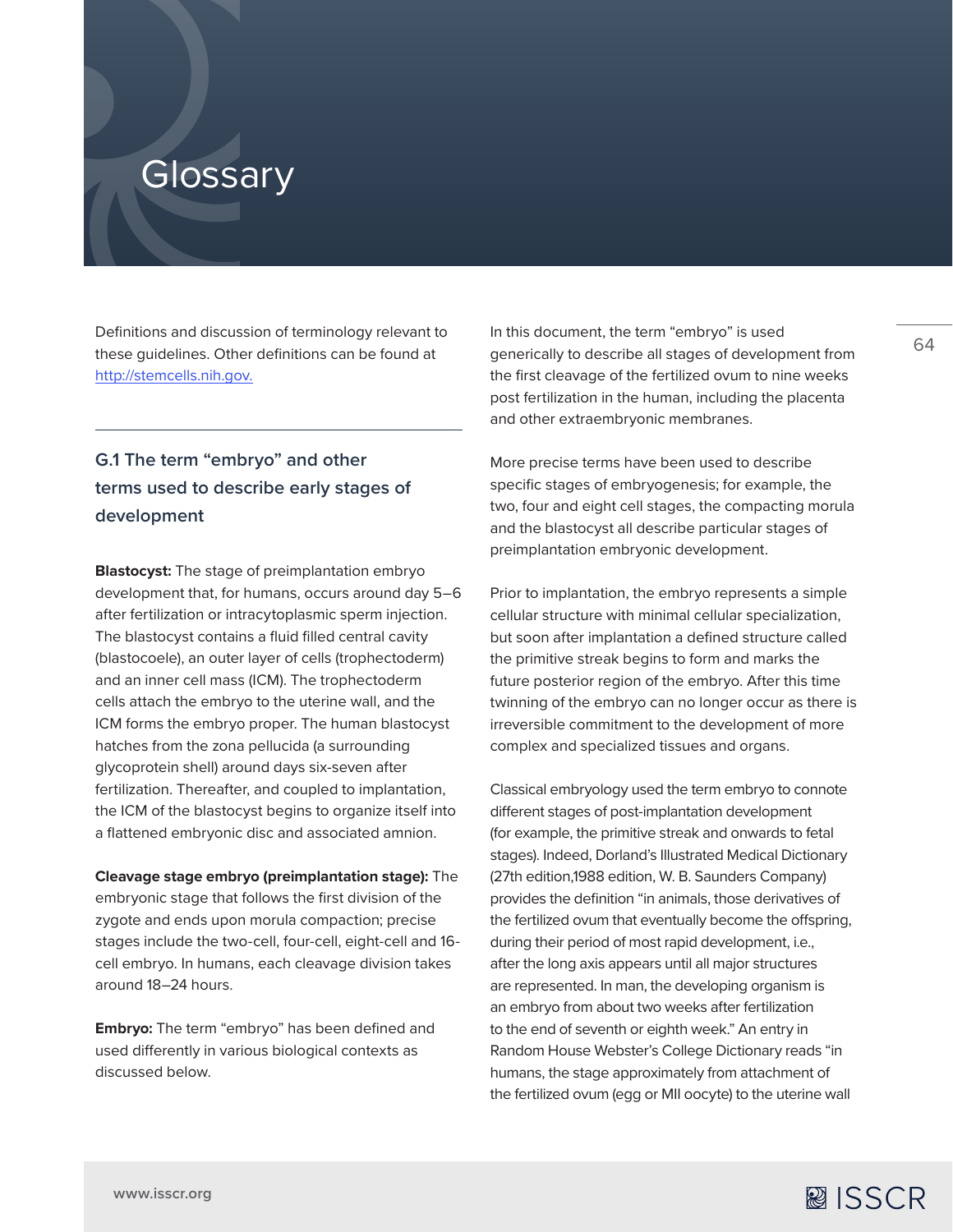until about the eighth week of pregnancy." However, the nomenclature is often extended by modern embryologists for the human to include the stages from first cleavage of the fertilized ovum onwards to seven to nine weeks post fertilization, after which the term fetus is used.

**Fetus:** In this document, the term "fetus" is used to describe post-embryonic stages of human prenatal development, after major structures have formed. In humans, this period is from eight to nine weeks after fertilization until birth. The term is often not used in animals where "embryo" is used for any stage from fertilization to term.

**Stem cell-based embryo models:** Advances in cellular engineering make possible the assembly, differentiation, aggregation, or re-association of cell populations in a manner that models or recapitulates key stages of embryonic development. Such experimental systems can provide essential insights into embryo and tissue development but raise concerns when such structures achieve complexity to the point where they might realistically manifest the ability to undergo further integrated development if cultured for additional time *in vitro.* There are two types of stem cellbased embryo models.

#### **Non-integrated stem cell-based embryo models:**

These stem cell-based embryo models will experimentally recapitulate some, but not all aspects of the peri-implantation embryo, for example differentiation of the embryonic sac or embryonic disc in the absence of extraembryonic cells. These stem cell-based embryo models do not have any reasonable expectations of specifying additional cell types that would result in formation of an integrated embryo model. Gastruloids are an example of a nonintegrated stem cell-based embryo model.

 **Integrated stem cell-based embryo models:** These stem cell-based embryo models contain the relevant embryonic and extra-embryonic structures and could potentially achieve the complexity where they might realistically manifest the ability to undergo further integrated development if cultured for additional time *in vitro*. Integrated stem cellbased embryo models could be generated from

a single source of cells, for example expanded potential human pluripotent stem cells capable of coordinately differentiating into embryonic and extraembryonic structures. Alternatively, integrated stem cell-based embryo models could also be generated through the formation of cellular aggregates where extraembryonic/embryonic cells from one source are combined with embryonic/ extraembryonic cells from different sources to achieve integrated human development. This might include using non-human primate cells as one of the sources. Previous restrictions on preimplantation human embryo culture (the "14-day/primitive streak rule") were not written to apply to integrated stem cell-based embryo models. Thus, these guidelines specify the imperative for specialized review when such research is designed to model the integrated development of the entire embryo including its extraembryonic membranes. A guiding principle of review should be that the integrated stem cellbased embryo models should be used to address a scientific question deemed highly meritorious by a rigorous review process. Blastoids are an example of an integrated stem cell model.

**Morula:** The compacting grape-like cluster of 16 cells, typically formed by the human embryo four days after fertilization.

**Nuclear Transfer:** This process involves the insertion of a nucleus of a cell into an ovum from which the nuclear material (chromosomes) has been removed. The ovum will reprogram (incompletely) the cell nucleus to begin development again. Embryos created by nuclear transfer are typically abnormal and often die during development, but rarely are capable of development to term. ICMs from blastocysts derived by nuclear transfer can form apparently normal embryonic stem cells.

**Organoid:** A tissue culture-derived structure growing in 3D and derived from stem cells that recapitulate the cell composition and a subset of the physiological functions of an organ through principles of self-organization.

**Parthenogenetic embryo:** Activation of the unfertilized mammalian ovum (usually accompanied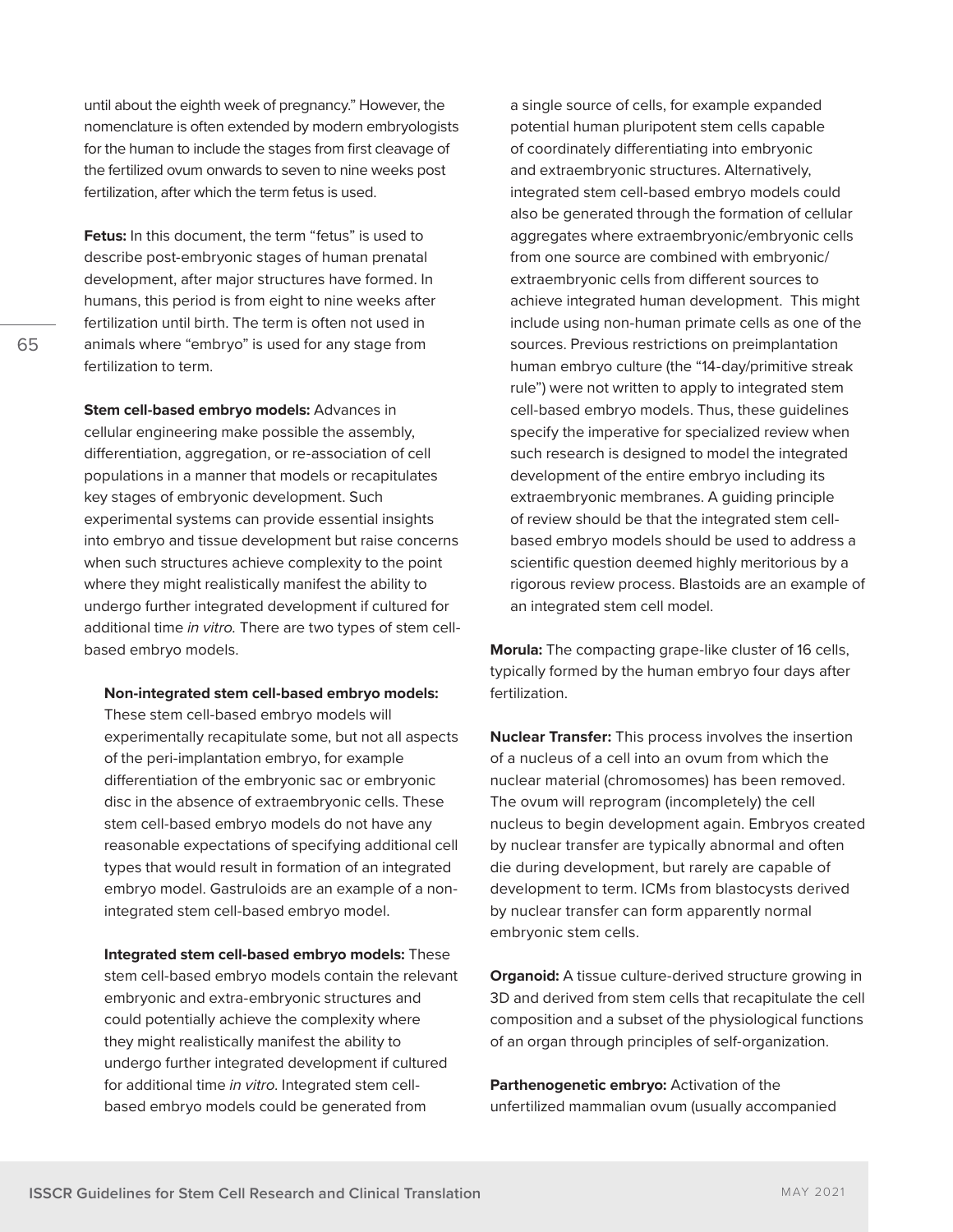by duplication of the haploid genome) can result in embryonic development, and embryonic stem cells can be derived from the ICMs of parthenogenetic blastocysts. After uterine transfer, parthenogenetic embryos of non-human animals have been observed to progress through early post-implantation development but further development is compromised by an underdeveloped placental system that prevents normal gestation. Gynogenesis is a particular form of parthenogenesis in which an embryo is created from the genetic contributions (female pronuclei) of two different zygotes. Androgenesis entails creation of an embryo that incorporates the male pronuclei from two different zygotes.

**Zygote:** The fertilized single cell pronuclear ovum (egg), typically observed in humans between 20–35 hours after insemination with sperm.

# **G.2 Terminology relating to developmental potential**

**Pluripotent:** The state of a single cell that is capable of differentiating into all tissues of an organism, with exception of the extraembryonic cell types.

**Multipotent:** The state of single cells that are capable of differentiating into multiple cell types, but not all of the cells of an organism. Multipotent cells, exemplified by the hematopoietic stem cell, give rise to a range of cells within a specific tissue. Within the developing organism multipotent cells may give rise to derivatives of more than one embryonic germ layer, as for mesendodermal progenitors. In the adult, multipotent cells are typically restricted to becoming derivatives of a specific germ layer (endoderm, ectoderm, mesoderm), organ, or tissue.

**Teratoma:** A benign, encapsulated mass of complex differentiated tissues comprising elements of all three embryonic germ layers: ectoderm, endoderm, and mesoderm. In the context of stem cell research, the teratoma assay entails injection of cell populations into immune-deficient murine hosts to assess their pluripotency (their capacity to produce derivatives from all three germ layers). These structures are

distinct from teratocarcinomas in which, in addition to the differentiated derivatives, undifferentiated stem cells persist.

**Totipotent:** The state of a cell that is capable of giving rise to all types of differentiated cells found in an organism, as well as the supporting extra-embryonic structures of the placenta. A single totipotent cell might, by division *in utero*, reproduce the whole organism, but to date this has only been demonstrated by zygotes or blastomeres of early cleavage stage embryos.

**Unipotent:** The state of single cells that are capable of differentiating only along a specific cell lineage and are exemplified by lineage-committed progenitors of the hematopoietic system (for example, erythroblasts). Unipotent stem cells undergo self-renewal and differentiation along a single lineage, as exemplified by the spermatogonial stem cell.

# **G.3 "Chimeras" in stem cell research**

**Chimera:** An organism carrying cell populations derived from two or more (genetically distinct) sources, where the latter include zygotes, later stage embryos, liveborn animals, or cells grown in culture. N.B. While rare, some humans are natural chimeras due to the aggregation of two preimplantation stage embryos. More commonly, cells may cross the placental barrier from mother to fetus or vice versa and persist in the 'host' for life (Madam 2020). The word chimera should, therefore, be used as a neutral scientific term, in contrast to its mythological origins.

**Interspecies chimeras:** Interspecies chimeras are animals containing integrated cellular contributions from another species. The degree of contribution can range from minor to extensive. For example, chimeras can be derived when human stem cells are transferred into non-human embryos. There are three types of true human-animal chimeras bearing special concern: (a) those that have the capacity for widespread chimerism, and (b) those that have a significant degree of chimerism to the central nervous system and (c) those that have chimerism of the germline. Human-to-non-human primate chimeras or cellular

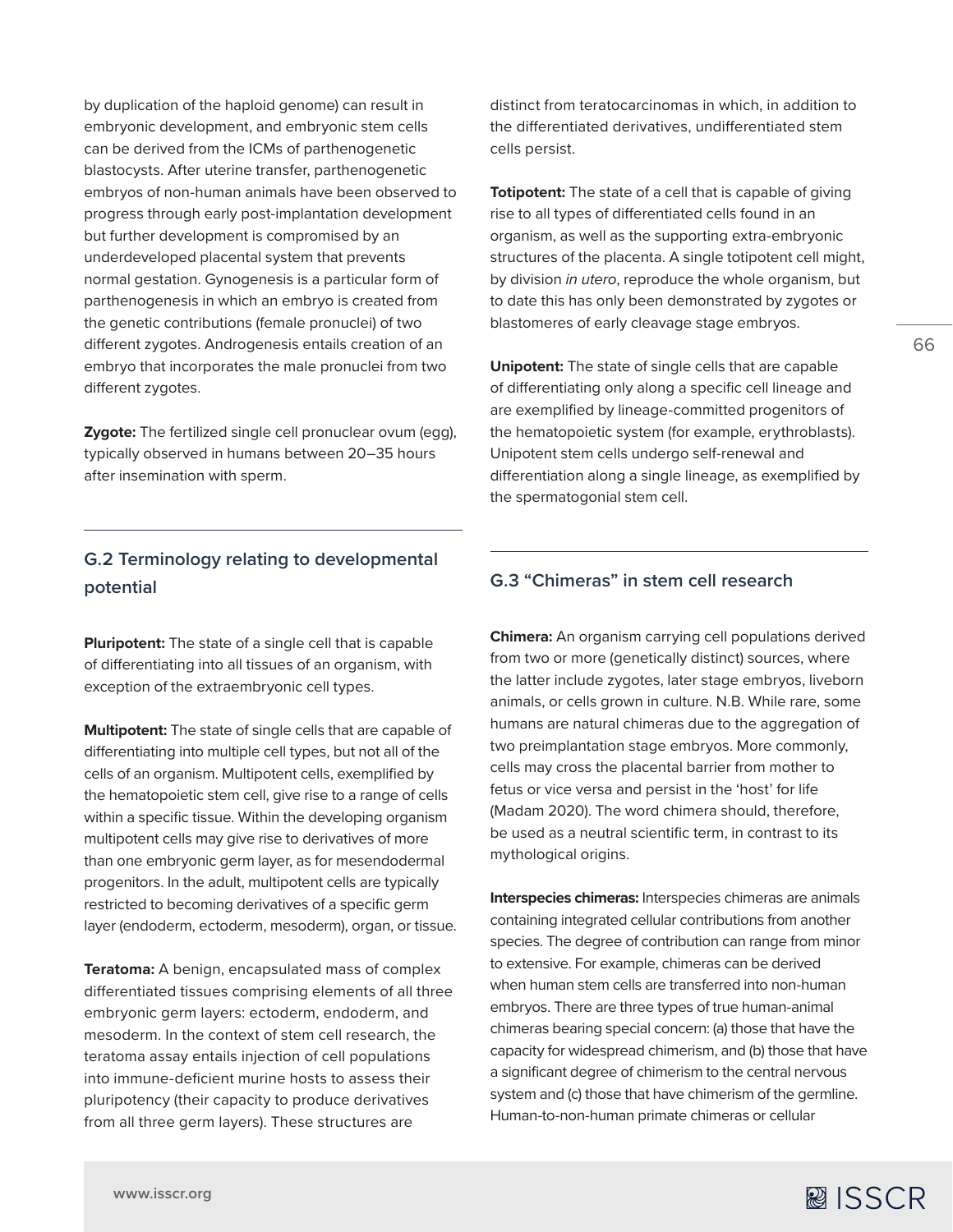xenotransplants formed at any stage of development warrant particular attention. For additional guidance on the review of human-animal chimeras, please consult the ISSCR white paper on chimeras (Hyun *et al.*, 2020).

#### **Cellular transplants into postnatal animal hosts:**

Although formally the resulting animal can still be classed as chimera, where human cells with limited fate, in terms of cell type or tissue distribution are introduced into defined positions in postnatal animals (or late embryonic stages), this is usually referred to as a transplant or graft into a host. The graft can be homotopic, where it can integrate into the host tissue, or ectopic, where it may develop as a defined structure. Unless the methods involve transplanting human germ cells into animal gonads, these types of experiment will generally be of little concern, although they should be subject to review by an animal ethics committee.

## **G.4 Terms used in transplantation**

**Allogeneic transplantation:** Refers to the transplantation of cells from a donor to another person, either related (as when from a sibling or parent) or from an unrelated individual. In hematopoietic stem cell transplantation, unrelated donors may be identified from large donor registries as being histocompatible or matched to the transplant recipient at a series of human leukocyte antigens known to mediate transplant rejection. Allogeneic hematopoietic stem cell transplantation carries with it the potential for the donor's transplanted cells to mount an immune attack against the recipient (graft versus host disease), while solid organ transplant carries the risk of the recipient's immune system rejecting the allograft. Both clinical settings require the use of immunosuppressive drugs, which in the case of solid organ transplant recipients must be taken lifelong, placing them at risk of infectious complications.

**Autologous transplantation:** Refers to the transplantation to an animal or human patient of his/ her own cells. Because the cells are recognized by the patient's immune system as "self," no rejection or immune incompatibility is observed. Consequently, autologous transplantation of cells typically carries

fewer risks than allogeneic transplantation. Generation of embryonic stem cells by somatic cell nuclear transfer or derivation of induced pluripotent stem cells by reprogramming offers a potential source of autologous cells for many different transplantation studies, offering the theoretical advantage of immune compatibility.

**Homologous use:** Refers to intended therapeutic use of cells within their native physiological context, for example, the transplantation of hematopoietic stem cells to regenerate the blood, or the use of adipose tissue to reconstruct a breast.

**Non-homologous use:** Refers to intended therapeutic use of cells outside their native physiological context, for example, the transplantation of hematopoietic cells or mesenchymal stromal cells into the heart or brain.

**Tumorigenicity:** The property of cells that describes their potential for forming tumors, or an abnormal growth of cells.

# **G.5 General terms pertaining to research and research participants**

**Assent:** In the context of clinical research, assent means the participant agrees to take part. To give assent means that the participant is engaged in research decision-making in accordance with his or her capacities. Children and adolescents who are legal minors cannot give legally valid informed consent, but they may be able to give assent. Assent demands that the legal minor provide affirmative agreement to participate in research.

**Clinical research:** Any systematic research conducted with human subjects or groups of human subjects or on materials from humans, such as tissue samples.

**Clinical trials:** Any research study that prospectively assigns human subjects or groups of human subjects to one or more health-related interventions to evaluate the effects on health outcomes. Interventions include but are not restricted to drugs, cells and other biological products, surgical procedures, radiological procedures,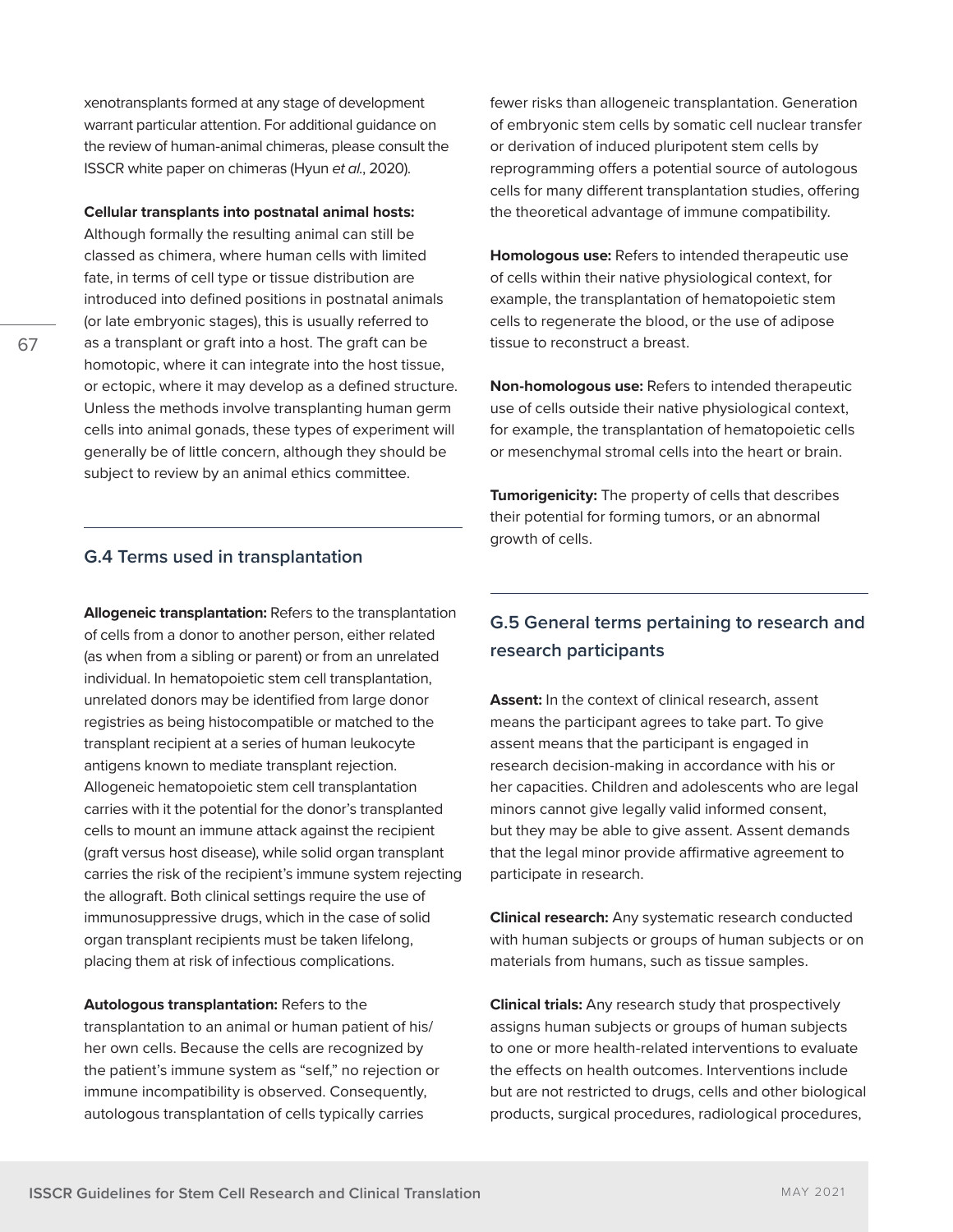diagnostics, devices, behavioral treatments, process-ofcare changes, preventive care.

**Compensation:** Payment for research subjects' nonfinancial burdens incurred during the course of their research participation, most commonly their time, effort, and inconvenience.

**Correlative studies:** Studies, typically occurring within clinical trials, that explore the cause and effects of an intervention on biological targets involved in a disease process or linkages among groups or different elements of a group.

**Incidental finding:** A discovery concerning an individual research participant or tissue donor that does not relate directly to the aims of a study but that has potential health or reproductive importance for the individual.

**Minimal risk:** Risk from procedures to human subjects or tissue donors that is comparable to the probability and the magnitude of harms that are ordinarily encountered in daily life or during the performance of routine physical or psychological examinations or tests.

**Minor increase over minimal risk:** An increment in risk that is only a fraction above the minimal risk threshold and considered acceptable by a reasonable person.

**Observational studies:** A type of clinical research where investigators observe human subjects or groups of human subjects to measure variables of interest; the assignment of subjects into a treated group versus a control group is not controlled by the investigator.

**Reimbursement:** Repayment for research subjects' outof-pocket expenses incurred during their participation in research.

**Sham procedures: Procedures used as controls in** clinical trials that mimic experimental procedures for research subjects in the "treatment" arm. These are performed to prevent research subjects and physicians assessing their outcomes and from knowing which arm of the trial the subject has been enrolled in. They are also sometimes performed to control for the effects that treatment delivery (rather than the treatment per se) has on a disease process. Sham procedures vary in their invasiveness. Examples include saline injections (where

research subjects are injected with saline instead of cells), sham cardiac catheterization (where research subjects receive cardiac catheterization but are not injected with cells), and partial burr holes to the cranium (where researchers imitate the experience of receiving brain surgery by drilling a depression in the skull).

**Undue inducement:** An offer or reward so attractive that it threatens to impair the ability of prospective research subjects or donors to exercise proper judgment, or it encourages them to agree to procedures for which they are strongly averse.

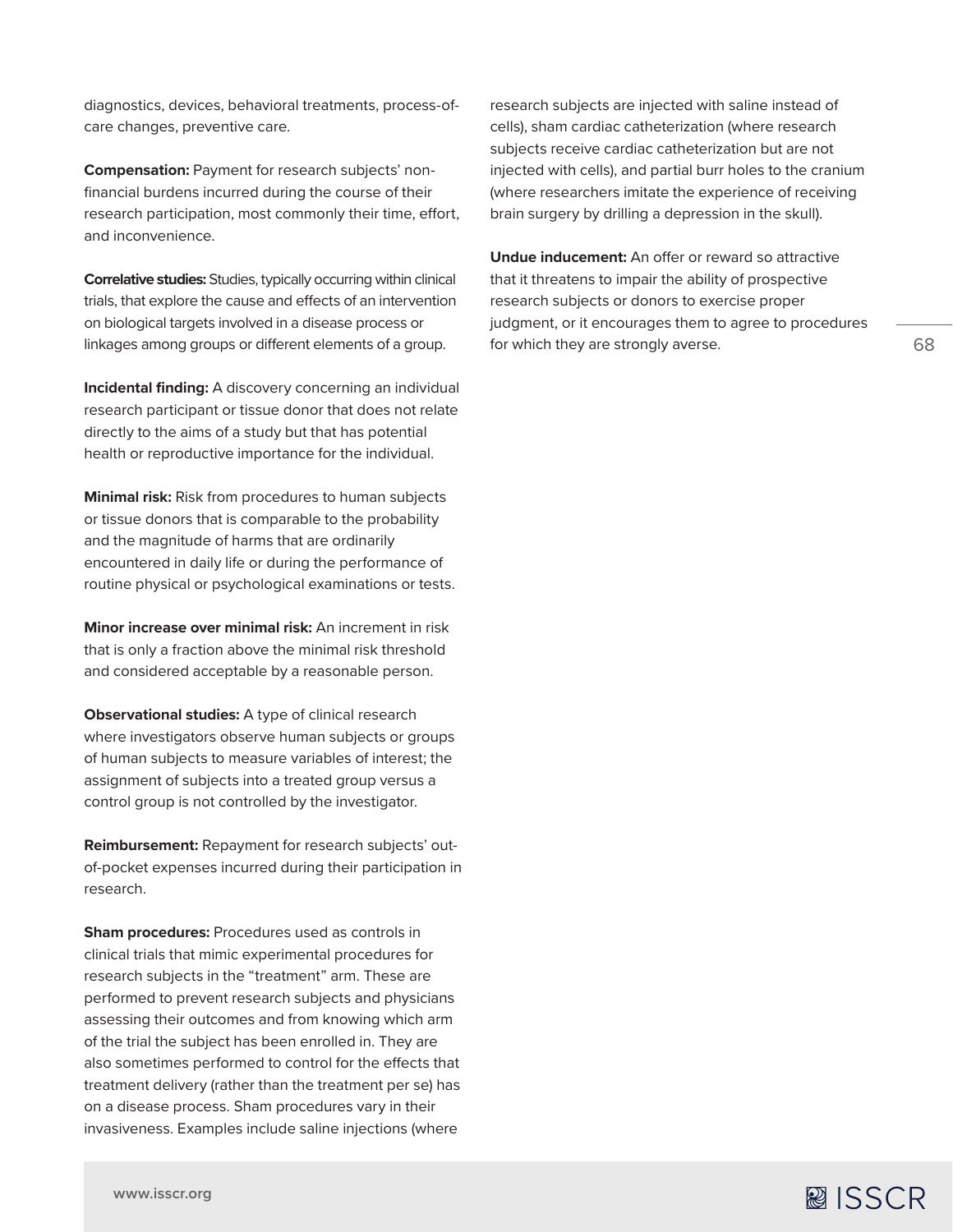# References

Academy of Medical Sciences (2011). Animals containing human material. [http://www.acmedsci.ac.uk/policy/policy-projects/](http://www.acmedsci.ac.uk/policy/policy-projects/animals-containing-human-material/) [animals-containing-human-material/](http://www.acmedsci.ac.uk/policy/policy-projects/animals-containing-human-material/)

American College of Obstetricians and Gynecologists (2006). Using preimplantation embryos for research. ACOG Committee Opinion No. 347. *Obstet. Gynecol. 108,* 1305–1317.

Bacman, S., Williams, S., Pinto, M. *et al.* Specific elimination of mutant mitochondrial genomes in patient-derived cells by mitoTALENs. *Nat Med 19,* 1111–1113 (2013).<https://doi.org/10.1038/nm.3261>

Bacman SR, Kauppila JHK, Pereira CV, *et al.* MitoTALEN reduces mutant mtDNA load and restores tRNAAla levels in a mouse model of heteroplasmic mtDNA mutation [published correction appears in Nat Med. 2018 Oct 5;:]. *Nat Med.* 2018;24(11):1696–1700. doi:10.1038/ s41591-018-0166-8

Benjaminy S, Kowal SP, MacDonald IM, Bubela T. Communicating the promise for ocular gene therapies: challenges and recommendations. Am J Ophthalmol. 2015 Sep;160(3):408-415.e2. doi: 10.1016/j.ajo.2015.05.026. Epub 2015 May 30. PMID: 26032192.

Boer, G. J. (1994). Ethical guidelines for the use of human embryonic or fetal tissue for experimental and clinical neurotransplantation and research. *Journal of Neurology 242,* 1–13.

Boutron, I., Dutton, S., Ravaud, P., and Altman, D.G. (2010). Reporting and interpretation of randomized controlled trials with statistically nonsignificant results for primary outcomes. *JAMA 303,* 2058-2064.

Bubela T, McCabe C, Archibald P, Atkins H, Bradshaw SE, Kefalas P, Mujoomdar M, Packer C, Piret J, Raxworthy M, Soares M, Viswanathan S. Bringing regenerative medicines to the clinic: the future for regulation and reimbursement. *Regen Med.* 2015;10(7):897-911. doi: 10.2217/ rme.15.51. Epub 2015 Nov 13. PMID: 26565607.

Camacho, L.H., Bacik, J., Cheung, A., and Spriggs, D.R. (2005). Presentation and subsequent publication rates of phase I oncology clinical trials. *Cancer 104,* 1497-1504.

Costa-Borges, N., Nikitos, E., Spath, K. *et al.* (2020) First registered pilot trial to validate the safety and effectiveness of maternal spindle transfer to overcome infertility associated with poor oocyte quality. *Fertility & Sterility* (Abstract only) *114,* issue 3, supplement , e71-e72 <https://doi.org/10.1016/j.fertnstert.2020.08.220>

Council for International Organizations of Medical Sciences (2016). International Ethical Guidelines for Health-related Research Involving Humans. <https://cioms.ch/wp-content/uploads/2017/01/WEB-CIOMS-EthicalGuidelines.pdf>

Department of Health, and Education and Welfare (1979). Report of the National Commission for the Protection of Human Subjects of Biomedical and Behavioral Research (The Belmont Report). 44 Fed. Reg. 23, 192. ESHRE Taskforce on Ethics and Law (2001). The moral status of the pre-implantation embryo. Hum. Reprod. *17,* 1409–1419.

Easson EC, Russell MH. Cure of Hodgkin's disease. *BMJ.* 1963;5347:1704–7.

Ethics Committee of American Society for Reproductive Medicine (2013). Donating embryos for human embryonic stem cell (hESC) research: a committee opinion. *Fertil. Steril. 100,* 935–939.

European Parliament and Council of the European Union (2001). Directive 2001/20/EC of the European Parliament and of the Council of 4 April 2001 on the approximation of the laws, regulations and administrative provisions of the Member States relating to the implementation of good clinical practice in the conduct of clinical trials on medicinal products for human use. (Official Journal of the European Union).

European Science Foundation (2000). Good scientific practice in research and scholarship. Science Policy Briefing. [http://archives.esf.org/](http://archives.esf.org/fileadmin/Public_documents/Publications/ESPB10.pdf) [fileadmin/Public\\_documents/Publications/ESPB10.pdf](http://archives.esf.org/fileadmin/Public_documents/Publications/ESPB10.pdf)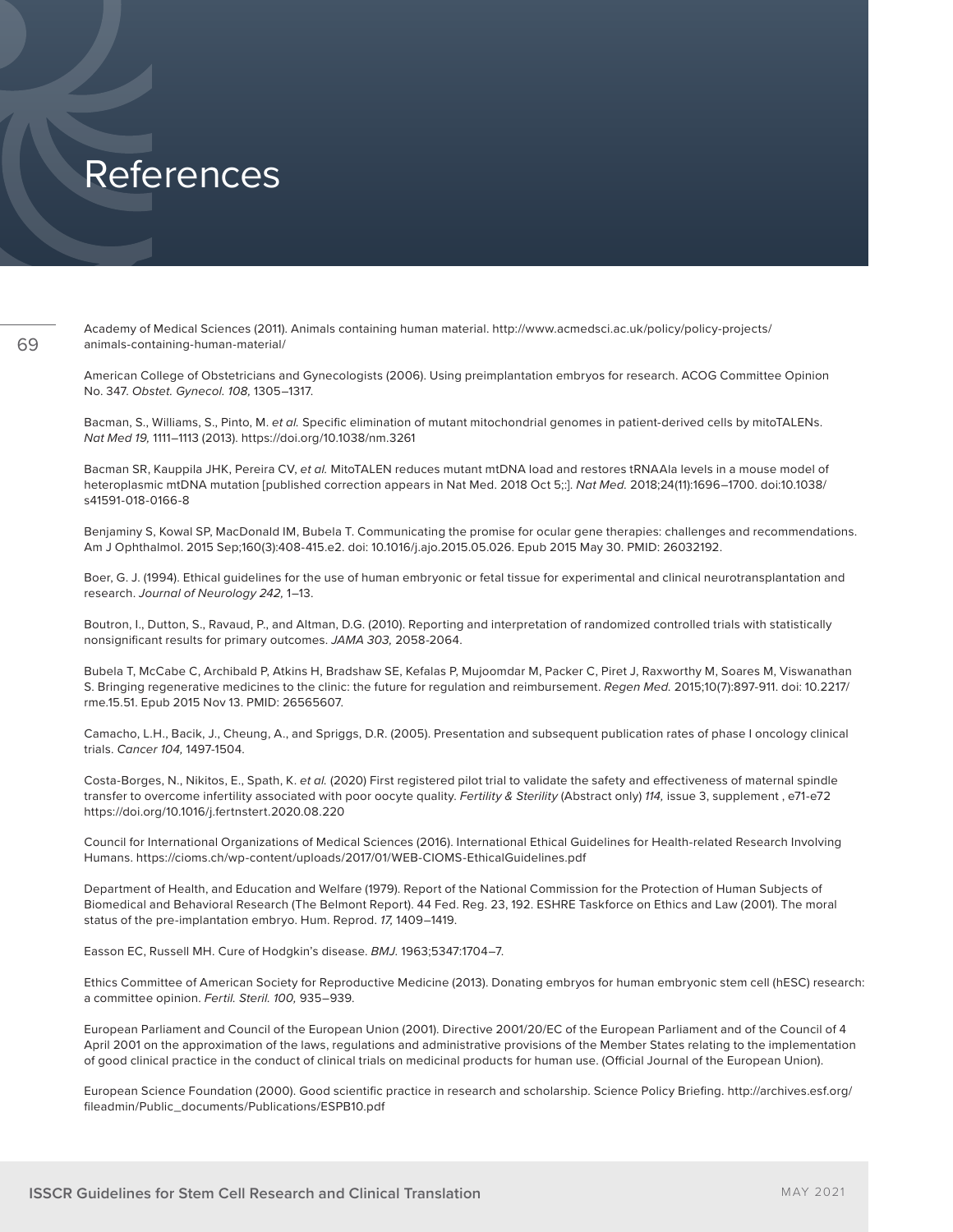Fisher, M., Feuerstein, G., Howells, D.W., Hurn, P.D., Kent, T.A., Savitz, S.I., and Lo, E.H. (2009). Update of the stroke therapy academic industry roundtable preclinical recommendations. *Stroke 40,* 2244–2250.

Flory, J., and Emanuel, E. (2004). Interventions to improve research participants' understanding in informed consent for research: a systematic review. *JAMA 292,* 1593–1601.

Food and Drug Administration (2017). FDA Announces Comprehensive Regenerative Medicine Policy Framework. [https://www.fda.gov/](https://www.fda.gov/news-events/press-announcements/fda-announces-comprehensive-regenerative-medicine-policy-framework) [news-events/press-announcements/fda-announces-comprehensive-regenerative-medicine-policy-framework](https://www.fda.gov/news-events/press-announcements/fda-announces-comprehensive-regenerative-medicine-policy-framework)

Freeman, G.A., and Kimmelman, J. (2012). Publication and reporting conduct for pharmacodynamic analyses of tumor tissue in early-phase oncology trials. *Clinical Cancer Research 18,* 6478–6484.

Frei, E. 3rd & Gehan, E. A. Definition of cure for Hodgkin's disease. *Cancer Res. 31,* 1828–1833 (1971).

Fung M, Yuan Y, Atkins H, Shi Q, Bubela T. Responsible Translation of Stem Cell Research: An Assessment of Clinical Trial Registration and Publications. *Stem Cell Reports.* 2017 May 9;8(5):1190–1201. doi: 10.1016/j.stemcr.2017.03.013. Epub 2017 Apr 13. PMID: 28416287; PMCID: PMC5425617.

Haimes, E., Skene, L., Ballantyne, A.J., Caulfield, T., Goldstein, L.S., Hyun, I., Kimmelman, J., Robert, J.S., Roxland, B.E., Scott, C.T., *et al.* (2013). Position statement on the provision and procurement of human eggs for stem cell research. *Cell Stem Cell 12,* 285–291.

Henderson, V.C., Kimmelman, J., Fergusson, D., Grimshaw, J.M., and Hackam, D.G. (2013). Threats to validity in the design and conduct of preclinical efficacy studies: a systematic review of guidelines for *in vivo* animal experiments. *PLoS Medicine 10,* e1001489.

Hudson, G., Takeda, Y. & Herbert, M. Reversion after replacement of mitochondrial DNA. *Nature* 574, E8–E11 (2019). [https://doi.org/10.1038/](https://doi.org/10.1038/s41586-019-1623-3) [s41586-019-1623-3](https://doi.org/10.1038/s41586-019-1623-3)

Human Fertilization and Embryology Authority (2016). Scientific review of the safety and efficacy of methods to avoid mitochondrial disease through assisted conception: 2016 update. [https://www.hfea.gov.uk/media/2611/fourth\\_scientific\\_review\\_mitochondria\\_2016.pdf](https://www.hfea.gov.uk/media/2611/fourth_scientific_review_mitochondria_2016.pdf)

Human Fertilization and Embryology Authority (2019). Code of Practice, 9th Edition. [https://portal.hfea.gov.uk/media/1527/](https://portal.hfea.gov.uk/media/1527/2019-12-16-code-of-practice-9th-edition-december-2019.pdf) [2019-12-16-code-of-practice-9th-edition-december-2019.pdf](https://portal.hfea.gov.uk/media/1527/2019-12-16-code-of-practice-9th-edition-december-2019.pdf)

Hyslop LA, Blakeley P, Craven L, Richardson J, Fogarty NM, Fragouli E, Lamb M, Wamaitha SE, Prathalingam N, Zhang Q, O'Keefe H. Towards clinical application of pronuclear transfer to prevent mitochondrial DNA disease. *Nature.* 2016 Jun 8 534: 383–386.

Hyun, I. (2013). Therapeutic hope, spiritual distress, and the problem of stem cell tourism. *Cell Stem Cell 12,* 505–507.

Hyun, I., Clayton, E.W. Cong, Y., Fujita, M., Goldman, S.A., Hill, L.R., 10 Monserrat, N., Nakauchi, H., Pedersen, R.A. Rooke, H.M. et al. (2021). ISSCR Guidelines for the Transfer of Human Pluripotent Stem Cells and Their Direct Derivatives into Animal Hosts. *Stem Cell Reports*  10.1016/j.stemcr.2021.05.005

Hyun, I., Taylor, P., Testa, G., Dickens, B., Jung, K. W., McNab, A., Roberston, J., Skene, L., and Zoloth, L. (2007). Ethical standards for humanto-animal chimera experiments in stem cell research. *Cell Stem Cell 1,* 159–163.

International Society for Stem Cell Research (ISSCR). (2006). Guidelines for the conduct of human embryonic stem cell research. <http://www.isscr.org/docs/default-source/hesc-guidelines/isscrhescguidelines2006.pdf>.

International Society for Stem Cell Research (ISSCR). (2008). Guidelines for the clinical translation of stem cells. [http://www.isscr.org/docs/](http://www.isscr.org/docs/default-source/clin-trans-guidelines/isscrglclinicaltrans.pdf) [default-source/clin-trans-guidelines/isscrglclinicaltrans.pdf](http://www.isscr.org/docs/default-source/clin-trans-guidelines/isscrglclinicaltrans.pdf).

International Society for Stem Cell Research (ISSCR). (2016). Guidelines for Stem Cell Research and Clinical Translation. [https://www.isscr.org/](https://www.isscr.org/docs/default-source/all-isscr-guidelines/guidelines-2016/isscr-guidelines-for-stem-cell-research-and-clinical-translationd67119731dff6ddbb37cff0000940c19.pdf?sfvrsn=4) [docs/default-source/all-isscr-guidelines/guidelines-2016/](https://www.isscr.org/docs/default-source/all-isscr-guidelines/guidelines-2016/isscr-guidelines-for-stem-cell-research-and-clinical-translationd67119731dff6ddbb37cff0000940c19.pdf?sfvrsn=4) [isscr-guidelines-for-stem-cell-research-and-clinical-translationd67119731dff6ddbb37cff0000940c19.pdf?sfvrsn=4](https://www.isscr.org/docs/default-source/all-isscr-guidelines/guidelines-2016/isscr-guidelines-for-stem-cell-research-and-clinical-translationd67119731dff6ddbb37cff0000940c19.pdf?sfvrsn=4)

Madan K. Natural human chimeras: A review. Eur J Med Genet. 2020 Sep;63(9):103971. doi: 10.1016/j.ejmg.2020.103971. Epub 2020 Jun 18. PMID: 32565253.

National Academy of Sciences, National Academy of Engineering, and Institute of Medicine. 2009. On Being a Scientist: A Guide to Responsible Conduct in Research: Third Edition. Washington, DC: The National Academies Press. <https://doi.org/10.17226/12192>.

National Academy of Medicine, National Academy of Sciences, and the Royal Society. 2020. *Heritable Human Genome Editing.* Washington, DC.: The National Academies Press. doi: 10.17226/25665. Institute of Medicine (2015). Sharing Clinical Trial Data: Maximizing Benefits, Minimizing Risks (Washington, DC: National Academies Press). doi:10.17226/18998.

图 ISSCR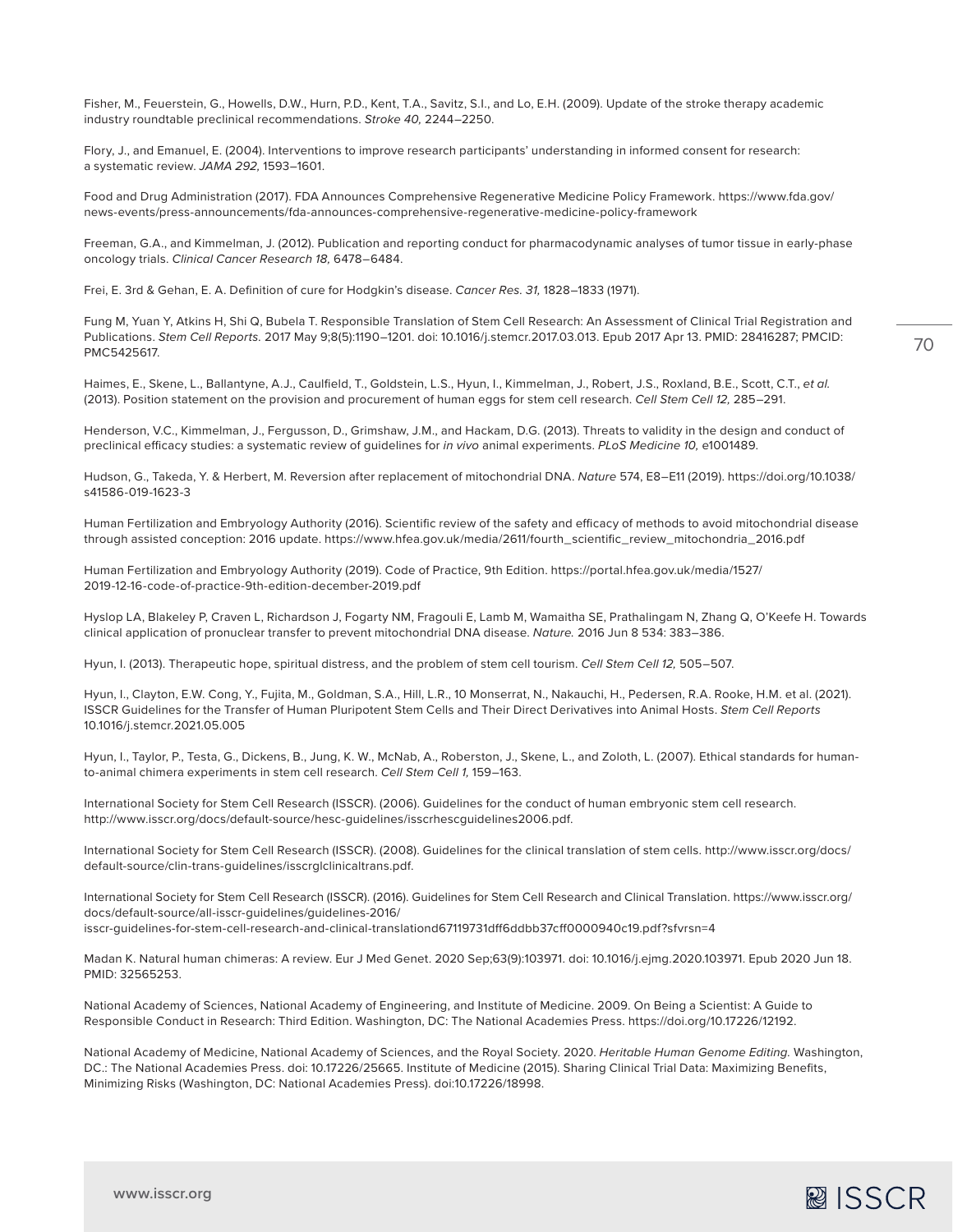Nuffield Council on Bioethics. 2016. *Genome Editing: An Ethical Review.* [https://www.nuffieldbioethics.org/wp-content/uploads/](https://www.nuffieldbioethics.org/wp-content/uploads/Genome-editing-an-ethical-review.pdf) [Genome-editing-an-ethical-review.pdf](https://www.nuffieldbioethics.org/wp-content/uploads/Genome-editing-an-ethical-review.pdf)

Institute of Medicine and National Research Council. 2010. Final Report of the National Academies' Human Embryonic Stem Cell Research Advisory Committee and 2010 Amendments to the National Academies' Guidelines for Human Embryonic Stem Cell Research. Washington, DC: The National Academies Press. [https://doi.org/10.17226/12923.](https://doi.org/10.17226/12923)

Kamenova, K., and Caulfield, T. (2015). Stem cell hype: media portrayal of therapy translation. *Science Translational Medicine 7,* 278ps274.

Kang, E., Koski, A., Amato, P. *et al.* Reply to: Reversion after replacement of mitochondrial DNA. *Nature 574,* E12–E13 (2019). <https://doi.org/10.1038/s41586-019-1624-2>

Kang E, Wu J, Gutierrez NM, Koski A, Tippner-Hedges R, Agaronyan K, Platero-Luengo A, Martinez-Redondo P, Ma H, Lee Y, Hayama T, Van Dyken C, Wang X, Luo S, Ahmed R, Li Y, Ji D, Kayali R, Cinnioglu C, Olson S, Jensen J, Battaglia D, Lee D, Wu D, Huang T, Wolf DP, Temiakov D, Izpisua Belmonte JC, Amato P, Mitalipov S. Mitochondrial replacement in human oocytes carrying pathogenic mitochondrial DNA mutations. *Nature* 2016 DOI: 10.1038/nature20592

Kilkenny C, Browne WJ, Cuthill IC, Emerson M, and Altman DG (2010). Improving bioscience research reporting: the ARRIVE guidelines for reporting animal research. Plos Biol *8,* e1000412.

Kimmelman, J., Mogil, J.S., Dirnagl, U. (2014). Distinguishing between Exploratory and Confirmatory Preclinical Research Will Improve Translation. PLoS *Biol. 12,* e1001863.

Kuriyan AE, Albini TA, Townsend JH, *et al.* Vision Loss after Intravitreal Injection of Autologous "Stem Cells" for AMD. *N Engl J Med.* 2017; 376(11):1047–1053. doi:10.1056/NEJMoa1609583

Landis, S.C., Amara, S.G., Asadullah, K., Austin, C.P., Blumenstein, R., Bradley, E.W., Crystal, R.G., Darnell, R.B., Ferrante, R.J., Fillit, H., *et al.* (2012). A call for transparent reporting to optimize the predictive value of preclinical research. *Nature 490,* 187–191.

Lau, D., Ogbogu, U., Taylor, B., Stafinski, T., Menon, D., and Caulfield, T. (2008). Stem cell clinics online: the direct-to-consumer portrayal of stem cell medicine. *Cell Stem Cell 3,* 591–594.

Mazur, P *et al.* 2019 "P-221 Mitochondrial Replacement Therapy Gives No Benefits to Patients of Advanced Maternal Age." Paper presented to ASRM Scientific Conference and Expo, Philadelphia, Oct. 14–16.<https://asrm.confex.com/asrm/2019/meetingapp.cgi/Paper/2347>

Medical Professionalism Project (2002). Medical professionalism in the new millennium: a physician charter. *Annals of Internal medicine 136,*  243–246.

Munsie, M., and Hyun, I. (2014). A question of ethics: selling autologous stem cell therapies flaunts professional standards. *Stem Cell Research 13,* 647–653.

National Academies of Sciences, Engineering, and Medicine (2016). Mitochondrial Replacement Techniques: Ethical, Social, and Policy Considerations. (Washington, DC: The National Academies Press). doi:10.17226/21871.

National Institutes of Health (2014). Informed Consent Guidance for Human Gene Trials subject to the NIH Guidelines for Research Involving Recombinant or Synthetic Nucleic Acid Molecules (Office of Science Policy: Office of Biotechnology Activities). [https://osp.od.nih.gov/](https://osp.od.nih.gov/wp-content/uploads/2014/10/IC2013.pdf) [wp-content/uploads/2014/10/IC2013.pdf](https://osp.od.nih.gov/wp-content/uploads/2014/10/IC2013.pdf)

Nissanka N, Moraes CT. Mitochondrial DNA heteroplasmy in disease and targeted nuclease-based therapeutic approaches. *EMBO Rep.* 2020;21(3):e49612. doi:10.15252/embr.201949612

Nuremberg Code (1949). In Trials of War Criminals before the Nuremberg Military Tribunals under Control Council Law No 10, Vol 2 (Washington, DC: U.S. Government Printing Office), pp 181–182.

Office for Human Research Protections (OHRP) (1993). Research on Transplantation of Fetal Tissue SEC. 498A, National Institutes of Health Revitalization Act of 1993.<http://www.hhs.gov/ohrp/policy/publiclaw103-43.htm.html>

Percie du Sert N, Hurst V, Ahluwalia A, Alam S, Avey MT, Baker M, *et al.* (2020) The ARRIVE guidelines 2.0: Updated guidelines for reporting animal research. *PLoS Biol 18(7):* e3000410. https://doi.org/10.1371/journal.pbio.3000410

Ravi, P., Kumar, S.K., Cerhan, J.R. *et al.* Defining cure in multiple myeloma: a comparative study of outcomes of young individuals with myeloma and curable hematologic malignancies. *Blood Cancer Journal 8,* 26 (2018).[https://doi.org/10.1038/s41408-018-0065-8:](https://doi.org/10.1038/s41408-018-0065-8)

Reddy, Pradeep *et al.* Selective Elimination of Mitochondrial Mutations in the Germline by Genome Editing. *Cell,* Volume 161, Issue 3 (2015) pp. 459–469. <https://doi.org/10.1016/j.cell.2015.03.051>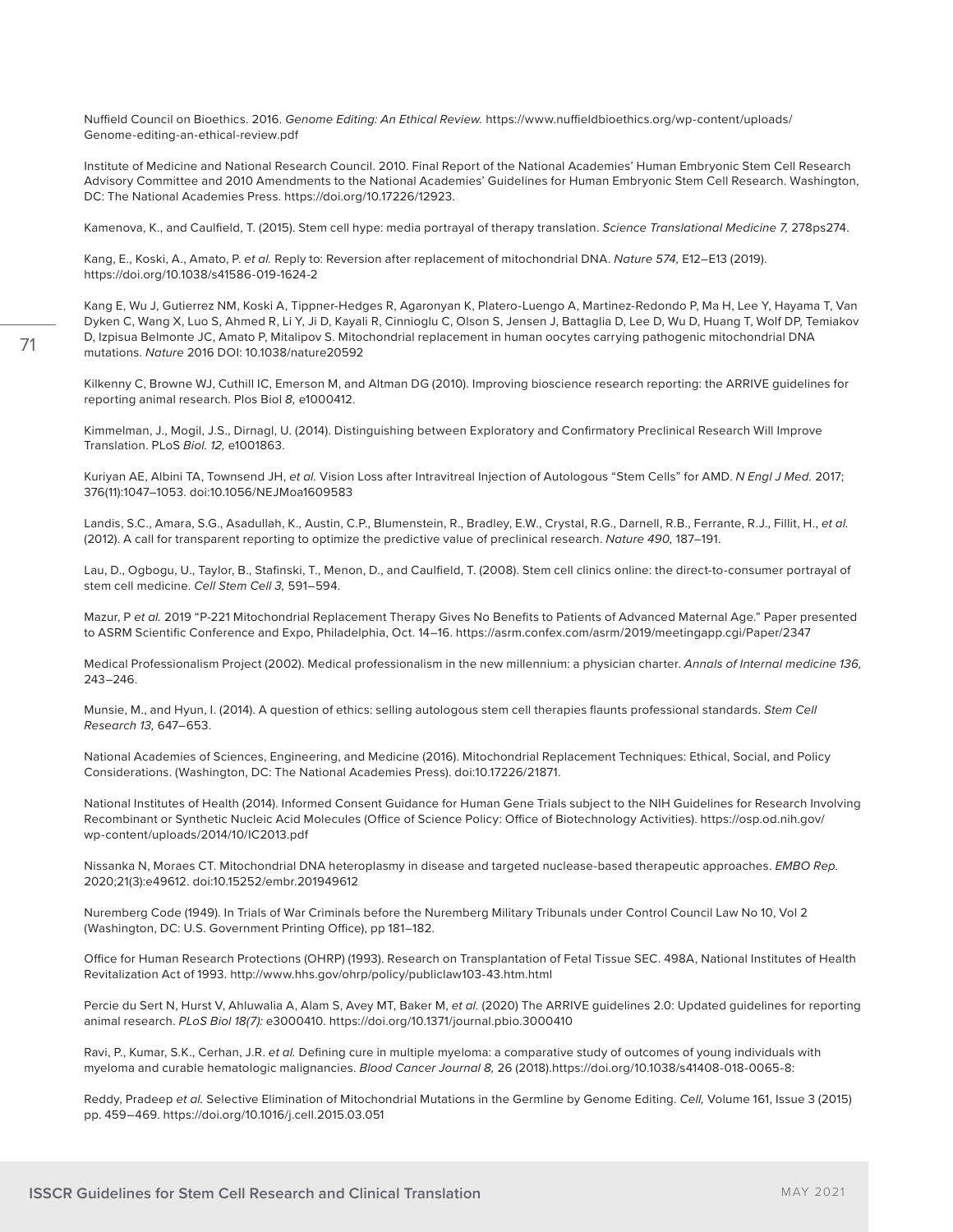Saini, P., Loke, Y.K., Gamble, C., Altman, D.G., Williamson, P.R., and Kirkham, J.J. (2014). Selective reporting bias of harm outcomes within studies: findings from a cohort of systematic reviews. BMJ *349,* g6501.

SB-180 Gene therapy kits: advisory notice and labels. (2019–2020). California State Legislature.

S.D. Tardif, K. Coleman, T.R. Hobbs, C. Lutz, "IACUC Review of Nonhuman Primate Research," *ILAR Journal 53,* no. 2, 2013: DOI: 10.1093/ilar/ ilt040.

Sena, E.S., van der Worp, H.B., Bath, P.M., Howells, D.W., and Macleod, M.R. (2010). Publication bias in reports of animal stroke studies leads to major overstatement of efficacy. *PLoS Biol. 8,* e1000344.

Sugarman J, Siegel A. How to determine whether existing human embryonic stem cell lines can be used ethically. *Cell Stem Cell* 2008; 3: 238–9. PMID: 18786411.

Sugarman J, Siegel AW. When embryonic stem cell lines fail to meet consent standards. *Science* 2008; 322: 379. PMID: 18927375.

Tsilidis, K.K., Panagiotou, O.A., Sena, E.S., Aretouli, E., Evangelou, E., Howells, D.W., Al-Shahi Salman. R., Macleod, M.R., Ioannidis, J.P. (2013). Evaluation of excess significance bias in animal studies of neurological diseases. *PLoS Biol. 11,* e1001609.

U.K. Department of Health (2014). Mitochondrial donation. Government response to the consultation on draft regulations to permit the use of new treatment techniques to prevent the transmission of a serious mitochondrial disease from mother to child. [https://www.gov.uk/](https://www.gov.uk/government/uploads/system/uploads/attachment_data/file/332881/Consultation_response.pdf) [government/uploads/system/uploads/attachment\\_data/file/332881/Consultation\\_response.pdf](https://www.gov.uk/government/uploads/system/uploads/attachment_data/file/332881/Consultation_response.pdf)

Wang, Tian *et al.* Polar Body Genome Transfer for Preventing the Transmission of Inherited Mitochondrial Diseases. *Cell,* 157 (2014), pp. 1591–1604. <https://doi.org/10.1016/j.cell.2014.04.042>

World Medical Association (2018). Declaration of Helsinki: Ethical principles for medical research involving human subjects. <https://www.wma.net/policies-post/wma-declaration-of-helsinki-ethical-principles-for-medical-research-involving-human-subjects/>

Wu, K., Zhong, C., Chen, T. et al. Polar bodies are efficient donors for reconstruction of human embryos for potential mitochondrial replacement therapy. *Cell Res 27,* 1069–1072 (2017).<https://doi.org/10.1038/cr.2017.67>

Yamada M, Emmanuele V, Sanchez-Quintero MJ, Sun B, Lallos G, Paull D, Zimmer M, Pagett S, Prosser RW, Sauer MV, Hirano M. Genetic Drift Can Compromise Mitochondrial Replacement by Nuclear Transfer in Human Oocytes. *Cell stem cell.* 2016 Jun 2;18(6): 749–54.

Zhang, John *et al.* "Pregnancy derived from human zygote pronuclear transfer in a patient who had arrested embryos after IVF." *Reproductive biomedicine online* vol. 33,4 (2016): 529–533. doi:10.1016/j.rbmo.2016.07.008